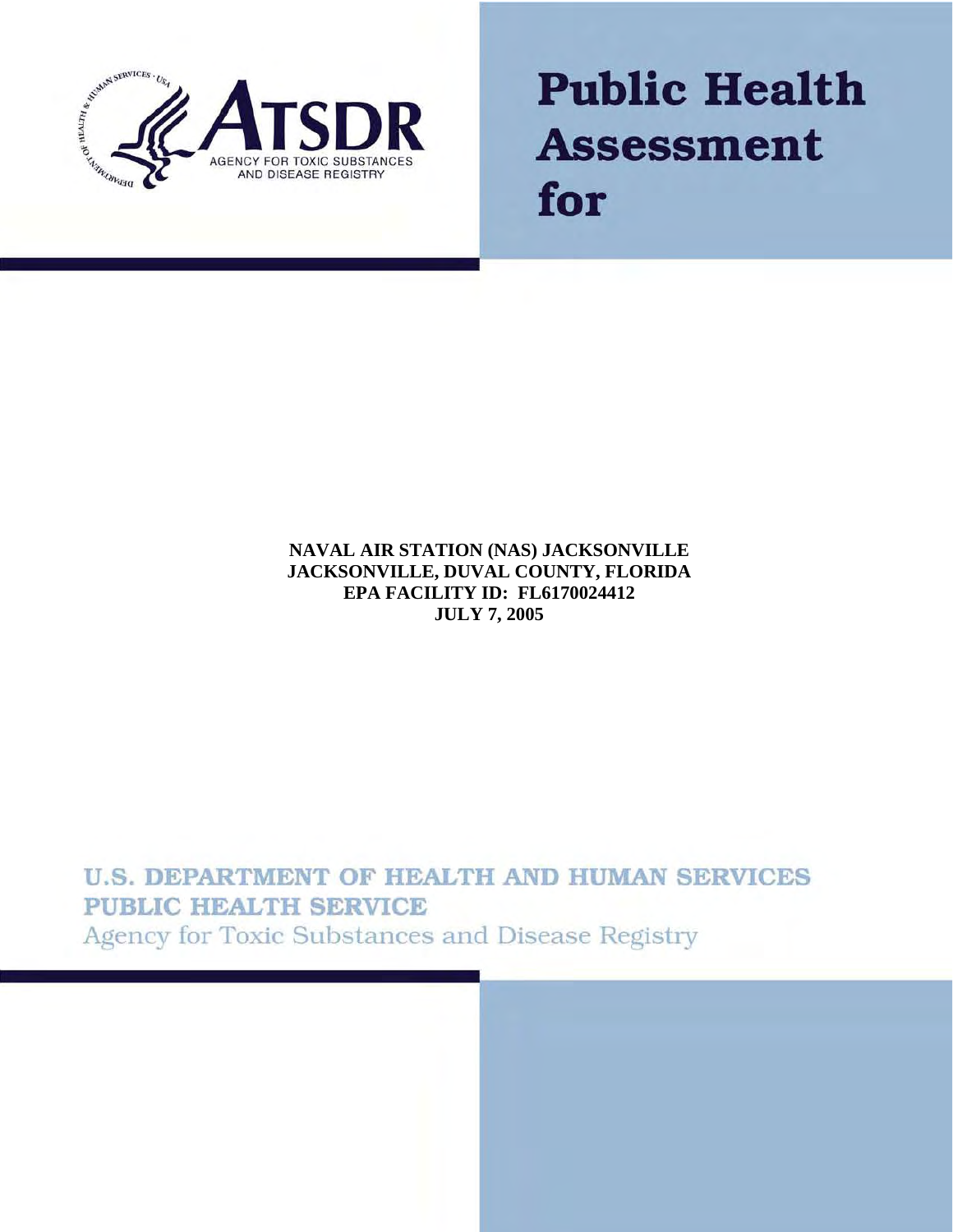#### THE ATSDR PUBLIC HEALTH ASSESSMENT: A NOTE OF EXPLANATION

This Public Health Assessment was prepared by ATSDR pursuant to the Comprehensive Environmental Response, Compensation, and Liability Act (CERCLA or Superfund) section 104 (i)(6) (42 U.S.C. 9604 (i)(6)), and in accordance with our implementing regulations (42 C.F.R. Part 90). In preparing this document, ATSDR has collected relevant health data, environmental data, and community health concerns from the Environmental Protection Agency (EPA), state and local health and environmental agencies, the community, and potentially responsible parties, where appropriate.

In addition, this document has previously been provided to EPA and the affected states in an initial release, as required by CERCLA section 104 (i)(6)(H) for their information and review. The revised document was released for a 30-day public comment period. Subsequent to the public comment period, ATSDR addressed all public comments and revised or appended the document as appropriate. The public health assessment has now been reissued. This concludes the public health assessment process for this site, unless additional information is obtained by ATSDR which, in the agency's opinion, indicates a need to revise or append the conclusions previously issued.

| Thomas Sinks, Ph.D., M.S., Acting Director        |
|---------------------------------------------------|
| Sharon Williams-Fleetwood, Ph.D., Deputy Director |
|                                                   |
|                                                   |
|                                                   |
|                                                   |

Use of trade names is for identification only and does not constitute endorsement by the Public Health Service or the U.S. Department of Health and Human Services.

> Additional copies of this report are available from: National Technical Information Service, Springfield, Virginia (703) 605-6000

You May Contact ATSDR TOLL FREE at 1-888-42ATSDR or Visit our Home Page at: http://www.atsdr.cdc.gov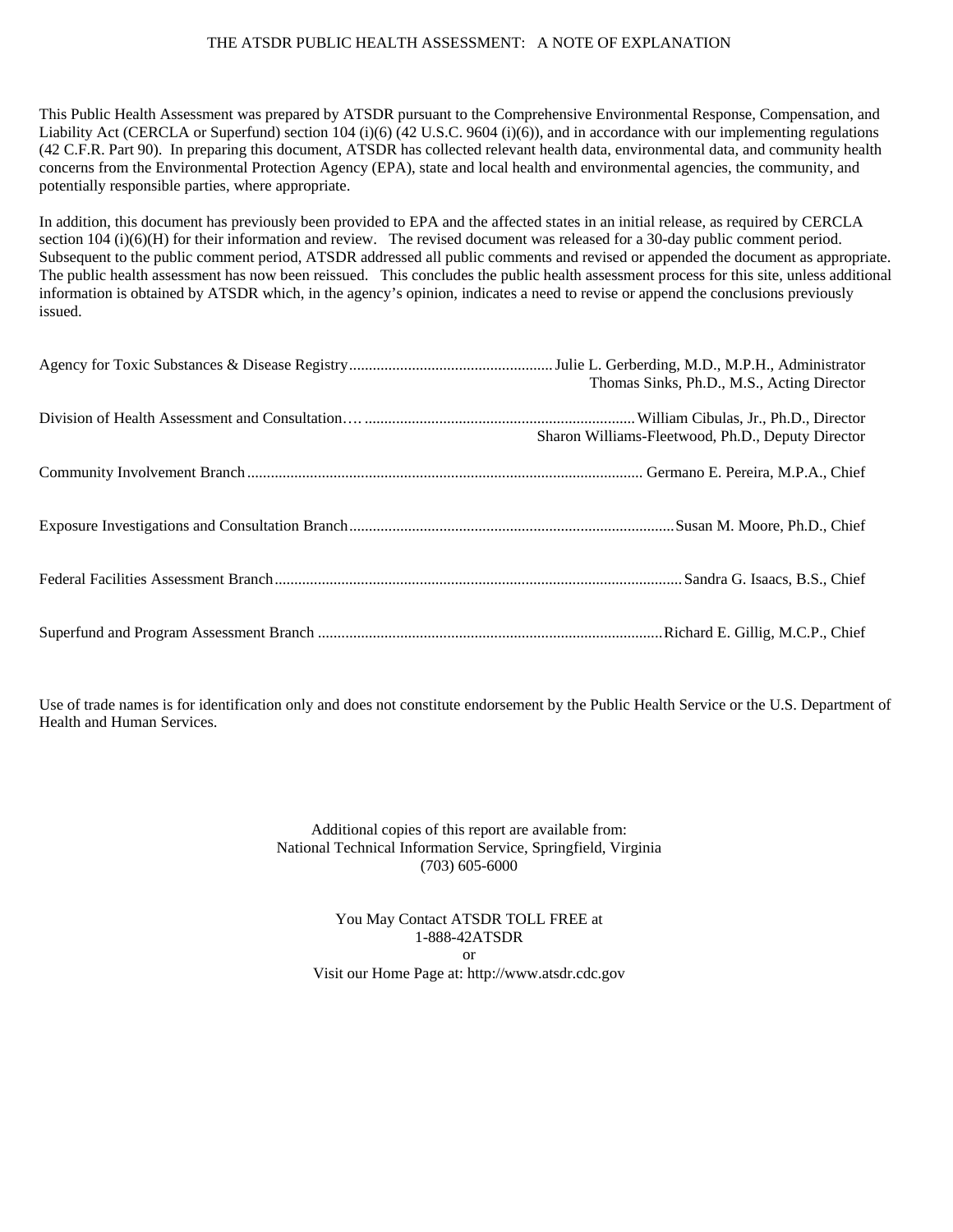Naval Air Station (NAS) Jacksonville Final Release

# **PUBLIC HEALTH ASSESSMENT**

NAVAL AIR STATION (NAS) JACKSONVILLE JACKSONVILLE, DUVAL COUNTY, FLORIDA

EPA FACILITY ID: FL6170024412

Prepared by:

Federal Facilities Assessment Branch Division of Health Assessment and Consultation Agency for Toxic Substances and Disease Registry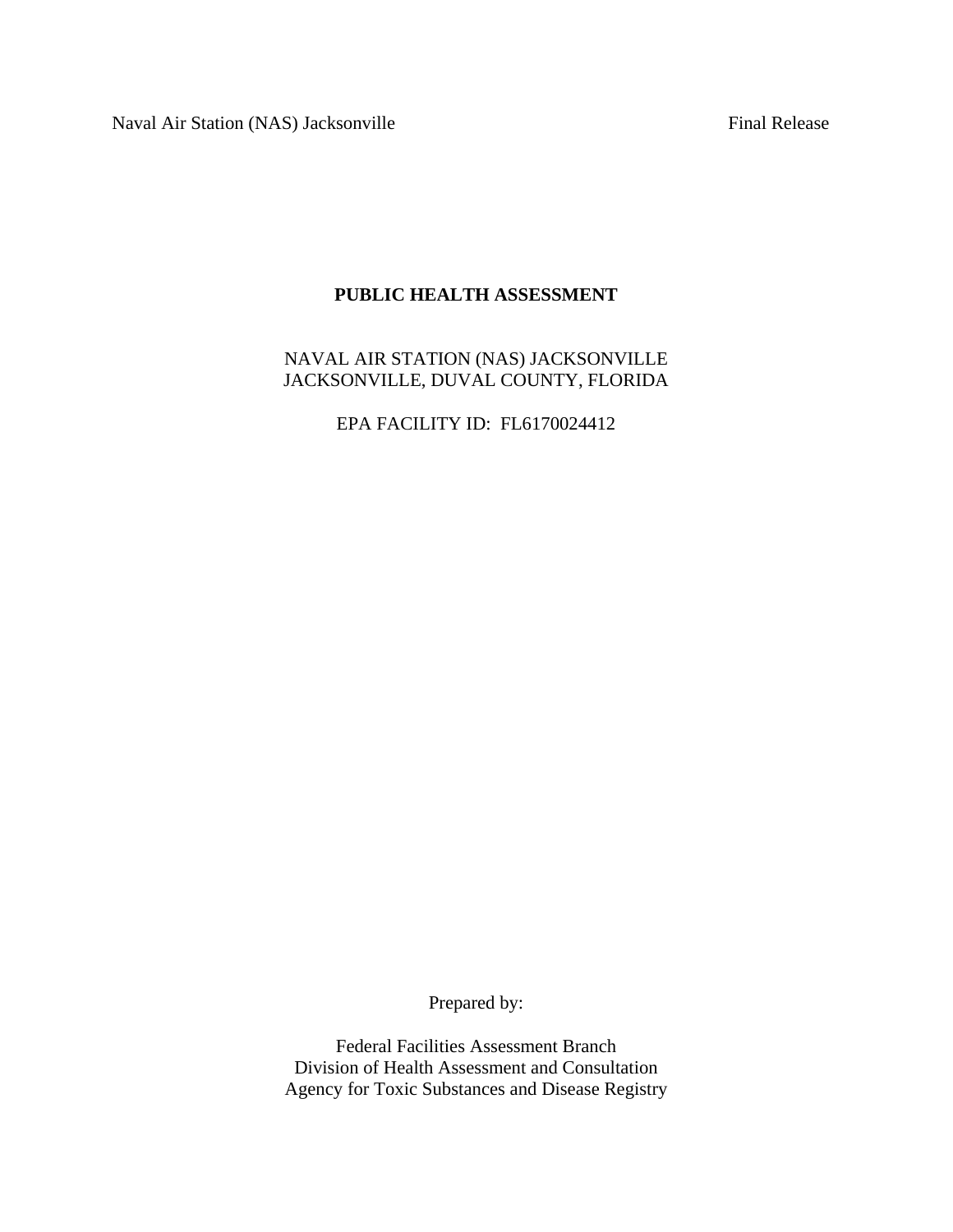## **FOREWORD**

The Agency for Toxic Substances and Disease Registry, ATSDR, was established by Congress in 1980 under the Comprehensive Environmental Response, Compensation, and Liability Act, also known as the *Superfund law*. This law set up a fund to identify and clean up our country's hazardous waste sites. The Environmental Protection Agency, EPA, and the individual states regulate the investigation and clean up of the sites.

Since 1986, ATSDR has been required by law to conduct a public health assessment at each of the sites on the EPA National Priorities List. The aim of these evaluations is to find out if people are being exposed to hazardous substances and, if so, whether that exposure is harmful and should be stopped or reduced. (The legal definition of a health assessment is included on the inside front cover.) If appropriate, ATSDR also conducts public health assessments when petitioned by concerned individuals. Public health assessments are carried out by environmental and health scientists from ATSDR and from the states with which ATSDR has cooperative agreements. The public health assessment program allows the scientists flexibility in the format or structure of their response to the public health issues at hazardous waste sites. For example, a public health assessment could be one document or it could be a compilation of several health consultations - the structure may vary from site to site. Nevertheless, the public health assessment process is not considered complete until the public health issues at the site are addressed.

**Exposure:** As the first step in the evaluation, ATSDR scientists review environmental data to see how much contamination is at a site, where it is, and how people might come into contact with it. Generally, ATSDR does not collect its own environmental sampling data but reviews information provided by EPA, other government agencies, businesses, and the public. When there is not enough environmental information available, the report will indicate what further sampling data is needed.

**Health Effects:** If the review of the environmental data shows that people have or could come into contact with hazardous substances, ATSDR scientists evaluate whether or not these contacts may result in harmful effects. ATSDR recognizes that children, because of their play activities and their growing bodies, may be more vulnerable to these effects. As a policy, unless data are available to suggest otherwise, ATSDR considers children to be more sensitive and vulnerable to hazardous substances. Thus, the health impact to the children is considered first when evaluating the health threat to a community. The health impacts to other high risk groups within the community (such as the elderly, chronically ill, and people engaging in high risk practices) also receive special attention during the evaluation.

ATSDR uses existing scientific information, which can include the results of medical, toxicologic and epidemiologic studies and the data collected in disease registries, to determine the health effects that may result from exposures. The science of environmental health is still developing, and sometimes scientific information on the health effects of certain substances is not available. When this is so, the report will suggest what further public health actions are needed.

**Conclusions:** The report presents conclusions about the public health threat, if any, posed by a site. When health threats have been determined for high risk groups (such as children, elderly, chronically ill, and people engaging in high risk practices), they will be summarized in the conclusion section of the report. Ways to stop or reduce exposure will then be recommended in the public health action plan.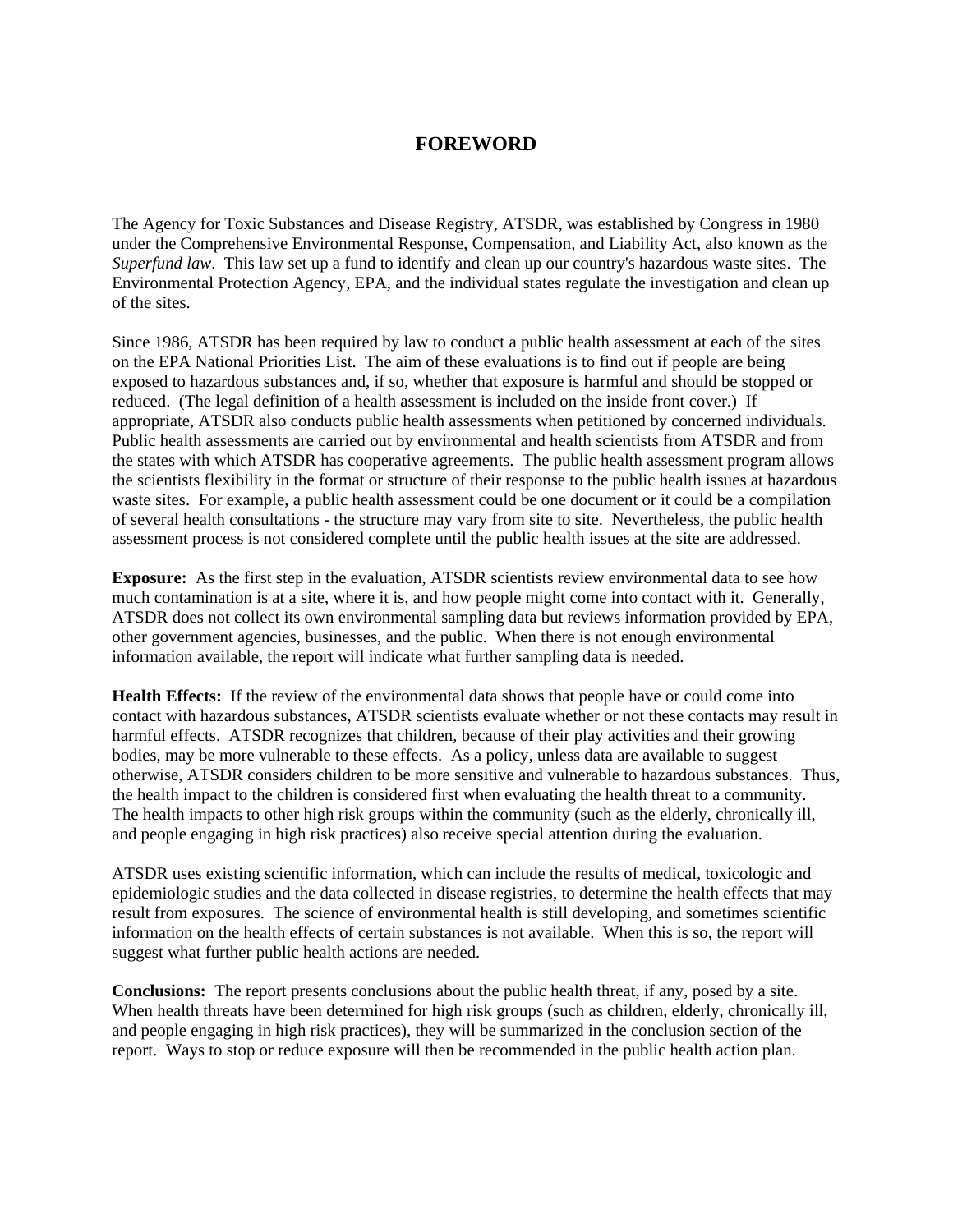ATSDR is primarily an advisory agency, so usually these reports identify what actions are appropriate to be undertaken by EPA, other responsible parties, or the research or education divisions of ATSDR. However, if there is an urgent health threat, ATSDR can issue a public health advisory warning people of the danger. ATSDR can also authorize health education or pilot studies of health effects, full-scale epidemiology studies, disease registries, surveillance studies or research on specific hazardous substances.

**Interactive Process:** The health assessment is an interactive process. ATSDR solicits and evaluates information from numerous city, state and federal agencies, the companies responsible for cleaning up the site, and the community. It then shares its conclusions with them. Agencies are asked to respond to an early version of the report to make sure that the data they have provided is accurate and current. When informed of ATSDR's conclusions and recommendations, sometimes the agencies will begin to act on them before the final release of the report.

**Community:** ATSDR also needs to learn what people in the area know about the site and what concerns they may have about its impact on their health. Consequently, throughout the evaluation process, ATSDR actively gathers information and comments from the people who live or work near a site, including residents of the area, civic leaders, health professionals and community groups. To ensure that the report responds to the community's health concerns, an early version is also distributed to the public for their comments. All the comments received from the public are responded to in the final version of the report.

**Comments:** If, after reading this report, you have questions or comments, we encourage you to send them to us.

Letters should be addressed as follows:

Attention: Division of Health Assessment and Consultation, Agency for Toxic Substances and Disease Registry, 1600 Clifton Road (E-60), Atlanta, GA 30333.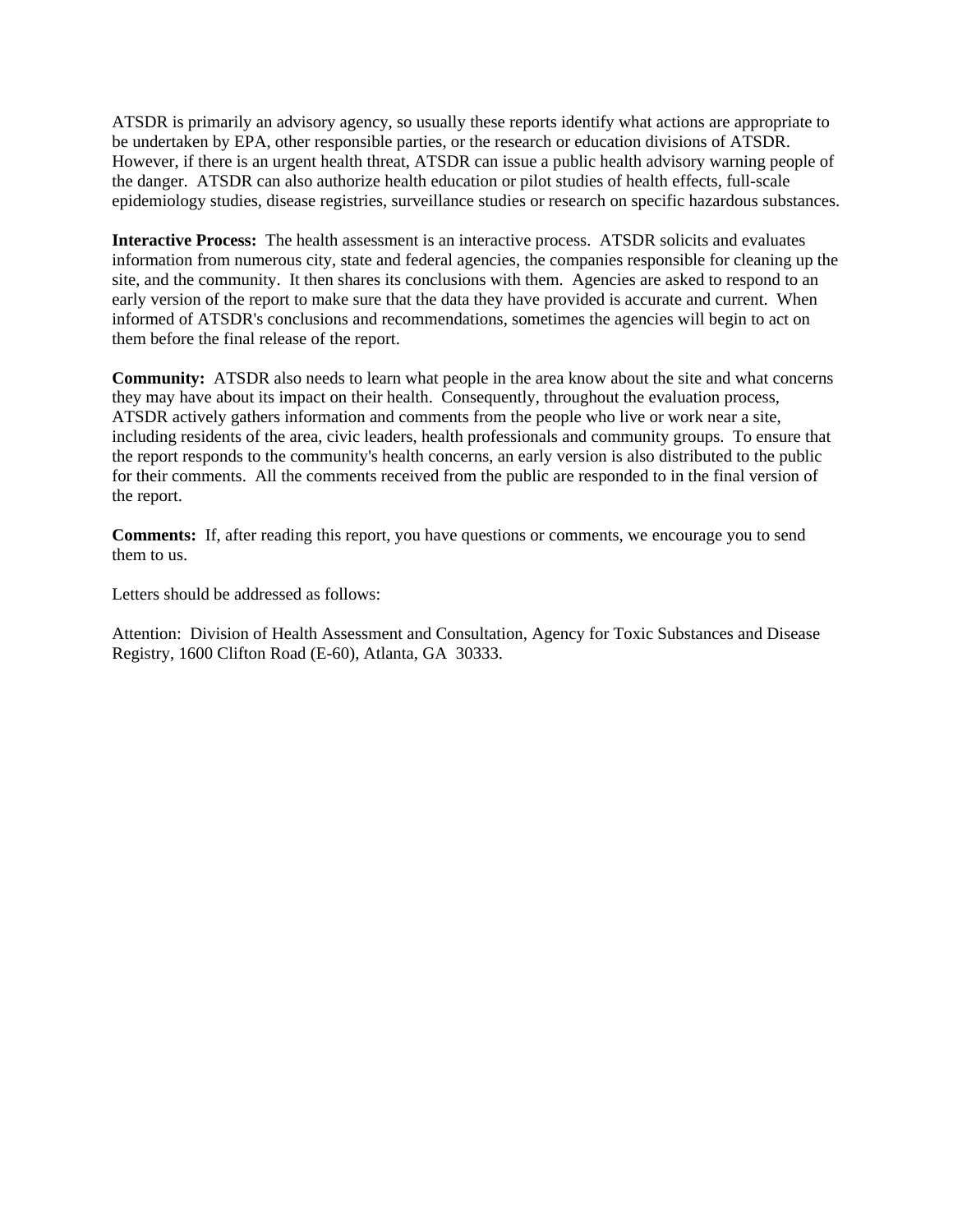# **Table of Contents**

| Concern about Potential On-site and Off-site Impacts of Environmental Contamination for |
|-----------------------------------------------------------------------------------------|
|                                                                                         |
| Concern about Protecting Natural Resources, Particularly the St. Johns River. 35        |
|                                                                                         |
|                                                                                         |
|                                                                                         |
|                                                                                         |
|                                                                                         |
|                                                                                         |
|                                                                                         |
|                                                                                         |
|                                                                                         |
|                                                                                         |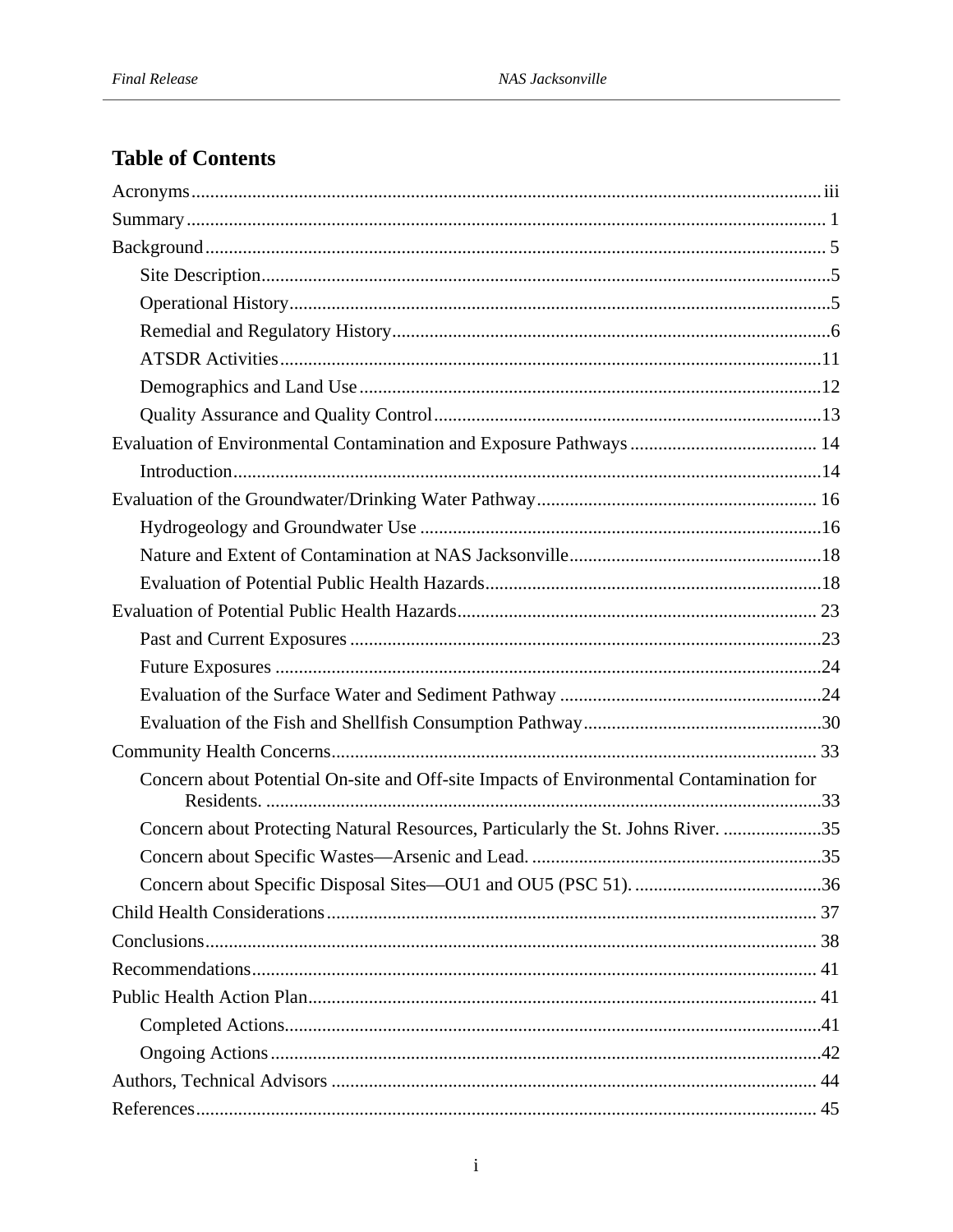| Table 1. Evaluation of Potential Public Health Hazards at Naval Air Station Jacksonville57 |
|--------------------------------------------------------------------------------------------|
| Table 2. Summary of PSCs—Reference Guide to PSCs and Current Status 91                     |
|                                                                                            |
| Table 4. Chemicals Detected above Comparison Values in Groundwater*106                     |
| Table 5. Chemicals Detected above Comparison Values in Groundwater at OU3 110              |
| Table 6. Chemicals Detected Above Comparison Values in Private Drinking Water Wells        |
| Table 7. All Chemicals Detected above Comparison Values in Groundwater at OU5 113          |
| Table 8. Chemicals Detected above Comparison Values in Site-Wide Surface Soil115           |
| Table 9. Chemicals Detected above Comparison Values in Surface Soil—Unrestricted Areas118  |
| Table 10. Chemicals Detected above Comparison Values in the St. Johns River119             |
| Table 11. Chemicals Detected above Comparison Values in Casa Linda Lake Sediment121        |
| Table 12. Chemicals Detected above Comparison Values in Casa Linda Lake Fish122            |
|                                                                                            |
|                                                                                            |
|                                                                                            |
| Figure 3. Population Demographics Within 1 and 3 Miles of NAS Jacksonville 128             |
|                                                                                            |
|                                                                                            |
|                                                                                            |
| Appendix B: ATSDR's Environmental Data Analysis for NAS JacksonvilleB-1                    |
|                                                                                            |
|                                                                                            |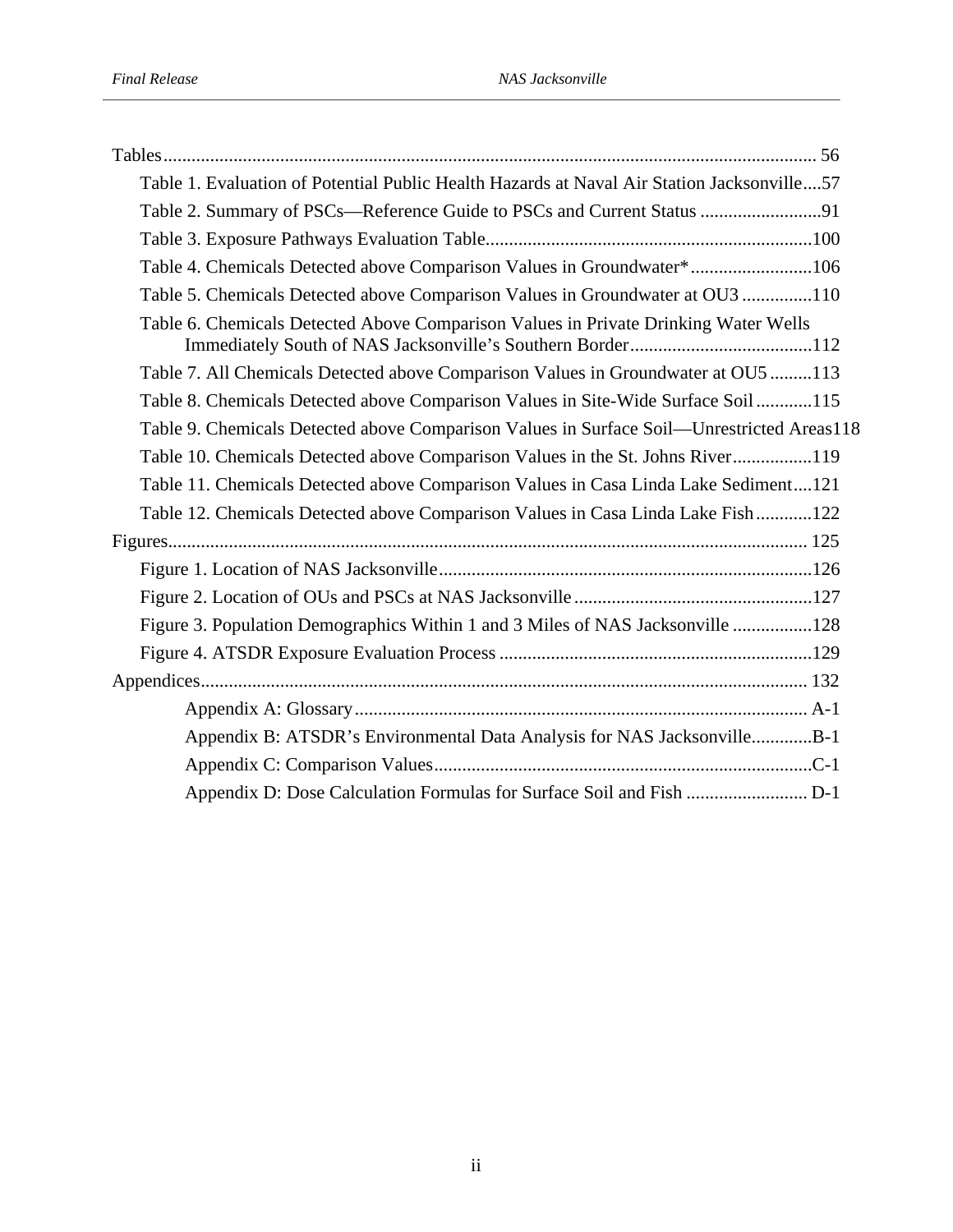# **Acronyms**

| AT            | averaging time                                                       |
|---------------|----------------------------------------------------------------------|
| <b>ATSDR</b>  | Agency for Toxic Substances and Disease Registry                     |
| <b>BHC</b>    | benzenehexachloride                                                  |
| bls           | below land surface                                                   |
| bq kq         | becquerel per kilogram                                               |
| <b>CERCLA</b> | Comprehensive Environmental Response, Compensation and Liability Act |
| COC           | contaminant of concern                                               |
| cpm           | curies per meter                                                     |
| <b>CREG</b>   | cancer risk evaluation guide                                         |
| <b>CRP</b>    | community relations plan                                             |
| <b>CV</b>     | comparison value                                                     |
| <b>DCE</b>    | dichloroethene                                                       |
| <b>DDD</b>    | dichlorodiphenyldichloroethane                                       |
| <b>DDE</b>    | dichlorodiphenyldichloroethylene                                     |
| <b>DDT</b>    | dichlorodiphenyltrichloroethane                                      |
| DoD           | U.S. Department of Defense                                           |
| <b>DPT</b>    | direct push technology                                               |
| <b>DRMO</b>   | Defense Reutilization and Marketing Office                           |
| <b>EMEG</b>   | environmental media evaluation guide                                 |
| EP Tox        | extraction procedure toxicity                                        |
| <b>EPA</b>    | U.S. Environmental Protection Agency                                 |
| FDEP          | Florida Department of Environmental Protection                       |
| <b>FDOH</b>   | Florida Department of Health                                         |
| <b>FFA</b>    | federal facility agreement                                           |
| <b>FFTA</b>   | Former Firefighting Training Area                                    |
| <b>FHMI</b>   | <b>Family Housing Management Institute</b>                           |
| <b>FTA</b>    | Firefighting Training Area                                           |
| g/day         | gram per day                                                         |
| <b>HCH</b>    | hexachlorocyclohexane                                                |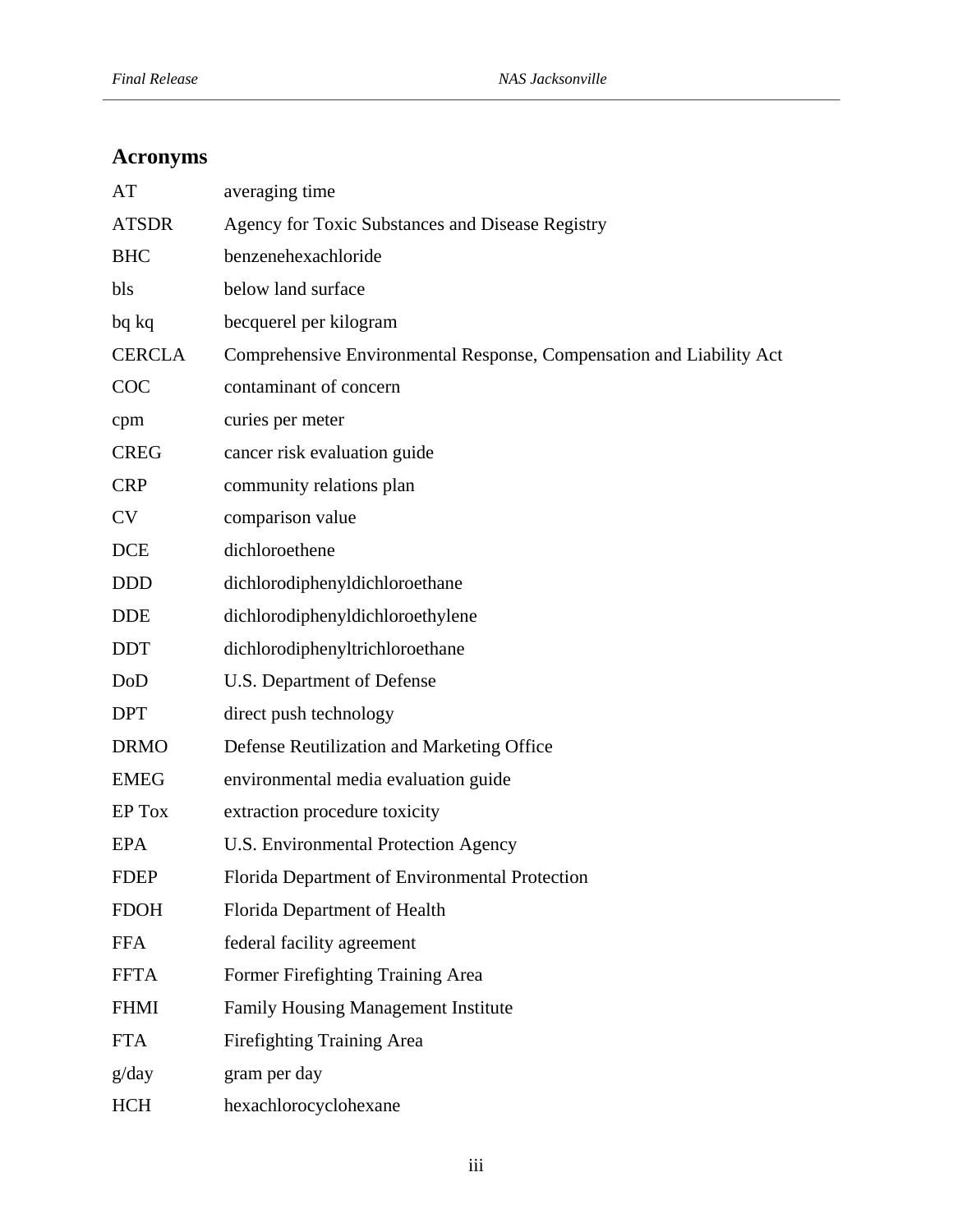| IAS          | initial assessment study                                  |
|--------------|-----------------------------------------------------------|
| <b>IRA</b>   | interim removal action                                    |
| <b>IRP</b>   | <b>Installation Restoration Program</b>                   |
| <b>IWTP</b>  | <b>Industrial Wastewater Treatment Plant</b>              |
| kg           | kilogram                                                  |
| <b>LNAPL</b> | light nonaqueous-phase liquid                             |
| <b>LTA</b>   | lifetime health advisory                                  |
| <b>LUC</b>   | land use control                                          |
| <b>MCL</b>   | maximum contaminant level                                 |
| <b>MCPA</b>  | 2-methyl-4-chlorophenoxyacetic acid                       |
| <b>MCPP</b>  | 2-(2-methyl-4-chlorophenoxy) propionic acid               |
| mg/day       | milligram per day                                         |
| mg/kg/day    | milligram per kilogram per day                            |
| <b>NACIP</b> | naval assessment and control of installation pollutants   |
| <b>NADEP</b> | Naval Air Depot                                           |
| <b>NCRP</b>  | National Council on Radiation Protection and Measurements |
| <b>NFRAP</b> | no further response action planned                        |
| <b>NIRP</b>  | <b>Naval Installation Restoration Program</b>             |
| <b>NOAEL</b> | no-observed-adverse-effect-level                          |
| <b>NPL</b>   | <b>National Priorities List</b>                           |
| <b>ODA</b>   | Oil Disposal Area                                         |
| OU           | operable unit                                             |
| <b>PAH</b>   | polycyclic aromatic hydrocarbon                           |
| <b>PCB</b>   | polychlorinated biphenyl                                  |
| pCi/g        | picocuries per gram                                       |
| pCi/L        | picocuries per liter                                      |
| <b>PHA</b>   | public health assessment                                  |
| <b>PHAP</b>  | public health action plan                                 |
| ppb          | parts per billion                                         |
| ppm          | parts per million                                         |
|              |                                                           |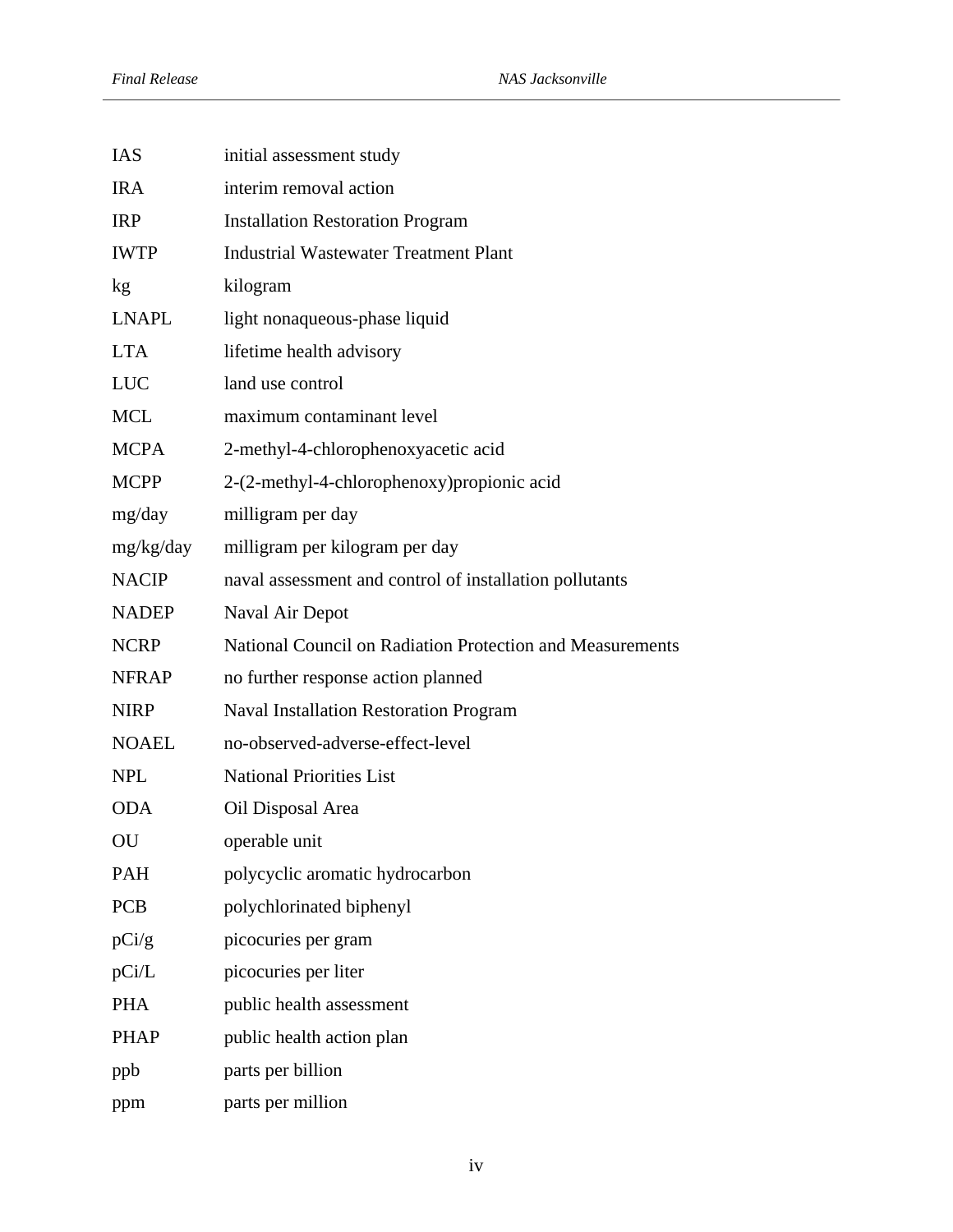| <b>PRG</b>    | preliminary remediation goal                 |
|---------------|----------------------------------------------|
| <b>PSC</b>    | potential source of contamination            |
| <b>PVC</b>    | polyvinyl chloride                           |
| PWC JAX       | Navy Public Works Center Jacksonville        |
| <b>RAB</b>    | <b>Restoration Advisory Board</b>            |
| <b>RASO</b>   | U.S. Radiological Affairs Support Office     |
| <b>RBC</b>    | risk-based concentration                     |
| <b>RCRA</b>   | Resource Conservation and Recovery Act       |
| RI/FS         | remedial investigation/feasibility study     |
| <b>RMEG</b>   | reference dose media evaluation guide        |
| <b>ROD</b>    | record of decision                           |
| <b>RRDS</b>   | remedial response decision system            |
| <b>SAF</b>    | South Antenna Field                          |
| <b>SARA</b>   | Superfund Amendments and Reauthorization Act |
| <b>SDWA</b>   | <b>Safe Drinking Water Act</b>               |
| <b>SJRWMD</b> | St. Johns River Water Management District    |
| <b>SOC</b>    | synthetic organic compound                   |
| <b>SSL</b>    | soil screening level                         |
| <b>SVOC</b>   | semi-volatile organic compound               |
| <b>TCE</b>    | trichloroethene                              |
| TM            | trademark                                    |
| <b>TPH</b>    | total petroleum hydrcarbon                   |
| <b>TRC</b>    | <b>Technical Review Committee</b>            |
| <b>USGS</b>   | <b>U.S. Geological Survey</b>                |
| <b>UST</b>    | underground storage tank                     |
| <b>VC</b>     | vinyl chloride                               |
| <b>VOC</b>    | volatile organic compound                    |
| <b>WWI</b>    | World War I                                  |
| WWII          | World War II                                 |
| <b>WWTP</b>   | Waste Water Treatment Plant                  |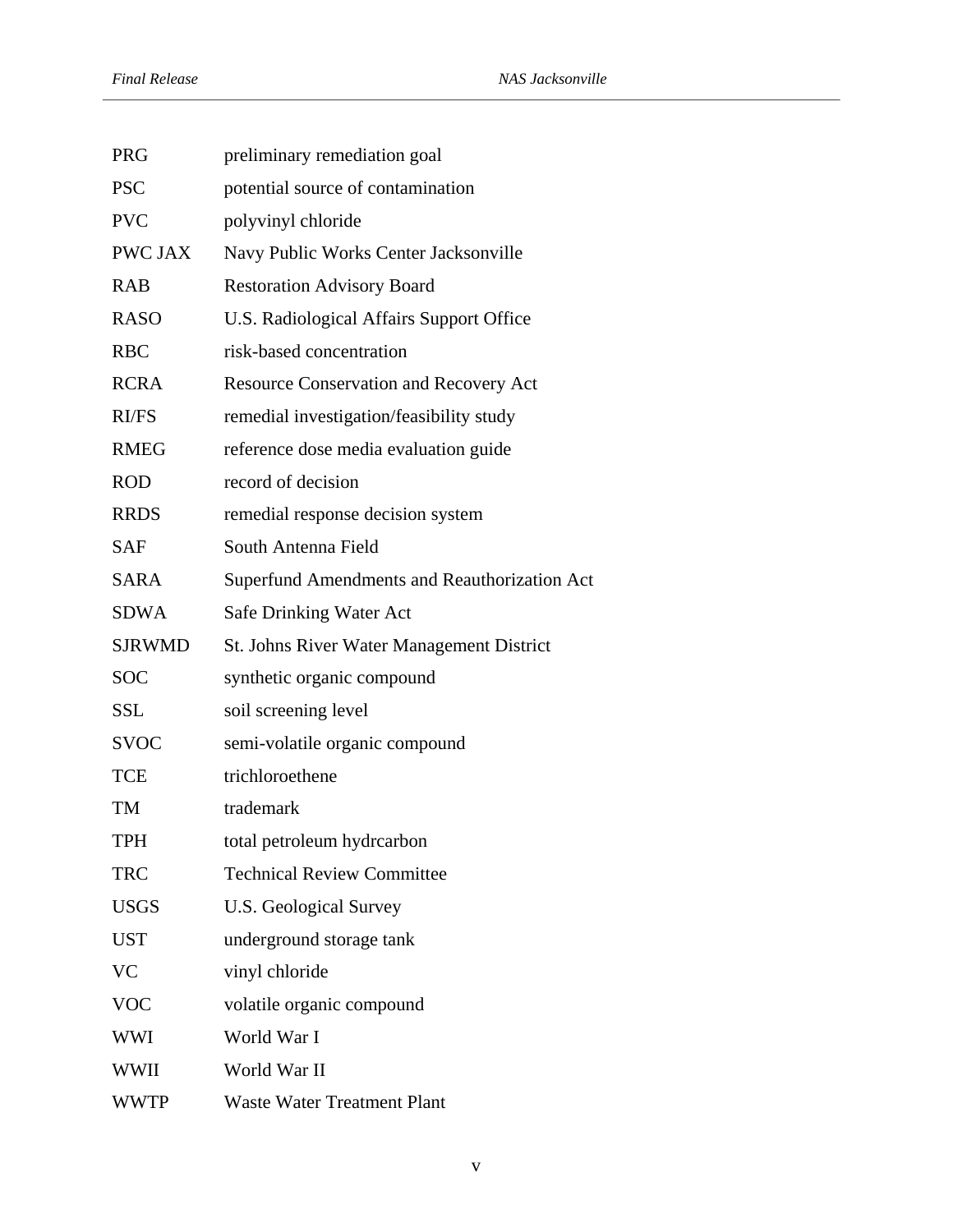# **Summary**

The Agency for Toxic Substances and Disease Registry (ATSDR) prepared this public health assessment to evaluate contamination at the Naval Air Station (NAS) Jacksonville, and to determine if site contamination could potentially harm people who live at or near the station. After an extensive examination of site sampling data, groundwater modeling, and other environmental evaluations at NAS Jacksonville, ATSDR concludes that any contamination found at the station is not a threat to public health.

NAS Jacksonville consists of 3,896 acres in Jacksonville, Duval County, Florida. The station is situated along the western bank of the St. Johns River, about 9 miles south of downtown Jacksonville. Military use of NAS Jacksonville began in 1909 and continues today under U.S. Navy (Navy) ownership and operation. The Navy operates more than 100 tenant commands at NAS Jacksonville, which is the third largest naval installation in the United States. Over 25,000 military, civilian, and contract employees work at NAS Jacksonville on a daily basis.

As a result of NAS Jacksonville's past disposal practices, pesticide applications, aviation-related activities, and other operations, contaminants have been released into the environment. Under the Department of Defense's Installation Restoration Program (IRP), the Navy has been conducting investigations at areas of potential contamination since the 1970s. Contaminants have been detected on site in groundwater, surface soil, surface water, sediment, and in fish.

Because of site-wide contamination, on November 21, 1989, the U.S. Environmental Protection Agency (USEPA) placed NAS Jacksonville on its National Priorities List (NPL) of sites requiring further environmental investigation. In 1993 the Navy established the NAS Jacksonville Partnering Team to manage the Naval Installation Restoration Program (NIRP) at the station and to guide all restoration decisions and activities.

As part of the public health assessment process, ATSDR conducted a site visit in January 2004. ATSDR staff met with NAS Jacksonville and Navy representatives, toured the 54 potential sources of contamination (PSCs) at the facility, and requested site-related information. During the site visit, ATSDR did not identify any exposure situations that presented imminent threats to people living on or near the station. After the site visit and after a review of available environmental data, ATSDR reached the following conclusions regarding each potential exposure pathway:

*Groundwater Pathway:* Groundwater is contaminated with volatile organic compounds (VOCs), semi-volatile organic compounds (SVOCs), pesticides, herbicides, radionuclides, cyanide, and metals. That said, however, the contaminated groundwater at NAS Jacksonville is not used as a drinking water source. The station obtains drinking water from the deep Floridan aquifer, approximately 1,100 to 1,200 feet below ground surface; site contaminants have only been detected within 60 feet below ground surface.

Some off-site residents use private wells for drinking water. Limited sampling of private wells located north and west of the site boundary did not detect any contaminants exceeding healthbased comparison values. Contaminants (arsenic, copper, and trichloroethene) were detected in private drinking water wells located adjacent to the site's southern fenceline. These residents'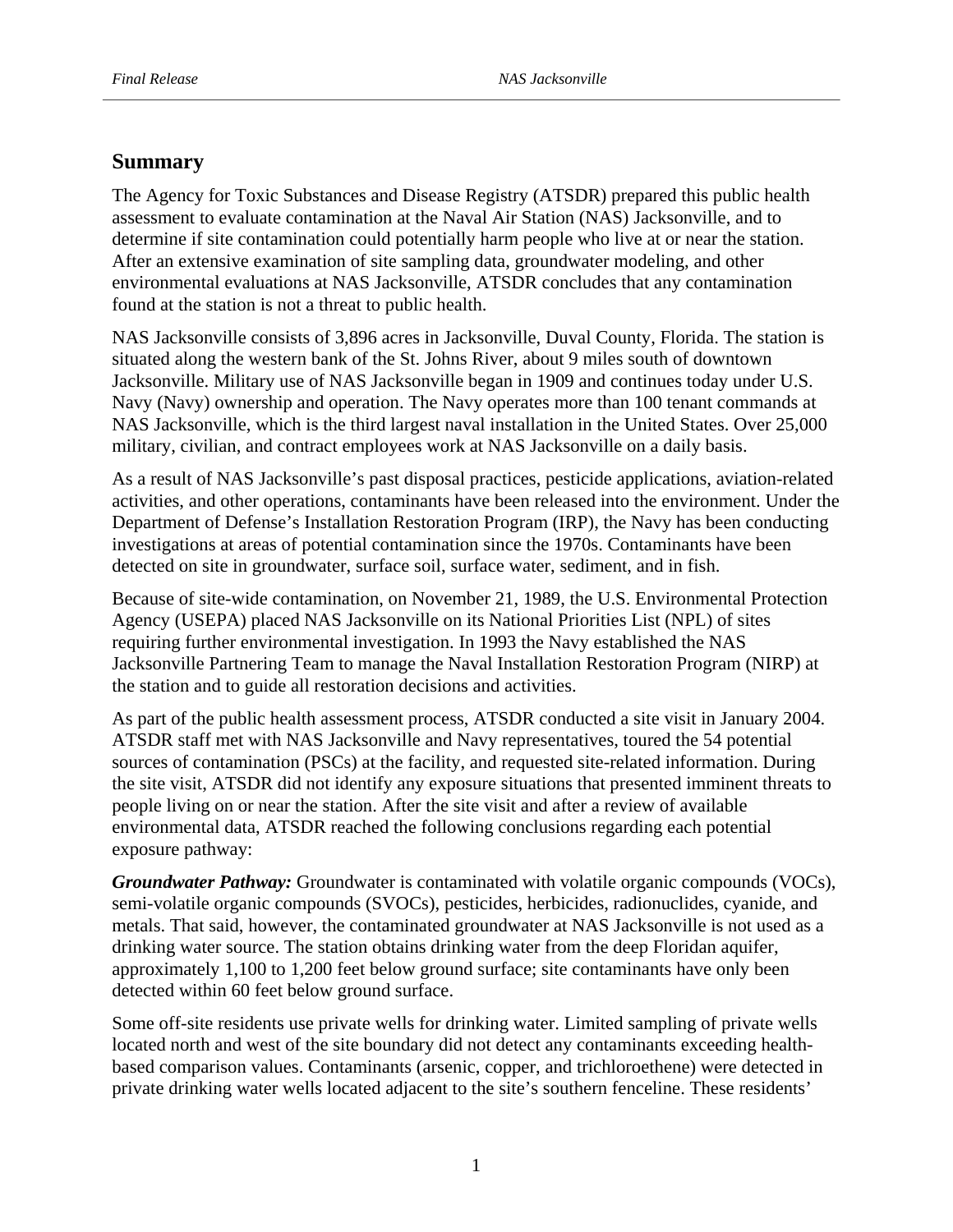drinking water wells, however, tap into the aquifer at depths of 200 or more feet below ground, which is far below levels at which site contaminants have been detected. In addition, the results of U.S. Geological Survey (USGS) groundwater modeling for the area indicate that groundwater from the southern portion of the station discharges toward the southeast to an unnamed stream, away from the off-site neighborhood.

Arsenic and copper detected at these wells were detected at levels below the regulatory limits for drinking water, and are therefore considered safe for public consumption. Trichloroethene (TCE) was detected above the regulatory limit for drinking water in one private well (one detection). A TCE filtration system was installed in 2001 to decrease TCE levels in this private well. ATSDR requested more recent sampling results to determine if TCE detected at this one location has decreased, but according to the Florida Department of Health (FDOH)-Duval County Health Department, the resident of this well did not permit the county to sample the well. ATSDR believes, however, that since the filtration system is in place, TCE levels have decreased at this well.

No one is currently exposed to NAS Jacksonville-related contaminants through groundwater. Though these wells could have received contaminants from other sources in the area, the one detection above its regulatory limit has presumably decreased since the TCE filtration system was installed. Therefore, because arsenic and copper were detected below the regulatory limits for drinking water and a TCE filtration system is in place at the private well where TCE was detected, the groundwater pathway does not appear to pose a public health hazard for residents living adjacent to the southern fence line and whose household water comes from underground wells.

*Surface Soil Pathway:* Contaminants including SVOCs, herbicides, pesticides, PCBs, metals, and radionuclides are present in site-wide surface soil. At 35 out of 54 PSCs, however, the Navy uses fencing, guarded gates, and other security measures to restrict access to authorized personnel. Of the remaining PSCs that do no restrict site access, contaminated surface soil has only been detected at seven (20, 21, 22, 23, 32, 36, and 49). ATSDR calculated exposure doses for resident children and adults potentially exposed to contaminants in on-site surface soil and determined that no doses were above levels at which adverse human health effects have been observed. Therefore, no harmful health effects are expected from exposure to surface soil in accessible areas of the station.

Although none of these other areas are accessible, in the early 1990s residents expressed concern that neighborhood children had trespassed into the former landfill area to play in the landfill soil. This area had been fenced in the past, and in 1991 the Navy installed a higher fence to prevent children and others from trespassing. ATSDR calculated conservative estimates for potential exposures to children and adults who trespassed into this area before the higher fence was installed, and concluded that potential exposures were too low to have caused adverse health effects. Thus past exposure to surface soil in the landfill (where children trespassed) and all other inaccessible areas on site would not result in harmful health effects.

*Surface Water and Sediment Pathway:* Site-related surface water bodies include the St. Johns River, Casa Linda Lake, Lake Scotlis, the unnamed tributary adjacent to the former landfill (OU1), the unnamed creek adjacent to the southern fenceline, and the Ortega River. Surface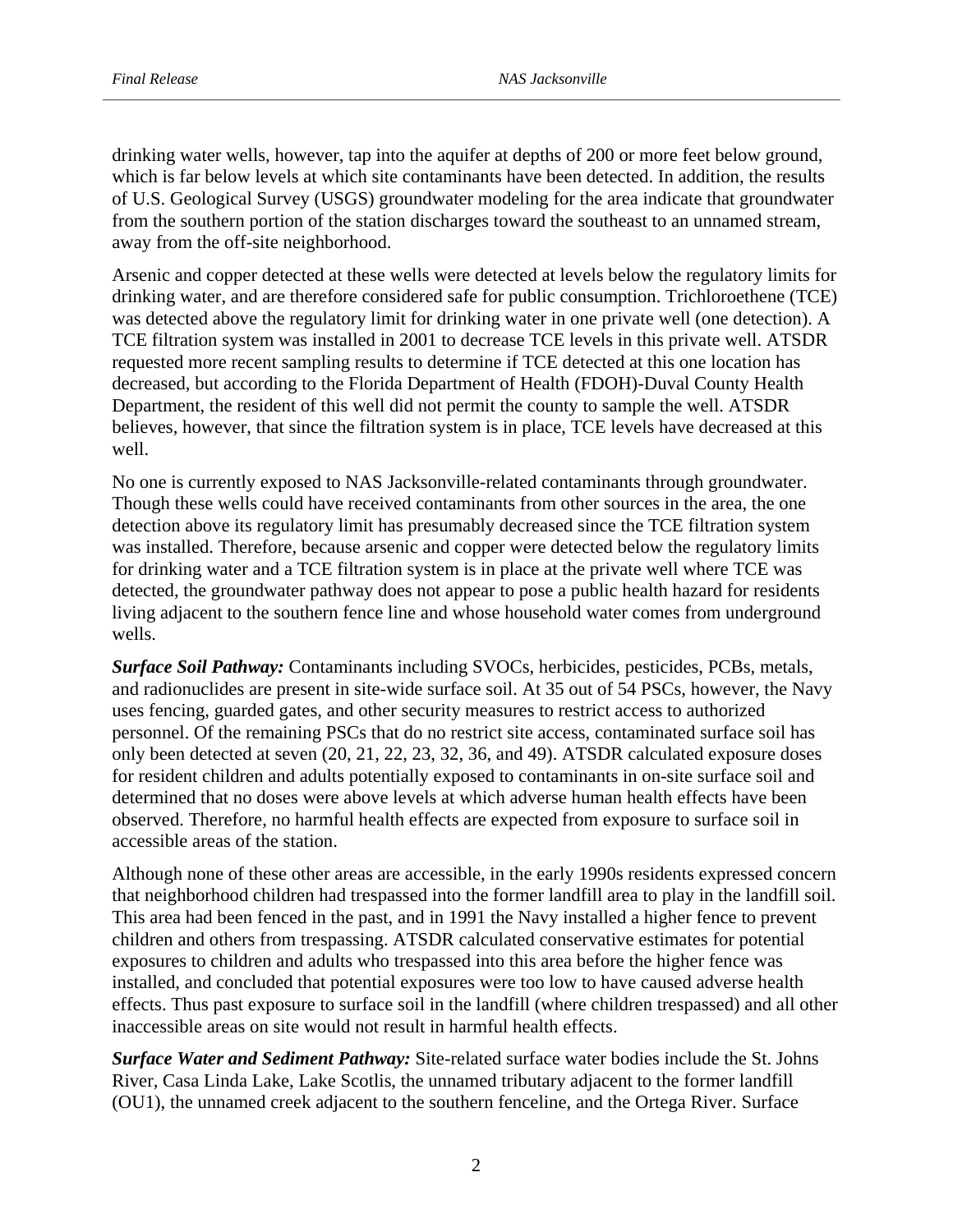water from the eastern portion of the station discharges directly to the St. Johns River; drainage from the western sections of the station discharges toward the Ortega River (off site) via three unnamed streams. ATSDR could not locate data that confirm if any contaminants from NAS Jacksonville have impacted the Ortega River surface water or sediment. The southern portion of the station is drained by an unnamed creek that discharges to the St. Johns River. In addition, NAS Jacksonville contains an extensive and complicated storm drainage system comprised of 66 identified drainage basins.

No one has access to the unnamed creek adjacent to the southern border or to the unnamed tributary adjacent to the former landfill area — fencing surrounds these two areas. People are permitted to catch-and-release fish from the shores of Casa Linda Lake and Lake Scotlis, but the Navy does not allow people to enter these water bodies. People fish and conduct other recreational activities in the St. Johns and Ortega Rivers, though no one swims in the portions of the St. Johns River adjacent to the station, and no areas of the Ortega River are adjacent to the station (the river is off site, ½-mile west of U.S. Highway 17). Sediment and surface water sampling for the St. Johns River detected contaminants in restricted areas of the river, but surface water contaminants from the outfall that discharges from the station to the river were not detected. Low levels of contaminants were detected in Ortega River sediments, but again, surface water sampling did not indicate any contaminants. If people were exposed to contaminants in sediment and surface water within these water bodies, any exposures via fishing, boating, and jet skiing would be infrequent and for short periods of time. Infrequent exposure to low levels of contaminants is unlikely to cause adverse health effects.

*Consumption of Fish and Shellfish Pathway:* Residents, station personnel, military personnel, and others permitted station access could have consumed fish from Casa Linda Lake and Lake Scotlis in the past. ATSDR conservatively estimated potential exposure doses based on lifetime exposures to fish via ingestion from these water bodies. Though most residents only live at the station for 3 years, non-residents living in the area (e.g., active duty and retired military who do not live at the station) and people working at the station could have fished at these lakes for a longer period of time. Using conservative assumptions about the duration of potential exposures, all doses were below levels shown to cause adverse health effects. Therefore, adverse health effects would not be expected from past consumption of fish from Casa Linda Lake or from Lake Scotlis. Currently, under NAS Jacksonville's catch-and-release program, no one is permitted to consume fish from these lakes. But even if these fishing restrictions were lifted, as long as contaminant levels remain the same or decrease, adverse health effects would not be expected from current and future consumption of fish from these lakes.

No fish or shellfish sampling data are available for areas of the St. Johns River bordering the station where people fish. Nevertheless, sediment toxicity tests have been conducted on various amphipods. Toxicity tests are often used on amphipods because they have limited mobility and are prone to pollutant accumulation, and as a result are good area contamination indicators (Grosse et al. 1986). Fish, on the other hand, are migratory and can move away from a specified area. Thus, where contamination was detected in fish, it might actually be associated with an area of the river not near NAS Jacksonville. Using accepted amphipod survival rates, investigators concluded that marine invertebrates (e.g., shrimp and crab) in these areas would not be adversely affected by contaminants in sediment (HLA 1999i; 1999q; and 1999t). Because invertebrates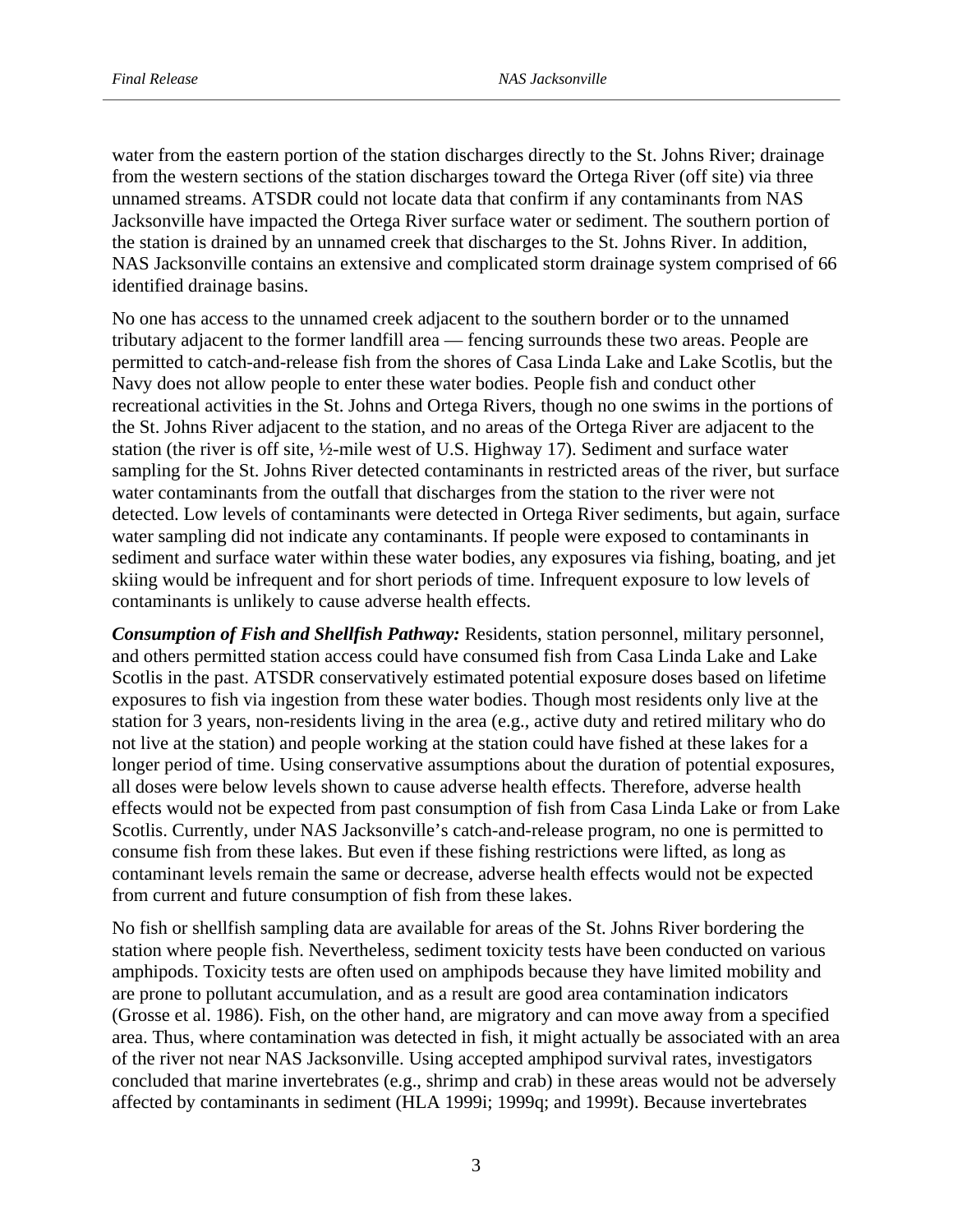would not be adversely impacted by sediment contamination, and because these types of marine life lie closest to the sediment, fish or shellfish in the St. Johns River would not be expected to accumulate hazardous quantities of contaminants. Consequently adverse health effects would not be expected from consumption of fish or shellfish in the St. Johns River.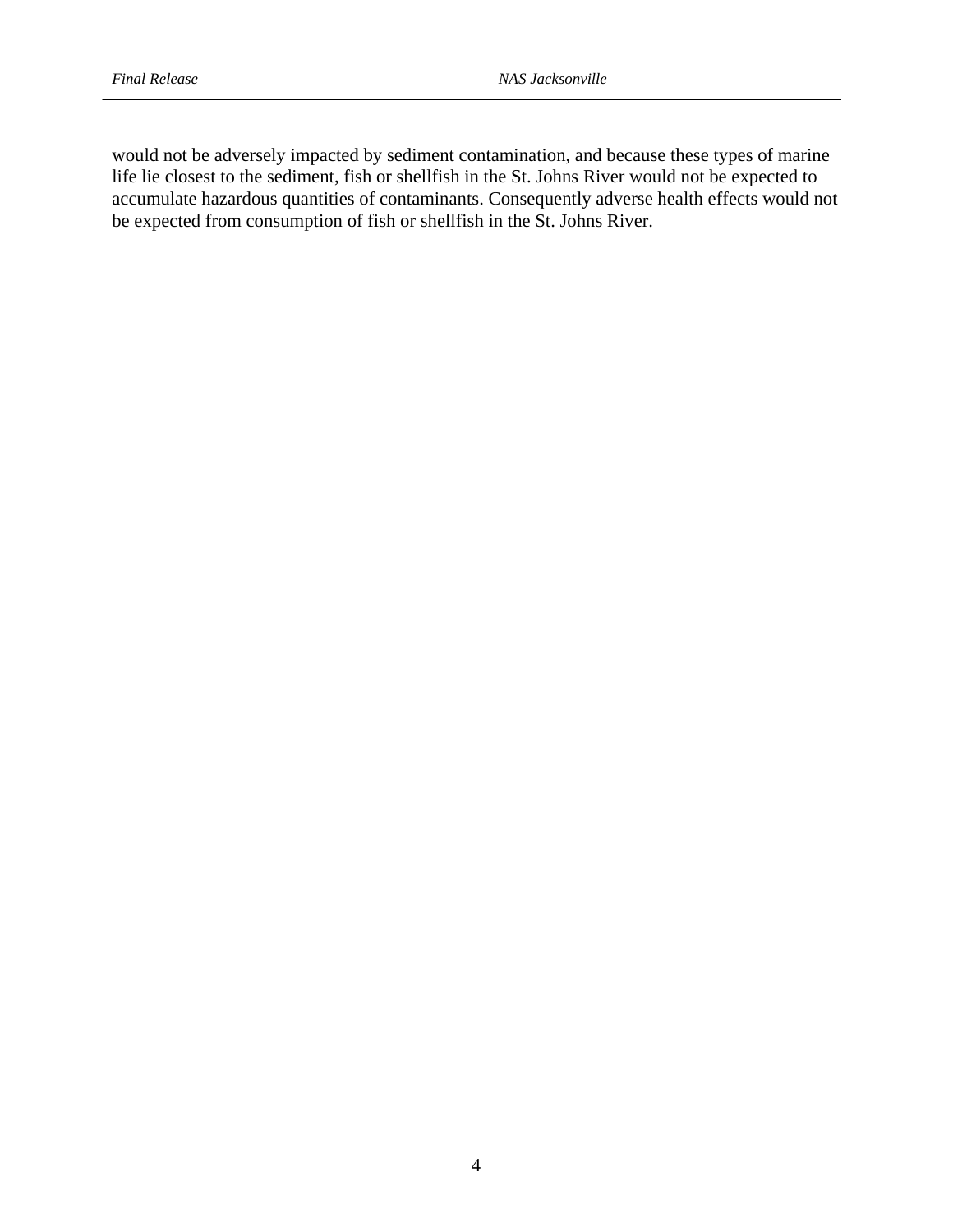# **Background**

#### **Site Description**

Naval Air Station (NAS) Jacksonville comprises 3,896 acres along the western bank of the St. Johns River in Jacksonville, Florida (AG&M 1991; Global Security 2002a; NAS 2004a). The station is about 9 miles south of downtown Jacksonville in southeastern Duval County (TtNUS 2003a). The Timuquana Country Club and the St. Johns River border NAS Jacksonville to the north. Many residential streets lie between the station's southern boundary and Interstate 295. The St. Johns River forms the station's eastern boundary, and U.S. Highway 17 (Roosevelt Boulevard) borders the majority of NAS Jacksonville to the west (ABB-ES 1998a; Davis et al. 1996; HLA 1998a; JDMAG 2003).

Two parts of NAS Jacksonville — Dewey Park and the Defense Reutilization and Marketing Office (DRMO) — lie west of U.S. Highway 17 (ABB-ES 1995a). The U.S. Navy (Navy) leases the 65-acre Dewey Park area to the city of Jacksonville for use as a recreational park, but has retained the remaining 3,831 acres for station-related activities that are detailed below (ABB-ES 1995a). Clay County is less than 1 mile south of the southern border, and the Ortega River, a tributary of the St. Johns River, is about ½ mile west of U.S. Highway 17 (ABB-ES 1998a; ABB-ES 1998b) (see Figure 1).

Although station areas along the St. Johns River coastline are not fenced (Wally Holdstein, public works manager, NAS Jacksonville, personal communication, 2004), a fence does surround all of the remaining areas of NAS Jacksonville. Historically and currently, NAS Jacksonville has restricted all station access to military and civilian station personnel only. The station issues temporary passes to authorized visitors (NAS 2004b).

#### **Operational History**

Throughout its history, NAS Jacksonville has been under government ownership. Military use of the station began in 1909 when the state of Florida garrisoned its militia troops at the site (ABB-ES 1998a; Davis 2003). During World War I (WWI), the U.S. Army (Army) operated the station as a training facility for military troops (ABB-ES 1995a, 1998a). After WWI, control of the station was returned to the state, which used the property as a Florida National Guard Training Center until 1939 (ABB-ES 1998a).

In 1939, Duval County officials proposed that the county purchase land for a naval air station, and then donate the property to the Navy. Following public approval, the land was purchased for NAS Jacksonville; it is the only military installation in the nation established by a direct gift of the people (AG&M 1991; JDMAG 2003). On October 15, 1940, NAS Jacksonville was commissioned to provide a Navy Aviation Trades School for ground crewmen and facilities for pilot training (AG&M 1991; Public Affairs Office 2003a).

During World War II (WWII), NAS Jacksonville provided support for military operations. As a result of these efforts, the station more than doubled in physical size (AG&M 1991; Public Affairs Office 2003). Before the end of WWII, the station had over 700 buildings, three operational runways, seaplane ramps, an 80-acre hospital, a prisoner-of-war compound, and additional facilities to assist in the war effort (Global Security 2002b; Haas Center for Business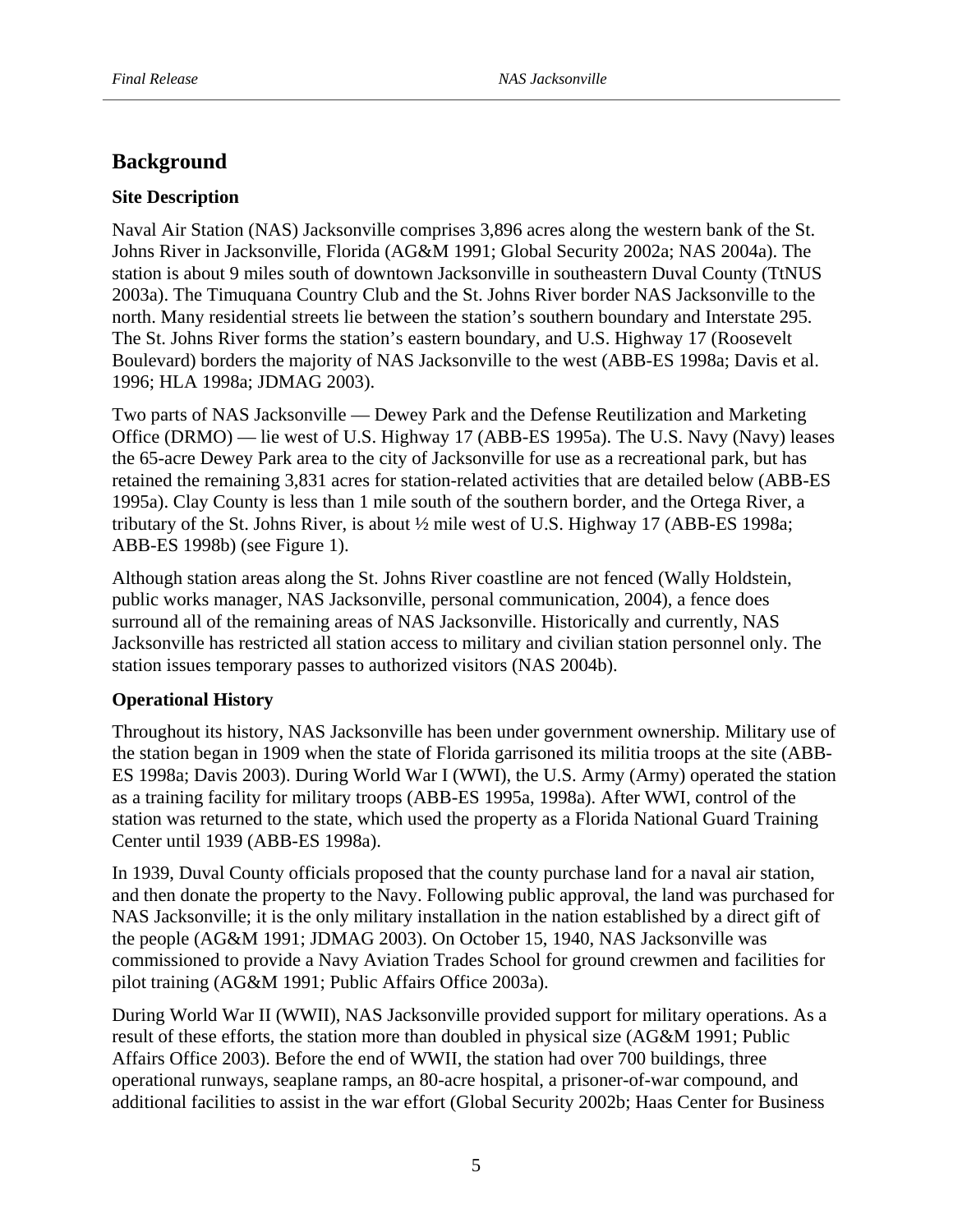Research and Economic Development 2003). By 1946, the station had a peak number of employees totaling 42,000 naval personnel and 11,000 civilians (AG&M 1991).

Since 1951, the station's mission has been to train pilots and ground crewmen and to support operational carrier squadrons (Public Affairs Office 2003). Currently, NAS Jacksonville houses more than 100 tenant commands, including the Naval Hospital, Defense Distribution Depot, Naval Air Depot (NADEP), and Commander, Navy Region Southeast (ABB-ES 1998a; NAS 2002a). On a daily basis more than 25,000 military, civilian, and contractor personnel work at the station (Haas Center for Business Research and Economic Development 2003; NAS Jacksonville 2002a). NAS Jacksonville is today the third largest naval installation in the United States (Haas Center for Business Research and Economic Development 2003).

# **Remedial and Regulatory History**

The Navy conducts environmental investigations and activities at NAS Jacksonville under the U.S. Department of Defense's (DOD) Installation Restoration Program (IRP). IRP funds identification of potential hazardous waste sites, investigations of any contamination found at these sites, and performance of remedial activities to reduce or remove identified hazardous wastes. In 1993, the Navy established the NAS Jacksonville Partnering Team to manage the Naval Installation Restoration Program (NIRP) at the station. Today, this

The *NAS Jacksonville*  (FDEP), and U.S. EPA, as well *Partnering Team* is comprised of representatives from the U.S. Navy, Florida Department of Environmental Protection as government contractors who are involved with the site.

team continues to guide all restoration decisions and activities at NAS Jacksonville (TtNUS 2003a).

As the result of 1) former disposal practices, 2) hazardous waste storage, 3) contaminant spills, 4) pesticide use, and 5) other site-related activities, NAS Jacksonville has site-wide contamination. To address these areas, in the 1970s the Navy began environmental actions and studies at NAS Jacksonville (ABB-ES 1997a).

Using historical records, field studies, employee interviews, and aerial photographs, by the early 1980s the Navy had identified 38 potential source of contamination (PSC) sites at NAS Jacksonville (USEPA 2002, 2003a; Fred C. Hart Associates, Inc. 1983). These PSCs included former storage areas, landfill sites, firefighter training locations, fuel stations, waste disposal areas, spill sites, and other identified locations (Fred C. Hart Associates, Inc. 1983).

An initial assessment study (IAS) completed in March 1983 evaluated the types of contamination, the possible migration pathways, and the potentially impacted populations at each PSC. The IAS determined that none of the contaminated sites represented "an immediate threat," but that 10 of the 38 sites posed a "potential threat to human health or the environment" (Fred C. Hart Associates, Inc. 1983). To evaluate further these 10 sites and other identified PSCs, from August 1983 to March 1985 the Navy conducted a three-phase verification study. The verification study evaluated 18 potentially contaminated sites (AG&M 1985a, 1991). Sampling conducted for the study in August and September 1983 found volatile organic compounds (VOCs), metals, cyanide, and low-level radionuclides in shallow groundwater, and polychlorinated biphenyls (PCBs) and metals in soil (AG&M 1985a; USEPA 2003a).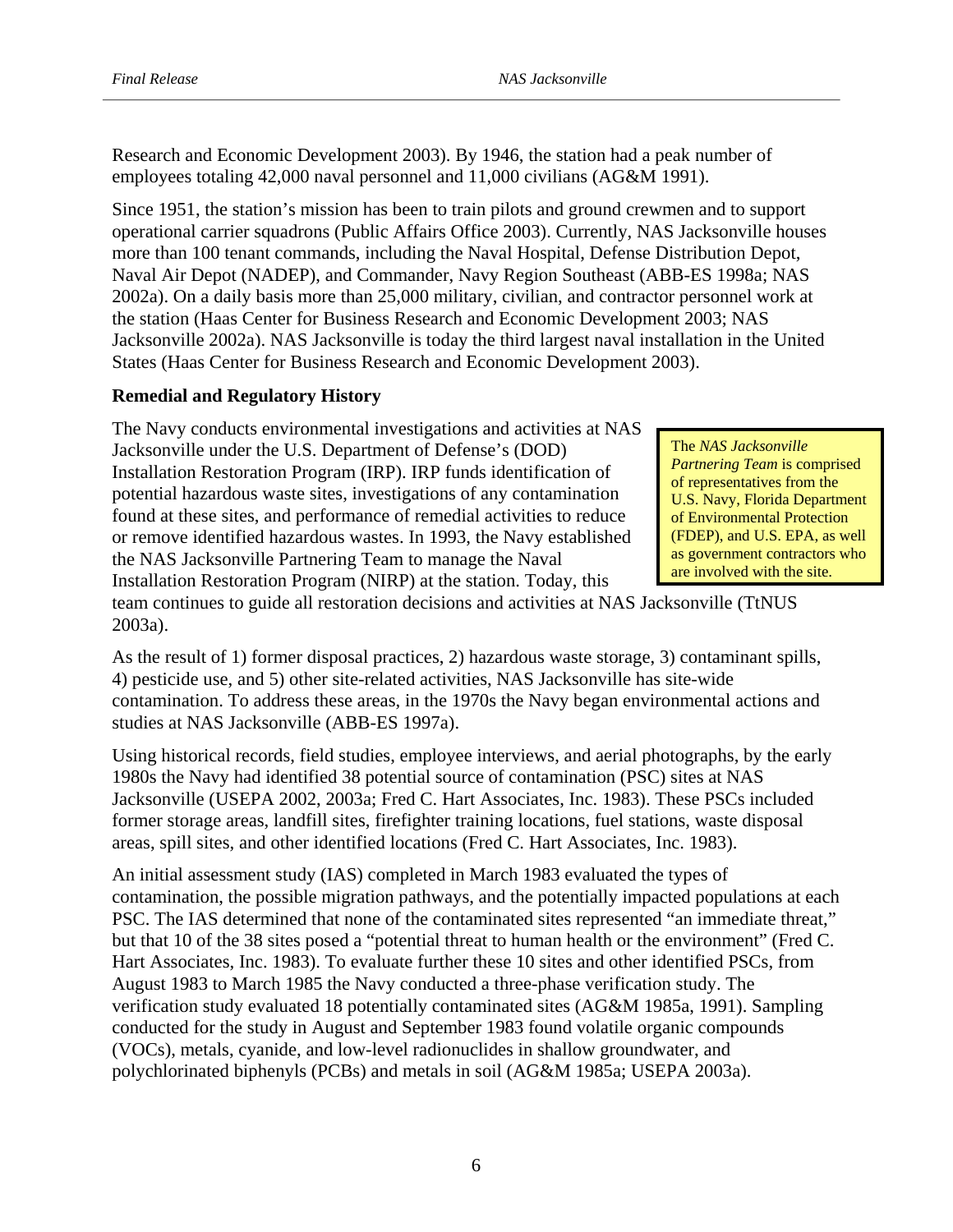Because of contamination identified at several locations throughout NAS Jacksonville, the station was added to EPA's National Priorities List (NPL) on November 21, 1989 (USEPA 2002). On October 23, 1990, the Navy entered into a three-party Federal Facility Agreement (FFA) with EPA and with the Florida Department of Environmental Protection (FDEP) (Davis 2003). The FFA was signed so that remedial activities at the station would be a collaborative, interagency effort regulated by EPA's Resource Conservation and Recovery Act (RCRA) and Superfund programs (USEPA 2002).

http://www.epa.gov/superfund/sites/npl/ ( USEPA 2003b). The EPA places sites on the NPL that have released or could release hazardous substances into the environment. Through the NPL, EPA is able to assess which sites require more investigation. To find information and clean-up status on NPL sites, go to EPA's Web site at

In 1994, the Navy instituted a Remedial Response Decision System (RRDS) at NAS Jacksonville. The Navy uses this system to set guidelines and determine criteria for assessing site data and recommending appropriate remedial activities (Navy 1997). Under this system, in October 1995 the Navy prepared a RRDS document that it uses to manage and identify the installation restoration sites at NAS Jacksonville; the RRDS document was last updated in October 2003 (Navy 1997; TtNUS 2003b).

For more than 20 years, the Navy has conducted environmental investigations to identify PSCs at NAS Jacksonville. As of December 2003, a total of 54 PSCs were identified throughout the station (Post-Closure Permit Application 2003) (see Figure 2). After reviewing and analyzing site investigations, potential exposure situations, and remedial actions to date, the Navy has determined that the majority of PSCs do not require any further remedial action. Still, groundwater, soil, surface water, sediment, and fish contamination are all present at different areas at the station from solvents, semi-volatile organic compounds (SVOCs), low-level radioactive waste, pesticides, herbicides, total petroleum hydrocarbons (TPH), PCBs, and metals (AG&M 2000; HLA 1998a, 2000a; Public Affairs Office 2003; TtNUS 2003b).

The Navy conducts remedial activities to decrease potential contact to contaminated areas and to reduce migration of the contaminants to off-site areas. To date, the Navy has grouped 21 different PSCs into 8 operable units (OUs) based on the nature of contaminants, geographic location, contaminated media, and type of contaminants (DTIC 2004). Table 1 provides the OUs and additional PSCs (33) and describes each area, past investigations, corrective actions, and ATSDR's public health evaluation. Figure 2 indicates the locations of the PSCs and OUs, and also identifies the PSCs that are located within each OU.

It is important to note that out of 54 PSCs, NAS Jacksonville restricts access to 35 through fencing, security guards, and other preventive measures. Of the remaining 19 areas to which a station resident could potentially have access (i.e., PSCs 17–25, 32–34, 36, 37, 40, 44, 49, 52, and 53), three have signs that indicate that contamination is present and that access is prohibited (17, 37, and 40); no wastes have been identified at five PSCs (19, 24, 25, 33, and 34); one PSC (PSC 52/OU6) contains contaminated groundwater — to which people are not exposed — and one PSC (53) has been cleaned and closed by the state of Florida under RCRA (Beason 2004a, 2004b). Table 1 provides details about all of the PSCs. ATSDR's environmental data analysis for each area is presented in Appendix B. In addition, Table 2 provides a reference guide for the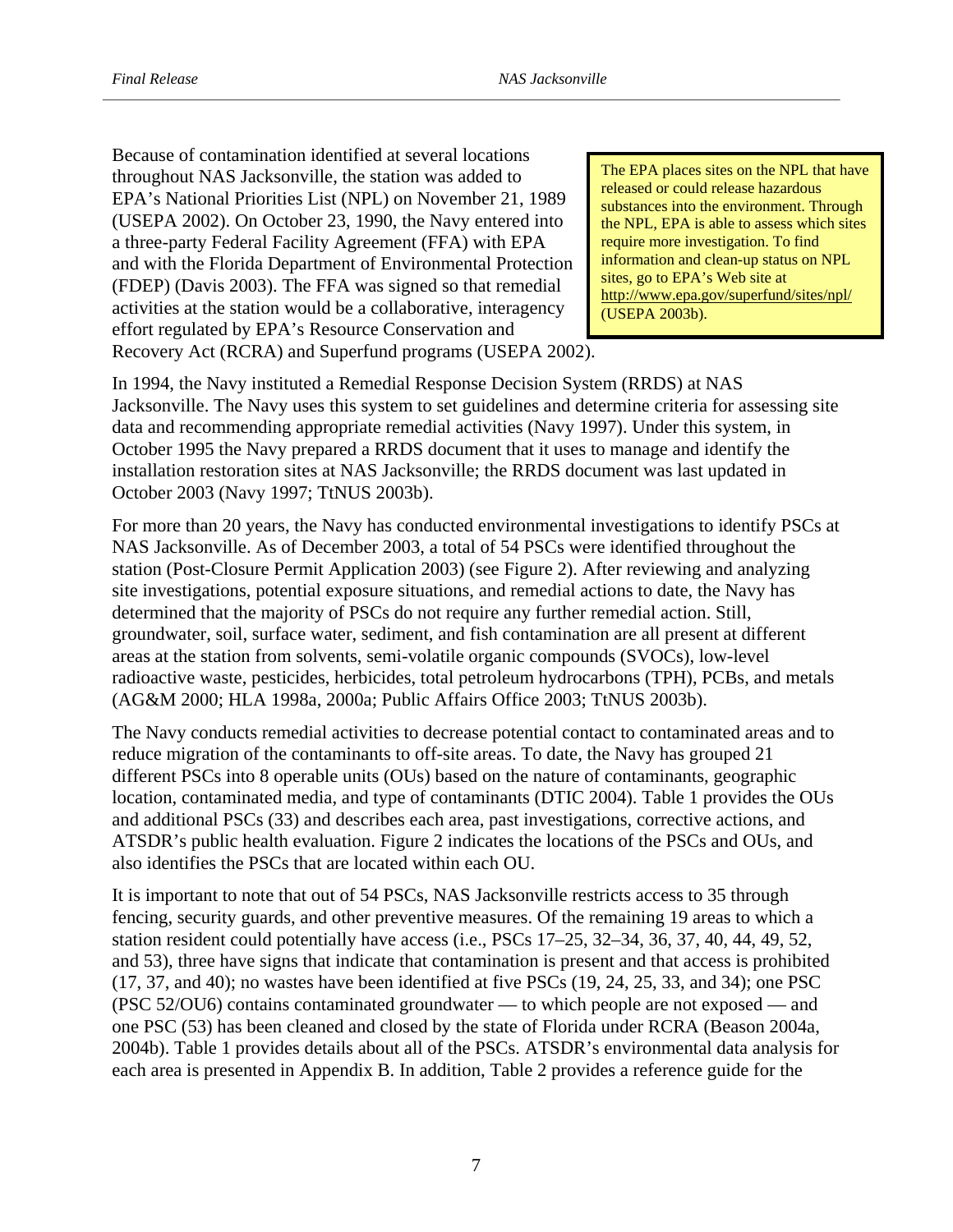current status of each PSC, the PSCs that are potentially accessible, and possible exposure scenarios for accessible PSCs.

Brief descriptions of the OUs and other PSCs are provided below:

*OU1*. This OU is situated in the southern portion of the station and it includes PSC 26 (Old Main Registered Disposal Area) and PSC 27 (Former Transformer Storage Area). In 1973, the Navy reported OU1 to the U.S. Radiological Affairs Support Office (RASO) because it was formerly used as a radioactive disposal area (ABB-ES 1996a). In 1980, the OU was officially registered with the EPA (Fred C. Hart Associates, Inc. 1983). The 1996 remedial investigation/feasibility study (RI/FS) determined that the following were of potential concern: PCBs, inorganics, SVOCs, and radionuclides in soil; light nonaqueous-phase liquid (LNAPL) and low-level VOCs in the shallow aquifer; and PCBs, pesticides, and inorganics in sediment in the unnamed tributary to the St. Johns River (ABB-ES 1996a, 1997a). A 1997 record of decision (ROD) proposed remedial actions for OU1, including excavating selected soils and sediments, addressing the LNAPL source, instituting land use restrictions (for example, putting a fence around the landfill), and covering/capping the landfill (ABB-ES 1996a, 1997a; HLA 2000a). As of January 1999, remedial construction was finished and long-term monitoring continued (HLA 2000a).

*OU2.* This OU is situated in the northern portion of the station and contains the following PSCs:

- PSC 2—Former Firefighting Training Area,
- PSC 3—Wastewater Treatment Plant Sludge Disposal Area,
- PSC 4—Pine Tree Planting Area,
- PSC 41—Domestic Waste Sludge Drying Beds,
- PSC 42—Wastewater Treatment Plant Polishing Pond, and
- PSC 43—Industrial Waste Sludge Drying Beds.

Environmental assessments between 1983 and 1991 identified VOCs in soil and contamination in the shallow aquifer at OU2. Remedial investigations that began in 1991 detected SVOCs, inorganics, and VOCs in soil and sludge, and inorganics in sediment and surface water (HLA 1998a). In September 1997, interim removal actions (IRAs) were completed at OU2 (HLA 2000a). An October 1998 ROD recommended groundwater monitoring, but "no further clean-up action" at the site (HLA 1998a).

*OU3.* This 134-acre OU is adjacent to the St. Johns River in the eastern section of NAS Jacksonville. This OU is primarily associated with activities at the Naval Air Depot and encompasses

- PSC 11—Building 101,
- PSC 12—Old Test Cell Building,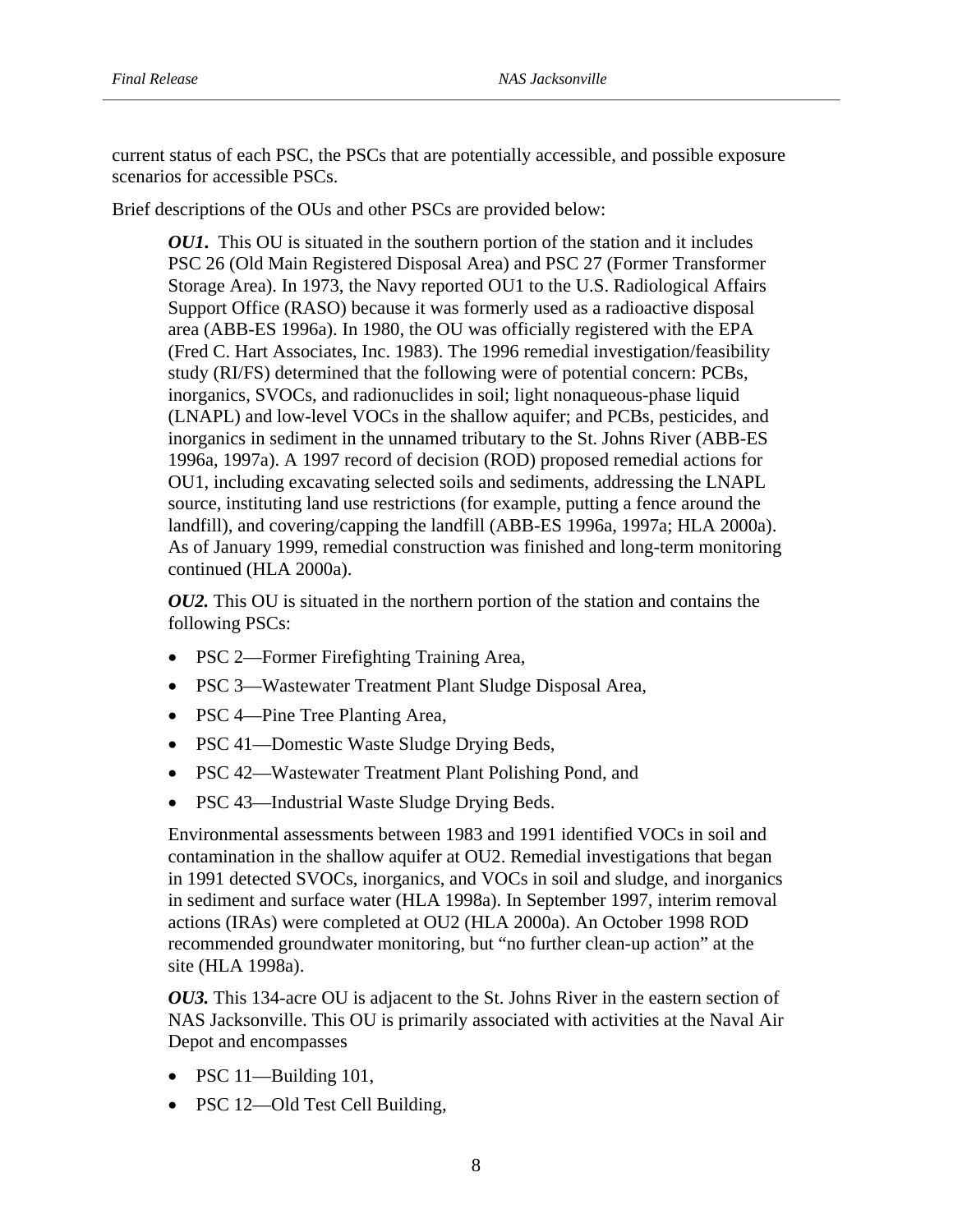- PSC 13—Radium Paint Disposal Pit,
- PSC 14—Battery Shop Area,
- PSC 15—Solvent and Paint Sludge Disposal Area,
- PCC 16—Black Point Storm Sewer Discharge,
- PSC 48—Station's Dry Cleaners–Building 106,
- PSC 54—NADEP Cooling Basin,
- Building 780, and
- Groundwater Contaminated Areas A through G.

Since 1982, environmental assessments and radiological surveys identified the presence of metals, cyanide, pesticides, VOCs, SVOCs, and radionuclides in soil and groundwater at OU3. Removal activities began in 1992 at various areas within the OU. Two IRAs were instituted in 1997 to remove contaminants from PSC 48 and Building 780. The 1998 RI/FS determined that only lead and polycyclic aromatic hydrocarbons (PAHs) in sediment and VOCs in groundwater required remediation. The RI/FS did not identify any contaminants of concern (COCs) in soil or surface water. A 2000 ROD concluded that no further action was required at PSCs 11–15. The ROD recommended selective removal of tar balls from sediment at PSC 16, and various measures for the groundwatercontaminated areas (HLA 2000a). A clean up status decision is pending for PSC 54 (Post-Closure Permit Application 2003).

*OU4.* This OU consists of PSC 21 — the 11-acre Casa Linda Lake — located on the northern end of the NAS Jacksonville Golf Course (formerly known as the Casa Linda Oaks Golf Course) in the central portion of NAS Jacksonville. A 1993 sampling study and the 1997 RI showed that sediments at OU4 contained detectable levels of pesticides, metals, and SVOCs; fish contained metals, cyanide, PCBs, and pesticides. According to the 1999 RI/FS, only contaminants in fish were at levels of potential concern. That said, Casa Linda Lake is only used for catch-and-release fishing. To prevent exposure to contaminants in fish at PSC 21, the 2000 ROD proposed that the Navy conduct monitoring and continue its lake use restrictions (i.e., the catch-and-release program and posting advisory signs) at Casa Linda Lake (AG&M 2000).

*OU5.* This OU consists of PSC 51 — the South Antenna Field — that comprises the Former Fire Fighting Training Area (FFTA) and the former Oil Disposal Area (ODA). OU5 is situated just north of the station's southern fenceline at Patrol Road and Allegheny Road. Environmental investigations since 1996 detected VOC, metal, and low-level radioactive contamination in soil and VOC and metal contamination in groundwater. Remedial investigations conducted from 1999 to 2002 indicated that metals in surface soil and fuel and cleaning solvents in groundwater were at levels of potential concern. In 2002, the final RI/FS proposed clean up actions that included monitoring, implementing institutional controls,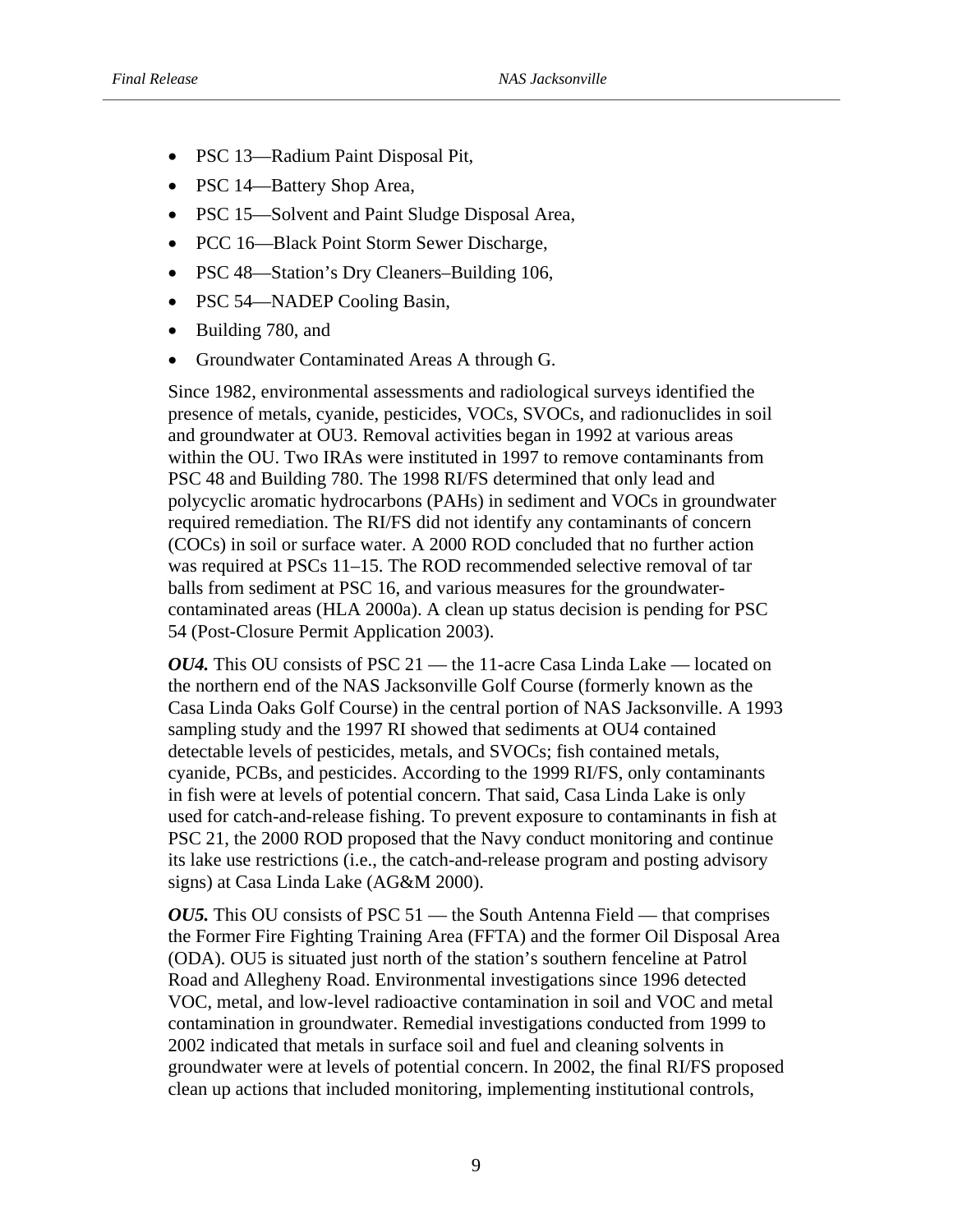and allowing contaminants to degrade naturally in the environment (Public Affairs Office 2003; TtNUS 2002a).

*OU6*. This OU contains PSC 52 — Hangar 1000 — in the north-central portion of NAS Jacksonville. This OU had two solvent-containing underground storage tanks (USTs) that were closed in 1994. In March 1994, the tanks, related piping, and contaminated soils were removed. After the removal, sampling at the site indicated that groundwater contained trichloroethene (TCE), dichloroethene (DCE), and vinyl chloride (VC). The Navy is currently conducting pilot tests to decrease contaminant levels at OU6 (Davis 2003). In January 2004, the Navy completed its interim measure at OU6, which consisted of a nano-scale iron injection to reduce levels of contaminants in groundwater. The data analysis is currently under review. In addition, the Navy is in the process of preparing a ROD for OU6 (Allen 2004).

*OU7.* This OU contains PSC 46 — Defense Reutilization and Marketing Office Yard — which is located across from the southwest corner of the station, on the west side of U.S. Highway 17. Sampling analyses of the oil-water separator at OU7 detected benzene and metals in a sludge sample and lead in leachate. In addition, a 1994 reconnaissance found oily water on the ground near the oil-water separator opening and a potent chemical odor from a drainage ditch (ABB-ES 1997b). Sampling in 1997 detected metals and pesticides in groundwater; metals, PCBs, and SVOCs in soil; metals, PCBs, and SVOCs in sediment; and metals and pesticides in surface water. Remedial investigations in 2001 identified VOCs, pesticides, and radionuclides in groundwater; metals, PCBs, pesticides, SVOCs, and radionuclides in soil; PCBs, metals, and SVOCs in sediment; and pesticides and metals in surface water at OU7. The 2003 RI/FS concluded that the clean-up remedy should include excavation and off-site disposal of soils above industrial remediation goals, and use of institutional controls to prevent exposure to groundwater and soils that were above residential standards (TtNUS 2003b).

*OU8.* This OU consists of the Pesticide Shop (Building 536) — PSC 47 located on the west-central portion of NAS Jacksonville. Remedial activities in 1991 included the removal of 30 rusted 55-gallon drums. Sampling in 1996 found pesticides and metals above detection limits in surface soil (ABB-ES 1997b). Currently, the Navy is completing the draft remedial investigation (including a draft risk assessment) and developing the feasibility study for OU8. The Navy anticipates that the complete RI/FS will be available for the public by March 2006 (at the earliest) (Greg Roof, TtNUS engineer, personal communication, 2004 and 2005).

In addition, the Navy has conducted environmental assessments at the other 33 PSCs (1, 5, 6-10, 17-20, 22-25, 28-40, 44, 45, 49, 50, and 53). Investigations performed from 1983 to the present reveal that 28 of these PSCs do not require any further remedial action. Some of these PSCs require the use of institutional controls — for example, posted warning signs to prevent access and contact with site contaminants (ABB-ES 1995a; TtNUS 2003b). The Navy has scheduled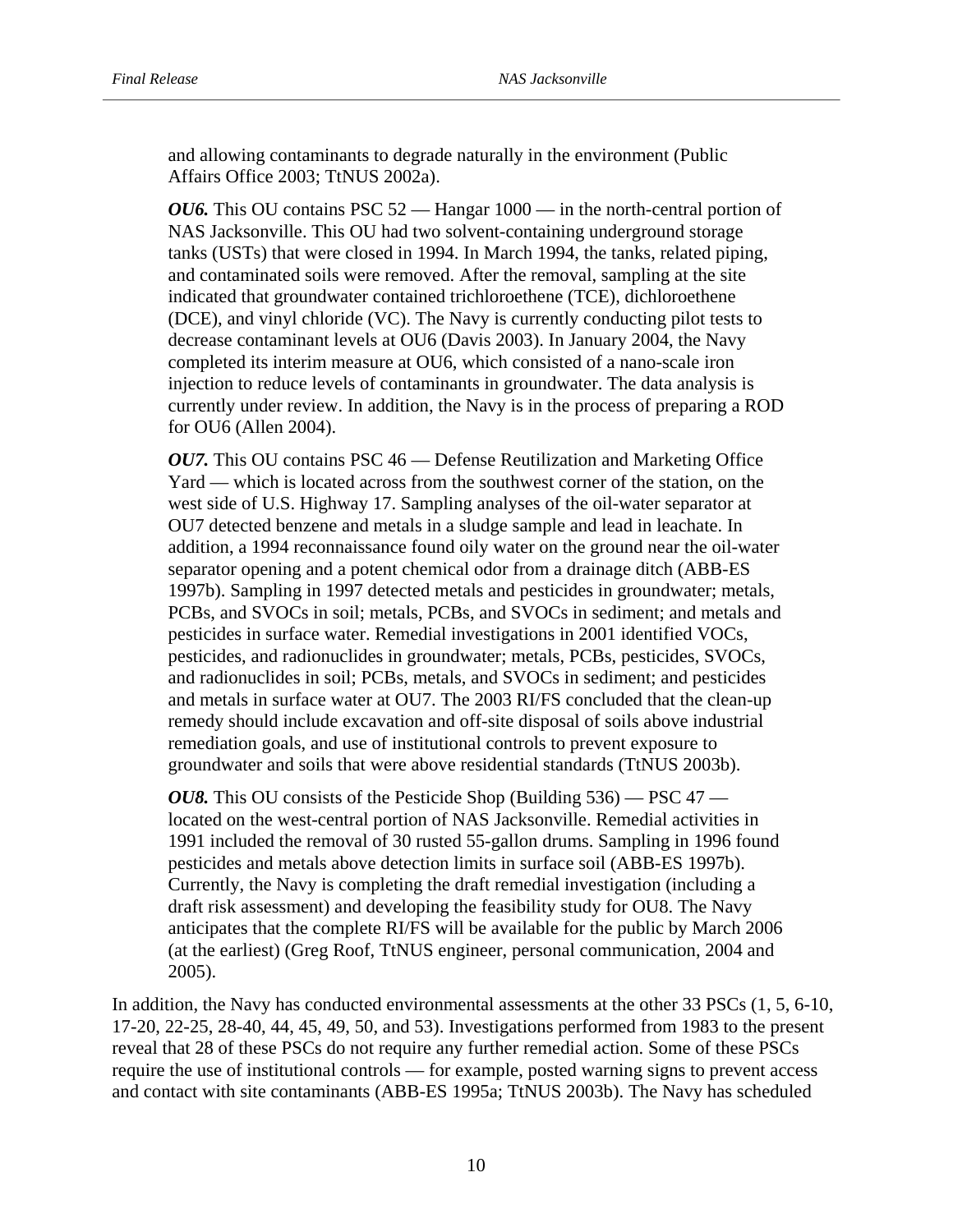future RI/FSs for four PSCs (22, 23, 38, and 45) and will complete its land-use control (LUC) inventory for reporting on PSC 30 (Allen 2004).

# **ATSDR Activities**

ATSDR prepares a public health assessment (PHA) for all sites listed on EPA's National Priorities List. Through the PHA process, ATSDR evaluates whether the public could be exposed to contaminants from the site through contact with groundwater/drinking water, soil, surface water/sediment, or fish and shellfish.

To begin the PHA process at NAS Jacksonville, ATSDR conducted an initial site visit in June 1991. At this time, ATSDR documented concerns about children trespassing over the 7-foot high fence that separated the station housing area from OU1, and entering into the former station landfill area. As a result, the Navy constructed an 8-foot high fence in 1991, which continues to prevent children from accessing OU1. The Navy also educated the parents of children living at the station during that time about hazards in the area (ATSDR 1992).

To continue its efforts in the PHA process, ATSDR conducted another site visit June 29 – July 2, 1992. During this visit, ATSDR toured the 45 PSCs at the station. ATSDR also met with the founder of the Citizens Reaction against Pollution group to discuss community members' environmental concerns and issues. The founder did not identify any specific health concerns for ATSDR to address. Following this visit, ATSDR noted concern about potential contamination migrating from OU2 to off-site private drinking water wells northwest of NAS Jacksonville's northern boundary. At that time, the Florida Department of Health (FDOH)-Duval County Health Department was testing the wells, and future actions were planned (these well results are discussed under the groundwater/drinking water pathway in the *Evaluation of Environmental Contamination and Exposure Pathways* section) (ATSDR 1992).

In 1995, ATSDR returned to NAS Jacksonville to collect additional information for the PHA. During this site visit, ATSDR noted two potential issues: 1) children playing in an old landfill near the family housing area (OU1), and 2) fish contamination in the St. Johns River near the station. After further evaluating and assessing available data, ATSDR concluded that neither issue represented a health concern (ATSDR 1996).

Since 1995, more environmental data have become available, and the Navy has identified additional potential sources of contamination (now a total of 54) at NAS Jacksonville. From January 12–14, 2004, ATSDR returned to NAS Jacksonville to obtain recent sampling data for all 54 PSCs and to conduct a thorough evaluation of the public's potential exposures to siterelated contaminants. During the site visit, ATSDR met with NAS Jacksonville and Navy representatives, toured the 54 PSCs at the facility, and requested site-related files. Though ATSDR did not identify any exposure situations that posed an imminent public health hazard, some exposure pathways required further evaluation—groundwater/drinking water, surface soil, surface water/sediment, and fish and shellfish. ATSDR evaluated these pathways and presents the findings in the *Evaluation of Environmental Contamination and Exposure Pathways* section of this document.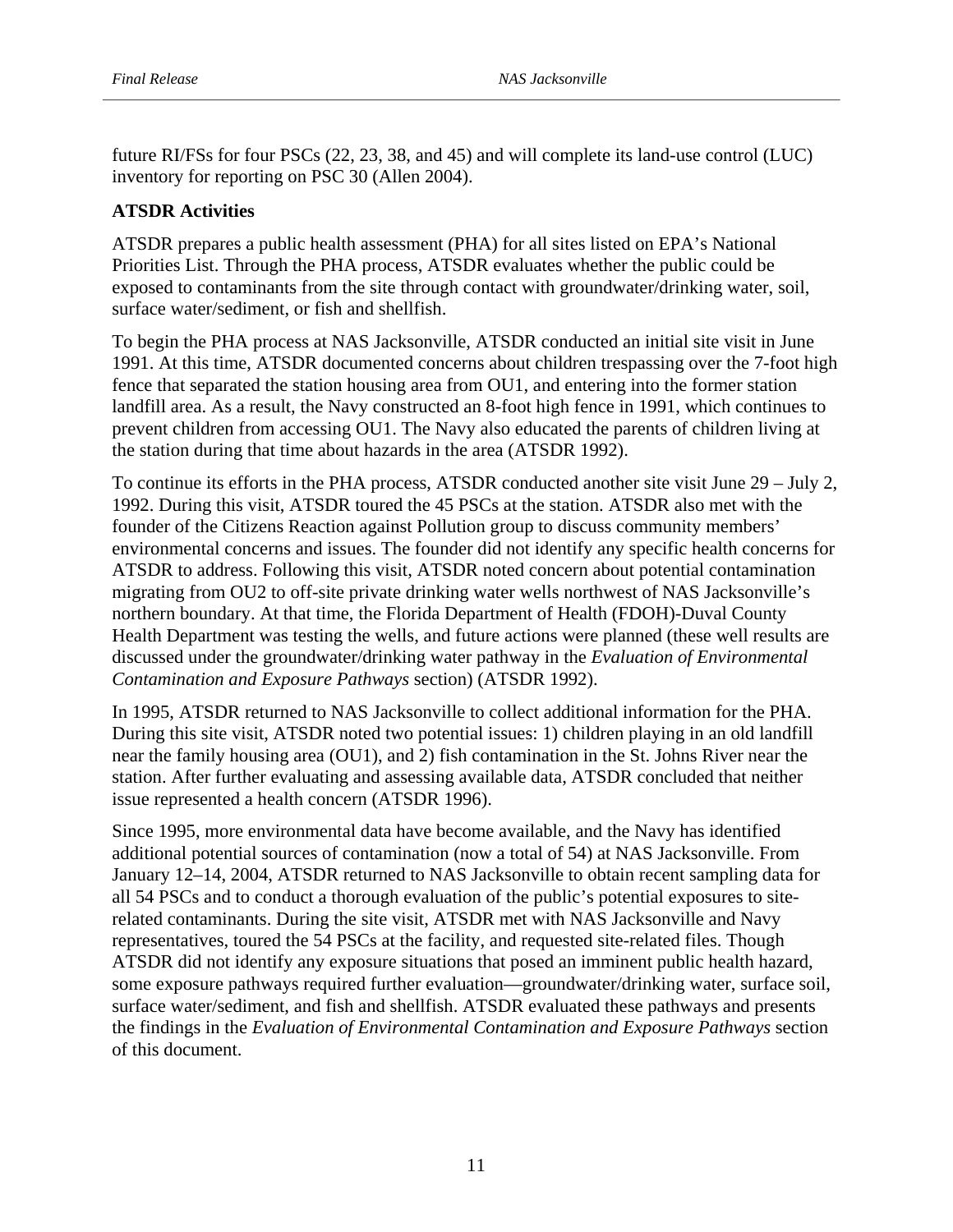#### **Demographics and Land Use**

ATSDR assesses demographic data to identify the population(s) possibly exposed to contaminants associated with a site such as NAS Jacksonville. ATSDR can also use these data to determine whether especially sensitive individuals or groups live in the area. Those who are more sensitive to the effects of potential contamination include children (birth to 6 years), women of childbearing age (15 to 44 years), and elderly persons (65 years and older). In addition, in an attempt to assess the time period that residents could have been exposed to site contaminants, ATSDR evaluates demographic data to examine how often persons in the target population move to other areas.

In addition to demographic data, ATSDR investigates how people living near a site use their surrounding land and its natural resources. By looking at these different land uses, ATSDR can identify specific activities that could expose people to certain contaminants, as well as the rate (i.e., how often they occur) of those activities.

The area north of NAS Jacksonville is mainly industrial and consists of various restaurants, shopping plazas, and other commerical establishments. Land to the south of the station consists of several residential streets with single family and attached (duplex) homes. The area to the west is mostly undeveloped land, but does contain some businesses as well as some single family homes in the Yukon and Ortega Hills communities (ABB-ES 1998a; TtNUS 2003a). These areas to the north, south, and west of the station are considered diverse and moderately populated (ABB-ES 1998a). As noted in Figure 3, 14,495 people live within 1 mile of the site, and 91,285 people live within 3 miles of the site.

In 1946, NAS Jacksonville experienced its peak number of employees — 42,000 naval personnel and 11,000 civilians (AG&M 1991). Before the end of WWII, the station had over 700 buildings, three operational runways, seaplane ramps, an 80-acre hospital, a prisoner-of-war compound, and additional facilities to assist in the war effort (Global Security 2002b; Haas Center for Business Research and Economic Development 2003). Presently, there are more than 100 tenant commands at NAS Jacksonville, making it the third largest naval installation in the country (ABB-ES 1998a; Haas Center for Business Research and Economic Development 2003). On a daily basis more than 25,000 military, civilian, and contract employees work at the station (Haas Center for Business Research and Economic Development 2003; NAS 2002a). NADEP, which employs more than 3,700 civilians, is the largest tenant command at NAS Jacksonville and also the biggest industrial employer of people living in northeast Florida and southeast Georgia (NAVAIR Depot 2004; TtNUS 2003a).

A fence surrounds all of NAS Jacksonville, except for areas located along the St. Johns River coastline (Wally Holdstein, public works manager, NAS Jacksonville, personal communication, 2004). Access to the station has always been restricted to military and civilian personnel. Although NAS Jacksonville issues temporary passes to authorized visitors, those visitors must receive sponsorship from a military member or station employee prior to driving onto NAS Jacksonville. Once visitors have authorized access, they must register their vehicles and provide valid identification at the main security office on Yorktown Road. Once a vehicle pass has been issued, visitors must show identification at all times when entering and leaving through the station's security gates (NAS 2004b). Even if people gain access to the station, entrance to the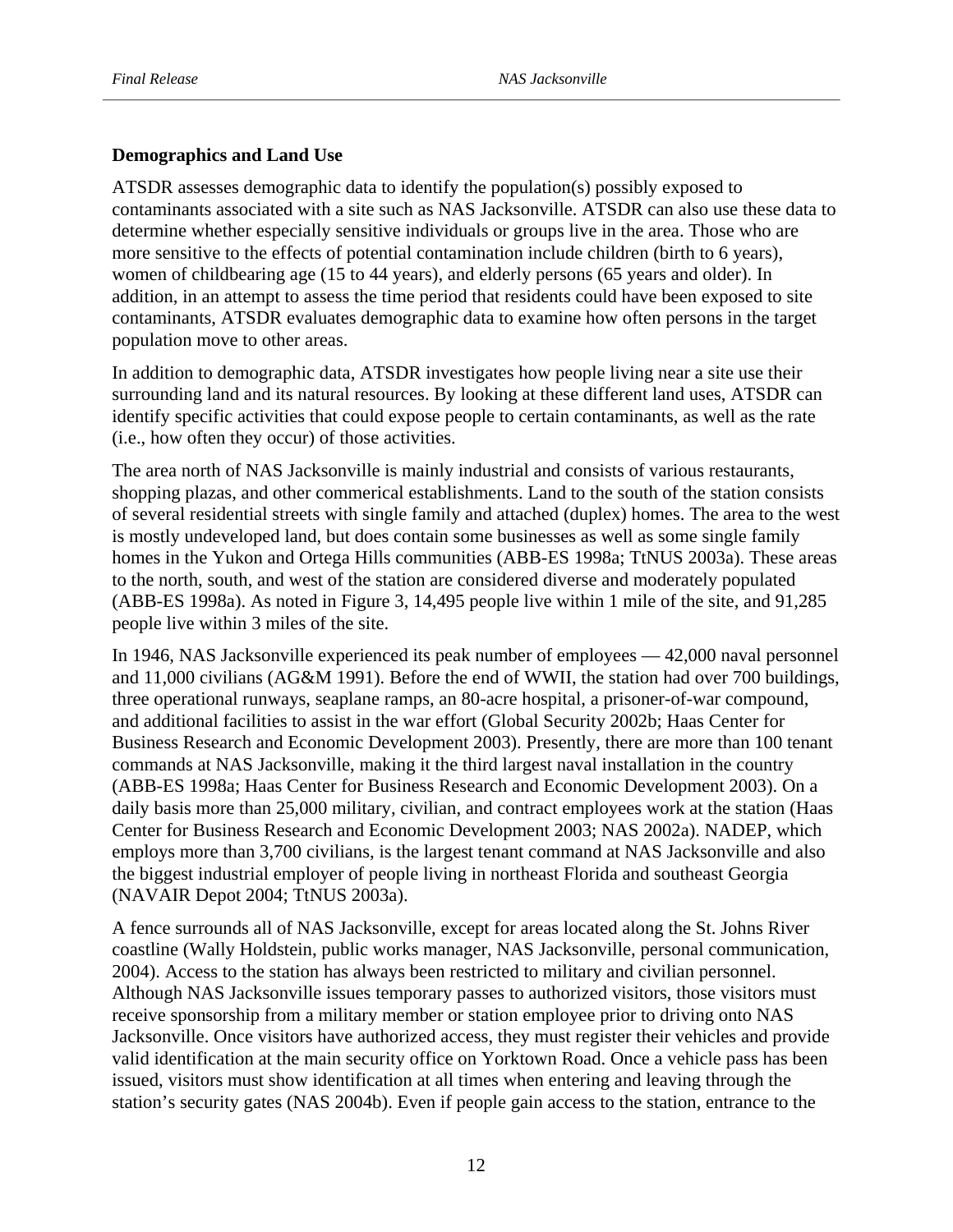majority of contaminated areas is limited by fencing, security gates, or security patrols. See Table 2 for details on access restrictions related to each of the 54 PSCs.

NAS Jacksonville contains a total of 371 housing units — 84 for officers and 287 for enlisted personnel. Also, 36 mobile home spaces on NAS Jacksonville are available to all active, retired, or other military personnel (NAS 2001). These mobile home spaces were scheduled to close, however, as of December 2004. On average, residents live in station residences for 3 years or less (Imogene Mitchell, housing officer, NAS Jacksonville, personal communication, 2004).

According to 2000 census data, NAS Jacksonville and its vicinity have a total population of 2,485. The majority of area residents (660) are between the ages of 20 and 24, with a median age of 21.7 years. There are 290 residents (12%) under 5 years of age and 245 residents (10%) between 5 and 9 years of age. Only four residents (0.2%) are 65 years or older. The population is comprised of Caucasians (60%), African-Americans (28%), Asians (3%), and other races (9%). Out of 1,616 residents in the workforce, 1,251 (77%) are employed by the armed forces (US Census Bureau 2004). Figure 3 displays demographic information for NAS Jacksonville and surrounding areas.

NAS Jacksonville employees (civilian and military), military personnel (active and retired), and residents and their guests have access to various on-base recreational areas (AG&M 1999). The Florida Department of Environmental Protection (FDEP) classifies the St. Johns River as a Class III water body, indicating that the water is appropriate for fish and wildlife reproduction and for recreational use (ABB-ES 1998b). NAS Jacksonville has a marina located on the St. Johns River where those so authorized can dock their boats (NAS Jacksonville 2004b). People at the station do not swim in the adjacent portions of the St. Johns River, but they do use the water for fishing and boating. Fishing in the St. Johns River from NAS Jacksonville is only permitted at specified piers and outfalls (e.g., Manatee Point). Interested persons must obtain a permit from the marina before fishing at any of these areas; procedures for obtaining permits are detailed in NAS Jacksonville's *Hunting and Fishing Instruction Manual* available at NAS Jacksonville (Beason 2004b). People consume fish such as croaker and crappie, which they catch from specified locations along the St. Johns River. Through its catch-and-release program and by posting warning signs, NAS Jacksonville prohibits consumption of all fish caught from on-station lakes and ponds (Christine Bauer, natural resources manager, NAS Jacksonville, personal communication, 2004; Beason 2004b).

A 27-hole golf course at the station—The Naval Air Station Jacksonville Golf Course—is accessible to station personnel, military personnel, and residents and their guests (Haas Center for Business Research and Economic Development 2003). Also, NAS Jacksonville features numerous baseball fields, picnic areas, a recreational vehicle park, and other areas where recreational activities take place.

#### **Quality Assurance and Quality Control**

In preparing this PHA, ATSDR reviewed and evaluated information provided in the referenced documents. Documents prepared under EPA's Superfund program must meet standards for quality assurance and for quality control measures including chain-of-custody, laboratory procedures, and data reporting. The environmental data presented in this PHA are from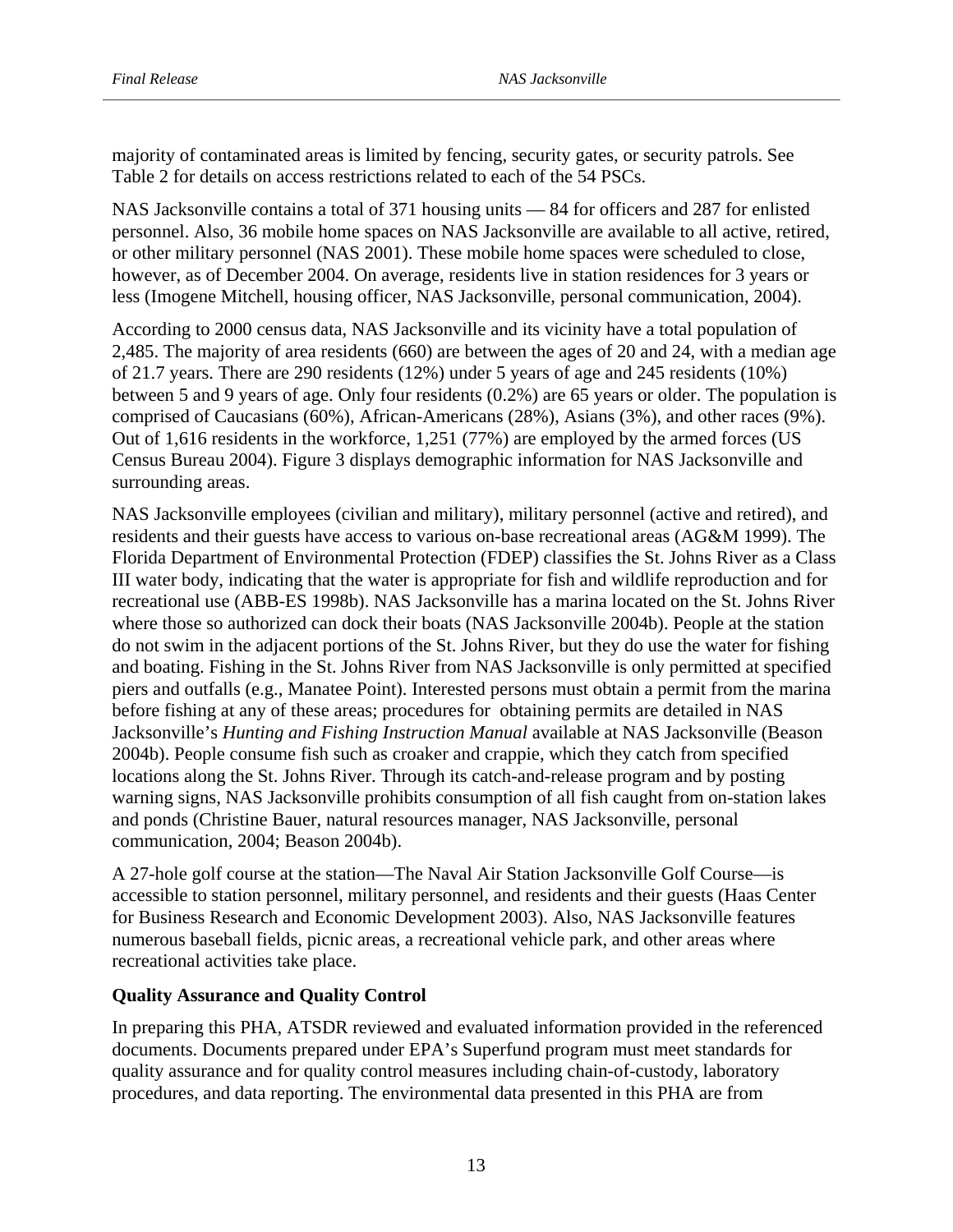- Navy remedial investigations, remedial response decision system information, and sampling event reports,
- FDOH-Duval County Health Department well sampling,
- USGS groundwater sampling and monitoring reports,
- FDEP sediment and surface water sampling,
- the St. Johns River Water Management District (SJRWMD) sediment sampling, and
- the city of Jacksonville sediment sampling.

ATSDR determined that the quality of environmental data available for NAS Jacksonville is adequate for making public health decisions.

# **Evaluation of Environmental Contamination and Exposure Pathways**

#### **Introduction**

#### *Identifying Exposure*

ATSDR's PHAs are exposure (or contact) driven. People who work or live in the area of an environmental release can only be exposed to a contaminant if they come in contact with it. Exposure might occur by breathing, eating, or drinking a substance containing the contaminant or by skin contact with a substance containing the contaminant. Consequently *a release does not always result in exposure*.

ATSDR evaluates site conditions to determine if people could have been (a past scenario), are (a current scenario), or could be (a future scenario) exposed to site-related contaminants. When evaluating exposure pathways, ATSDR identifies whether exposure to contaminated media (e.g., soil, water, air, waste, or biota) has occurred, is occurring, or will occur through ingestion, dermal (skin) contact, or inhalation. ATSDR also identifies an exposure pathway as *completed* or *potential,* or *eliminates the pathway from further evaluation*. Completed exposure pathways exist if all elements of a human exposure are present. (See "Exposure Pathway" in Appendix A for a description of the elements of a completed exposure pathway.) A potential pathway is one in which one or more of the pathway elements cannot be definitely proved or disproved. A pathway is eliminated if at least one element is absent.

Interested persons can learn more about the ATSDR evaluation process by reading ATSDR's Public Health Assessment Guidance Manual (available at

 $\alpha$  chemical or radiological or radiological or  $\alpha$ As defined by ATSDR, an *exposure pathway* is (where it began) to its end point (where it ends), the route a substance takes from its source and how people can come into contact with (or get exposed to) it.

release does not necessarily An *exposure pathway* has five elements: a source or contammation (such as an abandoned<br>business); an environmental media and transport business), an environmental media and u<br>mechanism (such as movement through meenalism (such as movement unough<br>groundwater); a point of exposure (such as a of contamination (such as an abandoned private well); a route of exposure (eating, drinking, breathing, or touching), and a receptor population (people potentially or actually exposed). When all five elements are present, the *exposure pathway* is termed a completed exposure pathway.

ATSDR defines a comparison value (CV) as a calculated concentration of a substance in air, water, food, or soil that is unlikely to cause harmful (adverse) health effects in exposed people. The CV is used as a screening level during the public health assessment process. Substances found in amounts greater than their CVs might be selected for further evaluation in the public health assessment process.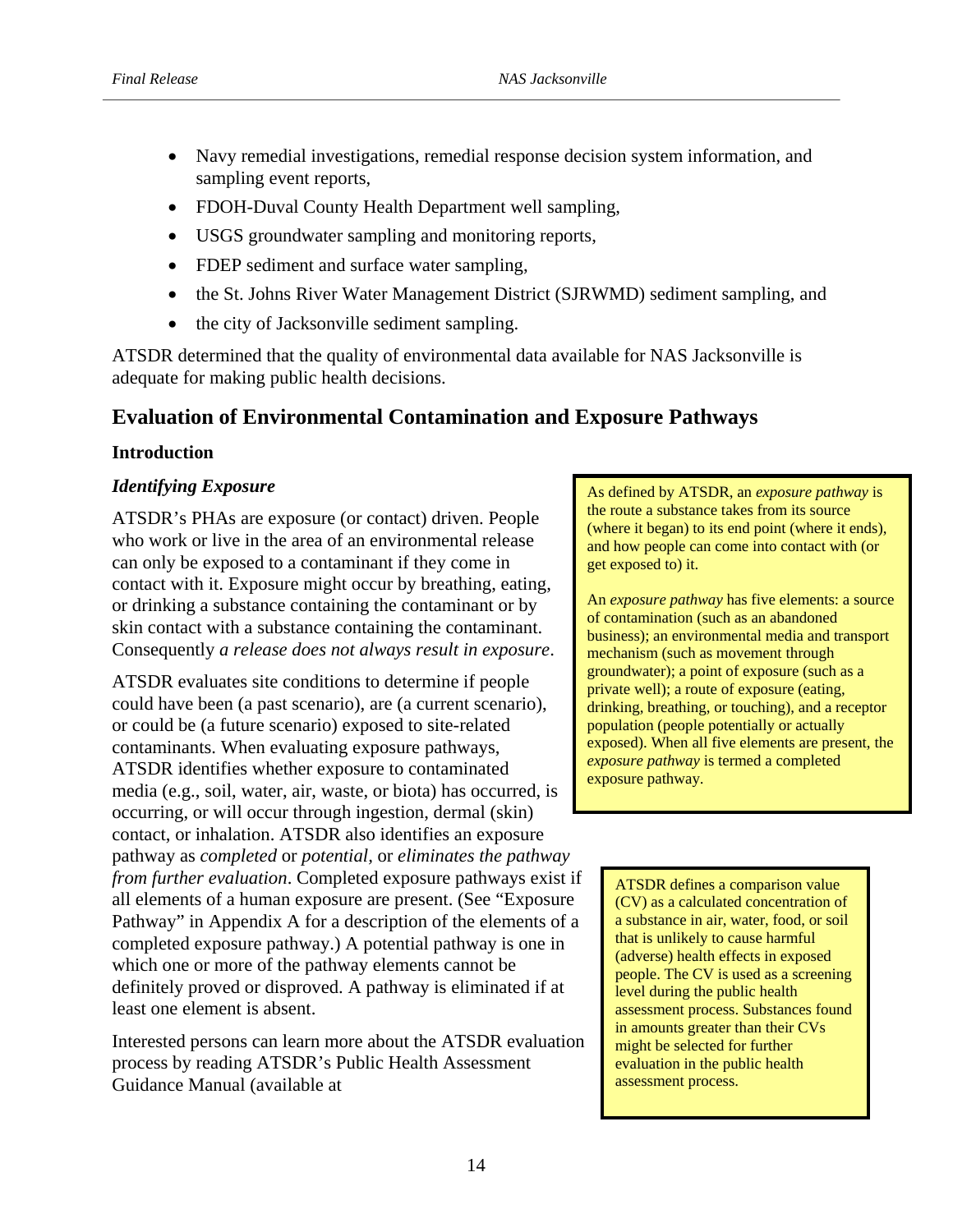## http://www.atsdr.cdc.gov/HAC/HAGM) or contacting ATSDR at 1-888-42ATSDR.

## *Exposure and Health Effects*

Given sufficient exposure levels, chemical contaminants disposed of or otherwise released into the environment can cause adverse health effects. The type and severity of health effects caused by contact with a contaminant depend on the exposure concentration (how much), the frequency or duration of exposure (how long), the route or pathway of exposure (e.g., breathing, eating, drinking, or skin contact), and the multiplicity of exposure (the combination of contaminants). Once exposure occurs, characteristics of the exposed person — for example, age, sex, nutritional status, genetics, lifestyle, and health status — will influence how the person absorbs, distributes, metabolizes, and excretes the contaminant. Together, these factors and characteristics determine the health effects that might occur as a result of exposure to a contaminant in the environment.

ATSDR selects contaminants for further evaluation by comparing them against health-based screening values. Screening values are developed from the available scientific literature on exposure and health effects. They are derived for each of the different media, and each reflects an estimated contaminant concentration that is *not expected* to cause adverse health effects for a given chemical, assuming a standard daily contact rate (e.g., amount of water or soil consumed or amount of air breathed) and a certain body weight. To be conservative and to be protective of public health, screening values are generally based on contaminant concentrations *many times lower than levels at which no effects were observed* in experimental animals or in human epidemiologic studies. ATSDR does not use screening values to predict the occurrence of adverse health effects, but rather to serve as a protective screen and a first step in the evaluation of public health implications.

Screening values include ATSDR's comparison values (CVs): these include environmental media evaluation guides (EMEGs), reference media evaluation guides (RMEGs), and cancer risk evaluation guides (CREGs). CREGs, EMEGs, and RMEGs are non-enforceable, health-based CVs developed by ATSDR for screening environmental contamination for further evaluation. By contrast, ATSDR also uses EPA's maximum contaminant levels (MCLs), which are enforceable drinking water regulations developed to protect public health. Please see Appendix C for a further description of CVs.

If contaminant concentrations are above screening values, ATSDR analyzes exposure variables (e.g., duration and frequency), the toxicology of the contaminant, and epidemiology studies for possible health effects. Figure 4 provides an overview of ATSDR's exposure evaluation process.

#### *Possible Exposure Situations at NAS Jacksonville*

ATSDR evaluated data for the 54 PSCs at NAS Jacksonville to determine whether any of these areas are related to past, current, or future public health hazards. Table 1 presents detailed information about each PSC and ATSDR's public health evaluation for each area. An extensive review of site data indicates that the majority of the 54 PSCs at NAS Jacksonville are not related to any known public health hazards because 1) contaminant concentrations detected are too low to pose a public health hazard, 2) hazardous substances were never identified, or 3) past, current, or future exposure to the general public has been and continues to be prevented.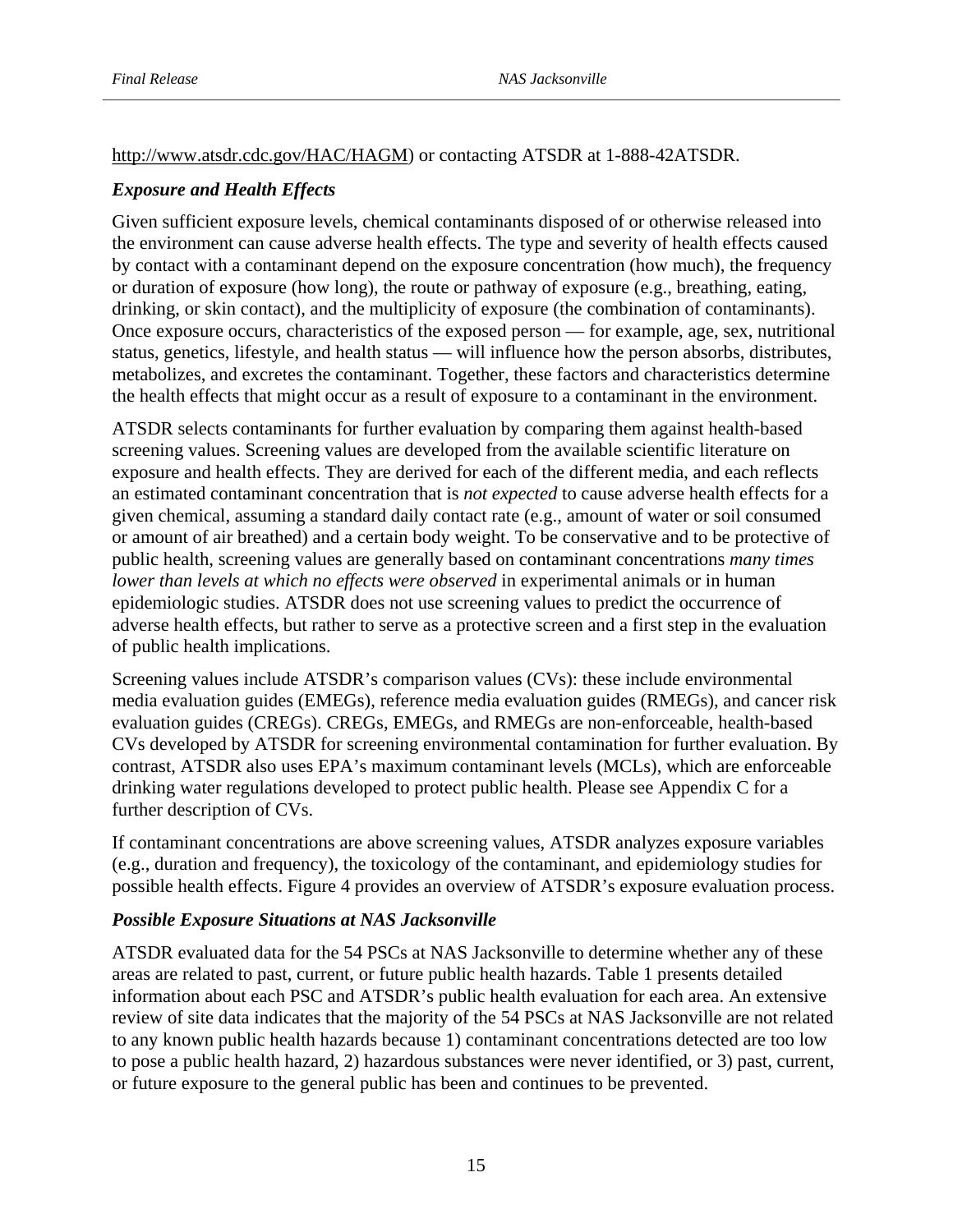Nevertheless, ATSDR's extensive analysis of available information and the 2004 site visit identified four exposure pathways at NAS Jacksonville that required additional evaluation:

- Consumption of contaminated groundwater/drinking water,
- Contact with contaminated surface soil,
- Contact with contaminants in surface water and sediment, and
- Consumption of fish and shellfish.

The following discussion provides ATSDR's exposure pathway evaluation in detail — a summary of this exposure evaluation is presented in Table 3. To familiarize the reader with methods and terminology used by ATSDR in this PHA, Appendix A presents a glossary of environmental and health terms used in this discussion and throughout the PHA. Appendix B presents ATSDR's evaluation of environmental monitoring results, Appendix C explains the comparison values used to evaluate environmental data in this assessment, and Appendix D provides calculations used to estimate potential exposure doses for surface soil ingestion and fish consumption.

# **Evaluation of the Groundwater/Drinking Water Pathway**

# **Hydrogeology and Groundwater Use**

Water underneath NAS Jacksonville is present in three main groundwater systems. In descending order from land surface, the systems include the surficial, shallow, or upper aquifer, intermediate Hawthorn aquifer (also known as the intermediate rock aquifer and secondary artesian aquifer), and Floridan aquifer (also known as the Upper Floridan aquifer). These different aquifer systems are detailed below (AG&M 1985a).

#### *Surficial Aquifer*

In general, the **surficial, shallow, or upper aquifer** ranges from 10 to 90 feet in thickness and contains unconsolidated sediments that include clay, silt, sands, shelly sands, and shell beds (AG&M 1999; TtNUS 2002b). Documents suggest that the surficial aquifer in some areas of NAS Jacksonville is 3 to 8 feet below land surface (bls), whereas the surficial aquifer in other on-station areas stretches from land surface to approximately 15–35 feet below ground (AG&M 1985a; Navy 1998 as cited in Davis 2003). Generally, groundwater in the surficial aquifer flows from high to low topography and toward surface water bodies (ABB-ES 1998b; Davis et al. 1996). Surficial groundwater in the north and east flows directly to the St. Johns River, and surficial groundwater in the west flows toward the Ortega River (AG&M 1985a; Davis et al. 1996). In addition to these river bodies, many ditches and small creeks drain groundwater from the surficial aquifer. The St. Johns and Ortega Rivers are the endpoints for surficial groundwater at NAS Jacksonville (Davis et al. 1996). An unnamed creek drains the southern portion of the station and travels through the off-station residential area adjacent to the southern fenceline (north of Interstate 295) prior to discharging into the St. Johns River (Fred C. Hart Associates, Inc. 1983). According to the U.S. Geological Survey (USGS), groundwater in the surficial aquifer is not a water supply for NAS Jacksonville or surrounding areas (Davis 2003). According to the Navy, all groundwater contamination at NAS Jacksonville has been detected within the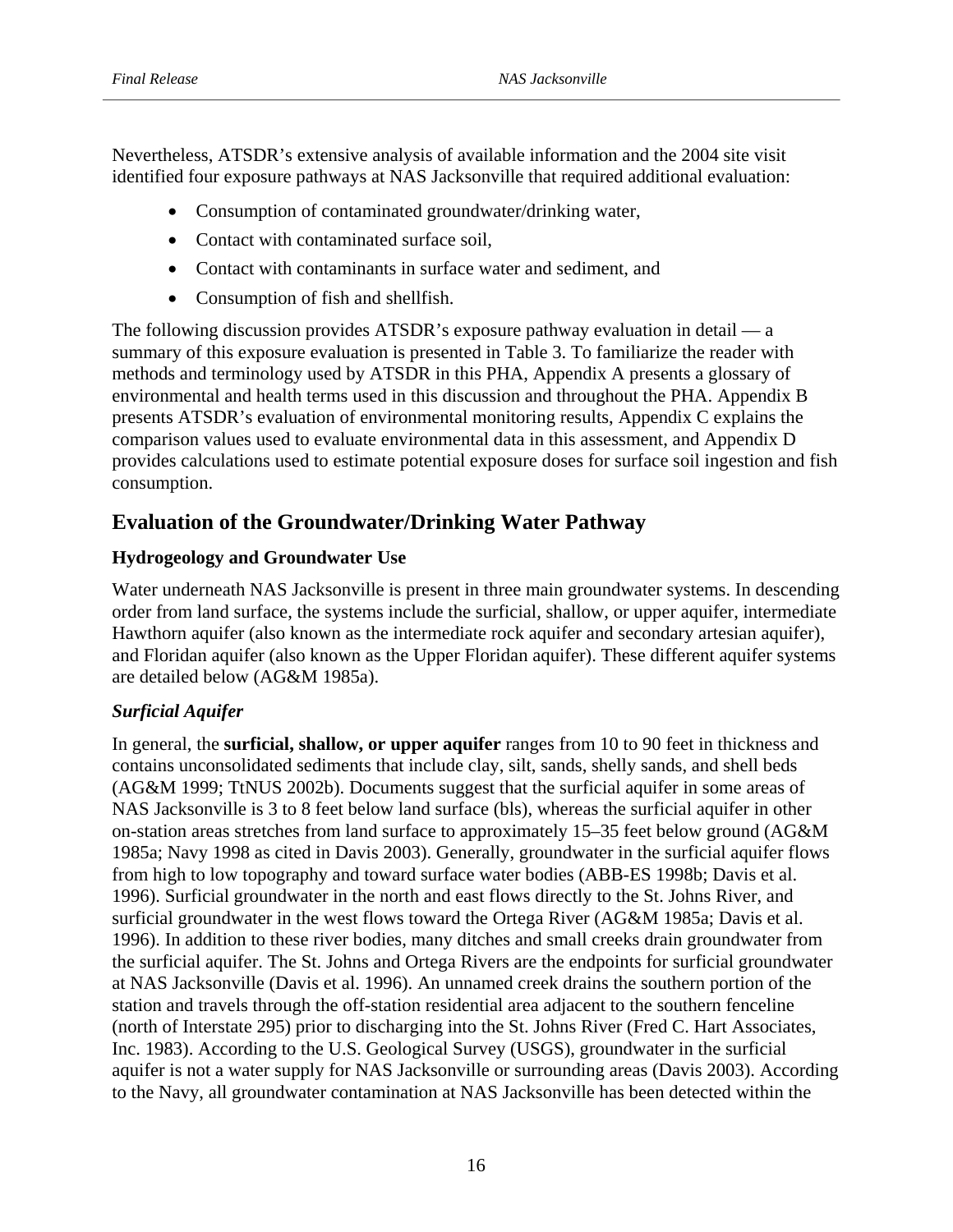layers of the "upper aquifer" and no contaminants have been detected below 60 feet in depth (Wally Holdstein, public works manager, NAS Jacksonville, personal communication, 2004).

## *Intermediate Hawthorn Aquifer*

The intermediate Hawthorn aquifer primarily contains "silty clay, clayey sand, clay, and sandy limestone, all of which contain moderate to large amounts of black phosphatic sand, granules, and pebbles" (Fairchild 1972 as cited in AG&M 1999 and Davis et al. 1996). In the NAS Jacksonville vicinity, the intermediate Hawthorn aquifer ranges from about 35 to 400 feet bls, with the top layer between 35 and 100 feet bls (Davis 2003). The aquifer is about 10 to 75 feet below sea level and averages about 250 to 500 feet in thickness throughout Duval County, Florida (AG&M 1999; Davis et al. 1996). In some parts of Duval County phosphate beds and clean quartz sand are occasionally present in the intermediate aquifer at depths between 100 and 250 feet. Some private wells in the area of NAS Jacksonville, such as those situated on Collins Road adjacent to the station's southern border, are frequently located within these sediments (ABB-ES 1998b).

# *Floridan Aquifer*

The Floridan aquifer begins about 400 feet bls at NAS Jacksonville and contains more than 1,000 feet of dolostone formations and limestone (ABB-ES 1998b; AG&M 1985a; TtNUS 2002). In descending order, the Florida aquifer includes the lower units of the Hawthorn aquifer that are linked (hydraulically) to the Floridan aquifer, the Ocala Group, Avon Park Limestone, Lake City Limestone, and Oldsmar Limestone (see text box) (Leve 1966 as cited in AG&M 1999).

Because of the artesian nature of the Floridan aquifer (water flows naturally to the surface), groundwater movement would likely be upward from the Floridan aquifer to the surficial aquifer, not downward from the surficial aquifer to the Floridan aquifer (TtNUS 2002). Groundwater from the Floridan aquifer flows toward the east-northeast (AG&M 1999). The Floridan aquifer is the principal freshwater source for industrial and public uses in Duval County — and therefore, northeast Florida — because it "contains good quality water" and flows easily throughout the aquifer (Bush and Johnston 1988 as cited in ABB-ES 1998b and Davis et al. 1996). According to the Navy, NAS Jacksonville obtains drinking water from three active wells (wells B, C, and D) within the Florida aquifer that are about 1,100 to 1,200 feet bgs (Wally Holdstein, public works manager, NAS Jacksonville, personal communication, 2004).

Because of the artesian nature of the Floridan aquifer (water flows naturally to the surface), groundwater movement between aquifers at NAS Jacksonville would likely be upward from the Floridan aquifer to the surficial aquifer, not downward from the surficial aquifer to the Floridan aquifer (Davis et al. 1996).

**Floridan Aquifer Structure (Descending Order)** 

**Lower units of Hawthorn aquifer** 

**Ocala Group** 

**Avon Park Limestone** 

**Lake City Limestone** 

#### **Oldsmar Limestone**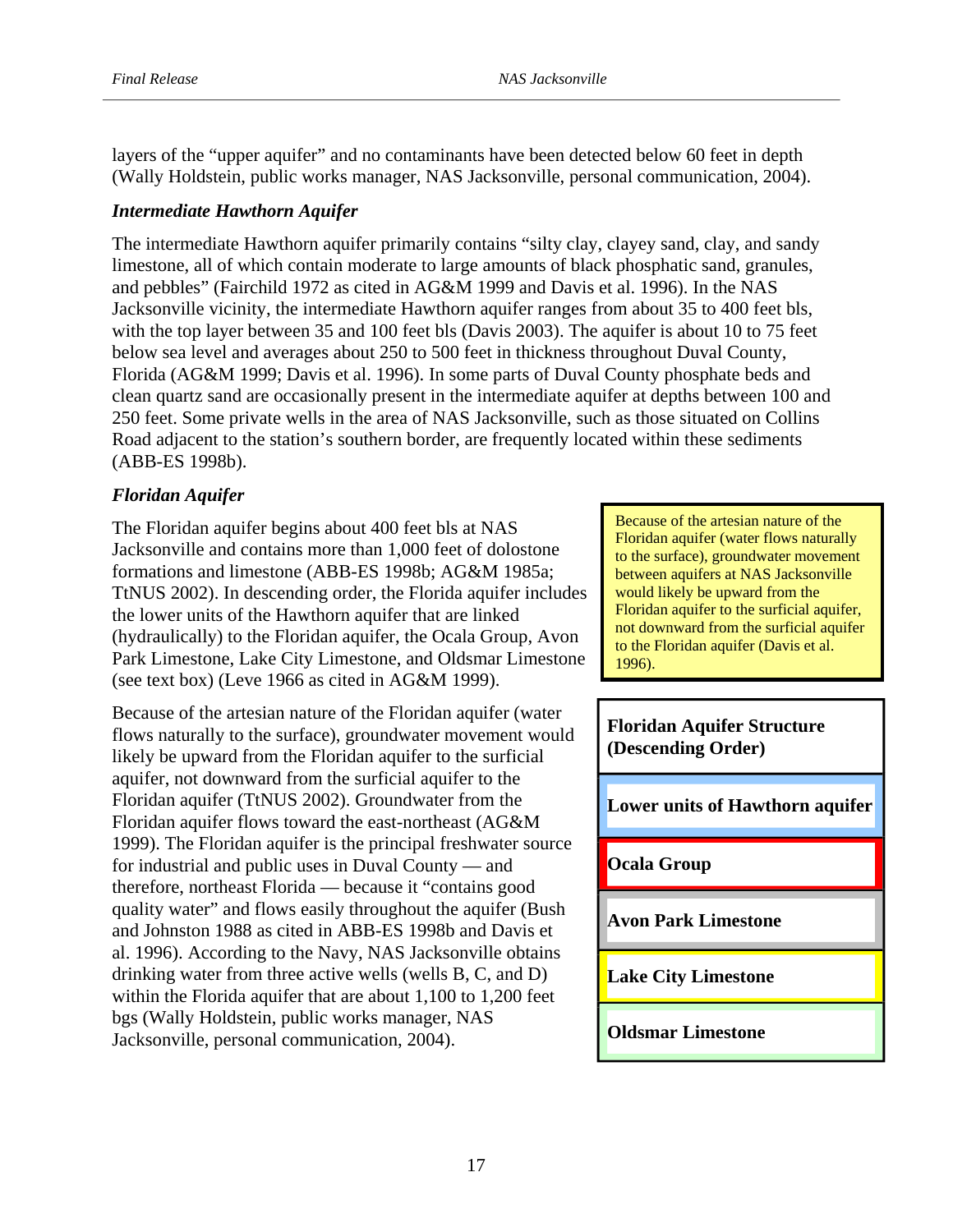## **Nature and Extent of Contamination at NAS Jacksonville**

ATSDR conducted a comprehensive review of available groundwater sampling data for NAS Jacksonville. ATSDR analyzed data collected during groundwater investigations at various OUs and PSCs between 1983 and 2003. Contaminants detected in NAS Jacksonville groundwater include VOCs, SVOCs, pesticides, herbicides, radionuclides, cyanide, and metals. Table 4 presents a site-wide (excluding OU3) summary of the maximum chemical and radionuclide detections above CVs in groundwater.

Fifteen VOCs (1,1,2-trichloroethane, 1,1-dichloroethene, 1,2-dichloroethane, 1,2-DCE mix, 1,2- DCE total, benzene, chlorobenzene, chloroethane, chloromethane, cis-1,2-dichloroethene, methylene chloride, tetrachloroethene, toluene, trichloroethene, and vinyl chloride) were detected above CVs at various OUs and PSCs throughout NAS Jacksonville. Eight SVOCs [2 methylnaphthalene, 4-methylphenol, bis(2-chloroethyl)ether, bis(2-ethylhexyl)phthalate, carbazole, dibenzofuran, naphthalene, and pentachlorophenol] were detected above CVs in various OUs and PSCs only once, except for bis(2-ethylhexyl)phthalate.

Fourteen pesticides (4,4'-DDD, 4,4'-DDE, 4,4'-DDT, aldrin, alpha-benzenehexachloride [alpha-BHC], alpha-chlordane, beta- benzenehexachloride [beta-BHC)], delta-BHC, dieldrin, endrin, gamma-BHC, gamma-chlordane, heptachlor, and heptachlor epoxide) were detected above CVs. For all 14 pesticides, the maximum concentrations were detected at OU8; 11 of the pesticides were only detected in one sample. Two herbicides [2-methyl-4-chlorophenoxyacetic acid (MCPA) and 2-(2-methyl-4-chlorophenoxy)propionic acid (MCPP)] were detected above CVs at OU8. Two radionuclides (gross alpha and radium-226) were detected above CVs at OU7 and cyanide was detected above its CV at OU2. Finally, 15 metals (aluminum, antimony, arsenic, barium, beryllium, cadmium, chromium, iron, lead, manganese, mercury, nickel, silver, thallium, and vanadium) were detected above CVs in various OUs and PSCs at NAS Jacksonville.

Because of extensive contamination resulting from solvent use at OU3, groundwater at this area has been thoroughly investigated. Table 5 presents a summary of the contaminants detected above CVs in groundwater at OU3. Fourteen VOCs (1,1,1-trichloroethane, 1,1,2-trichloroethane, 1,1-dichloroethene, 1,2-dichloroethane, 1,2-dichloroethene total, benzene, bromoform, chloromethane, cis-1,2-dichloroethene, methylene chloride, tetrachloroethene, trans-1,2 dichloroethene, trichloroethene, and vinyl chloride) were detected above CVs in groundwater at OU3. Three metals (arsenic, iron, and manganese) were detected above CVs in OU3 groundwater, though none were detected above the maximum concentrations in site-wide groundwater.

#### **Evaluation of Potential Public Health Hazards**

It is important to note again that an environmental concentration above a health-based CV will **not** necessarily cause an adverse health effect. CVs are not toxicity thresholds — ATSDR uses these values to **screen** contaminant detections conservatively and to identify contaminants that need further study. The probability that adverse health effects will occur depends on numerous site-specific factors (discussed previously); an environmental concentration alone cannot affect public health.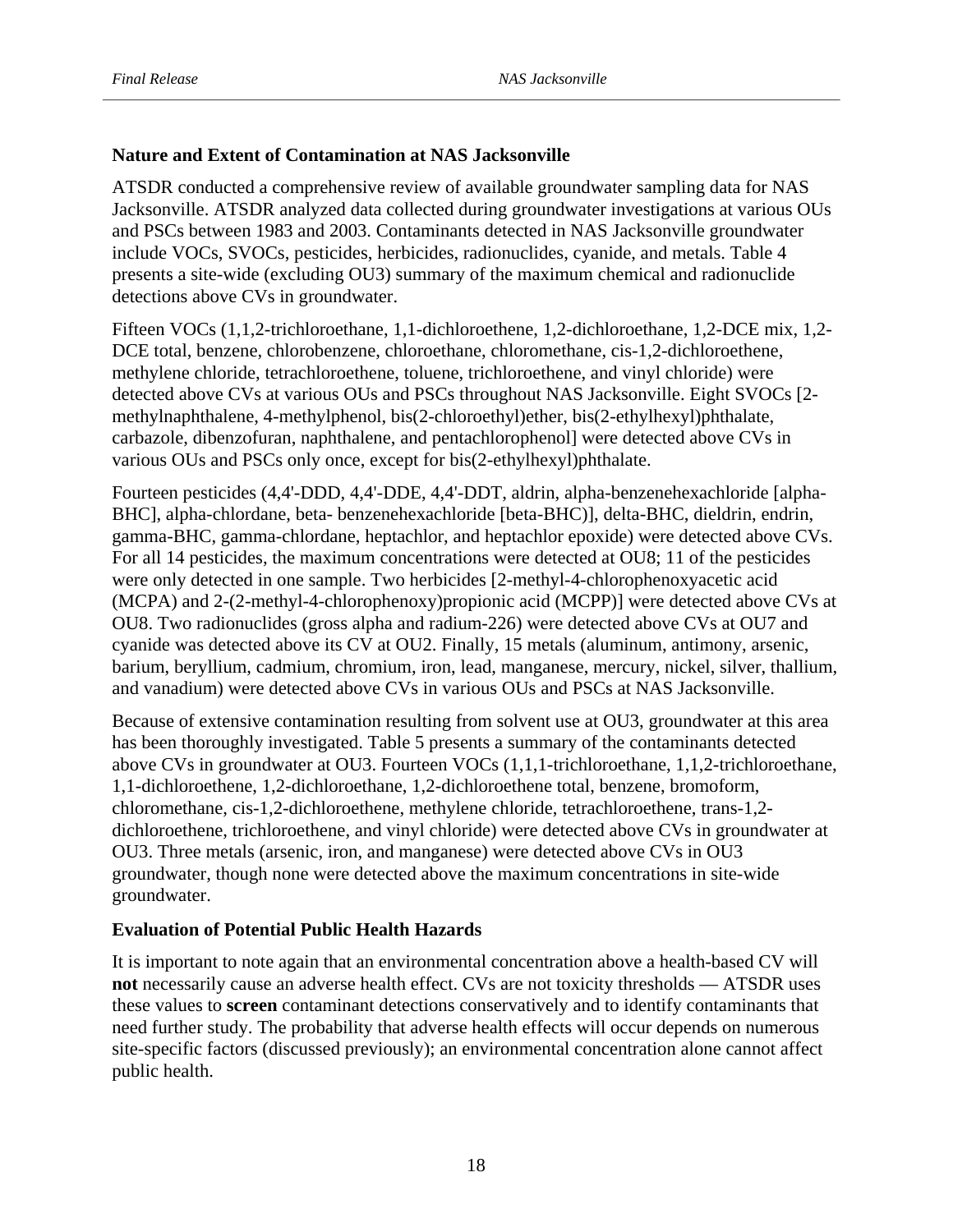## *On-Site Drinking Water: Past, Current, and Future*

As a result of various on-station activities, groundwater underneath NAS Jacksonville (surficial aquifer and top layer of intermediate aquifer) has been contaminated with solvents, pesticides, SVOCs, herbicides, metals, radionuclides, and cyanide. Though these contaminants are present

in on-site groundwater, no one who lives or works at the station has been or will be exposed to them through drinking water. The station has never relied on water from the surficial or intermediate aquifers as drinking water sources, and this groundwater will not be used for drinking water in the future. According to the Navy, contaminants have not been detected beyond surface depths of 60 feet. NAS Jacksonville has operated its own water supply system since the station opened in 1940, and those on-site drinking water wells have drawn from groundwater 1,100 to 1,200 feet bgs in the Floridan aquifer—more than 1,000 feet below detected contamination

communication, 2004). According to the Navy, contaminants have not been detected in groundwater beyond depths of 60 feet. All on-site drinking water wells draw from groundwater in the Floridan aquifer, which is between 1,100 and 1,200 feet below ground surface (Wally Holdstein, public works manager, NAS Jacksonville, personal

(Wally Holdstein, public works manager, NAS Jacksonville, personal communication, 2004). Therefore, no one living or working at the station has been or would be exposed to contaminants in shallow groundwater via on-site drinking water wells.

Under the Safe Drinking Water Act of 1974, EPA sets health-based standards and specifies treatments for substances in public drinking water systems. NAS Jacksonville operates a water supply system, and is therefore required to monitor its drinking water. Monitored substances include 15 inorganic contaminants, 51 synthetic organic compounds (SOCs) and VOCs, and 4 radionuclides (USEPA 2004a).

After its evaluation of on-site well sampling results and groundwater use at NAS Jacksonville, ATSDR concluded that site-related contaminants have not and will not impact on-site drinking water wells. On-site drinking water has been, and continues to be, safe to drink.

#### *Off-Site Drinking Water: Past, Current, and Future*

According to the EPA, within 3 miles of NAS Jacksonville an estimated 300 people rely on private drinking water wells that draw from shallow groundwater (USEPA 2004b). ATSDR's research shows that some residents living in off-site areas to the north, south, and west of NAS Jacksonville rely on private wells for drinking water. Because the St. Johns River borders the site to the east, no residences are immediately east of the station. Still, people who live outside of NAS Jacksonville and use private groundwater wells for drinking water could potentially be exposed to site-related contaminants if contaminated groundwater migrated to these off-site areas.

#### *Wells north and west of NAS Jacksonville*

Sampling data and available groundwater information suggest that on-site contamination is not migrating toward these wells (AG&M 1985a; Davis et al. 1996; FDOH 2004). In 1989, the FDOH-Duval County Health Department conducted sampling on wells north and west of the station. ATSDR evaluated these sampling data for two private wells north of the station and two private wells west of the station. No contaminants were detected above CVs. According to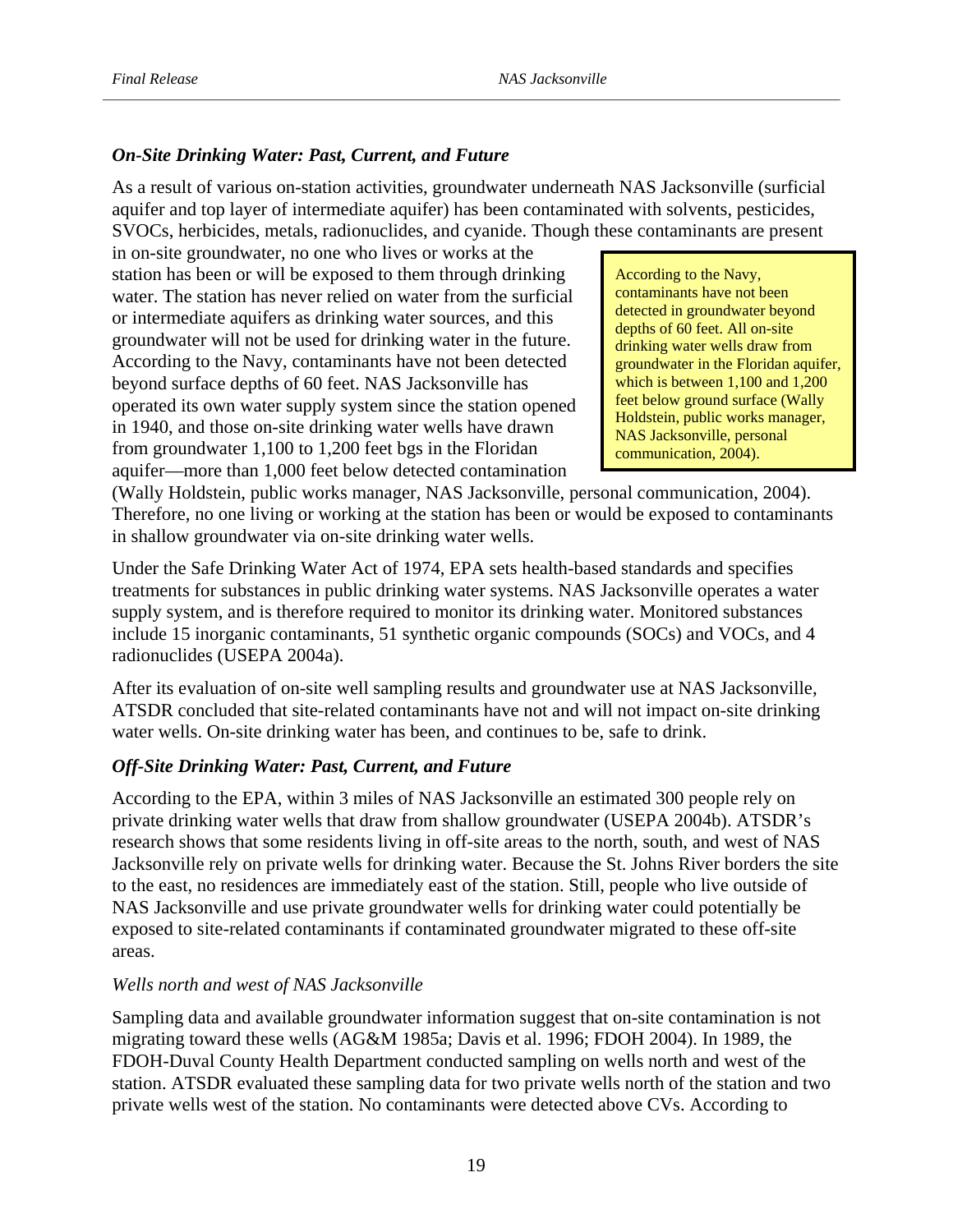FDOH-Duval County Health Department, these are the only private wells located north and west of NAS Jacksonville that the agency was aware of at that time (Pawlowicz 2004 and 2005b). See Figure 5 for the location of these wells.

#### *Wells South of NAS Jacksonville*

Between 1989 and 2003, the FDOH-Duval County Health Department sampled various private drinking water wells located adjacent to the station's southern border — next to OU5 (PSC 51). See Figure 6 for the location of these wells. ATSDR evaluated the sampling results, which included data for 47 different private wells. Between 1992 and 2003, arsenic was detected above CVs in six private wells (total of nine detections, with the highest detections in 1992 and 1993). In 1997, copper was detected above its CV in one well. Although arsenic and copper were detected over ATSDR's conservative health-based screening CVs, neither arsenic nor copper were detected at levels that exceeded state and federal regulatory limits for public drinking water supplies. Additionally, it is likely that the arsenic and copper detections were naturallyoccurring.

TCE was detected above its CV in one well in August 2001 (FDOH 2004). After detecting this TCE contamination, the FDOH-Duval County Health Department referred the well to FDEP for remediation. FDEP installed a filtration system at the location containing elevated TCE in November 2001, and has maintained the system since that time (Pawlowicz 2004 and 2005b). ATSDR requested sampling data to determine if the TCE levels in this well have decreased since the filtration system was installed. According to the FDOH-Duval County Health Department, the resident of this home would not give FDOH permission to sample the well (Pawlowicz 2005a).

The groundwater assessment during the RI/FS determined that the groundwater plume at OU5 started in the former FFTA area and ended at the monitoring well at the station's southern fenceline (TtNUS 2002a). Table 6 presents values detected above CVs in private drinking water wells south of NAS Jacksonville, and Table 7 provides detected concentrations in OU5 groundwater that exceeded CVs.

The Navy requested that the USGS conduct groundwater modeling of this area to assess groundwater flow and to evaluate whether groundwater contaminants from OU5 could flow toward the private drinking water wells situated south of the southern fenceline. USGS groundwater modeling data show an unnamed creek that travels through OU5 and off site to the St. Johns River (away from the residential area) is the primary receiver of OU5 groundwater. Groundwater in the north and south of OU5 discharges to this unnamed creek that is located south of OU5. Recreational activities do not occur in the creek, and a fence that surrounds it prevents access. Sampling indicates that VOCs detected in OU5 groundwater are not affecting creek surface water because only one VOC (2-butanone) was detected, and it was below its CV (TtNUS 2002a).

Residences located next to the station's southern boundary at OU5 rely on deep groundwater for drinking water, which comes from wells reportedly 200 feet or more below ground surface (TtNUS 2002a). As noted previously, site-related contamination has only been detected within 60 feet below ground surface (Wally Holdstein, public works manager, NAS Jacksonville,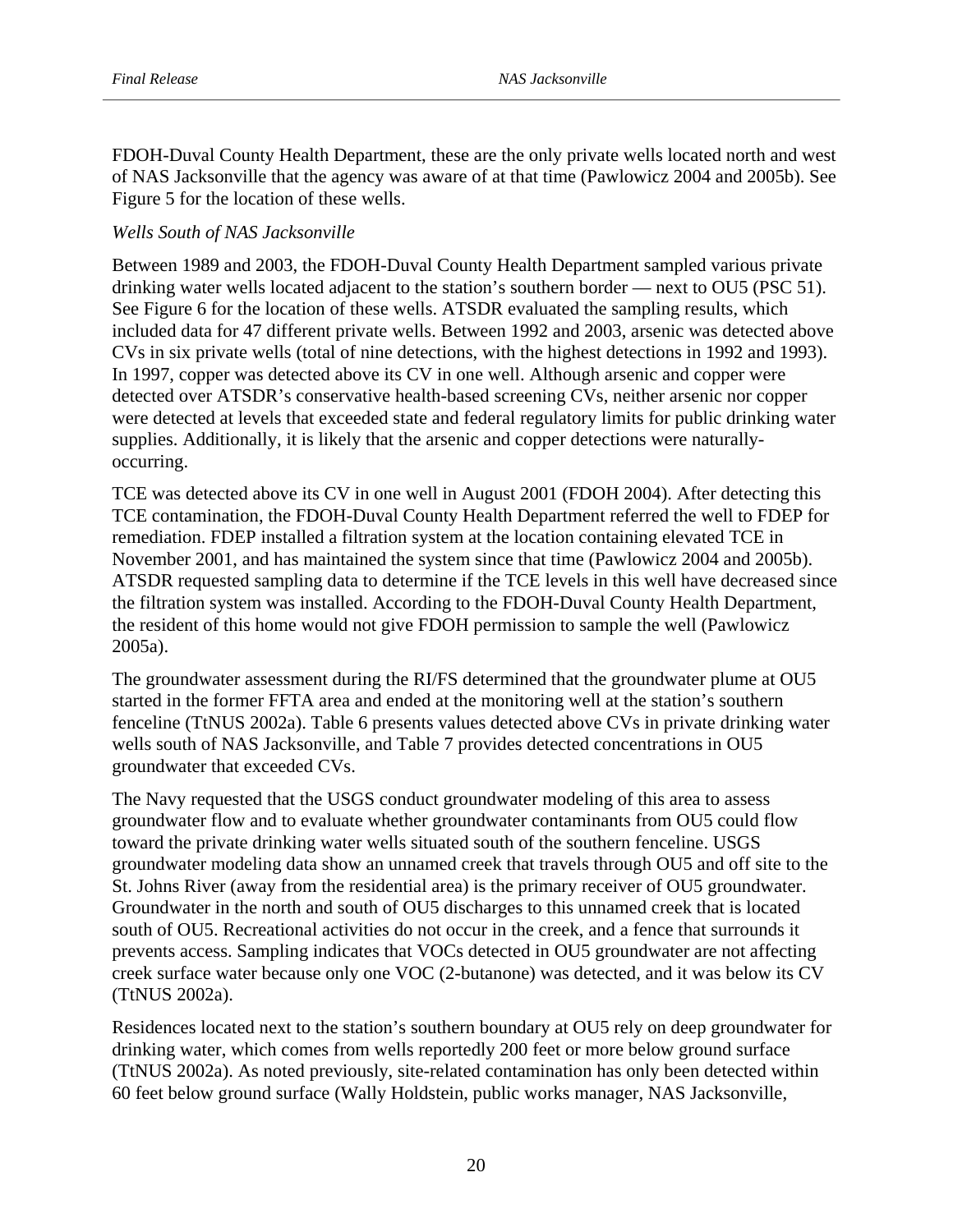personal communication, 2004). It is highly unlikely that contaminants in shallow groundwater would migrate to the deeper zone — the confining aquifer layers and the artesian nature of the Floridan aquifer cause contaminants to flow upward, not downward. In addition, USGS modeling shows that the groundwater plume at OU5 does not extend beyond the southern fenceline and does not flow toward the residences located south of the station's border (TtNUS 2002a).

Using available sampling results and groundwater modeling, evidence indicates that groundwater at OU5 is not affecting private drinking water wells adjacent to the southern fenceline. Therefore, adverse health effects are not expected to result from past, current, and future exposure to groundwater used for drinking water in wells to the south of NAS Jacksonville.

#### *Measures to Reduce Potential Future Exposures*

The Navy is conducting several activities to ensure that the groundwater contamination presently at NAS Jacksonville will not impact local water supplies or surface water resources in the future. These activities include

- • *Ongoing groundwater monitoring.* NAS Jacksonville conducts regular monitoring at many PSCs and OUs with groundwater contamination to ensure that groundwater is not migrating off site or to other areas at the station. As part of this process, the Navy uses monitoring to confirm that natural attenuation is successfully breaking down contaminant levels detected in groundwater.
- *Land use restrictions*. The PSCs and OUs identified with groundwater contamination are areas used for industrial purposes, and the Navy is required to maintain these areas for industrial operations only until the site meets residential cleanup levels. In the future, the Navy cannot use these areas for residential purposes nor use the groundwater as a drinking water source. In addition, the Navy has posted signs at several of these areas warning of on-site groundwater contamination (TtNUS 2002a).
- *Nano-scale iron injections*. To reduce contaminants at OU6, in 2004 the Navy used nano-scale iron injections to reduce solvents in groundwater that, after several years, would potentially discharge to the St. Johns River. The Navy applied the injections to decrease contaminants in groundwater before they could reach the river, and is currently evaluating the data analysis to assess if these measures were successful (Allen 2004).
- *Regular testing of the NAS Jacksonville on-site public water supply.* As mentioned previously, the EPA requires routine testing of every public water supply under the SDWA. As regulated by the SDWA, NAS Jacksonville monitors for 51 synthetic and volatile organic compounds, 4 radionuclides, and 15 inorganic contaminants. The Navy presents the annual sampling results in a water quality report that is available to the public. Contact Wally Holdstein, manager for Navy Public Works Center Jacksonville (PWC JAX), at (904) 542-3991, extension 4632, for questions about the NAS Jacksonville water supply (NAS 2002b).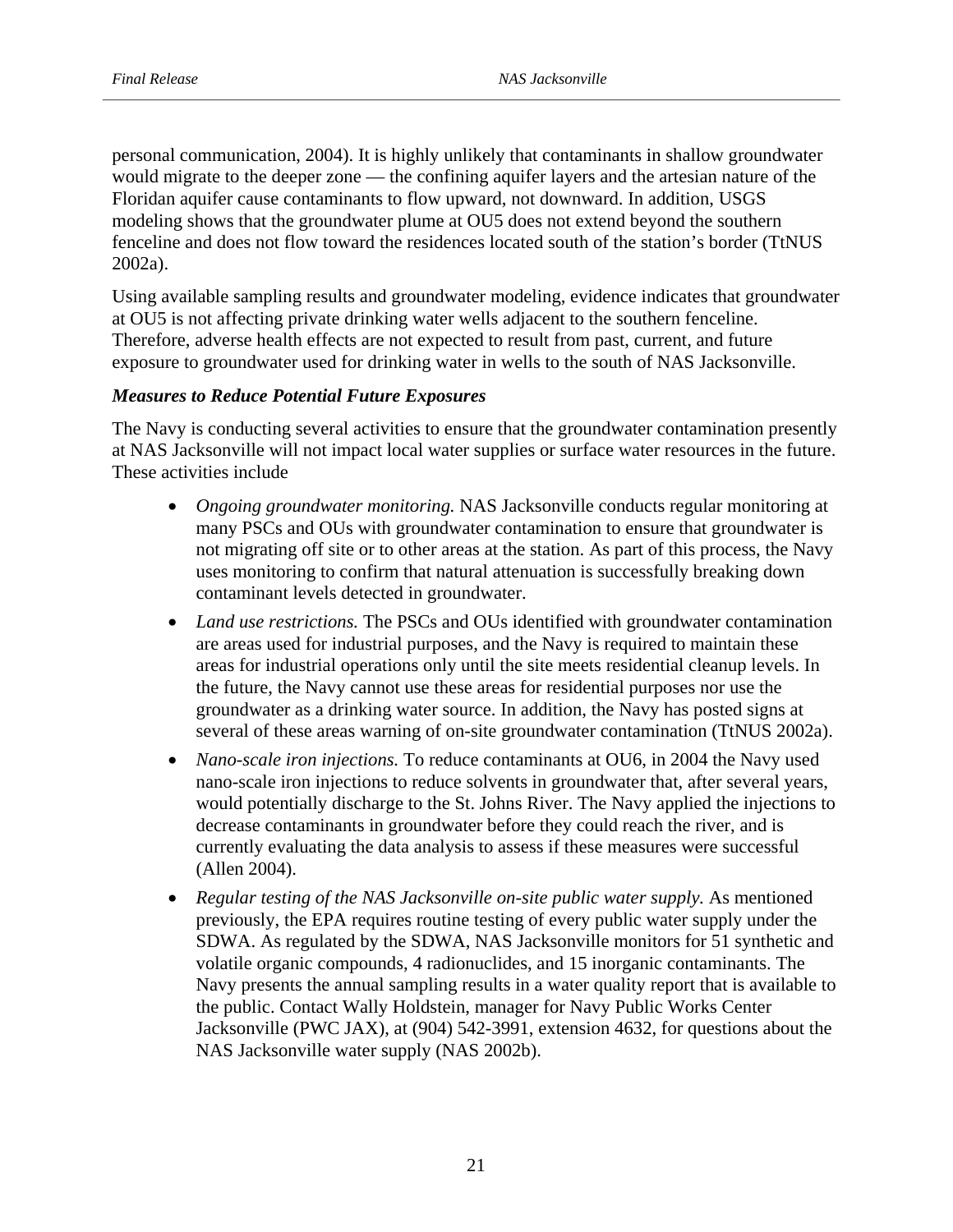Together, these activities work to ensure that groundwater contamination on site will not enter public drinking water supplies or local surface water resources (for example, the St. Johns River), therefore preventing future public health hazards.

#### *Evaluation of the Surface Soil Pathway*

#### *Land Use*

NAS Jacksonville personnel, active and retired military personnel, authorized visitors, and residents and their guests could access various recreational areas at NAS Jacksonville (AG&M 1999). The Naval Air Station Jacksonville Golf Course is located at the station and is accessible to military personnel, station personnel, and residents and their guests (Haas Center for Business Research and Economic Development 2003). In addition, NAS Jacksonville contains several picnic areas, baseball fields, a recreational vehicle park, as well as other recreational areas.

A fence surrounds all of NAS Jacksonville, except for areas located along the St. Johns River coastline (Wally Holdstein, public works manager, NAS Jacksonville, personal communication, 2004). Access to the station has always been restricted to military and civilian personnel, although permitted visitors are also allowed access (NAS Jacksonville 2004b). Within the main station fence, a number of areas contain internal fences (including several OUs and PSCs) and only authorized personnel can enter these areas. Many of these areas, such as NADEP and DRMO, also have guarded gates. NAS Jacksonville uses fencing, security guards, regular security patrols, and other measures to prevent access to 35 out of 54 PSCs (Beason 2004a, 2004b). Although the remaining 19 areas have no physical barriers to restrict entry, soil contamination has only been identified at 7 of these areas (PSCs 20, 21, 22, 23, 32, 36, and 49).

#### *Nature and Extent of Contamination*

Because of the Navy's former disposal practices, hazardous waste storage, contaminant spills, and other on-site activities, NAS Jacksonville has site-wide contamination. Table 8 contains a site-wide summary of the maximum detections above CVs for each contaminant found at all PSCs and OUs within NAS Jacksonville. Seven SVOCs [benzo(a)anthracene, benzo(a)pyrene, benzo(b)fluoranthene, bis(2-ethylhexyl)phthalate, dibenzo(a,h)anthracene, indeno(1,2,3 cd)pyrene, and n-nitroso-di-n-propylamine] were detected above CVs. Two herbicides (MCPA and MCPP) were detected above CVs at OU8 only. Fourteen pesticides (4,4'-DDD; 4,4'-DDE; 4,4'-DDT; aldrin; alpha-BHC; alpha-chlordane; beta-BHC; delta-BHC; dieldrin; endrin; gamma-BHC; gamma-chlordane; heptachlor; and heptachlor epoxide) were detected above CVs throughout the site. Also, two PCBs (aroclor-1254 and aroclor-1260) were detected above CVs in site-wide surface soil. Twelve metals (aluminum, antimony, arsenic, barium, beryllium, cadmium, chromium, copper, iron, lead, nickel, and zinc) were detected above CVs throughout station-wide surface soil. Finally, two radionuclides (radium-226 and total radium) were detected above CVs at OU7.

Table 9 contains a summary of the maximum detections above CVs for accessible areas at NAS Jacksonville only. One pesticide (aldrin) and one PCB (aroclor-1260) were detected above CVs. Aldrin was only detected above its CV at PSC 20; aroclor-1260 was detected above its CV at PSCs 20 and 32. Three SVOCs were detected above CVs [benzo(a)anthracene, benzo(a)pyrene, and benzo(b)fluoranthene]. Although benzo(a)anthracene and benzo(b)fluoranthene were only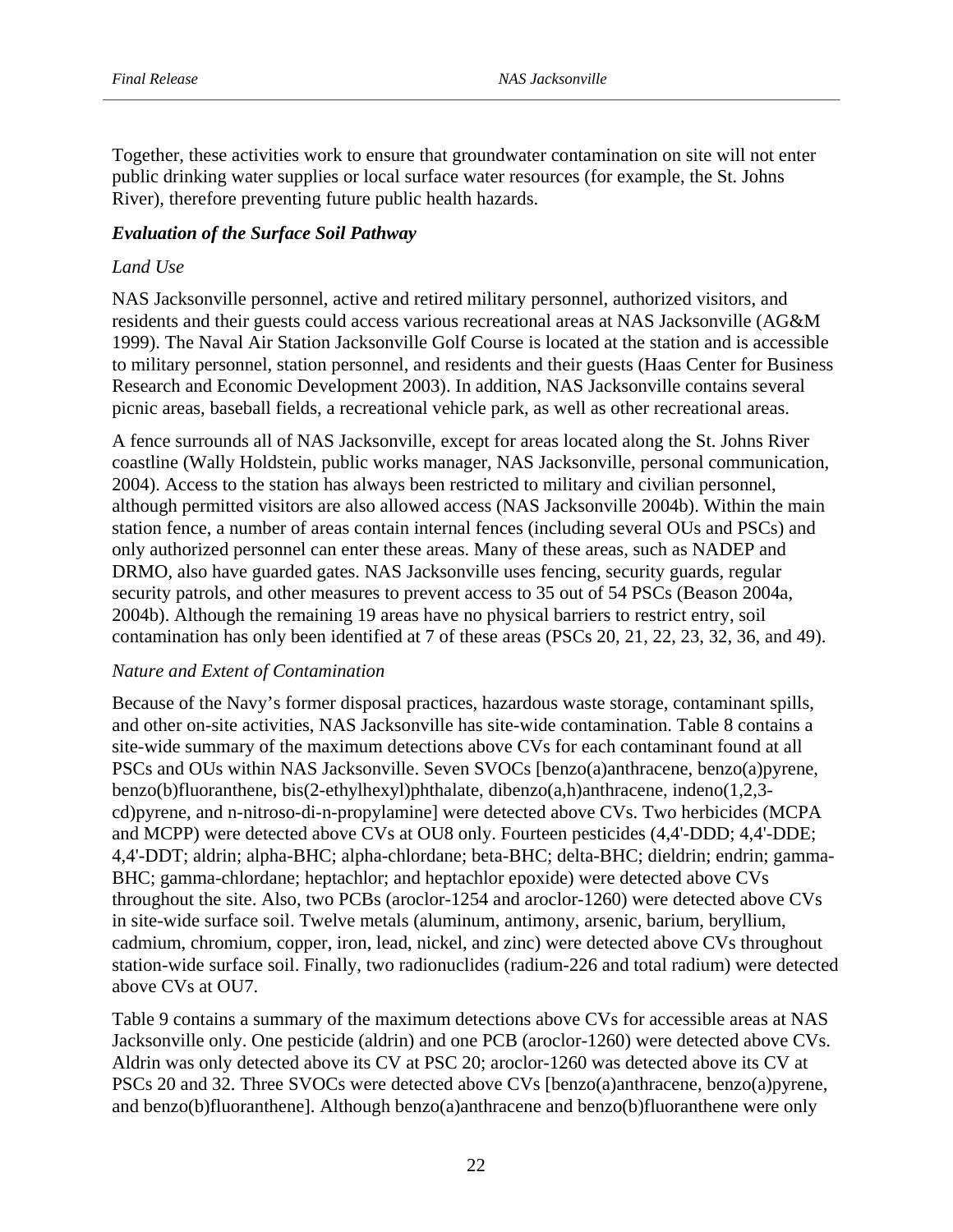detected above the CVs at PSC 20, benzo(a)pyrene was detected at PSCs 20, 21 (OU4), 23, and 32. Four metals (antimony, arsenic, cadmium, and lead) were detected above CVs at the following PSCs: antimony at PSCs 22 and 23; arsenic at PSCs 20, 21 (OU4), 22, 23, and 36; cadmium at PSC 20; and lead at PSCs 22 and 23.

# **Evaluation of Potential Public Health Hazards**

# **Past and Current Exposures**

*Accessible Areas:* Station residents have access to seven areas (PSCs 20, 21, 22, 23, 32, 36, and 49) where the Navy detected contaminants in surface soil during sampling events between 1993 and 1997. Table 9 presents the maximum detected concentrations above CVs in these accessible areas. ATSDR calculated potential exposure doses for child and adult residents who ingested surface soil from these areas. Even though residents only live at the station for a maximum of 3 years, ATSDR used conservative measures and estimated potential exposures over a lifetime (50 years for adults and 70 years for children). To estimate the most probable exposure, ATSDR used average chemical concentrations to calculate the exposure doses. ATSDR uses this approach because it is improbable that a child or an adult would ingest surface soil with the maximum concentration each time they consumed soil over a specified period of time. Therefore, average values are used to approximate realistic exposures. See Appendix D for more information.

ATSDR's assessment shows that no exposure doses were above levels at which adverse health effects of exposure to contaminants in surface soil have been observed — either in human studies or in epidemiological studies.

Therefore, no adverse health effects are expected from past or current exposure to surface soil in these accessible areas.

*Inaccessible Areas:* Trespassing at NAS Jacksonville is extremely unlikely because of fencing and because of strict security measures. Still, if someone did trespass into the restricted areas on the station, he or she would not be exposed to contaminants in high enough doses or for long enough periods that adverse health effects would occur. Therefore, any person who somehow did trespass onto the site would not experience harmful health effects from contaminants in surface soil. In addition, the Navy has posted warning signs at areas of soil contamination.

Though all of these other areas are inaccessible, in the past concern has been expressed that children trespassed from the station neighborhood, climbed over the site fence, and went into OU1 to play on the landfill. In 1991, the Navy replaced the fence with a higher 8-foot high fence to prevent access to the landfill from neighborhood children, and the landfill has since been capped (ABB-ES 1996a; ATSDR 1992). Between 1991 and 1995, surface soil samples at OU1 detected three pesticides (4,4-DDT, heptachlor, and heptachlor epoxide), two PCBs (aroclor-1254 and aroclor-1260), three SVOCs [benzo(a)pyrene, benzo(b)fluoranthene, and dibenzo(a,h)anthracene], and five metals (arsenic, cadmium, chromium, iron, and lead) above CVs. ATSDR calculated potential exposure doses for surface soil ingestion based on the average detections of these contaminants at OU1. ATSDR used the same assumptions presented above, but used 365 days a year for the exposure frequency; therefore, using a much **more conservative**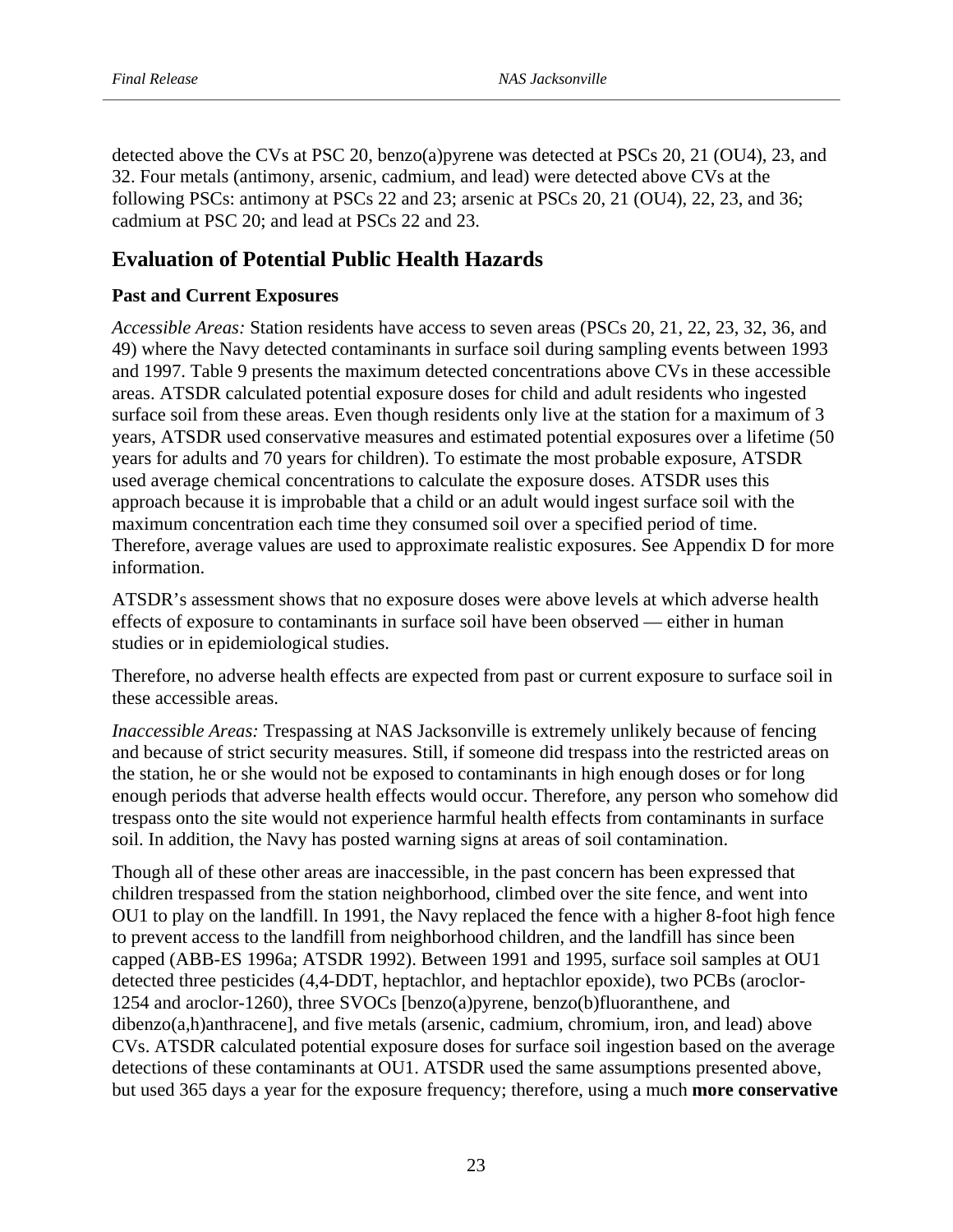estimate to calculate past exposures to children trespassing into OU1. Using these detected concentrations, potential exposure doses for children and adults ingesting surface soil from OU1 in the past or currently would not result in adverse health effects. Therefore, no health effects are expected from past exposure to soil at OU1, even if a child ingested this soil for 365 days a year over his or her lifetime (70 years).

*Using calculated exposure doses from ingestion of surface soil, ATSDR concludes that no adverse health effects are expected to result from past or current exposures to soil in accessible areas at NAS Jacksonville. As long as restricted areas remain inaccessible, no public health hazards are expected to result from past or current exposures to these areas. Trespassing is extremely unlikely and would not result in high enough exposures of sufficient duration to cause adverse health effects.* 

#### **Future Exposures**

The Navy continues its efforts to reduce soil contamination and exposure to contaminated soil throughout NAS Jacksonville. In restricted areas, the Navy has posted warning signs where soil has not been remediated, used institutional controls to limit future property use, and excavated several areas with contaminated soil. Table 1 presents all of the remedial efforts conducted by the Navy at these PSCs. As long as industrial areas remain restricted, site usage does not change, and remedial activities continue at NAS Jacksonville, ATSDR does not anticipate any future health hazards from exposure to on-site surface soil within inaccessible areas.

Using the calculated doses presented above, no contaminants were present at sufficiently high levels to cause harmful health effects — either in the past or in the present. Future public health hazards are not expected from exposure to these accessible areas as long as site usage does not change, and as long as activities are not conducted that would result in the future release of contaminants onto these areas.

ATSDR concludes that exposure to surface soil at NAS Jacksonville in the future will not result in adverse health effects. Doses from contaminants detected in accessible areas are not sufficient to cause harmful health effects. In addition, if restricted areas continue to be inaccessible, land usage does not change, and warning signs remain in place, no adverse health effects are expected. Even if trespassing could occur in these restricted areas, exposures would not be for long enough periods of time or of high enough doses to cause harmful health effects.

#### **Evaluation of the Surface Water and Sediment Pathway**

#### *Surface Hydrology and Use*

Surface water drainage at NAS Jacksonville is primarily associated with two main water bodies — the St. Johns River and the Ortega River. NAS Jacksonville is located on the west bank of the St. Johns River (it forms the eastern boundary of the station). The Ortega River, a tributary of the St. Johns River, is located off site ½ mile to the west of U.S. Highway 17 (Roosevelt Boulevard). The majority of surface water drainage from the eastern portion of NAS Jacksonville discharges directly to the St. Johns River. Surface water from the western portion of the station drains indirectly to the Ortega River through three unnamed streams that flow underneath U.S. Highway 17. Two of the streams travel to the west through undeveloped land (including wetland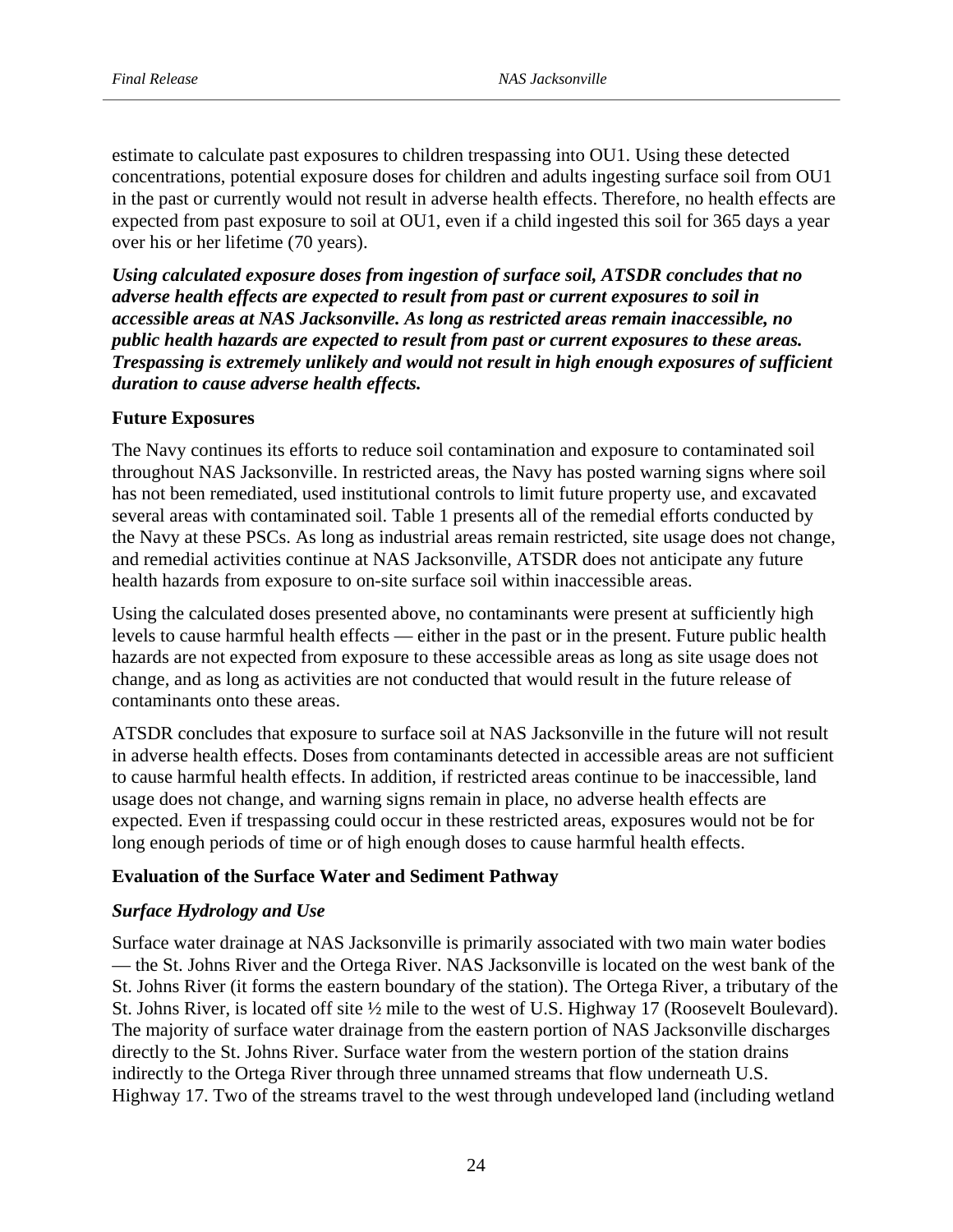and forest areas) before discharging to the Ortega River. The southernmost stream travels west through Ortega Hills, an off-station residential area, before discharging into the Ortega River (Fred C. Hart Associates, Inc. 1983).

In addition, an unnamed creek drains the southern portion of the station and travels through the off-station residential area adjacent to the southern fenceline (north of Interstate 295) prior to discharging into the St. Johns River (Fred C. Hart Associates, Inc. 1983). According to USGS groundwater modeling, this unnamed creek travels south through OU5 (at the southern portion of the station) and off site to the St. Johns River. It is the primary receiver of OU5 groundwater, as groundwater in the north and south of OU5 discharges to this unnamed creek. Recreational activities do not occur in this unnamed creek and a fence surrounds the creek to prevent access (TtNUS 2002a).

NAS Jacksonville contains a complicated storm drainage system comprising numerous sewers, drainage ditches, and unnamed streams that manage wastewater and discharge it off site. In fact, 66 identified drainage basins are in place at NAS Jacksonville (AG&M 1999). Of most importance, however, is the unnamed tributary that flows south about 2,500 feet from the forested area along the southern border of OU1 to the St. Johns River. Though fencing prevents access to the tributary within the neighborhood, this tributary runs behind and through the onstation housing area adjacent to the southern fenceline (ABB-ES 1997a).

In addition, two main lakes are present on NAS Jacksonville — Casa Linda Lake and Lake Scotlis (AG&M 1999; Fred C. Hart Associates, Inc. 1983). Station personnel, residents, and their guests are permitted to fish in these surface water bodies. All fishing in lakes/ponds at NAS Jacksonville is catch-and-release only, and the Navy has posted signs in the area that warn of potential fish contamination. No swimming or body contact (e.g., entering the water to retrieve or collect golf balls) is permitted at any of the lakes/ponds at the station (AG&M 1999; Beason 2004b).

From the station, the St. Johns River flows upstream about 24 miles north and then east before discharging to the Atlantic Ocean near Mayport, Florida (AG&M 1999; City of Jacksonville 2004; TtNUS 2003a). The FDEP categorizes the St. Johns River as a Class III water body, which means the water is appropriate for fish and wildlife reproduction and recreational use (e.g., body contact) (ABB-ES 1998b). Though people at the station do not swim in the adjacent portions of the St. Johns River, they do fish and boat in the water. The Navy restricts fishing along the onsite coastline to specified piers and outfalls (for example, Manatee Point). Anglers must obtain a permit from the on-site marina before fishing at any of these areas, which are specified in NAS Jacksonville's *Hunting and Fishing Instruction Manual* available at the station (Beason 2004b). Unlike the on-station lakes and ponds, people are allowed to consume fish and shellfish from these designated areas along the St. Johns River (Christine Bauer, natural resources manager, NAS Jacksonville, personal communication, 2004; Beason 2004b). Commercial fisheries rely on the St. Johns River for croaker, striped mullet, shrimp, blue crab, sea trout, and American shad. Recreational anglers can catch blue crab, spotted sea trout, striped bass, and redfish from the river (NOAA, date unknown). The St. Johns River is not used as a drinking water source.

The Ortega River is located off site, about ½ mile west of U.S. Highway 17 (ABB-ES 1998b). Just south of Sadler Point, Florida, the St. Johns River splits to form the Ortega River (NOAA,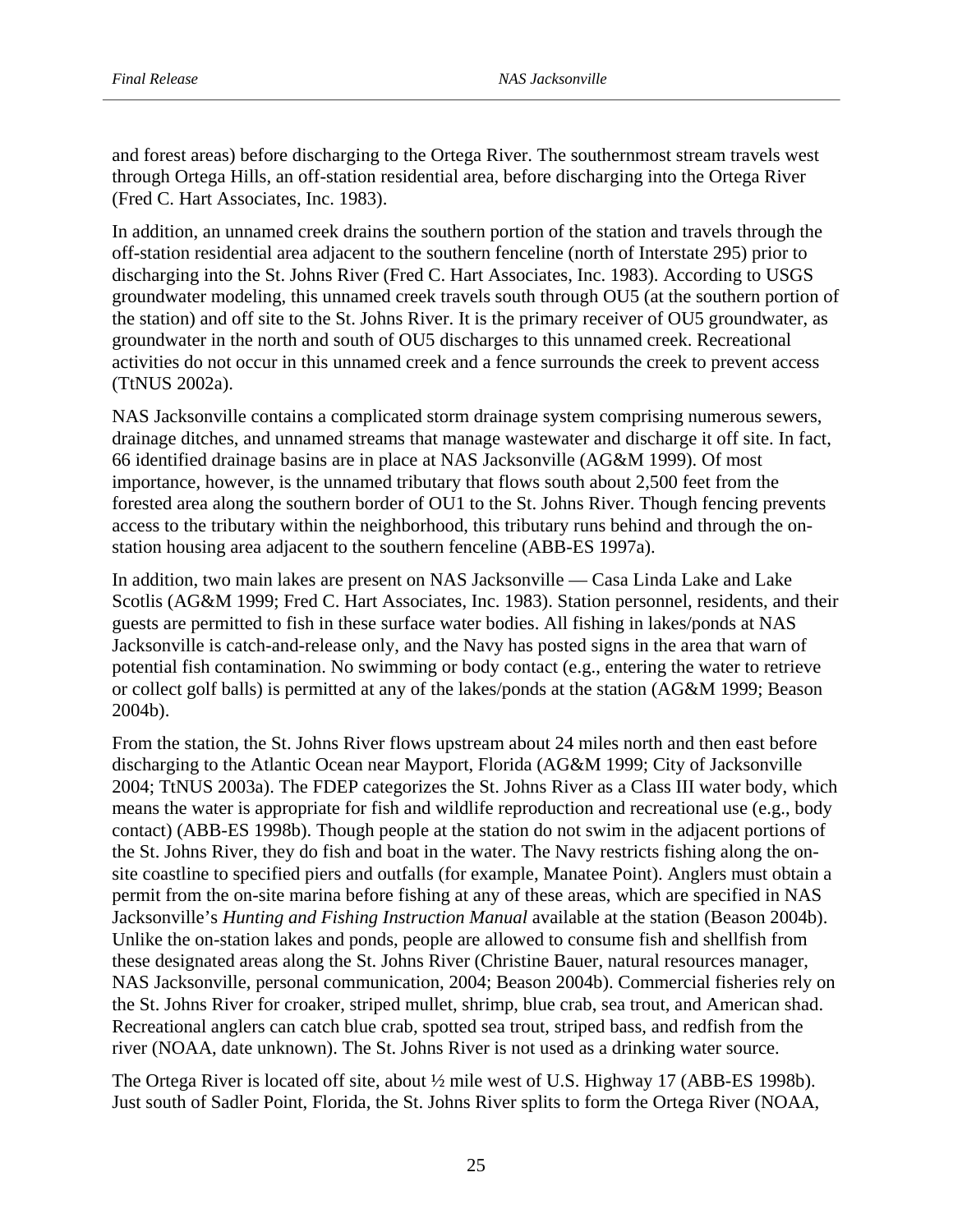date unknown). The public uses the Ortega River for recreational activities (e.g., boating, jet skiing) and fishing (Florida Fishing & Boating Guide 2004; Ortega River Boat Yard 2004).

#### *Nature and Extent of Contamination*

During 1987 – 1999 environmental investigations, sediment and surface water samples were collected to characterize contamination present in the following site-related water bodies: St. Johns River, Casa Linda Lake (OU4), Lake Scotlis, unnamed tributary adjacent to OU1, unnamed creek downgradient of OU5, and the Ortega River. During environmental and remedial investigations, the Navy collected sediment and surface water samples from Casa Linda Lake (OU4), Lake Scotlis (as part of OU4 RI), the unnamed tributary adjacent to OU1, and the unnamed creek downgradient of OU5. The city of Jacksonville, FDEP, the St. Johns River Water Management District (SJRWMD), and several Navy contractors have sampled sediment in the river near the station to characterize the sediment quality. FDEP and one Navy contractor have sampled surface water near the station. Limited sampling data are available for the Ortega River. ATSDR was able to locate sediment sampling data collected by FDEP (1988) contractors and surface water data submitted to the EPA in 1998. The available sediment and surface water data for these water bodies is presented below. Contaminants detected in surface water include VOCs, PCBs, pesticides, metals, and radionuclides. Contaminants detected in sediment in these various water bodies include SVOCs, metals, PCBs, radionuclides, and TPH.

#### *St. Johns River*

*Surface Water:* The FDEP regularly monitors for metals (e.g., copper, lead, and nickel) and cyanide in the surface water effluent that NAS Jacksonville discharges to the St. Johns River from its domestic wastewater facility. Using sampling data from January 2000 to March 2004, it appears that NAS Jacksonville has not discharged concentrations of these metals or cyanide that exceed CVs (FDEP 2004). In addition, in September 2001, FDEP individually sampled the effluent from NAS Jacksonville's wastewater treatment plant that discharges to the St. Johns River. No pesticides, herbicides, or organics were detected, and all metals were detected below CVs (FDEP 2001).

During remedial investigations at OU3 (1998–1999) and PSC 17 (1997), Navy contractors collected surface water samples from potentially affected areas of the St. Johns River. Table 10 provides the summary of maximum detections exceeding CVs in site-related areas of the river. During these sampling efforts, one PCB (aroclor-1254) and one pesticide (delta-BHC) were detected above CVs at PSC 17; one metal (thallium) was detected above its CV at OU3.

*Sediment:* Between 1987 and 1999, the city of Jacksonville, FDEP, SJRWMD, and Navy contractors conducted sampling to assess and characterize sediment in areas of the St. Johns River associated with contaminated areas at NAS Jacksonville. Sampling has been conducted in the St. Johns River near PSCs 17, 37, 40, and OU3. Table 10 summarizes maximum sediment concentrations that were detected above CVs. Within these areas seven SVOCs [benzo(a)anthracene, benzo(a)pyrene, benzo(b)fluoranthene, benzo(e)pyrene, dibenzo(a,h)anthracene, indeno(1,2,3-cd)pyrene, and perylene] and three metals (arsenic, iron, and thallium) were detected above CVs in sediment.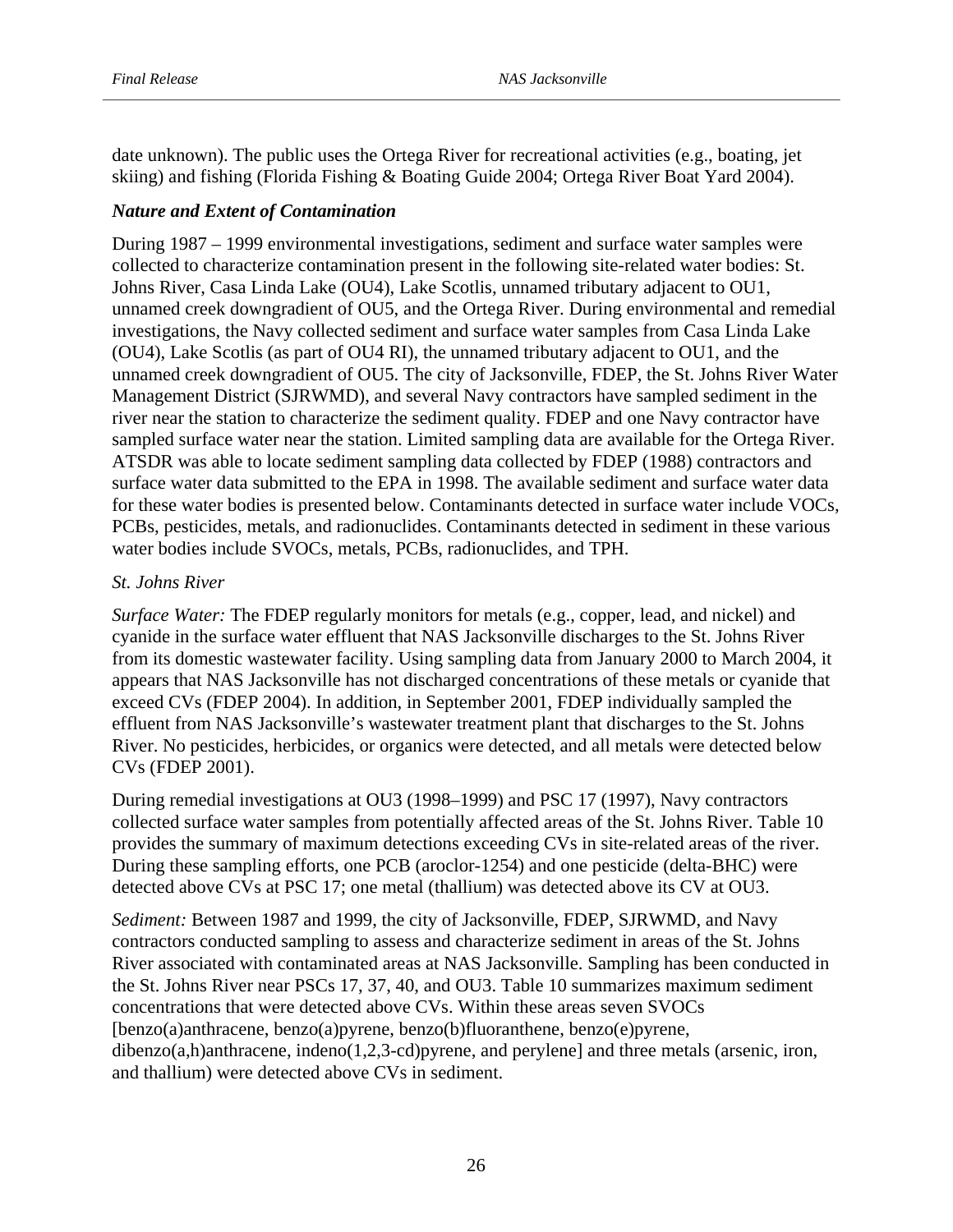# *Casa Linda Lake (OU4)*

*Surface Water:* In 1993 and 1997, surface water samples were collected and analyzed for SVOCs, pesticides, PCBs, metals, and cyanide. Also in 1993, samples were analyzed for VOCs. No samples were detected above CVs. As part of the remedial investigation in 1998, stormwater discharge from the northwest corner of the site was sampled because it was thought to drain areas at the site with the most potential for contamination (i.e., areas related to industrial activities), and then discharge into the lake. These samples were analyzed for VOCs, SVOCs, PCBs, pesticides, and metals. Only metals were detected, but none were detected above CVs.

*Sediment:* In 1993 and 1997, Navy contractors collected sediment samples from Casa Linda Lake, located within the station golf course. Table 11 summarizes the maximum concentrations detected in sediment exceeding CVs. Four SVOCs [benzo(a)anthracene, benzo(a)pyrene, benzo(b)fluoranthene, and indeno(1,2,3-cd)pyrene] and three metals (arsenic, iron, and lead) were detected above CVs in Casa Linda Lake sediment.

## *Lake Scotlis*

*Surface Water:* One surface water sample was collected at Lake Scotlis and analyzed for water quality. Ammonia and total nitrogen were detected, but at levels below CVs (AG&M 1999).

*Sediment:* Lake Scotlis was investigated during remedial investigations at OU4 in 1997. Lake Scotlis is not a designated area of contamination, but samples were collected because of its proximity to Casa Linda Lake. Sediment samples were collected and analyzed for SVOCs, pesticides, PCBs, metals, and cyanide. One SVOC [benzo(a)pyrene] was detected above its CV (AG&M 1999).

## *Unnamed Tributary to St. Johns River, Adjacent to OU1*

*Surface Water:* Surface water in the unnamed tributary was sampled during remedial investigations in 1991, 1995, and 1996. Surface water samples in 1991 and 1995 were analyzed for VOCs, SVOCs, metals, cyanide, radionuclides, and TPH; samples in 1996 were only analyzed for VOCs and SVOCs. Four VOCs (benzene, methylene chloride, trichloroethene, and vinyl chloride) were detected in surface water above CVs. In addition, five metals (antimony, arsenic, cadmium, iron, and thallium) were detected above CVs in surface water within the tributary. Two radionuclides (gross alpha and thorium-234) were detected above CVs, though total alpha was used as a surrogate CV to screen thorium-234. In 2002, as part of an annual sampling effort at the unnamed tributary, no VOCs were detected above CVs.

*Sediment:* During remedial investigations between 1991 and 1995, sediment samples were collected from the unnamed tributary, which discharges to the St. Johns River 2,500 feet south of OU1. Sediment samples were analyzed for VOCs, SVOCs, PCBs, pesticides, radionuclides, TPH, dioxins/furans, cyanide, and metals. Two PCBs (aroclor-1248 and aroclor-1260) were detected above CVs. One SVOC [benzo(a)pyrene] and one metal (arsenic) were also detected above CVs in sediment of the unnamed tributary. Gross alpha, gross beta, and TPH were also detected, but there are no CVs for these contaminants.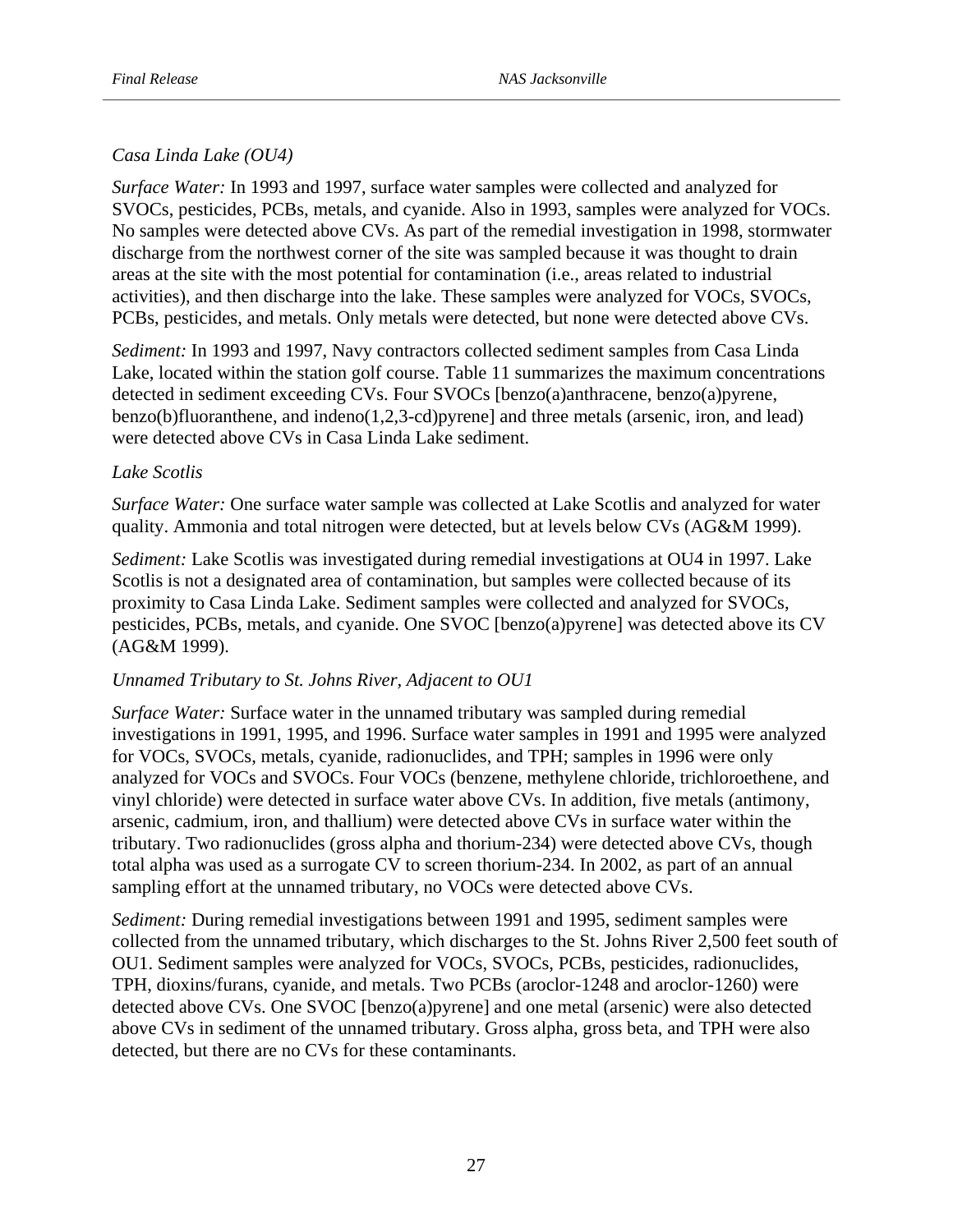# *Unnamed Creek Downgradient of OU5*

*Surface Water:* In 1997, one surface water sample was collected and analyzed for VOCs. No contaminants exceeded the CVs. Sampling indicates that VOCs detected in OU5 groundwater are not affecting creek surface water (TtNUS 2002a).

*Sediment:* In 1997 and 1999, sediment samples were collected from the unnamed creek downgradient of OU5. Groundwater in the north and south of OU5 discharges to this creek. Samples were analyzed for VOCs, but none were detected above CVs.

## *Ortega River*

Minimal sampling data are available for the Ortega River, and no data could be found to indicate if site-related contaminants have actually entered the river. In fact, the SJRWMD could not confirm if any direct discharges existed from the station to the Ortega River (Higman 2004). The river is not adjacent to NAS Jacksonville; it is ½ mile to the west of U.S. Highway 17. Drainage from the western portion of the station discharges toward the Ortega River via three unnamed streams that travel under the highway. Because Jacksonville, Florida, contains several industrial areas, ATSDR was not able to confirm or find documentation that connects any contamination in the Ortega River to sources from NAS Jacksonville. ATSDR contacted the city of Jacksonville, SJRWMD, and FDEP in attempts to locate surface water or sediment data; none of these agencies had Ortega River data for locations near NAS Jacksonville. ATSDR was, however, able to locate surface water data submitted to the EPA in 1998 and sediment sampling data collected in 1987 and 1988 for FDEP (USEPA 1998; Mote Marine Laboratory 1988).

*Surface Water:* Samples submitted to the EPA in 1998 indicated that Ortega River surface water was analyzed for specified parameters that included copper, lead, nutrients, coliforms, and total suspended solids. None of these substances exceeded the regulated limits (USEPA 1998).

*Sediment:* Sediment sampling was conducted for the FDEP in 1987 and 1988 at the Ortega River, northwest of NAS Jacksonville. Sediment samples were analyzed for SVOCs, pesticides, PCBs, and metals. Four SVOCs [benzo(a)anthracene, benzo(a)pyrene, benzo(e)pyrene, and perylene] were detected above CVs. Because there are no CVs for benzo(e)pyrene and perylene, both were compared with the CV for the most toxic PAH, benzo(a)pyrene. In addition, total PCBs were detected above the CV for sediment in the Ortega River (Mote Marine Laboratory and University of Florida 1988).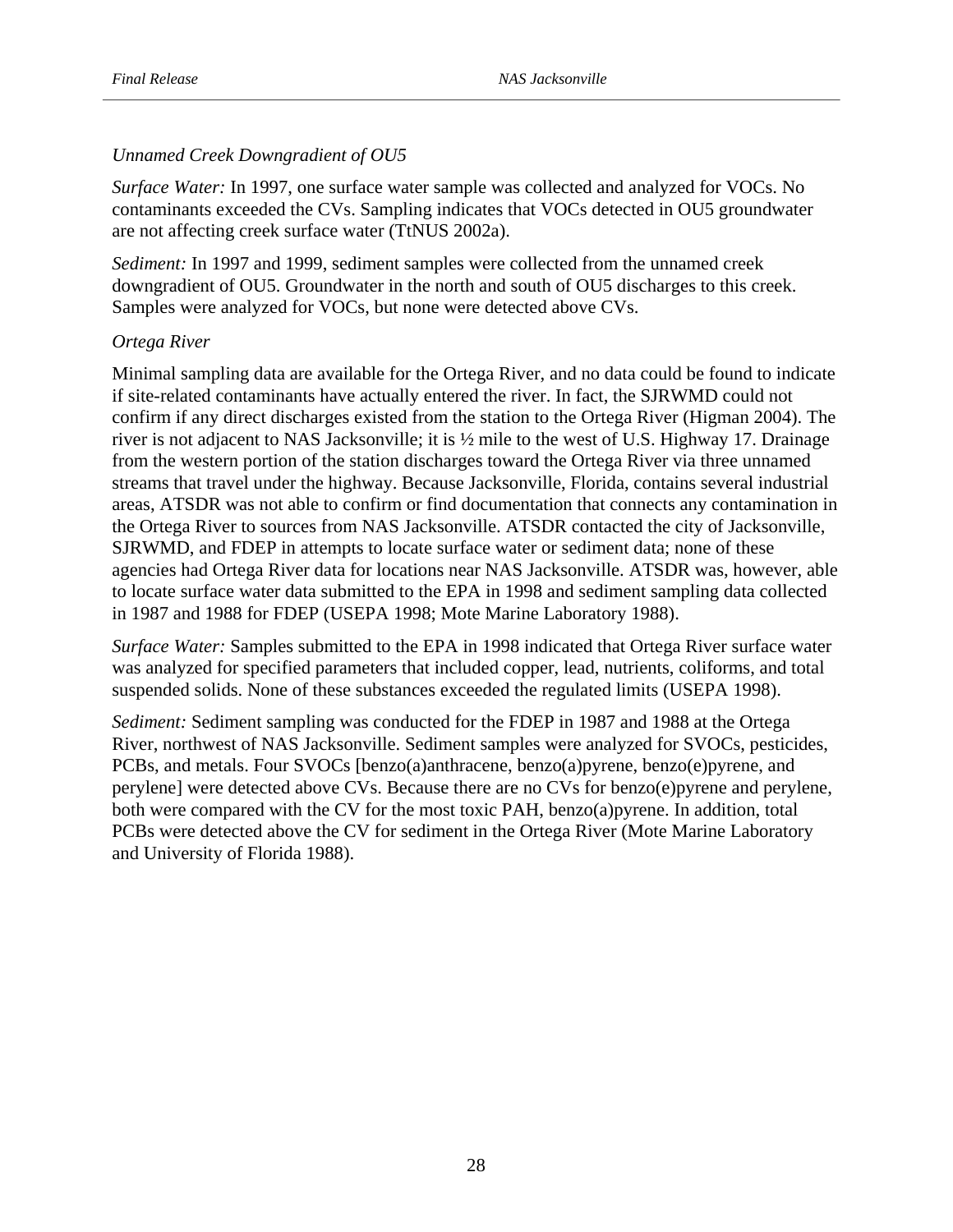# *Evaluation of Potential Public Health Hazards*

## *Past and Current Exposures*

SVOCs, metals, and PCBs have been detected in sediment located in on-site surface water bodies. Contaminants have not been detected above CVs in surface water from Casa Linda Lake, Lake Scotlis, or the unnamed creek adjacent to OU5. Contaminants have only been detected above CVs in the St. Johns River surface water at PSC 17 (aroclor-1254 and delta-BHC) and OU3 (thallium), and in the unnamed tributary adjacent to OU1 (VOCs, metals, and radionuclides; though VOCs were not detected in 2002). Still, people are not permitted to enter Casa Linda Lake, Lake Scotlis, the unnamed tributary adjacent to OU1, or the areas along the St. Johns River adjacent to PSC 17 and OU3. Warning signs and other industrial controls prevent access to Casa Linda Lake, Lake Scotlis, and areas along the river, and fencing and signs prevent access to the unnamed tributary and unnamed creek.

Though Navy personnel, residents, and authorized visitors have access to the St. Johns River, sediment has only been collected in locations of the river that are associated with contaminated on-site areas (PSCs 17, 37, 40; OU3) — areas that are restricted from any human activity. Sediment sampling has not been conducted at other areas of the station where people are permitted, such as near the marina. Boating and fishing occurs at permitted areas, but people do not swim in these areas.

ATSDR was not able to confirm that contaminants from NAS Jacksonville have impacted the Ortega River. That said, contaminants were not detected in the river's surface water. Contaminants (SVOCs, pesticides, PCBs, and metals) were detected in sediment in 1987 and 1988, but these sampling efforts were conducted over 15 years ago. ATSDR is unable to determine the levels of contaminants in sediments presently in the Ortega River, but believes that incidental exposure to these sediments is unlikely to cause a health hazard.

Therefore, people are not expected to have contacted or to currently contact any contaminated surface water or sediment in these on-site surface water bodies. If people were to contact these surface waters or sediments (via ingestion or dermal contact), it is expected that exposures would be infrequent and for brief periods of time. These types of exposures would not produce sufficient doses to cause adverse health effects.

# *Therefore, ATSDR concludes that past or current incidental exposure to contaminants detected in on-site surface water and sediment of the St. Johns River, Casa Linda Lake, Lake Scotlis, the unnamed tributary adjacent to OU1, and the unnamed creek adjacent to OU5 is not expected to pose a public health hazard.*

## *Future Exposures*

Surface water and sediment contaminants detected at NAS Jacksonville are located within inaccessible areas. These areas remain restricted; fencing continues to prevent site access to the unnamed tributary adjacent to OU1 and the unnamed creek adjacent to OU5. Recreational activities continue at only permitted areas, regular monitoring continues, and warning signs remain in place. According to concentrations detected, adverse health effects are not expected from incidental exposures (via ingestion or dermal contact) to surface water and sediment in the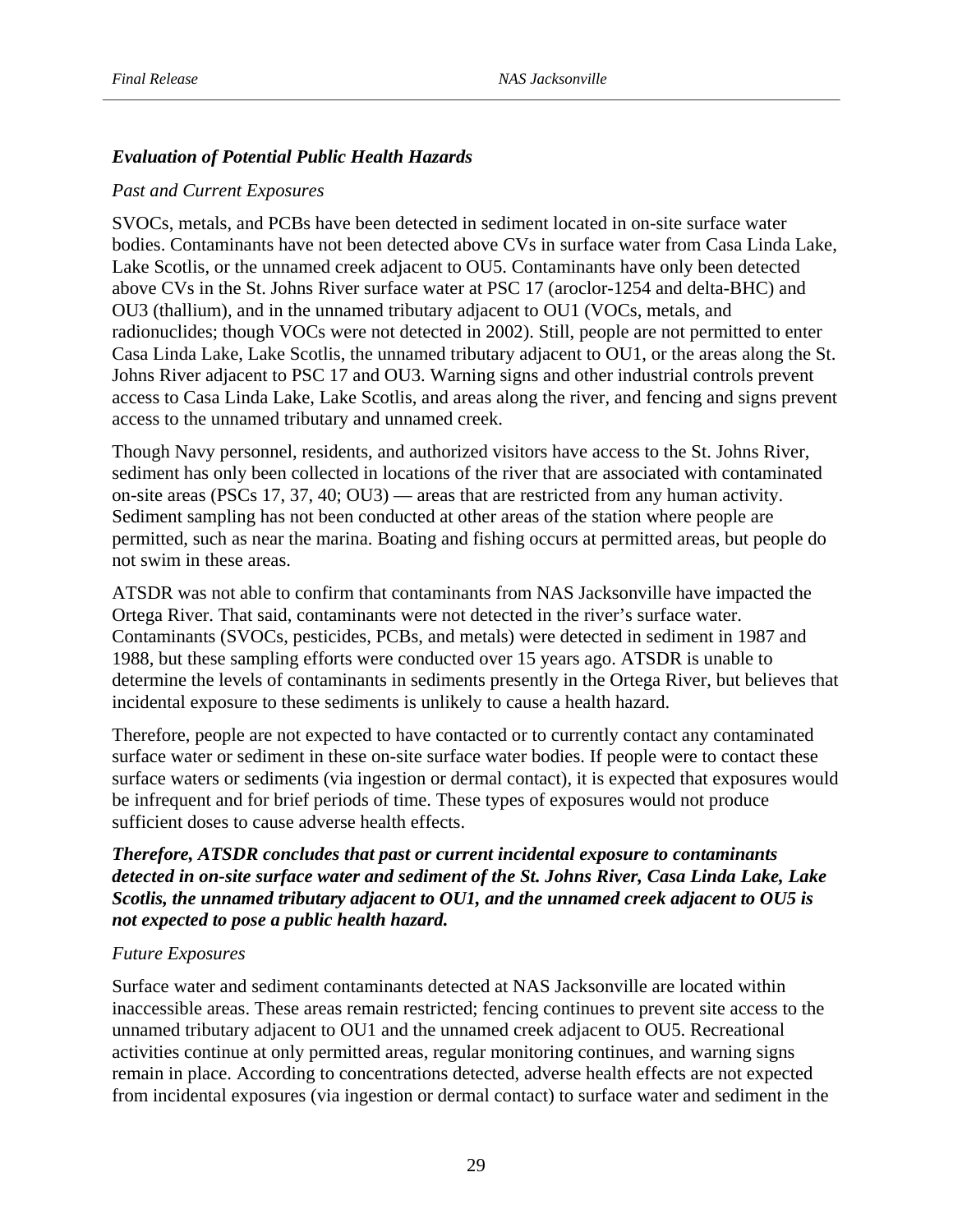St. Johns River, Casa Linda Lake, Lake Scotlis, and the unnamed creek adjacent to OU5. Additionally, as long as access remains restricted, adverse health effects are not expected from exposure to surface water and sediment in the unnamed tributary.

ATSDR concludes that future incidental exposure to on-site contaminants detected in surface water and sediment of the unnamed tributary adjacent to OU1 would not present a public health hazard in the future, as long as the Navy follows its current restrictions and monitoring practices. Detected concentrations indicate that future incidental exposure to on-site contaminants found in surface water and sediment of the unnamed creek adjacent to OU5, St. Johns River, Casa Linda Lake, and Lake Scotlis is not expected to pose a public health hazard.

# **Evaluation of the Fish and Shellfish Consumption Pathway**

As a result of industrial activities at NAS Jacksonville, contaminants released to the environment can accumulate in biota (plants and animals). A wide array of wildlife lives on the land at NAS Jacksonville and within its associated surface water bodies. These include several fish species (e.g., crappie, spot, croaker, snapper, and bass), shellfish (e.g., shrimp and crab), alligators,

ATSDR defines biota as plants and animals in the environment. Some of these plants and animals might be sources of food, clothing, or medicine for people.

manatees, turtles, ducks, and other species (AG&M 1999; Christine Bauer, natural resources manager, NAS Jacksonville, personal communication, 2004). Many people catch fish and shellfish at NAS Jacksonville, and as a result could potentially be exposed to contaminants when eating fish and shellfish caught from these water bodies.

Military personnel, NAS Jacksonville employees, authorized visitors, and residents and their guests are allowed to fish on the station. Fishing in the St. Johns River from NAS Jacksonville is only permitted at specified piers and outfalls (for example, Manatee Point). The Navy requires that everyone obtain a permit from the on-site marina before fishing at any of these specified areas, which are detailed in NAS Jacksonville's *Hunting and Fishing Instruction Manual*  (Beason 2004b). People fishing at NAS Jacksonville consume fish and shellfish caught from these designated areas along the St. Johns River (Christine Bauer, natural resources manager, NAS Jacksonville, personal communication, 2004; Beason 2004).

The Navy allows people to fish in on-station lakes and ponds (such as Casa Linda Lake and Lake Scotlis), but consuming any of these fish is restricted through the Navy's catch-and-release program. Signs are posted along the lakes and ponds to warn people of potential contamination from consuming fish (Christine Bauer, natural resources manager, NAS Jacksonville, personal communication, 2004; Beason 2004b). Casa Linda Lake (11 acres) contains various fish species (bluegill, catfish, largemouth bass, and golden shiners) and is also a habitat for ducks, birds, alligators, and turtles (AG&M 1999; Fred C. Hart Associates, Inc. 1983). Lake Scotlis is a smaller lake (3 acres) and contains bluegill, largemouth bass, and redear sunfish (Fred C. Hart Associates, Inc. 1983).

# *Nature and Extent of Contamination*

No fish or shellfish sampling has been conducted in the St. Johns River near NAS Jacksonville. ATSDR attempted to obtain data from the Navy, the City of Jacksonville, FDEP, and the SJRWMD; however, no data were available. None of the agencies had any knowledge of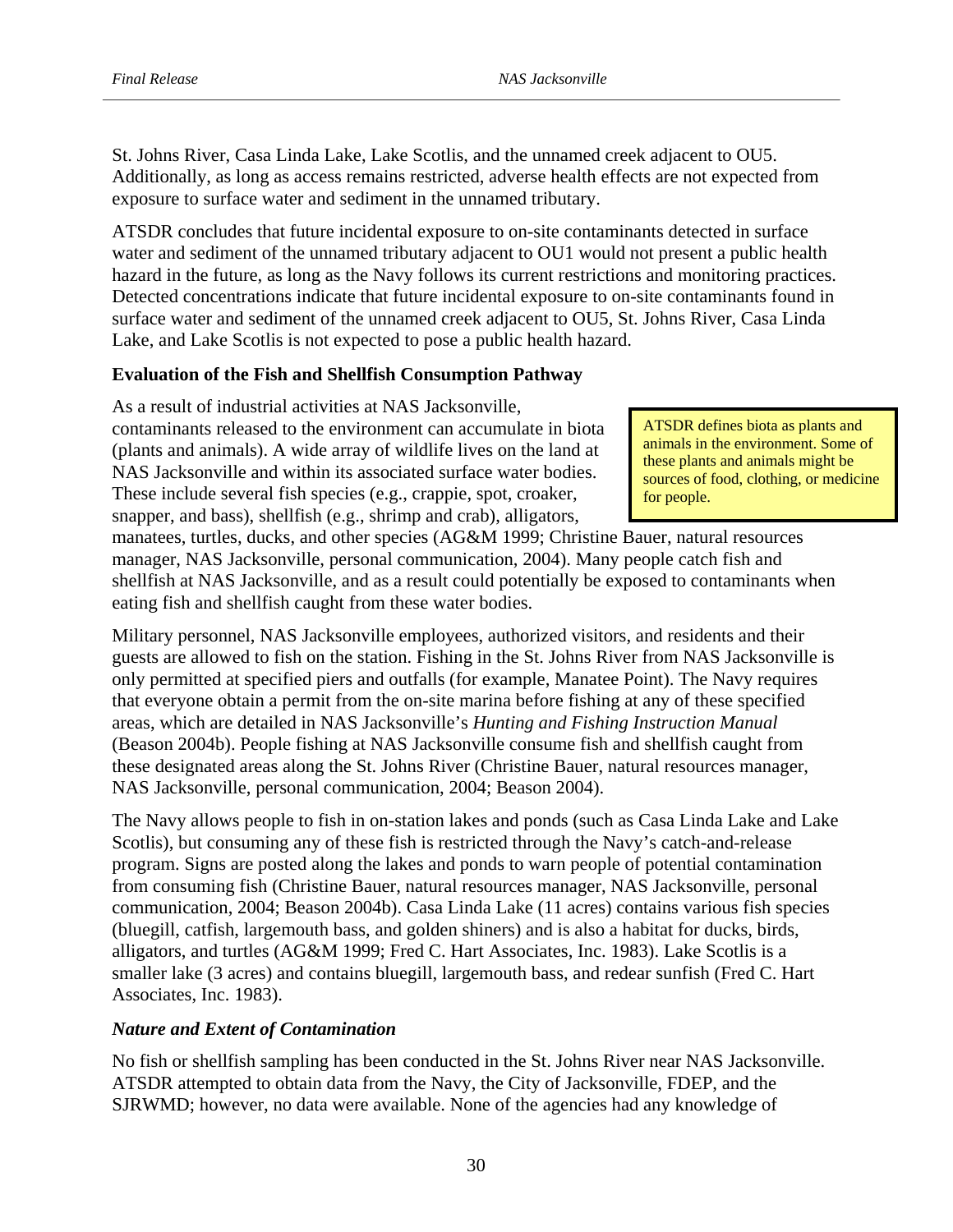sampling ever being conducted in areas where people catch edible fish and shellfish. Though no fish or shellfish sampling has been conducted at adjacent areas of the St. Johns River, sediment toxicity tests have been conducted on various amphipods. Toxicity tests are often used on amphipods because they have limited mobility and are very prone to accumulating pollutants. As a result, they are good indicators of contamination in an area (Grosse et al. 1986). Fish, on the other hand, are migratory and can move away from an area. Thus if contamination were detected in fish, it could actually be associated with a different area of the river (not near NAS Jacksonville). Biota tests were conducted at three identified potential source areas of contamination (PSCs 17, 37, and 40) located on site along the St. Johns River. Using data on the survival rates of the amphipods, investigators concluded that marine invertebrates (for example, shrimp and crab) in these areas would not be adversely affected by contaminants in sediment (HLA 1999i, 1999q, and 1999t).

Though fish and shellfish data were not available for the St. Johns River, ATSDR was able to locate fish sampling data for Casa Linda Lake and Lake Scotlis — two lakes used for catch-andrelease fishing. Sampling was conducted in 1993 for an electroshocking fish study at Casa Linda Lake and in 1997 as part of the remedial investigations at OU4. Table 12 presents a summary of Casa Linda Lake fish samples with above-CV detections. Sampling at Casa Linda Lake in 1993 and 1997 detected one SVOC (4-methylphenol) above its CV in fish filet samples. Five pesticides (4,4'-DDD, 4,4'-DDE, aldrin, alpha-BHC, and alpha-chlordane) were detected above CVs in various sample types that included fish liver/gonad, whole fish, and fish carcass. In addition, two PCBs (aroclor-1254 and aroclor-1260) were detected above CVs in fish liver/gonad and whole fish samples, respectively. Three metals (arsenic, mercury, and thallium) were detected above CVs in whole fish (arsenic and thallium) and fish filet (mercury) samples (AG&M 1999).

As part of the remedial investigations at Casa Linda Lake in 1997, samples were collected at Lake Scotlis. Sample results are presented in Table 13. During these sampling efforts, two pesticides (heptachlor and heptachlor epoxide) were detected above CVs in whole fish samples. Two PCBs (aroclor-1254 and aroclor-1260) were detected above CVs in fish filet and whole fish samples, respectively. In addition, two metals (antimony and mercury) were detected above CVs in whole fish and fish filets samples, respectively (AG&M 1999).

# *Evaluation of Potential Public Health Hazards*

# *Past Exposure*

People could have consumed fish from Casa Linda Lake and Lake Scotlis before these lakes were restricted to catch-and-release only. Little consumption of fish from these lakes was expected in the past. Nevertheless, ATSDR calculated potential exposure doses based on conservative estimates in which adults and children consumed 8 ounces and 4 ounces, respectively, of fish from Casa Linda Lake or from Lake Scotlis for 50 days a year over a lifetime. See Appendix D for more information.

Using doses calculated for each contaminant that exceeded its CV, all potential doses were below levels at which adverse health effects have been observed in human and animal studies and epidemiological studies. Therefore, adverse health effects from past consumption of fish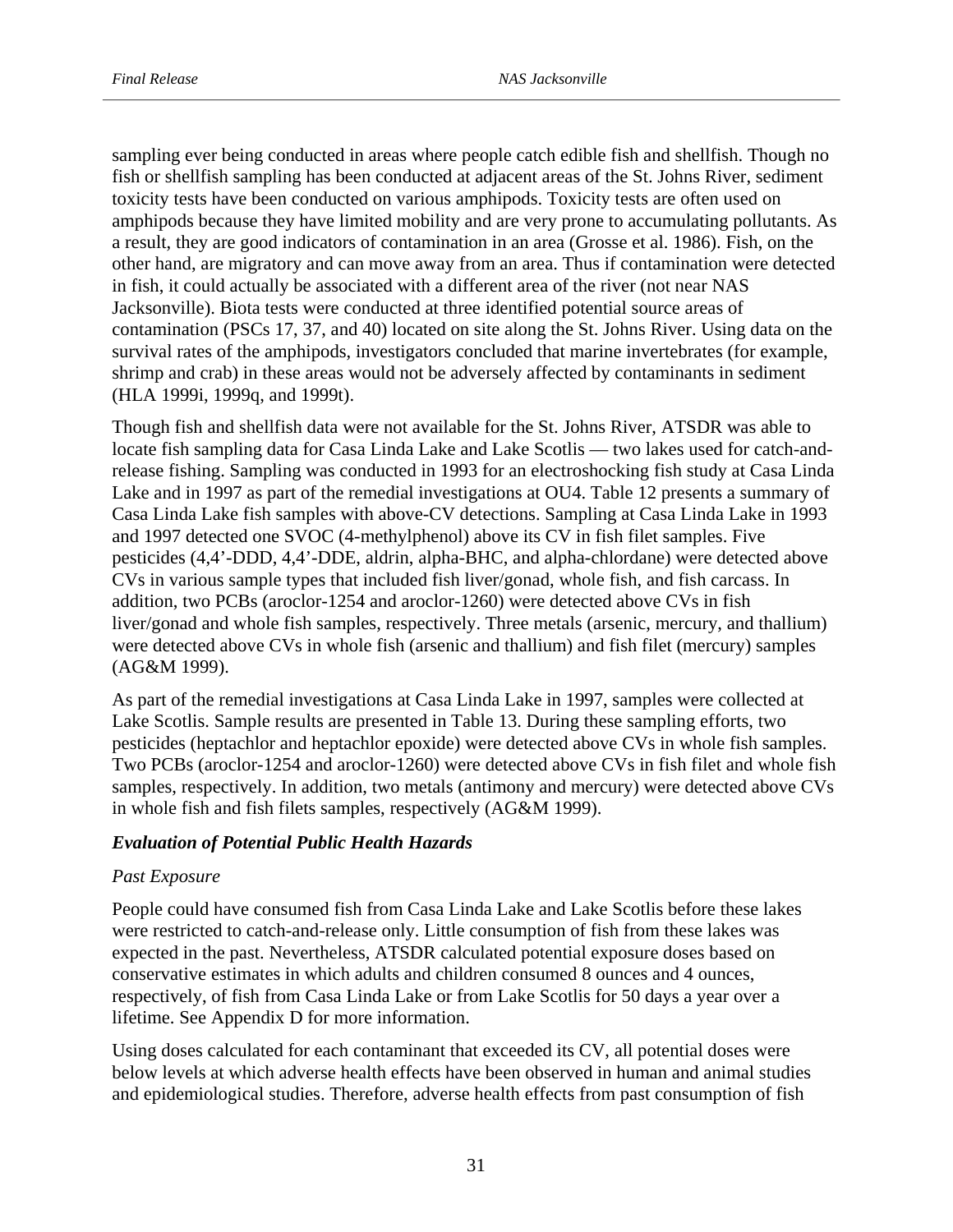from Casa Linda Lake and Lake Scotlis are not likely to result in adverse health effects. *If, however, people consumed more than the estimated amounts or for longer periods of time, potential health effects could have been possible depending on the parts of the fish that people consumed.* 

No sampling has been conducted on areas of the St. Johns River used to catch fish and shellfish. Sediment toxicity tests indicate that marine invertebrates that consume sediments in these areas of the river would not be adversely affected by contaminants in sediment (HLA 1999i, 1999q, and 1999t). Even if fish and shellfish sampling had been conducted, fish are migratory species, and any contamination detected could not necessarily be linked to contaminants released from the station. Therefore, the sediment toxicity tests lead ATSDR to the conclusion that past consumption of fish and shellfish from the St. Johns River near NAS Jacksonville would not have resulted in adverse health effects. In addition, ATSDR concludes that adults and children who consumed 8 ounces and 4 ounces, respectively, of fish from Casa Linda Lake or Lake Scotlis for 50 days a year over their lifetimes would not have experienced adverse health effects in the past.

## *Current and Future Exposures*

Consumption of fish from Casa Linda Lake, Lake Scotlis, and all other lakes and ponds on the station is not allowed at NAS Jacksonville. Signs are posted at all of these areas to warn of potential contamination. Because fishing is restricted, exposures are not expected to occur. If NAS Jacksonville removed these fishing restrictions, adverse health effects would still not be expected, given the doses calculated for each contaminant that exceeded its CV in the 1993 and 1997 fish samples. All potential doses were below levels at which adverse health effects have been observed in human and animal studies, and epidemiological studies. Therefore, if adults and children consumed 8 ounces and 4 ounces, respectively, of fish from Casa Linda Lake or Lake Scotlis for 50 days a year over their lifetimes, adverse health effects would not be expected to occur as long as contaminant levels remain the same or decrease. ATSDR uses conservative assumptions to overestimate exposure to the public. ATSDR evaluated fish consumption exposures based on 50 days a year over a lifetime because ATSDR believes that people actually consume less than these amounts from these lakes. Therefore, ATSDR calculated approximate doses that overestimate a person's actual exposure from ingestion of fish from Casa Linda Lake and Lake Scotlis. See Appendix D for more information.

Current and future consumption of fish and shellfish from the St. Johns River is not expected to result in adverse health effects. The St. Johns River is used throughout northeast Florida for recreational and commercial fishing. Toxicity tests show that contaminants in sediment along the St. Johns River near NAS Jacksonville would not adversely impact marine invertebrates. Thus, adverse health effects are not expected from current and future exposures to contaminants in these sediments.

ATSDR concludes that adults and children who consume up to 8 ounces and 4 ounces, respectively, of fish from Casa Linda Lake or Lake Scotlis for 50 days a year over their lifetimes are not likely to experience adverse health effects in the present or future, as long as contaminant levels in fish remain the same or decrease. In addition, ATSDR concludes that current and future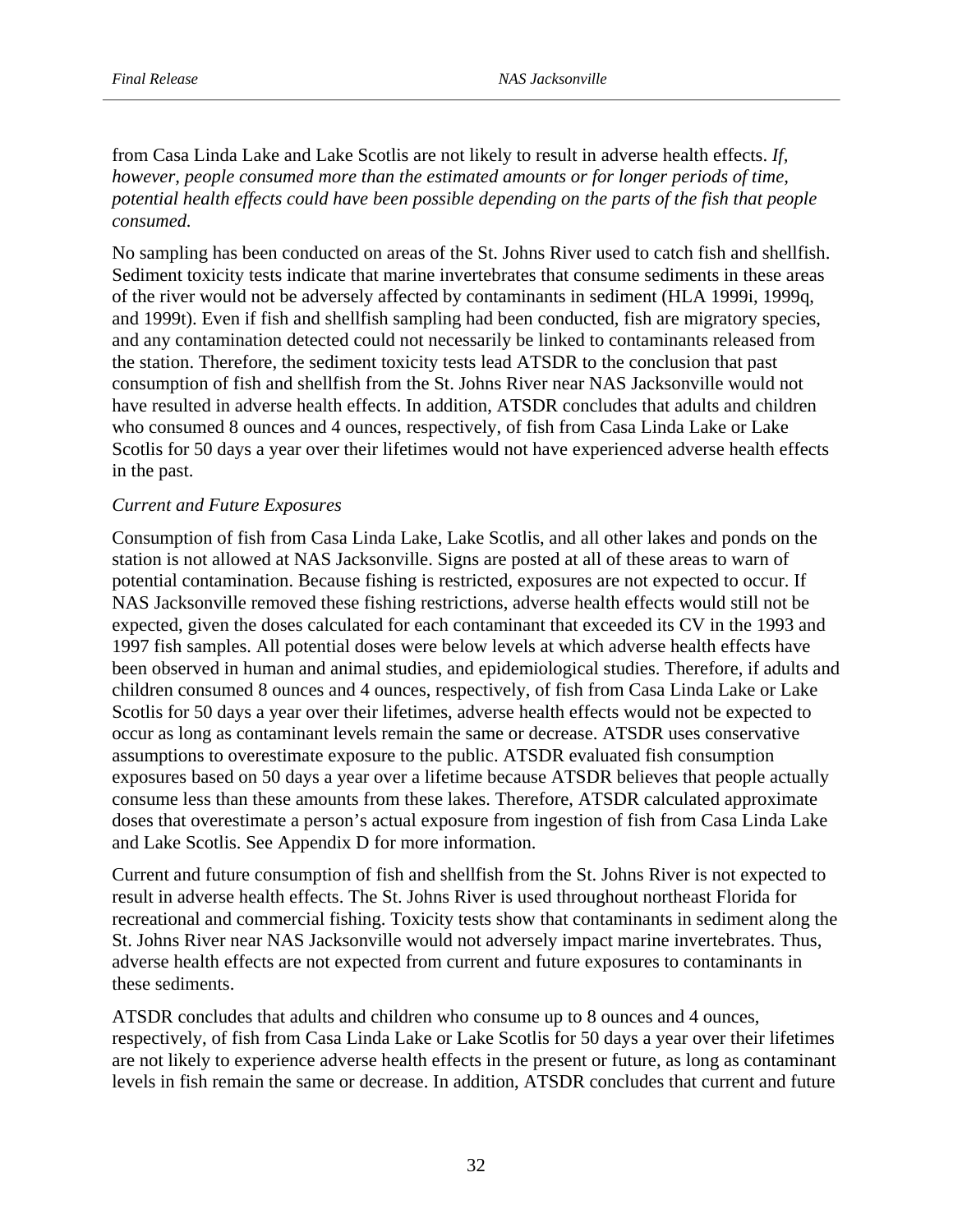consumption of fish and shellfish from the St. Johns River is not likely to result in adverse health effects.

# **Community Health Concerns**

For over 15 years the community has worked with the Navy to address clean-up activities and contamination issues at NAS Jacksonville. In 1989, a Technical Review Committee (TRC) was formed of community members and representatives of the Navy, FDEP, EPA, and the City of Jacksonville to review site documents, provide input on proposed clean up activities, identify community concerns, and track IRP progress. Today the public continues to work with the Navy to address site-related issues through NAS Jacksonville's Restoration Advisory Board (RAB) the successor to TRC as of 1994 (ABB-ES 1998a). There are presently six community members on the RAB. The group meets on an irregular basis as issues arise, but it has meetings at least twice a year (Bill Dougherty, NAS Jacksonville public affairs specialist, personal communication, 2004). In addition, since 1991 the Navy has implemented a community relations plan (CRP) outlining methods to address surrounding communities' concerns and means to distribute information to these communities regarding clean-up activities at NAS Jacksonville (ABB-ES 1998a). According to recent discussions with NAS Jacksonville personnel, there is limited community concern regarding the station as this time (Bill Dougherty, NAS Jacksonville public affairs specialist, personal communication, 2004). To identify community health concerns, ATSDR reviewed the most recent CRP (1998) as well as past site-related documents. ATSDR presents the summarized health concerns and responses below.

# **Concern about Potential On-site and Off-site Impacts of Environmental Contamination for Residents.**

On site: ATSDR's evaluation of environmental contamination and exposure pathways shows that on-site residential exposure is unlikely to occur. If exposure did occur, health effects are not expected to result from the type and duration of exposures that residents would experience. Because fencing, security gates, and authorization requirements prevent access to most PSCs and OUs, residents have access to very few PSCs and to only one OU (OU 4). In addition, detected concentrations of contaminants in surface soil in these accessible areas are too low to cause adverse health effects. Although groundwater throughout NAS Jacksonville has been contaminated with solvents, pesticides, herbicides, SVOCs, radionuclides, metals, and cyanide; all station residents receive water from wells that are 1,100–1,200 feet below ground surface. All groundwater contamination has been detected within the first 60 feet below ground surface (Wally Holdstein, public works manager, NAS Jacksonville, personal communication, 2004).

Contaminants are present in St. Johns River sediment (PSCs 17, 37, and 40; OU3) and surface water (PSC 17 and OU3) at locations adjacent to the station. No one is permitted to fish in these areas, however, and no one has been known to swim in them; in fact, the Navy prohibits all human activities in these portions of the river. Fishing and boating are permitted at designated areas, but not swimming. Fishing in the St. Johns River from NAS Jacksonville is only allowed at specified piers and outfalls (for example, Manatee Point), and anglers must obtain a permit from the station marina before fishing at any of these areas (Beason 2004b).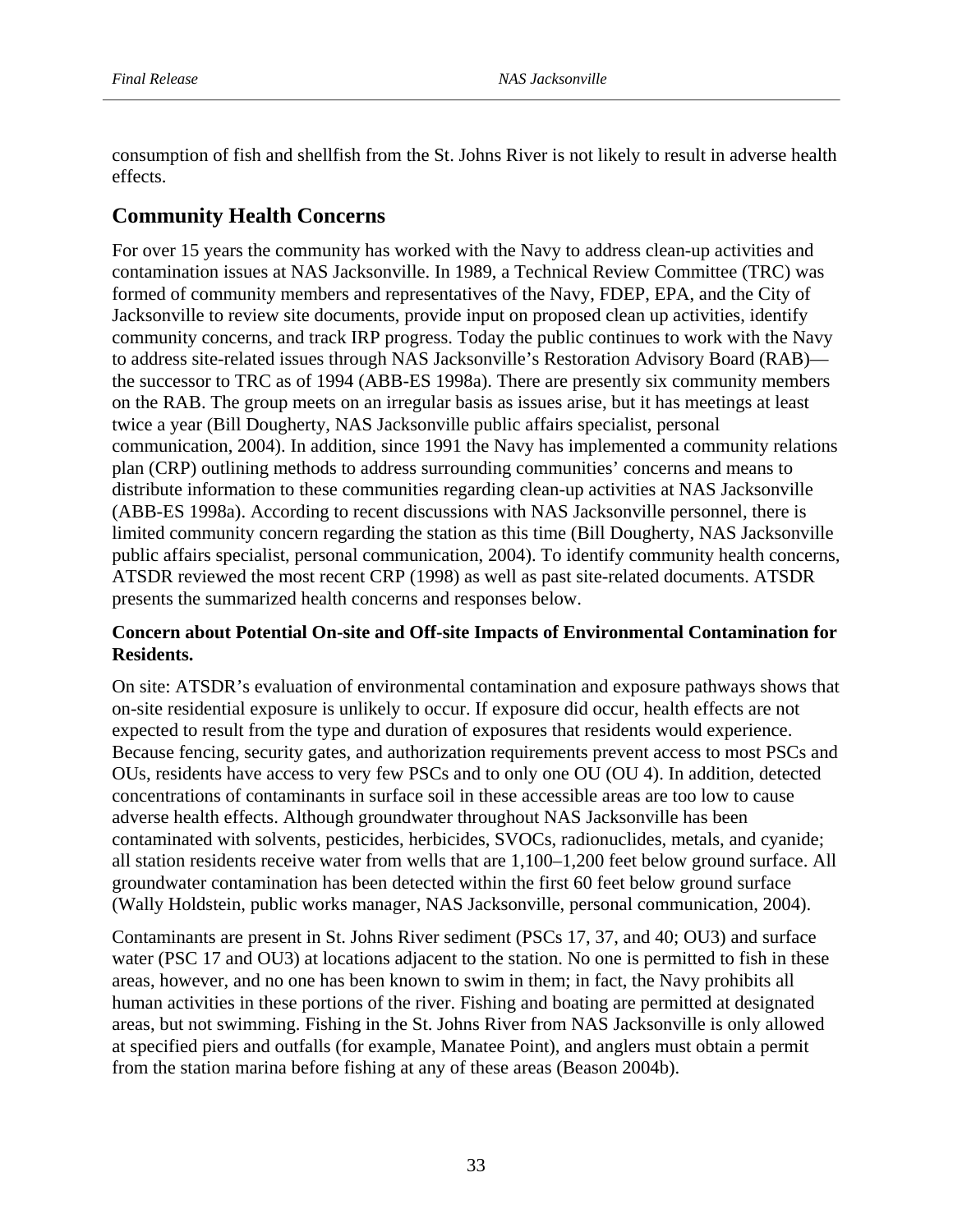Off site: Residents to the north and south have expressed concerns about off-site exposures to site-related contaminants through private drinking water wells. To respond to community concerns, in 1989 the FDOH-Duval County Health Department sampled wells in residential areas to the north, west, and south (FDOH 2004; Pawlowicz 2005b). ATSDR evaluated available data for these wells and found that no contaminants were detected above CVs in wells to the north and west. Sample results for wells to the south, which have been monitored throughout the years since 1989, are discussed below.

ATSDR evaluated sampling data for private drinking water wells adjacent to the station's southern border—next to OU5 (PSC 51). Between 1992 and 2003, arsenic was detected in six wells (nine detections) at levels above CVs, and copper was detected above its CV in one well in 1997. Both arsenic and copper, however, were detected **below** state and federal regulatory limits for public drinking water supplies. Therefore, according to the guidelines of the state of Florida and the federal government, these wells supply drinking water that is safe for public consumption. In August 2001, trichloroethene (TCE) was detected above its CV in one well (FDOH 2004). After detecting this TCE contamination, the FDOH-Duval County Health Department referred the well to FDEP for remediation. FDEP installed a filtration system at this location in November 2001 to reduce TCE in this well (Pawlowicz 2004 and 2005b). In January 2005, ATSDR requested sampling data to confirm that the level of TCE has decreased in this well. According to FDOH, the resident did not allow additional sampling of this private well. Because a filtration system has been in place at this well since November 2001, ATSDR believes that the level of TCE detected in this well has decreased. The groundwater assessment during the RI/FS determined that the groundwater plume at OU5 begins in the former FFTA area and ends at the monitoring well at the station fenceline (TtNUS 2002a).

The Navy requested that the U.S. Geological Survey (USGS) conduct groundwater modeling at this area to assess groundwater flow and to evaluate if groundwater contaminants from OU5 could flow toward these private drinking water wells in the adjacent neighborhood. Using USGS groundwater modeling, ATSDR concludes that an unnamed creek flowing through OU5 and offsite to the St. Johns River (away from the residential area) is the primary receiver of OU5 groundwater. Groundwater in the north and south of the PSC discharges to this unnamed creek, which is southeast of OU5. The creek is not deep enough to sustain recreational activities such as swimming and fishing, and a fence surrounding the creek prevents access. Surface water sampling shows that VOCs detected in groundwater at OU5 are not affecting creek surface water; the only VOC detected (2-butanone) was below its CV (TtNUS 2002a).

Residences located next to the station's southern boundary at OU5 rely on deep groundwater for drinking water, which comes from wells reportedly 200 feet or deeper (TtNUS 2002a). As noted previously, site-related contamination has only been detected within 60 feet below ground surface (Wally Holdstein, public works manager, NAS Jacksonville, personal communication, 2004). Because of the confining layers in the aquifers and the artesian nature of the Floridan aquifer, it is highly unlikely that contaminants in shallow groundwater would migrate to the deeper zone (Davis et al. 1996). Also, the groundwater plume at OU5 does not extend beyond the fenceline nor flow towards the residential neighborhood (based on USGS modeling) (TtNUS 2002a).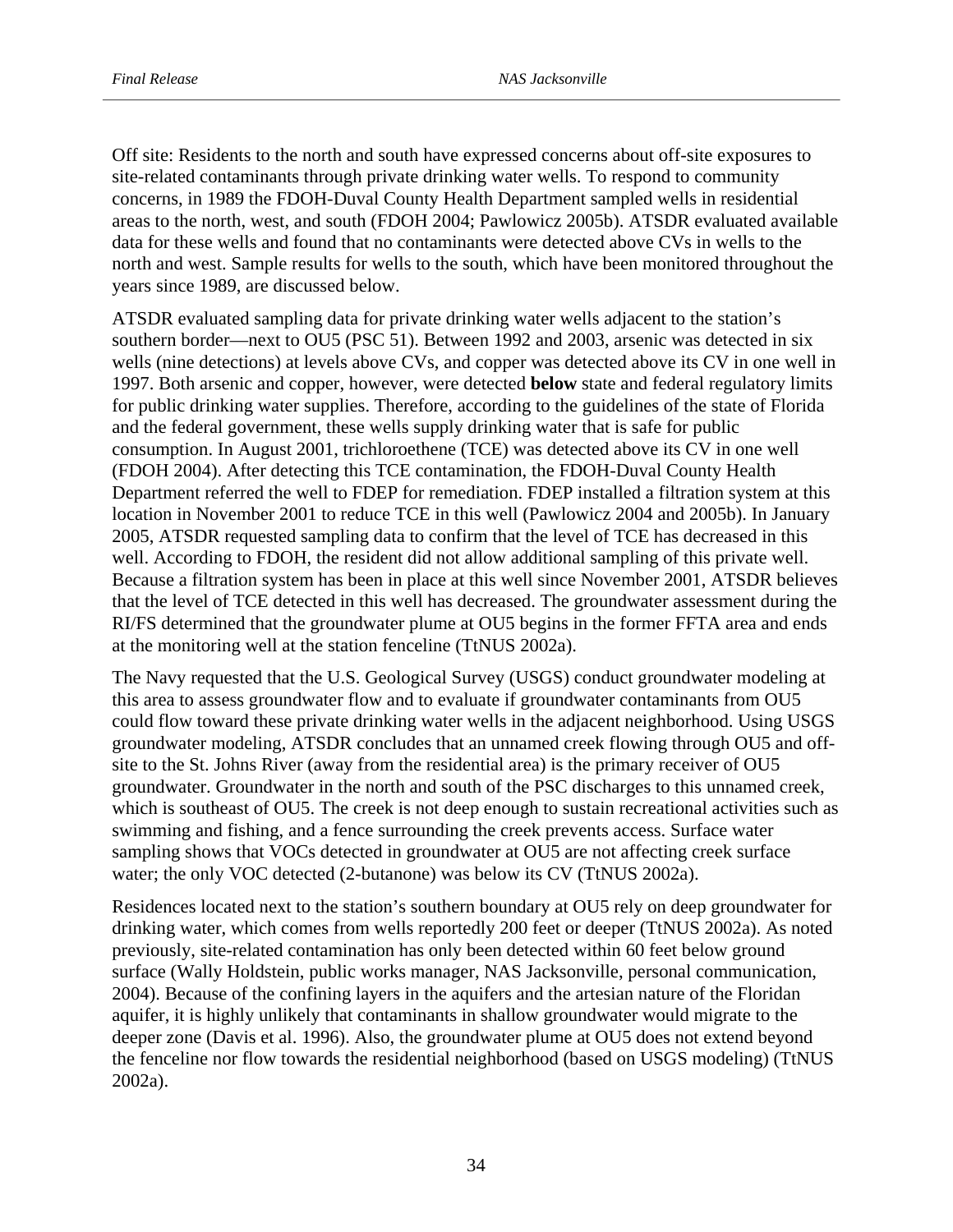# **Concern about Protecting Natural Resources, Particularly the St. Johns River.**

NAS Jacksonville has a very complex drainage system (66 identified drainage basins) comprising several storm sewers that run throughout the station and discharge to the St. Johns River. Contaminants are treated before discharge and the station regulates all releases according to state regulations. The FDEP regularly tests the outfall for contaminants, including metals and water quality parameters. ATSDR evaluated data collected at the outfall since 2000. No metals were detected above CVs. In addition, in 2001 FDEP conducted an individual study that included surface water sampling and toxicity testing on the effluent discharged directly from NAS Jacksonville. Surface water samples were analyzed for metals, pesticides, herbicides, and organics. Only metals were detected, and at levels below health-based CVs. Toxicity tests were conducted to assess if acute toxicity would occur on two test species—the water flea and the bannerfin shiner. The FDEP uses these tests to examine if exposure to the effluent released from a facility will cause acute toxicity to the species, thus indicating contamination in the effluent. The test results show no acute toxicity following the species' exposure to NAS Jacksonville's effluent (FDEP 2001).

In addition, as part of its remediation efforts, NAS Jacksonville is taking steps to reduce levels of contaminants in on-site groundwater, which could potentially impact surface water resources over time. For example, in January 2004 the Navy conducted interim measures at OU6 that consisted of applying nano-scale iron injections to reduce groundwater contaminants. The Navy is currently conducting a data analysis to examine if the procedure was successful (Allen 2004). In addition, the Navy conducts regular groundwater and surface water monitoring at several of the PSCs and OUs (see Table 1). Monitoring is conducted to ensure that groundwater contaminants are naturally decreasing, have not reached off-site areas, and have not impacted surface water resources.

# **Concern about Specific Wastes—Arsenic and Lead.**

ATSDR's evaluation of sampling data for all PSCs and OUs at NAS Jacksonville found that arsenic was detected above its CV in groundwater, surface soil, surface water, Casa Linda Lake sediment and fish, and St. Johns River sediment. Lead was detected above its CV in surface soil, surface water, and Casa Linda Lake sediment. Again, however, residents and unauthorized personnel do not have access to the majority of these contaminated areas.

Arsenic was detected in sediment above its CV (1.7 ppm) in one unrestricted area—PSC 44. This level is, however, too low to cause adverse health effects. Arsenic was detected in soil above its CV in four unrestricted areas—PSCs 20, 22, 23, and 36. Among the accessible areas, the highest level detected (4.7 ppm at PSC 20) would be too low to cause adverse health effects, even if an adult or child ingested 100 mg/day and 200 mg/day, respectively, of soil from PSC 20 for 365 days a year over 70 years.

NAS Jacksonville residents and their guests only have access to two areas where lead was detected above its CV: PSCs 22 and 23. Both of these PSCs were part of the Navy's golf course expansion that began in 2000 and has since been completed. During the expansion, soil was covered and the golf course was built directly on top of these areas. As a result of this expansion, surface soil exposure was largely eliminated at PSCs 22 and 23 (HLA 1999j). In addition,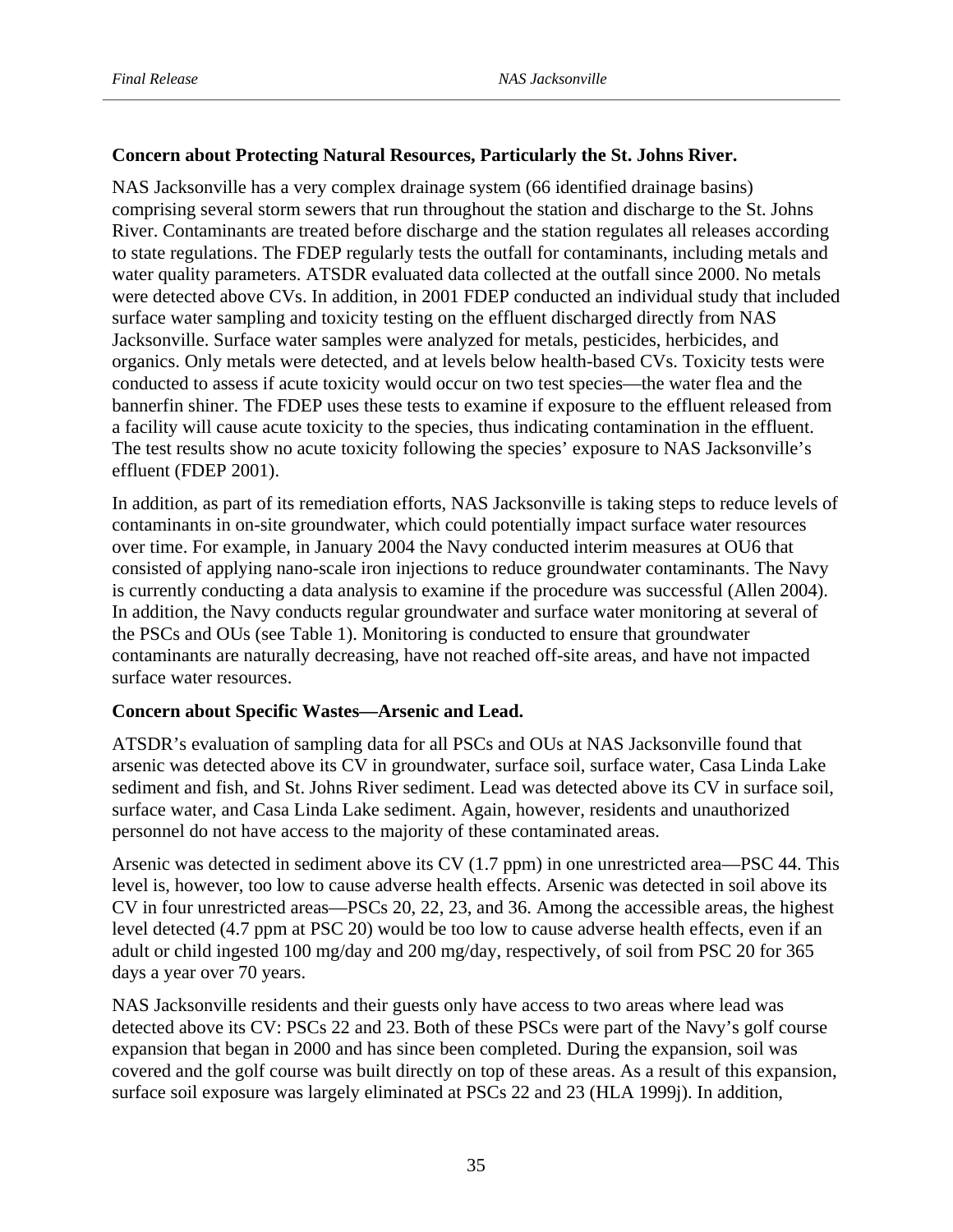ATSDR calculated exposure doses for people potentially exposed to surface soil at these PSCs before the golf course expansion took place. Using the average detected concentration levels, the doses are lower than those shown to cause adverse health effects (e.g., even if an adult or child incidentally ingested 100 mg/day and 200 mg/day, respectively, of soil from these PSCs for 100 days a year over 70 years, adverse health effects would not be expected). Therefore, no health hazards are expected to occur from exposure to lead in soil at PSCs 22 and 23.

# **Concern about Specific Disposal Sites—OU1 and OU5 (PSC 51).**

**OU1**. In the past, there was concern that children trespassed into OU1 to play on the landfill. Though the area had previously been fenced, in 1991 the Navy installed a higher, 8-foot tall fence to prevent access to the landfill from neighborhood children (ATSDR 1992). Following the 1993 focused RI to address light nonaqueous-phase liquid (LNAPL) contamination in the shallow aquifer at OU1, the Navy initiated an interim removal action (IRA) that included the installation of an ongoing LNAPL removal system (ABB-ES 1997a). In 1997, the Navy approved a record of decision that outlined the following remedial actions (ABB-ES 1996a):

- Collect LNAPL,
- Excavate selected sediment in the unnamed tributary and soil from outside the landfill and dispose of it under the landfill cap,
- Install a cap over the soil and debris at the landfill,
- Allow natural attenuation of groundwater,
- Monitor surface water and groundwater,
- Enforce land-use restrictions, and
- Conduct 5-year reviews.

These remedial actions were completed in 1997 (DERP 2002). Today, the landfill is capped and surrounded by an 8-foot high fence.

A review of sampling data and potential exposure scenarios confirms that no past or current public health hazards are expected at OU1. A fence prevents access from the housing area and Child Street to OU1. Groundwater is not used as a drinking water source, and past studies indicate that OU1 contaminants have not migrated to the adjacent station housing area (ABB-ES 1996a). ATSDR calculated doses for adults and children potentially exposed to surface soil and sediment at OU1 in the past, present, or future. The calculated doses are too low to cause adverse health effects in children or adults.

Sampling results suggest that exposure to surface water could potentially cause harm if they had been ingested in the past. Still, a landfill cap covered surface water in the perimeter ditch at OU1 (a restricted area), and fencing prohibits access to the unnamed tributary adjacent to OU1 (within the station housing area). Therefore, only residents who trespassed into these areas could have been exposed to surface water at OU1. In addition, surface water sampling in 2002 did not detect any VOCs above CVs. Because site access is restricted, no exposures are expected to occur, and therefore no adverse health effects are expected from surface water exposure at OU1. ATSDR does recommend, however, that 1) the fencing around this tributary, which prevents resident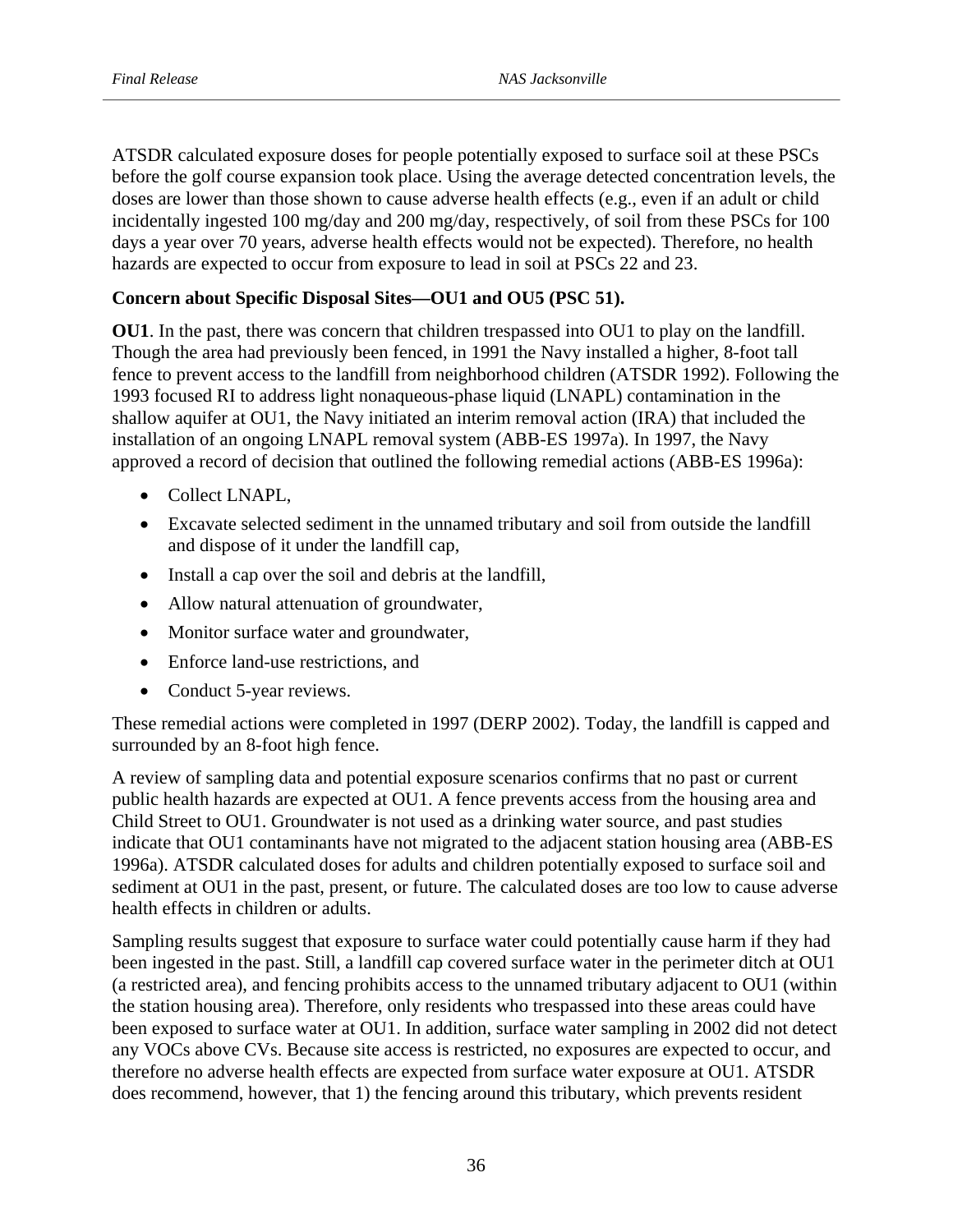access, remain in place, 2) surface water monitoring (specifically, for VOCs, metals, and radionuclides) continue, and 3) signs (if not already in place) be posted along the fenced ditch system that runs though the station housing area.

**OU5**. Groundwater issues related to OU5 are discussed previously in ATSDR's response to the concern related to off-site residential impacts. Please refer to this concern for more information about OU5 in relation to the groundwater pathway. ATSDR's evaluation of available sampling data shows that past, current, and future public health hazards are not expected from exposure to OU5. A fence surrounds the entire OU area and only station personnel have site access. In 1998, the Navy removed the radiological-contaminated soil (about 1,000 cubic yards) from OU5. The groundwater at this OU is not used as a drinking water source. Because site access is restricted and the site is not used for any purpose, no exposures are likely to occur and therefore no adverse health effects are expected. Still, ATSDR conservatively calculated potential exposure doses for children and adults exposed to 200 mg/kg and 100 mg/kg, respectively, of average contaminant detections in soil over a lifetime. These estimated doses reveal that the detected concentrations in surface soil at OU5 are too low to cause adverse health effects. Thus, even if trespassing were possible (e.g., by children living in the neighborhood adjacent to the southern fenceline), adverse health effects are not expected from exposure to the contaminants detected in soil at OU5.

# **Child Health Considerations**

ATSDR's child health considerations acknowledge that infants and children are especially vulnerable to site contaminants that could be present in their air, food, soil, or water. In many cases where hazardous substances have been released to the environment, children have a higher susceptibility than adults to be exposed and to receive exposures that could result in health effects. Generally, children have a higher probability of exposure because they play outside and frequently take food with them into contaminated areas. Because children are shorter and smaller than adults, they breathe in contaminants that are closer to the ground (e.g., via soil, dust, and heavy vapors) and take in higher doses of contaminants in comparison to their body weight. If toxic exposures took place during a child's critical growth stages, his or her body systems could suffer permanent damage.

As part of the child health considerations, ATSDR has tried to locate the populations of children who live at NAS Jacksonville and in the station's vicinity. According to the 2000 census, 290 children under 5 years of age and 245 children between 5 and 9 years of age live at the station and in surrounding areas. Of the population of 600 children who are 3 years and older and enrolled in school, 35 children attend preschool, 53 children are in kindergarten, 322 children attend elementary school (grades 1 to 8), and 190 children attend high school (grades 9 to 12) (US Census Bureau 2004). School age children who live at and around NAS Jacksonville attend Venetia Elementary School (pre-kindergarten to grade 5), Jeb Stuart Middle School (grades 6 to 8), or Robert E. Lee High School (grades 9 to 12) (NAS Jacksonville 2001; US Census Bureau 2004).

Children who live at the station or visit station residents may inadvertently contact low levels of contaminants present at the site. ATSDR carefully examined these potential pathways, especially in relation to children. In the past, concerns were expressed about children trespassing into one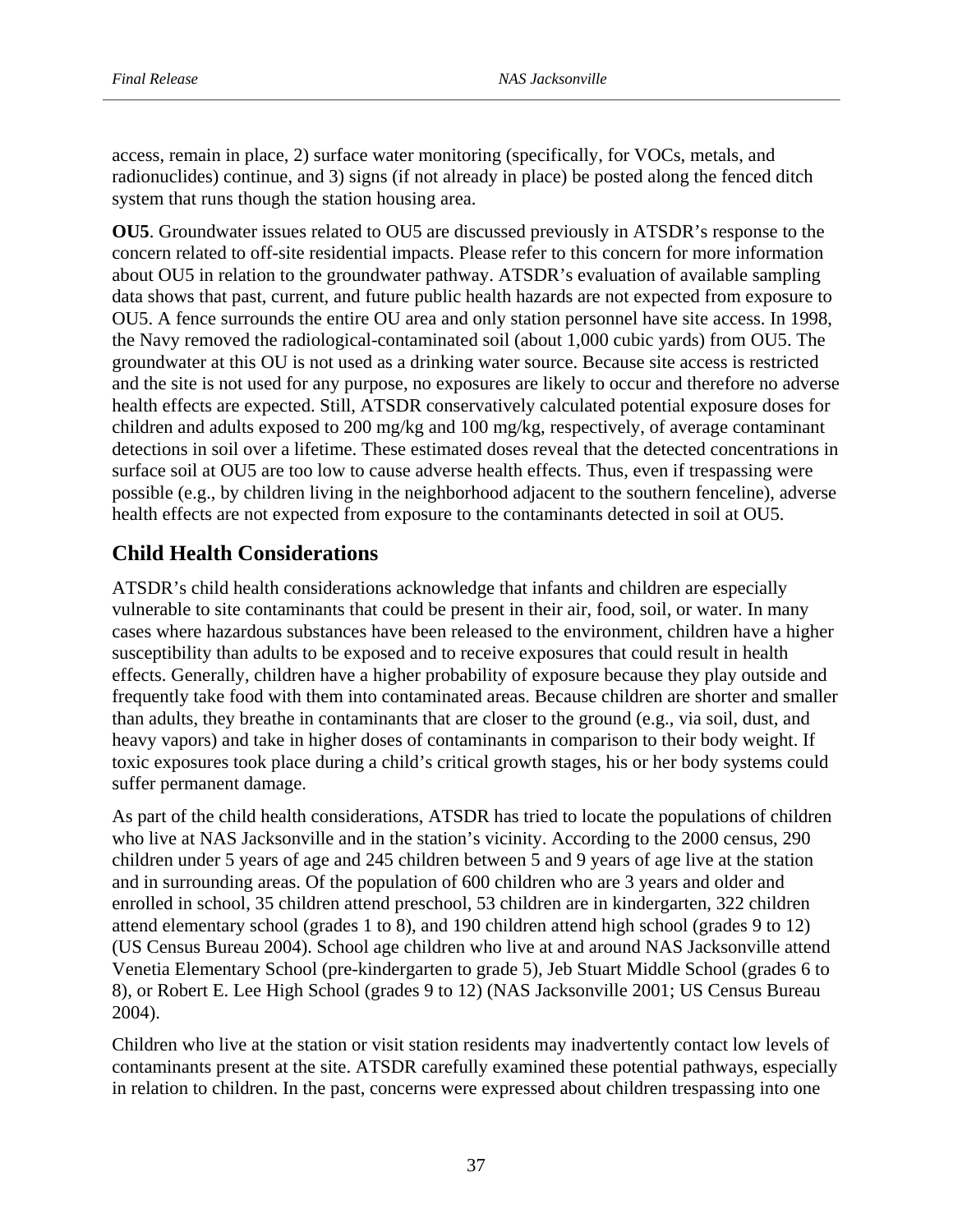area of the station (OU1) to play on landfill soil. The Navy has since installed a much higher fence that prevents trespassing into this area, and the landfill has been capped. ATSDR thoroughly examined past potential doses to children for this possible exposure, but determined that no health effects would have occurred from children contacting surface soil in this area or in any other accessible areas at NAS Jacksonville. Through fencing or through security gates — or both — the Navy prevents access by children and unauthorized persons to the majority of contaminated areas. Therefore, children exposed to contaminants present in areas that were or are accessible are not expected to result in adverse health effects. For additional details about the potential exposure pathways evaluated by ATSDR, refer to the *Evaluation of Environmental Contamination and Exposure Pathways and Community Health Concerns* sections of this PHA.

# **Conclusions**

ATSDR has reached the following conclusions based on available environmental data, information collected on NAS Jacksonville, and an evaluation of potential exposure pathways. See Appendix A for definitions of the hazard categories used in these conclusions.

- 1. Shallow groundwater (within the first 60 feet below ground surface) beneath NAS Jacksonville is contaminated with volatile organic compounds, semi-volatile organic compounds, pesticides, herbicides, radionuclides, cyanide, and metals. Since the station began operations, NAS Jacksonville has received drinking water from wells that draw water from the deep Floridan aquifer, between 1,100 and 1,200 feet below ground. No one who lives on site has been or will be exposed to the contaminants in shallow groundwater. Thus ATSDR concludes that residents were not exposed to harmful contaminants in groundwater in the past, and will not be exposed to these contaminants in the future. The groundwater pathway to on-site residents poses *no public health hazard*.
- 2. Some residents living in off-site neighborhoods to the north and west of the station rely on private wells for drinking water. The sampling data available for wells to the north and west of the station did not indicate the presence of contaminants above ATSDR's healthbased CVs. Given the available data, ATSDR concludes that groundwater to the north and west of the station poses *no public health hazard*.
- 3. ATSDR evaluated various well sampling data on private wells located to the south of the station's southern border. These samples detected arsenic, copper, and trichloroethene (TCE) above CVs. Because the highest arsenic detections were from samples collected over 10 years ago, it is possible that these contaminants are no longer present in groundwater due to natural attenuation and other factors. Although copper was detected in an off-site well, it was not detected in samples collected from contaminated areas in the southern portion of NAS Jacksonville (OU5). In addition, these private wells reportedly draw drinking water from over 200 feet below ground surface —more than 140 feet below site-related groundwater contamination. The U.S. Geological Survey conducted groundwater modeling to determine whether groundwater contaminants from the southern portion of the station drained to this off-site residential area. Groundwater modeling confirmed that groundwater from the southern border of the station discharges toward the southeast (away from the neighborhood) into an unnamed creek that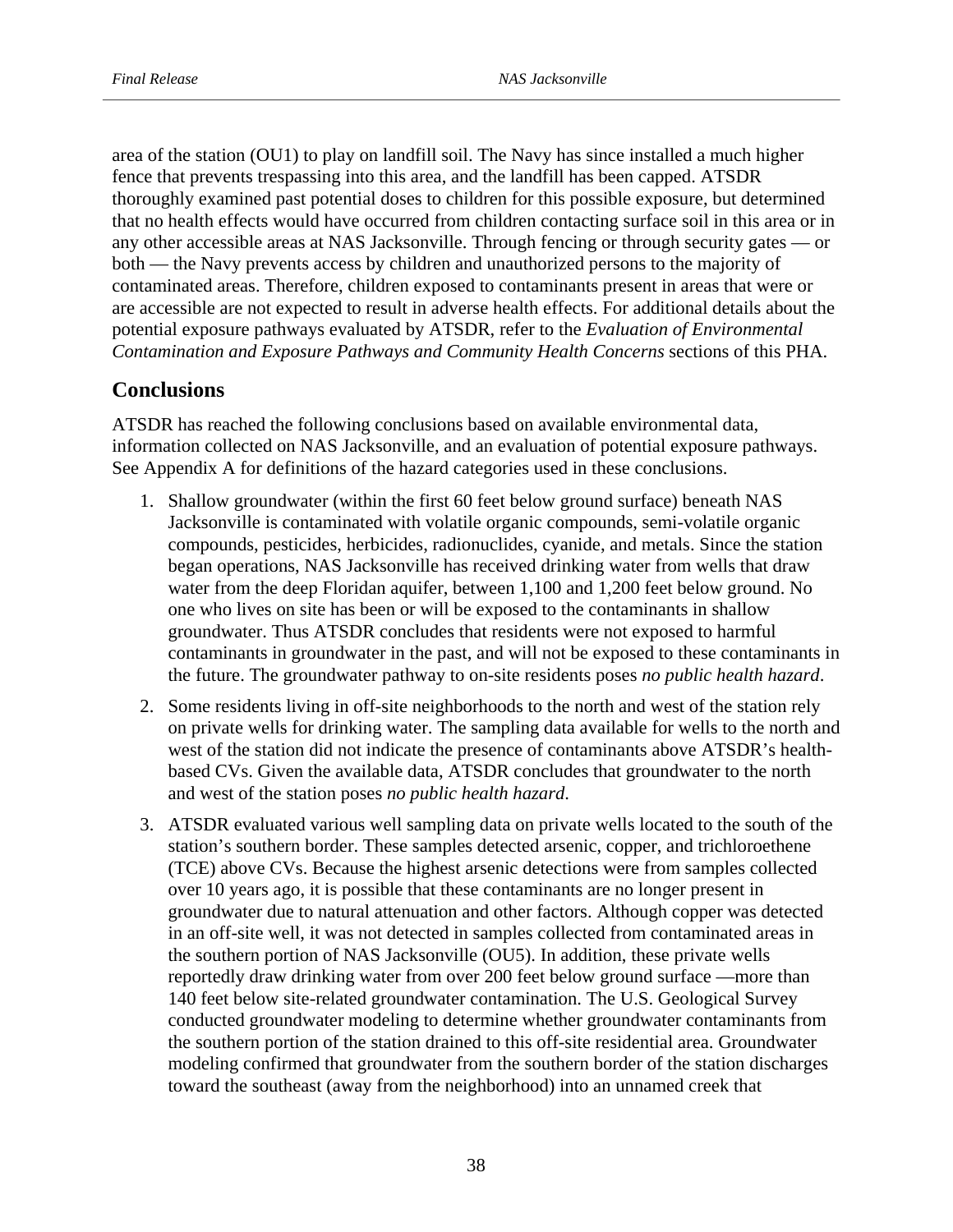discharges to the St. Johns River. In fact, groundwater from the neighborhood also discharges to this creek.

It is important to note that although the arsenic and copper detection levels exceeded ATSDR's conservative health-based screening comparison values, the levels were below federal and regulatory limits for these contaminants in public drinking water supplies. In addition, a TCE filtration system was installed at the location containing elevated TCE and has been maintained since that time (Pawlowicz 2004). According to the Florida Department of Health-Duval County Health Department, the resident of the home with the well containing elevated TCE did not allow additional sampling in 2004. ATSDR believes that the TCE filtration system has successfully reduced the level of TCE detected in this well. The contaminants detected in these wells in the past are unrelated to groundwater contamination at NAS Jacksonville. Therefore, ATSDR concludes that groundwater in private drinking water wells located adjacent to the southern border poses *no apparent public health hazard because people may have been exposed to contaminants, but not at levels high enough to cause adverse health effects*.

- 4. Surface soil at NAS Jacksonville is contaminated with semi-volatile organic compounds, herbicides, pesticides, polychlorinated biphenyls, metals, and radionuclides. The Navy, however, restricts access to 35 out of 54 PSCs through fencing, guarded gates, restricted access to the station, and other measures. Out of the areas that a person could access, contaminants in surface soil (e.g., pesticides, semi-volatile organic compounds, and metals) only exceeded CVs at seven PSCs. ATSDR calculated potential exposure doses for children and adults exposed to detected contaminant levels in surface soil in these areas. No doses were above levels at which adverse health effects have been observed. Because people could have been exposed in the past or could be currently exposed to onsite soil in these areas — even at levels too low to pose a health hazard — ATSDR concludes that exposure to surface soil in accessible areas on NAS Jacksonville poses *no apparent public health hazard*.
- 5. Trespassing at NAS Jacksonville is extremely unlikely because of strict security measures and fencing. If a person did trespass into any restricted areas, he or she would not be exposed to contaminants at high enough doses or for long enough periods of time to result in adverse health effects. Because, however, exposure could potentially occur from trespassing, ATSDR concludes that exposure to surface soil within restricted areas at NAS Jacksonville poses *no apparent public health hazard*.
- 6. Surface water drainage from the eastern portion of the station discharges directly to the St. Johns River; drainage from the west flows toward the Ortega River via three unnamed streams. An unnamed creek that discharges to the St. Johns River drains the southern portion of the station. In addition, site-related contaminants have flowed into Casa Linda Lake, Lake Scotlis, and the unnamed tributary adjacent to the former station landfill (OU1). Contaminants including semi-volatile organic compounds, metals, PCBs, radionuclides, and total petroleum hydrocarbon have been detected in sediment within these water bodies; volatile organic compounds, polychlorinated biphenyls, pesticides, metals, and radionuclides have been detected in site-related surface water. Fencing restricts access to the unnamed tributary and to the unnamed creek, and only catch-and-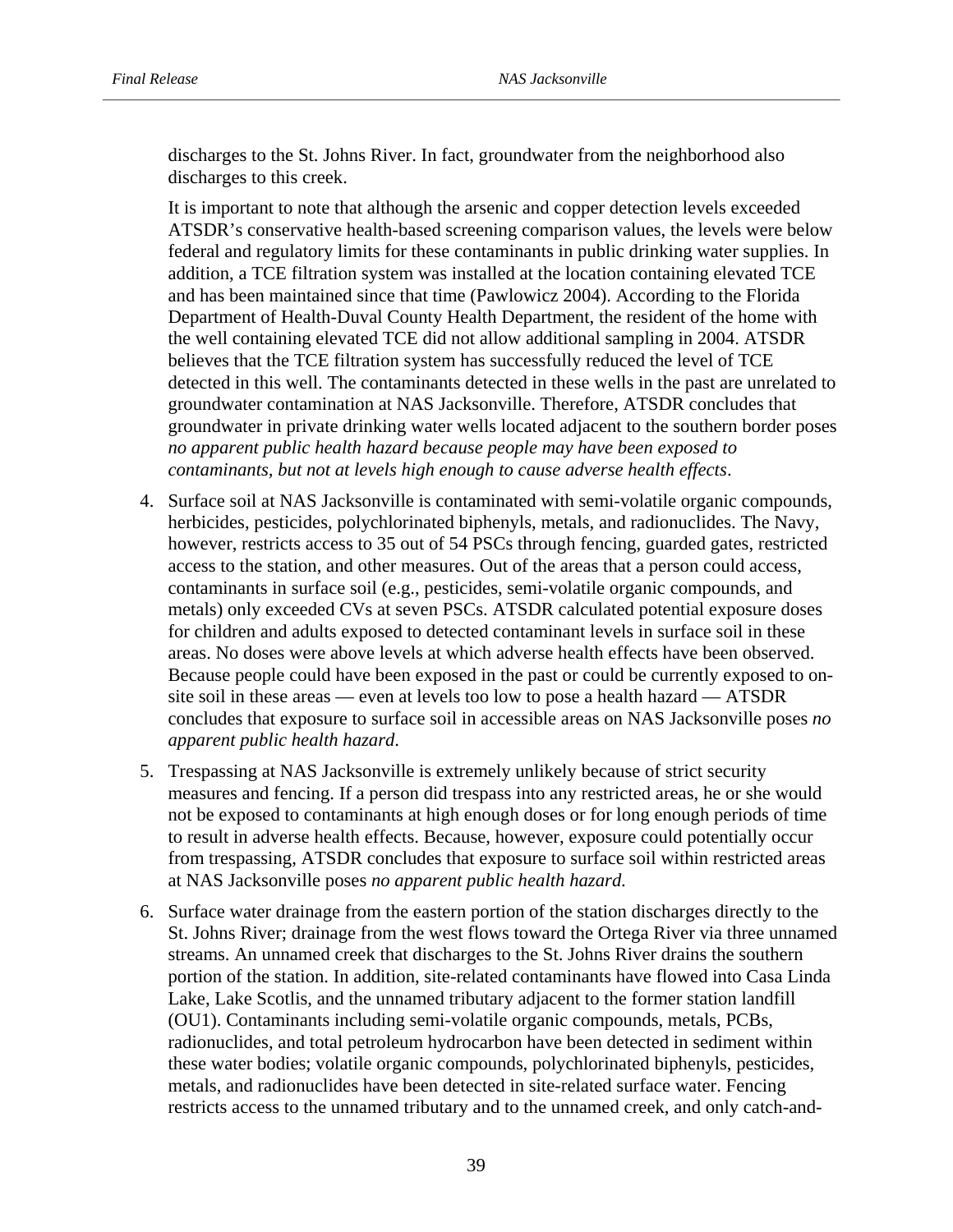release fishing is permitted at Casa Linda Lake and Lake Scotlis. In addition, the Navy restricts all human activities at the areas where sediment contamination has been detected in the St. Johns River. Surface water sampling in the Ortega River and the St. Johns River did not detect contaminants above CVs. ATSDR reviewed sampling data and conducted an exposure pathway evaluation, and concludes that incidental exposure to surface water and sediment of the unnamed tributary adjacent to OU1 would not present a public health hazard as long as the Navy follows its current restrictions and monitoring practices. Incidental exposure to on-site contaminants detected in surface water and sediment of the unnamed creek adjacent to OU5, St. Johns River, Casa Linda Lake, and Lake Scotlis are also not expected to pose a public health hazard. Because, however, contact could be possible, ATSDR concludes that exposure to surface water and sediment from these water bodies would pose *no apparent public health hazard*.

7. Currently, the Navy only allows catch-and-release fishing at Casa Linda Lake, Lake Scotlis, and all other lakes and ponds at the station (fish data were only available for Casa Linda Lake and Lake Scotlis). If these fishing restrictions were lifted from Casa Linda Lake and Lake Scotlis, adverse health effects would not be expected based on exposure doses calculated by using conservative assumptions. Therefore, even if these fishing restrictions were removed, ATSDR concludes that future fish consumption from Casa Linda Lake and Lake Scotlis poses *no apparent public health hazard* as long as contaminant levels remain the same or decrease, and as long as people do not consume more than the amounts used in these conservative assumptions.

ATSDR calculated potential exposure doses for people consuming fish from Casa Linda Lake and Lake Scotlis in the past. Using conservative assumptions, all exposure doses were below levels at which adverse health effects have been observed in animals or humans. Therefore, people could have been exposed to contaminants via fish consumption in the past, but not at levels causing adverse health effects. ATSDR concludes that past fish consumption from Casa Linda Lake and Lake Scotlis poses *no apparent public health hazard*.

8. Consuming fish and shellfish caught from the St. Johns River was and is allowed at designated areas at NAS Jacksonville. No fish or shellfish sampling data are available for the St. Johns River along NAS Jacksonville. ATSDR was, however, able to locate sediment toxicity studies conducted on amphipods living in sediment within the river near known contaminated areas at the station. Thus it is expected that sediment in areas where people are allowed to fish would be less contaminated than sediment in these known PSCs/OUs. These toxicity tests determined that marine invertebrates (e.g., shrimp and clams) exposed to this contaminated sediment would not be adversely impacted. Therefore, if people were or are exposed to contaminants in sediment via fish and shellfish consumption, levels would be too low to result in adverse effects. ATSDR concludes that fish and shellfish consumption from the St. Johns River poses *no apparent public health hazard*.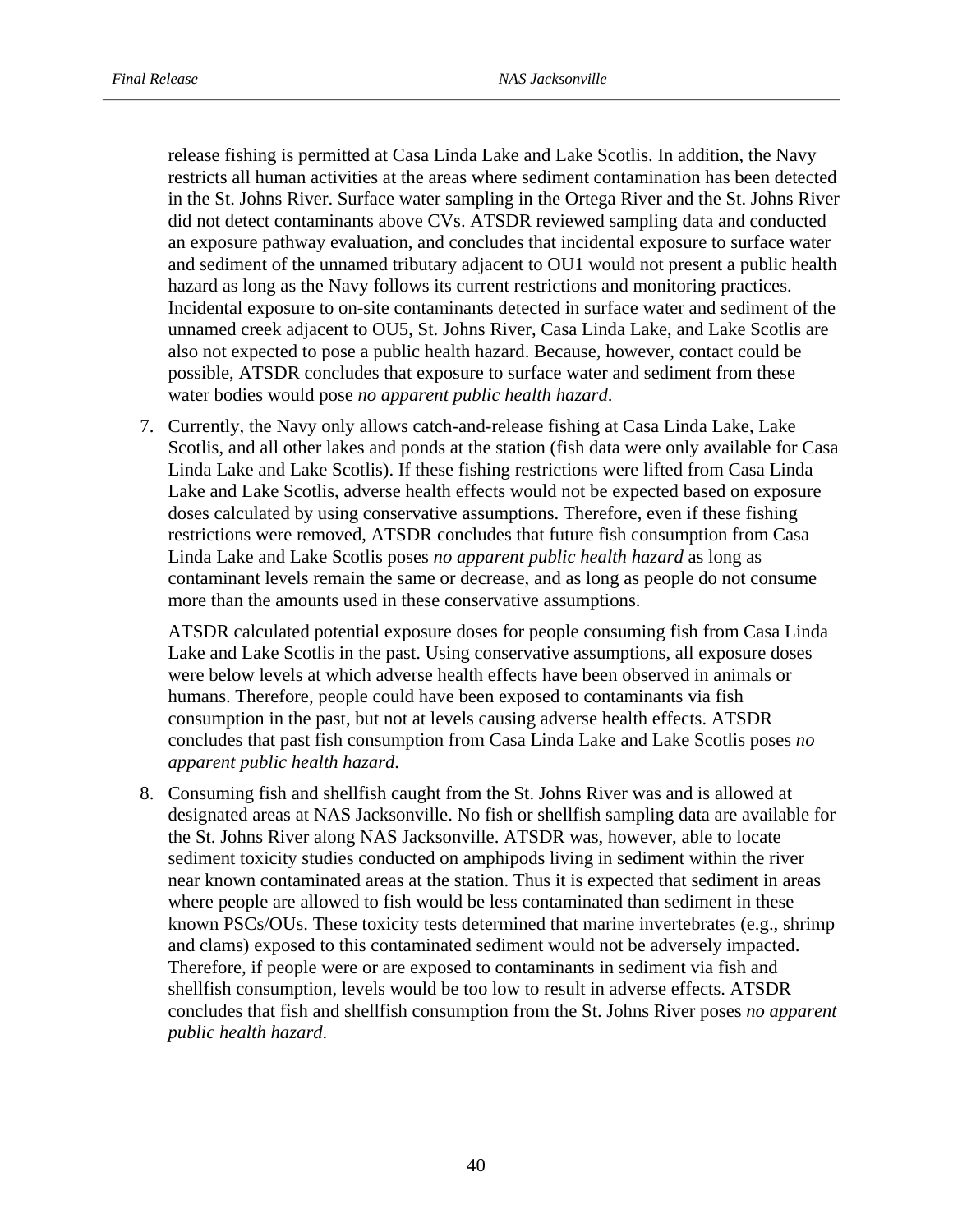# **Recommendations**

- 1. ATSDR recommends that residents of NAS Jacksonville abide by the Navy's catch-andrelease fishing restrictions and no swimming policy at the St. Johns River, Casa Linda Lake, Lake Scotlis, and all other lakes and ponds on the station. ATSDR also recommends residents follow signs that limit access to restricted areas, which includes areas where sediment contamination has been detected.
- 2. Although evidence suggests that contaminants from NAS Jacksonville are not affecting the private wells located south of the base, because of the uncertainty and unpredictability of hydrogeology, ATSDR recommends monitoring these private wells periodically (either annually or every 2 years) to ensure that water in these wells remains safe to drink.

# **Public Health Action Plan**

The public health action plan (PHAP) for NAS Jacksonville describes completed, ongoing, and future public health actions for the station. The Navy, EPA, FDEP, and ATSDR have conducted or will conduct public health actions at NAS Jacksonville. ATSDR prepares a PHAP to make certain that this public health assessment, in addition to identifying potential public health hazards, outlines a plan of action to reduce and prevent harmful health effects as a result of exposure to site-related contaminants in the environment. The completed, ongoing, and planned public health actions are listed below.

## **Completed Actions**

- 1. On November 21, 1989, because contamination was identified at several locations throughout the station, EPA added NAS Jacksonville to its National Priorities List of sites requiring further investigation.
- 2. On October 23, 1990, the Navy signed a Federal Facility Agreement with EPA and FDEP as a collaborative effort to clean up the site.
- 3. Following concerns from residents about children trespassing into OU1 to play on the former landfill soil, in 1991 the Navy installed a higher 8-foot tall fence to prevent site access and educated parents regarding potential site contaminants.
- 4. In 1993, the Navy established the NAS Jacksonville Partnering Team with the Navy, FDEP, EPA, and government contractors to guide all restoration activities and decisions at the station.
- 5. In 1994, the Navy started the Remedial Response Decision System to establish guidelines and to determine criteria for assessing site data, and to recommend appropriate remedial activities. The Navy uses this decision system to document, manage, and identify installation restoration sites at NAS Jacksonville.
- 6. To date, the Navy has identified a total of 54 PSCs (including the 21 PSCs contained in OUs 1 through 8) under the U.S. Department of Defense's Installation Restoration Program. The Navy has conducted environmental investigations at all 54 areas at NAS Jacksonville.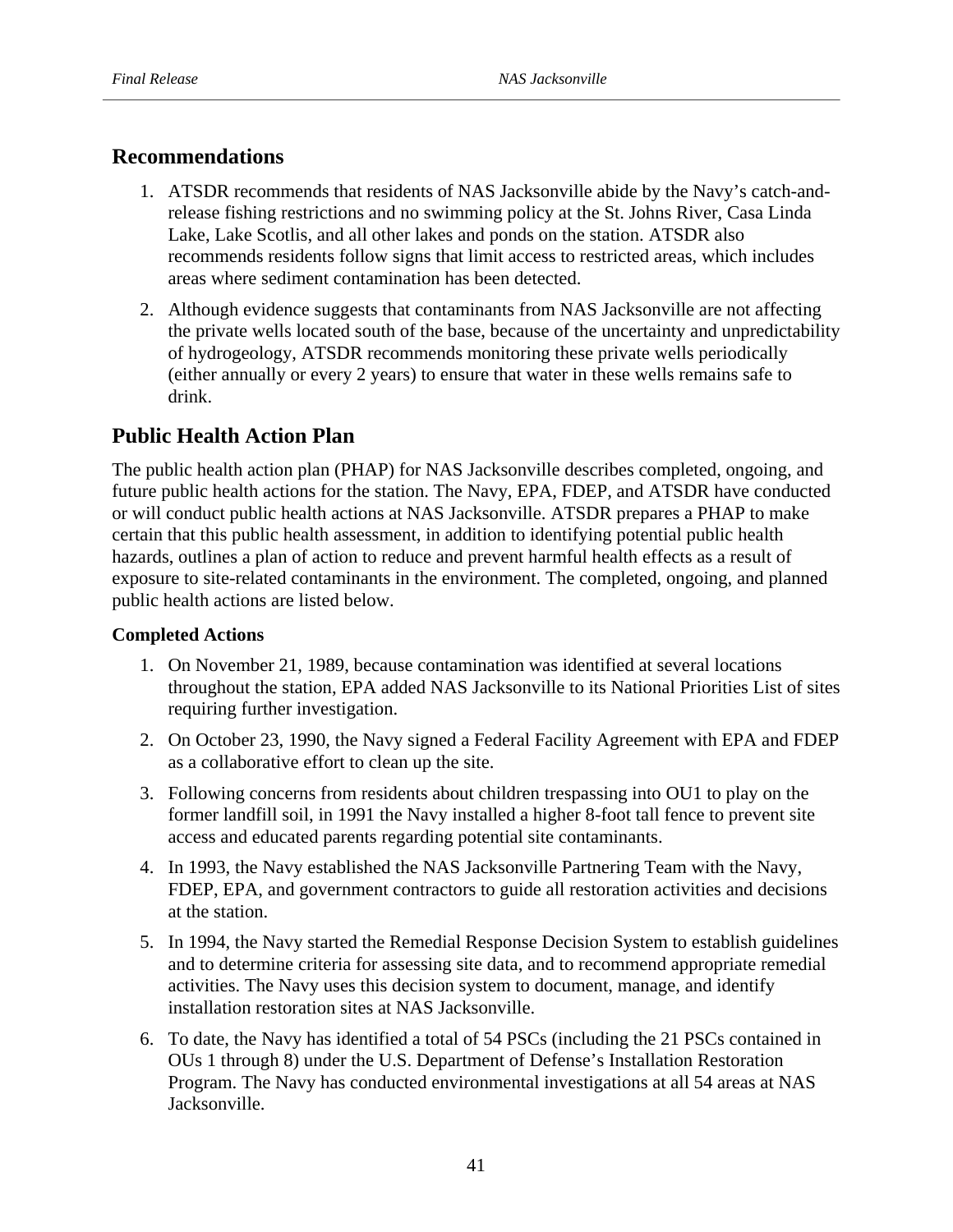- 7. Using environmental investigations and remedial actions at NAS Jacksonville from 1983 to the present, the Navy has identified 28 PSCs (1, 5-10, 17-20, 24, 25, 28-37, 39, 40, 44, 49, 50, and 53) as no-further-action-response-planned areas.
- 8. Since beginning remedial investigations at the operable units in 1991, no more removal actions are required at OUs 1, 2, 3, 4, and 5. The Navy is planning to remove contaminated soil from OU7. Record of decisions have been completed and finalized for OUs 1 through 4.
- 9. Because of concerns from off-site residents about groundwater contaminants migrating from OU5 to their neighborhood, the Navy requested that the USGS conduct groundwater modeling at the site. The USGS determined that groundwater from OU5 flowed toward an unnamed creek (away from the neighborhood) and that the groundwater plume did not extend beyond the station's southern fenceline.
- 10. The Navy has posted warning signs in areas where contamination has been detected in groundwater, surface water, soil, and sediment.

## **Ongoing Actions**

- 1. Currently, the Navy is completing the draft remedial investigation (including a draft risk assessment) and developing the feasibility study for OU8. The Navy anticipates that the complete RI/FS will be available for the public by March 2006, at the earliest (Greg Roof, TtNUS engineer, personal communication, 2004 and 2005).
- 2. In January 2004, the Navy conducted nano-scale iron injections to reduce groundwater contaminants at OU6. The Navy is currently evaluating the data results to determine if these measures were successful (Allen 2004).
- 3. The NAS Jacksonville Restoration Advisory Board will meet as needed to discuss community concerns and evaluate future remedial activities planned for the site.
- 4. The Navy will continue to conduct regular groundwater monitoring to ensure that groundwater contaminants are naturally attenuating, not moving off site, and not impacting surface water bodies on or off site.
- 5. The Navy will continue to conduct surface water monitoring at required areas to ensure that groundwater contaminants are not affecting on-site surface water.
- 6. The Navy has initiated a catch-and-release program at all lakes and ponds on NAS Jacksonville. Through this program, the Navy limits the consumption of fish from these lakes and ponds that could contain site-related contaminants.
- 7. The Navy restricts human activities at areas along the St. Johns River that were identified as sources of contamination (PSCs 17, 37, 40; OU3). Signs are posted to warn people of potential contamination in these areas.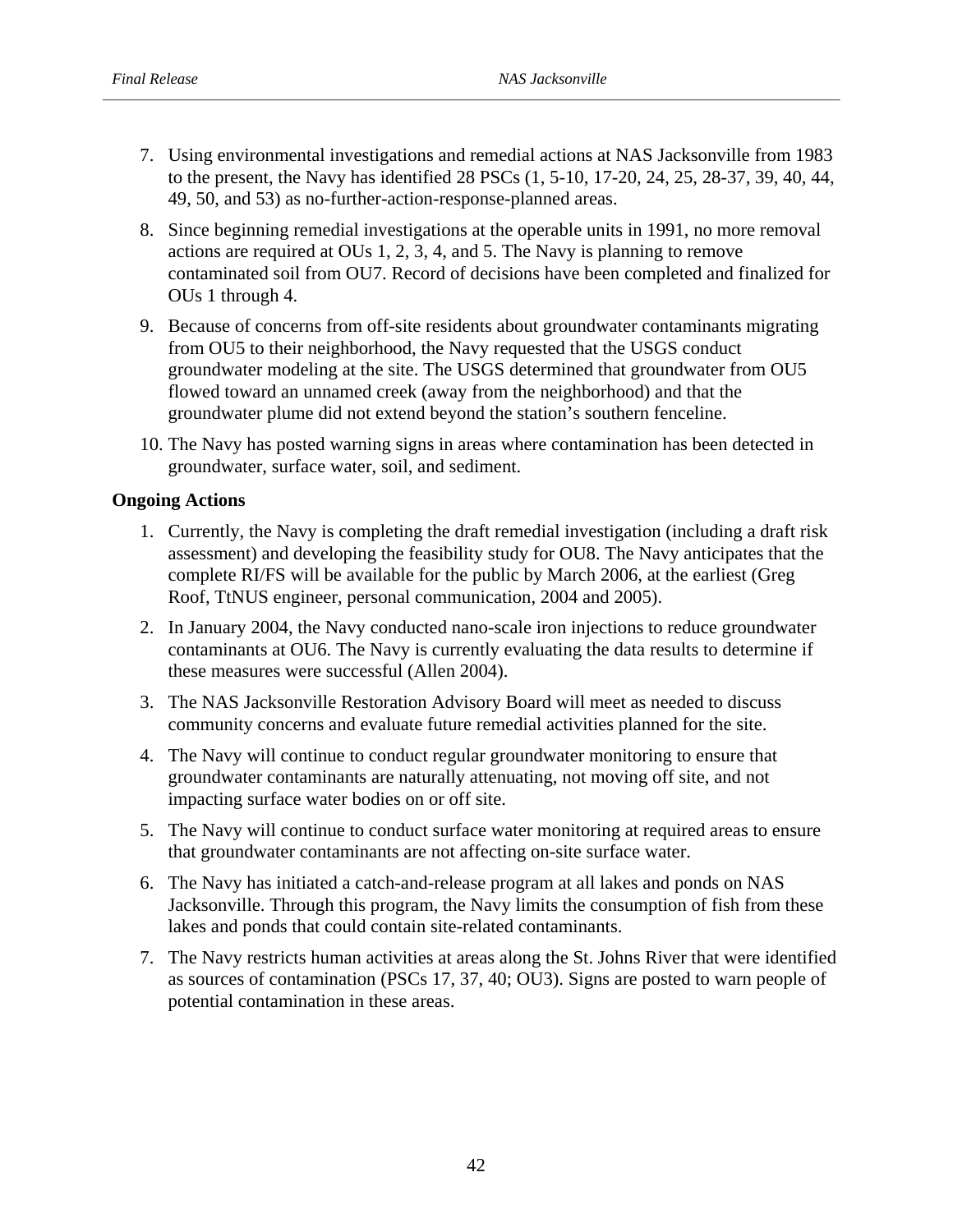# **Planned Actions**

- 1. The Navy has RI/FSs planned for PSCs 22, 23, 38, and 45. These investigations are scheduled to begin on October 31, 2007 (PSCs 22 and 23), January 1, 2008 (PSC 45), and October 30, 2010 (PSC 38).
- 2. The Navy will complete a land use control inventory for reporting at PSC 30.
- 3. The Navy will complete a Record of Decision for OU6 that details if the nano-scale iron injections were successful in reducing groundwater contaminants.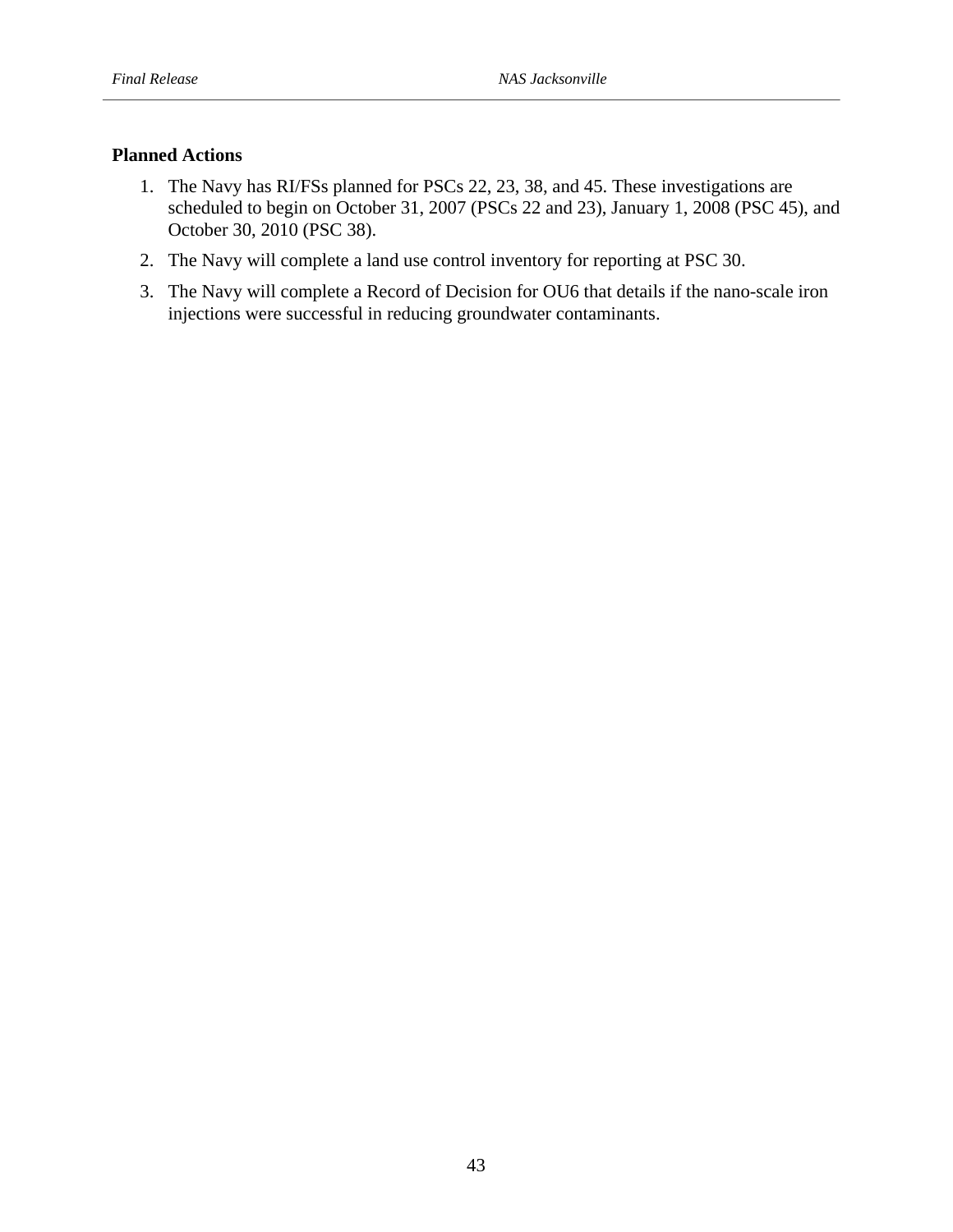# **Authors, Technical Advisors**

Katherine E. Hanks

Environmental Health Scientist Federal Facilities Assessment Branch Division of Health Assessment and Consultation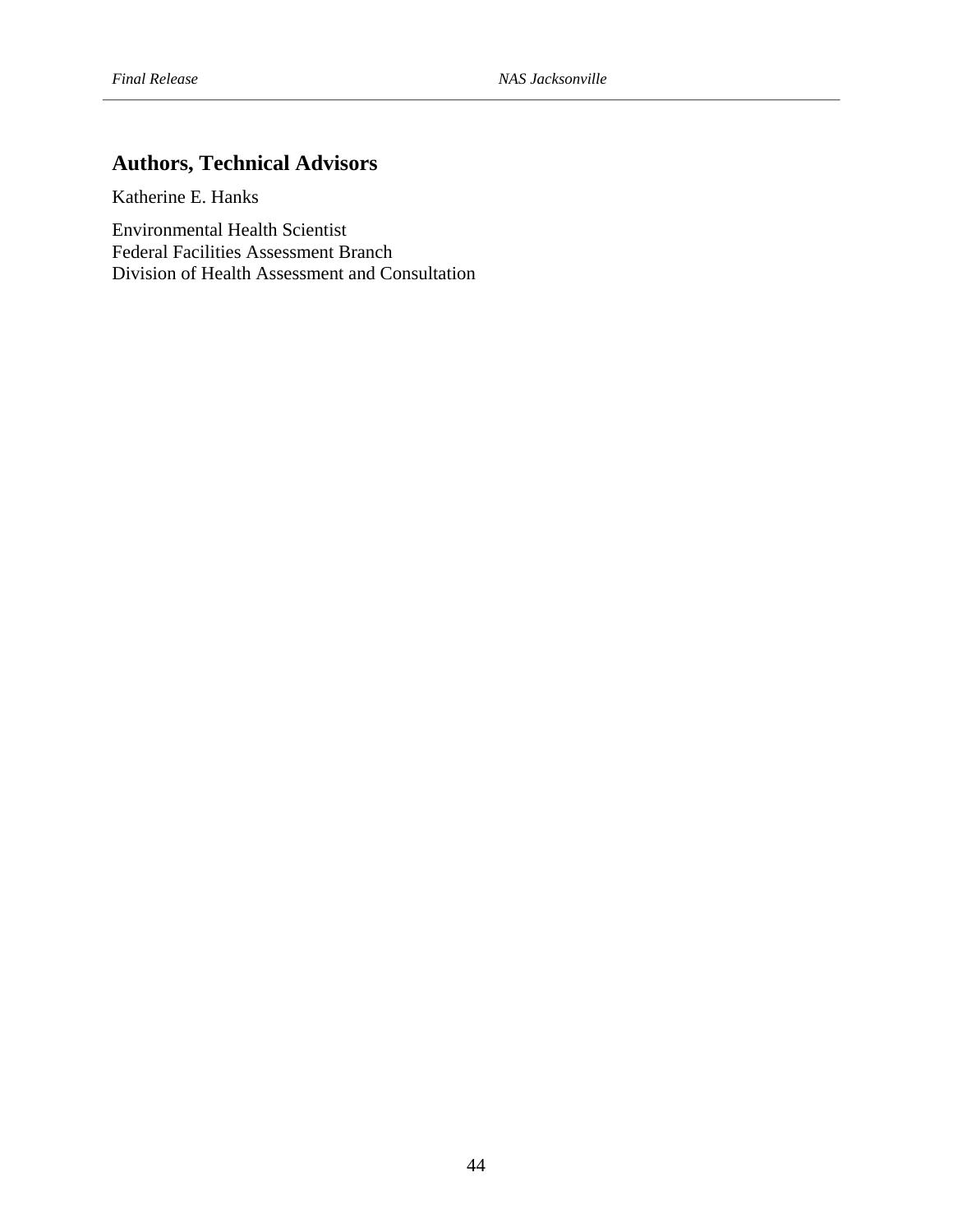# **References**

[ABB-ES] ABB Environmental Services, Inc. 1992. Operable unit 2 remedial investigation/feasibility study work plan. Naval Air Station, Jacksonville, Florida. Prepared for the Southern Division Naval Facilities, Engineering Command, Charleston, South Carolina. June.

[ABB-ES] ABB Environmental Services, Inc. 1993. Sampling event report number 18. Potential contamination source 36, Dewey Park. Naval Installation Restoration Program, Naval Air Station (NAS) Jacksonville, Jacksonville, Florida. Prepared for Southern Division, Naval Facilities Engineering Command, Charleston, South Carolina. June.

[ABB-ES] ABB Environmental Services, Inc. 1994a. Focused remedial investigation and feasibility study—potential sources of contamination (PSCs) 2, 41, and 43 at operable unit 2. Naval Air Station Jacksonville, Jacksonville, Florida. Prepared for the Department of the Navy, Southern Division, Naval Facilities Engineering Command, North Charleston, South Carolina. August.

[ABB-ES] ABB Environmental Services, Inc. 1994b. Technical memorandum for site 119. NAS Jacksonville, Jacksonville, Florida. Prepared for the Department of the Navy, Southern Division, Naval Facilities Engineering Command, North Charleston, South Carolina. October 14.

[ABB-ES] ABB Environmental Services, Inc. 1995a. Naval installation restoration program plan. Remedial response decision system. Naval Air Station Jacksonville, Jacksonville, Florida. Volume 2. Appendix D. Prepared for the Department of the Navy, Southern Division, Naval Facilities Engineering Command. Charleston, South Carolina. December.

[ABB-ES] ABB Environmental Services, Inc. 1995b. Focused remedial investigation and feasibility study—potential sources of contamination (PSCs) 3 and 42 at operable unit 2. Naval Air Station Jacksonville, Jacksonville, Florida. Prepared for the Department of the Navy, Southern Division, Naval Facilities Engineering Command, North Charleston, South Carolina. January.

[ABB-ES] ABB Environmental Services, Inc. 1996a. Remedial investigation and feasibility study. Operable unit 1. Naval Air Station Jacksonville, Jacksonville, Florida. Prepared for the Department of the Navy, Southern Division, Naval Facilities Engineering Command, North Charleston, South Carolina. March.

[ABB-ES] ABB Environmental Services, Inc. 1996b. Addendum to the remedial investigation and feasibility study. Potential sources of contamination 26 and 27, operable unit 1. Naval Air Station Jacksonville, Jacksonville, Florida. Prepared for the Department of the Navy, Southern Division, Naval Facilities Engineering Command, North Charleston, South Carolina. December.

[ABB-ES] ABB Environmental Services, Inc. 1997a. Record of decision for potential sources of contamination 26 and 27. Operable unit 1. Naval Air Station Jacksonville, Jacksonville, Florida. Prepared for the Department of the Navy, Southern Division, Naval Facilities Engineering Command, North Charleston, South Carolina. September.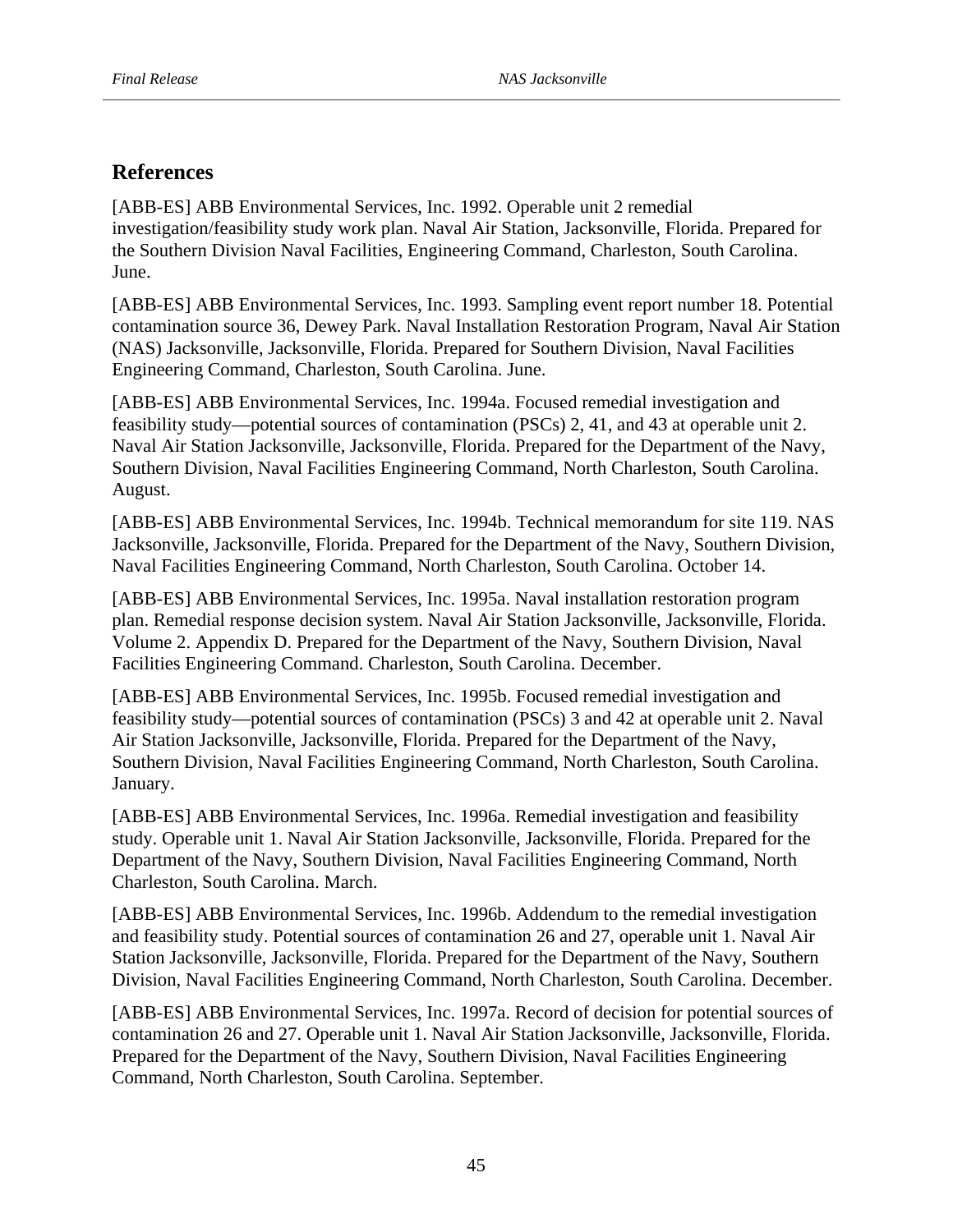[ABB-ES] ABB Environmental Services, Inc. 1997b. Site screening work plan. Sampling and analysis plan for potential sources of contamination. Naval Air Station Jacksonville, Jacksonville, Florida. Prepared for Department of the Navy, Southern Division, Naval Facilities Engineering Command, North Charleston, South Carolina. July.

[ABB-ES] ABB Environmental Services, Inc. 1998a. Navy installation restoration program. Naval Air Station Jacksonville, Jacksonville, Florida. Installation restoration program plan. Community relations plan update. Volume 1. Appendix 1.4. Prepared for the Department of the Navy, Southern Division, North Charleston, South Carolina. March.

[ABB-ES] ABB Environmental Services, Inc. 1998b. Remedial investigation—operable unit 2. Naval Air Station Jacksonville, Jacksonville, Florida. Prepared for the Department of the Navy, Southern Division, Naval Facilities Engineering Command, North Charleston, South Carolina. January.

[ATSDR] Agency for Toxic Substances and Disease Registry. 1992. July 6 trip report for site visit June 29–July 2, 1992 to Naval Air Station Jacksonville (NAS-JAX), Jacksonville, Florida.

[ATSDR] Agency for Toxic Substances and Disease Registry. 1996. Carol Hossom's notes re: 1995 site visit.

Allen M. 2004. April 19 ATSDR personal communication via electronic mail with Matthew Allen, Regional Project Manager (RPM), NAS Jacksonville.

Appendix A. 2001. November 19 solid waste management unit summary. 2001. Author unknown.

[AG&M] ARCADIS Geraghty & Miller, Inc. 1985a. Verification study. Assessment of potential ground-water pollution at Naval Air Station—Jacksonville, Jacksonville, Florida. Prepared for Naval Facilities Engineering Command, Southern Division. Charleston, South Carolina. December.

[AG&M] ARCADIS Geraghty & Miller, Inc. 1985b. Closure plan for the spent glass bead waste pile, NAS Jacksonville, Jacksonville, Florida. Prepared for Southern Division, Naval Facilities Engineering Command, Charleston, South Carolina. February.

[AG&M] ARCADIS Geraghty & Miller, Inc. 1986a. Naval assessment and control of installation pollutants review workshop, NAS Jacksonville. Verification study/characterization study. April 29.

[AG&M] ARCASIS Geraghty & Miller, Inc. 1986b. Characterization phase. Assessment of groundwater contamination at NAS Jacksonville, Jacksonville, Florida. March.

[AG&M] ARCADIS Geraghty & Miller, Inc. 1987. Endangerment assessment report for selected sties at the NAS Jacksonville, Jacksonville, Florida. Prepared for Southern Division, Naval Facilities Engineering Command, Charleston, South Carolina. May.

[AG&M] ARCADIS Geraghty & Miller, Inc. 1991. Navy installation restoration program plan. Naval Air Station, Jacksonville, Florida. Volume 1, organization and planning, 13-0019-IRPP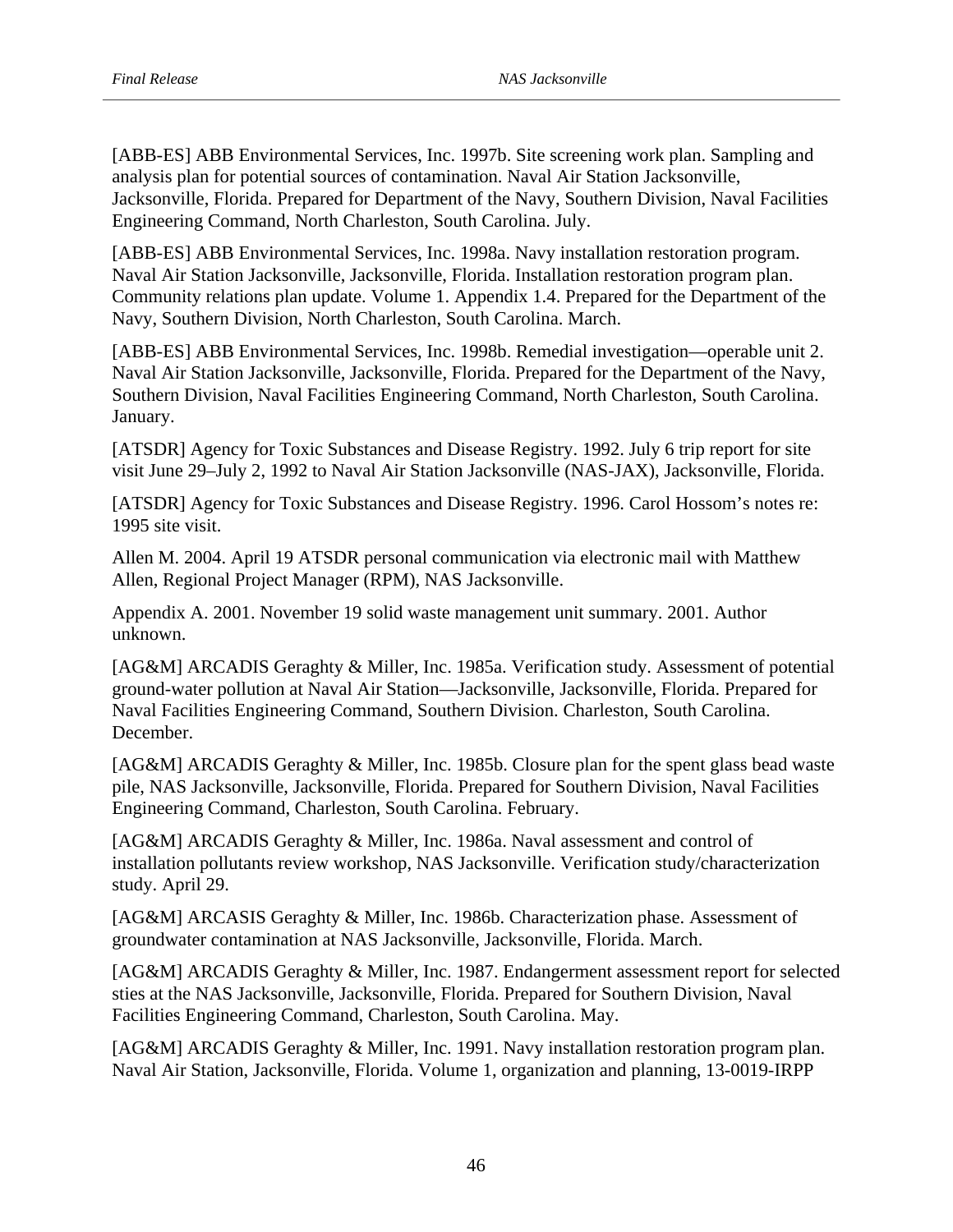Vol 1: O&P. Prepared for Southern Division, Naval Facilities Engineering Command, Charleston, South Carolina. September.

June. [AG&M] ARCADIS Geraghty & Miller, Inc. 1999. Final remedial investigation report and baseline risk assessment, Casa Linda Lake PSC 21. Naval Air Station Jacksonville, Jacksonville, Florida. Prepared for Naval Facilities Engineering Service Center, Port Hueneme, California.

[AG&M] ARCADIS Geraghty & Miller, Inc. 2000. Final record of decision for Casa Linda Lake PSC–21. Naval Air Station Jacksonville, Jacksonville, Florida. Prepared for Naval Facilities and Engineering Command Service Center, Port Hueneme, California. August.

Beason J. 2004a. May 24 ATSDR personal communication via electronic mail with Jane Beason, Installation Restoration Program (IRP) Manager, NAS Jacksonville.

Beason J. 2004b. April 19 ATSDR personal communication via electronic mail with Jane Beason, IRP Manager, via Matthew Allen, Regional Project Manager (RPM), NAS Jacksonville.

October. [BEI] Bechtel Environmental, Inc. 1996. Potential sources of contamination (PSCs) 16, 40, and 42. Radiological survey reports for the Naval Air Station Jacksonville, Jacksonville, Florida.

[BEI] Bechtel Environmental, Inc. 1998. PSC 9 final radiological survey report for completion of remediation activities at the NAS Jacksonville, Jacksonville, Florida. Revision 0. January.

[BEI] Bechtel Environmental, Inc. 1999. Completion report for soil removal at potential source of contamination 29, organic disposal area. Bechtel job no. 22567. January.

screening work plan. [B&R] Brown & Root Environmental, Inc. 1996. Sampling and analysis of surface soils and sediment at selected PSCs at NAS Jacksonville. Included as Appendix A in ABB-ES 1997b site

Bush PW and Johnston RH. 1988. Ground-water hydraulics, regional flow, and ground-water development of the Floridan aquifer system in Florida and in parts of Georgia, South Carolina, and Alabama. U.S. Geological Survey Professional Paper 1403-C.

City of Jacksonville. 1991. July 16 bio-environmental services laboratory report. NAS Jacksonville sediment samples.

City of Jacksonville. 2004. Official Web site of the City of Jacksonville, Florida—information about Jacksonville. Available at: http://www.coj.net. Last accessed 29 December 2004.

Davis JH, Planert M, Andrews WJ. 1996. Simulation of ground-water flow at the U.S. Naval Air Station, Jacksonville, Florida, with an evaluation of changes to ground-water movement caused by proposed remedial designs at operable unit 1. U.S. Geological Survey. Open-file report 96 597. Prepared in cooperation with the Department of the Navy. Tallahassee, Florida.

Davis JH. 2003. Fate and transport modeling of selected chlorinated organic compounds at hangar 1000, US Naval Air Station, Jacksonville, Florida. US Geological Survey: Waterresources investigations report 03-4089. Prepared in cooperation with the U.S. Navy, Southern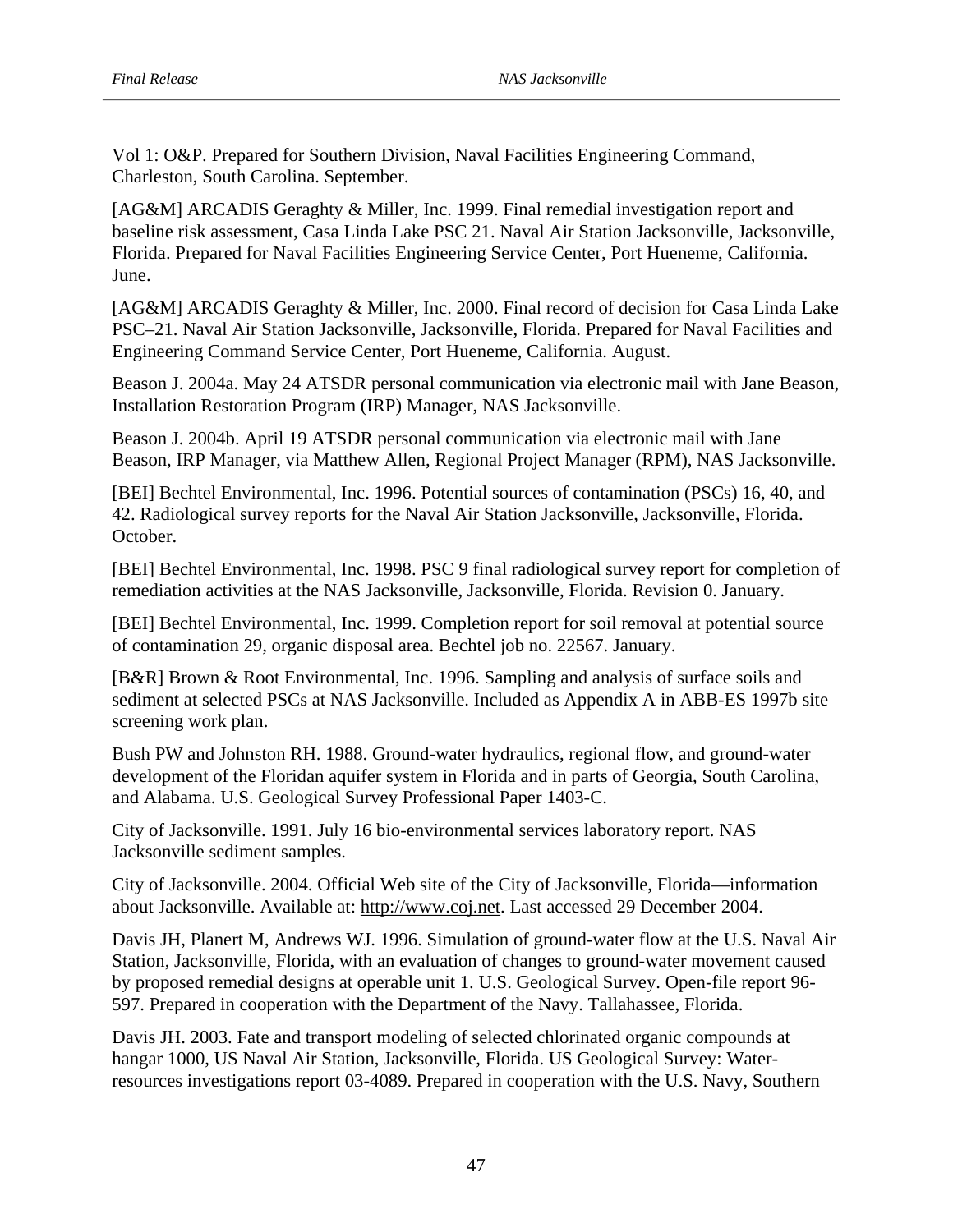Division, Naval Facilities Engineering Command. Tallahassee, Florida. Available at: http://fl.water.usgs.gov/PDF\_files/wrir03\_4089\_Davis.pdf. Last accessed 29 December 2004.

Durell GS, Seavy JA, Hunt CD. 1998. Sediment quality in the St. Johns River Water Management District: physical and chemical characteristics revised. Prepared for the St. Johns River Water Management District: Palatka, FL. Battelle Duxbury Operations, Duxbury, MA. Available at: http://sjr.state.fl.us/programs/outreach/pubs/techpubs/pdfs/SP/SJ98-SP5.pdf.

[ECT] Environmental Consulting & Technology, Inc. 1993. Final report on an electroshocking fisheries investigation in three water bodies on Naval Air Station, Jacksonville, Florida. Prepared for ABB-ES. March.

Fairchild RW. 1972. The shallow-aquifer system in Duval County, Florida. Tallahassee, Florida: Florida Bureau of Geology Report Investigations. Report no. 59.

[FDEP] Florida Department of Environmental Protection. 2001. Bioassays of USN NAS Jacksonville wastewater treatment plant. Jacksonville, Duval County, Florida. NPDES #FL0000957. Sampled September 10, 2001. Biology Section, Division of Resource Assessment & Management. December.

[FDEP] Florida Department of Environmental Protection. 2004. Effluent discharge sampling at NAS Jacksonville's domestic waste facility. January 2000 to March 2004. Received from FDEP on March 12, 2004.

[FDER] Florida Department of Environmental Regulation. 1983. NAS Jacksonville sandblast materials. Preliminary report. Duval County Water Quality. November.

[FDOH] Florida Department of Health. 2004. Historical and current sampling reports for private drinking water wells located adjacent (to the south) of NAS Jacksonville's southern fenceline. Received by ATSDR in March 2004.

Florida Fishing & Boating Guide. 2004. Northeast Florida—northeast freshwater fishing.

Ford M. 1994. Telephone interview with Michael Ford, NAS Jacksonville public works. Andrea Donlon, ABB-ES, Wakefield, Massachusetts. August 17.

Fred C. Hart Associates, Inc. 1983. Initial assessment study. Naval Air Station and Naval Fuel Depot, Jacksonville, Florida. Prepared for the Navy Assessment and Control of Installation Pollutants NACIP Department. Port Hueneme, California: Naval Energy and Environmental Support Activity NEESA. March.

Global Security. 2002a. Naval Air Station Jacksonville. Available at: Last accessed 29 December 2004. http://www.globalsecurity.org/military/facility/jacksonville.htm. Last modified on June 4, 2002.

Global Security. 2002b. Naval Air Station Jacksonville history. Available at: http://www.globalsecurity.org/military/facility/jacksonville-history.htm. Last modified on May 14, 2002. Last accessed 29 December 2004.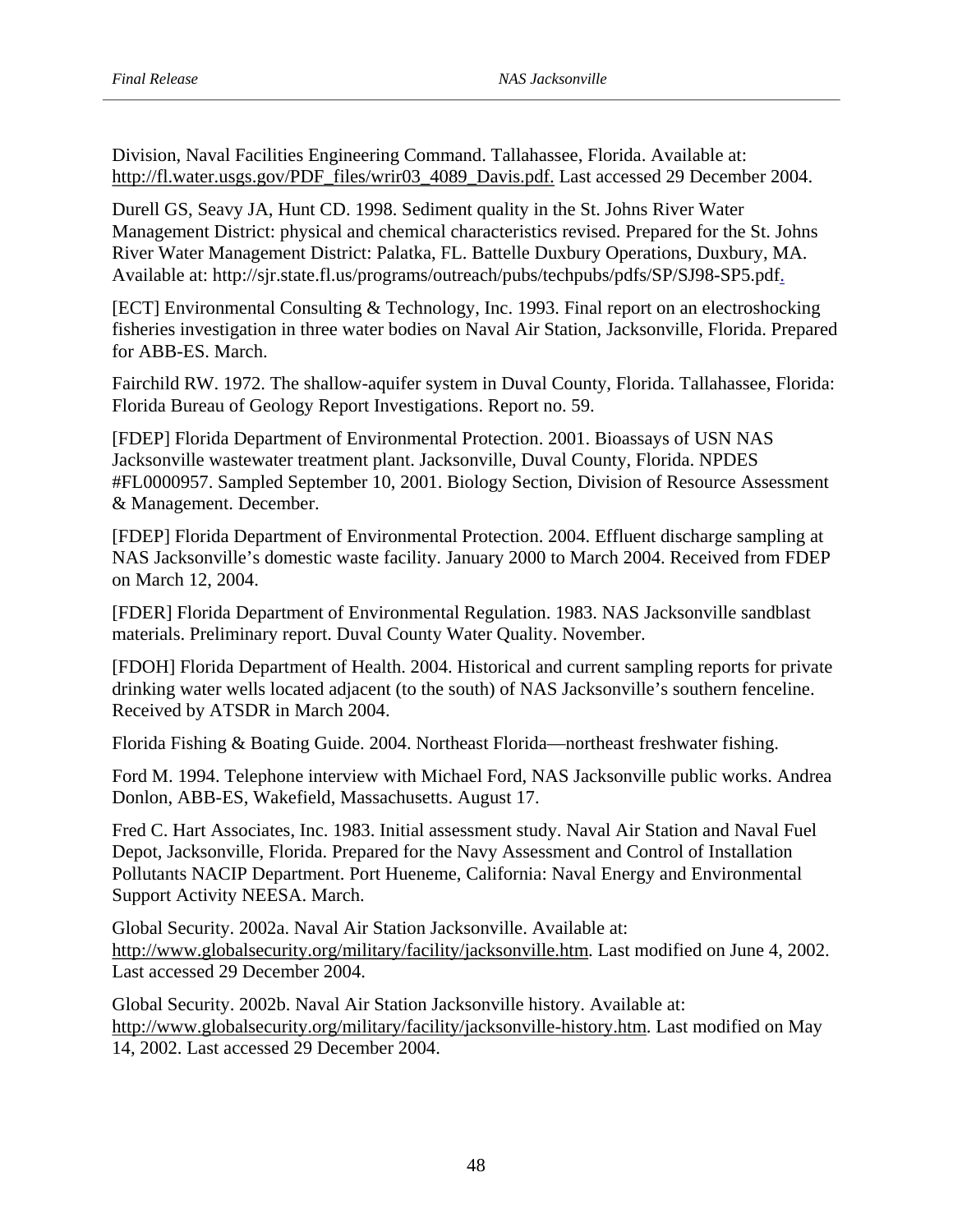Grosse DJ, Pauley GB, Moran D. 1986. Species profiles: life histories and environmental requirements of coastal fishes and invertebrates (Pacific Northwest): amphipods. US Fish and Wildlife Service Biological Report 82(11.69). US Army Corps of Engineers TR EL-82-4.

Haas Center for Business Research and Economic Development. 2003. Florida defense industry economic impact analysis. Vol. 3: Florida military installations. Pensacola, Florida: The University of West Florida. December 2003. Available at: http://www.floridadefense.org/uwf\_report/documents/florida\_defense\_industry\_volume3.pdf.

Last accessed 29 December 2004.

[HLA] Harding Lawson Associates, Inc. 1998. Record of decision for potential sources of contamination 2, 3, 4, 41, 42, and 43. Operable unit 2. Naval Air Station Jacksonville, Jacksonville, Florida. Prepared for the Department of the Navy, Southern Division, Naval Facilities Engineering Command, North Charleston, South Carolina. October.

[HLA] Harding Lawson Associates, Inc. 1999a. Sampling event report. Potential source of contamination 12—old test cell building. Naval Air Station Jacksonville, Jacksonville, Florida. Prepared for the Department of the Navy, Southern Division, Naval Facilities Engineering Command, North Charleston, South Carolina. February.

[HLA] Harding Lawson Associates, Inc. 1999b. Sampling event report. Potential source of contamination 14—battery shop. Naval Air Station Jacksonville, Jacksonville, Florida. Prepared for the Department of the Navy, Southern Division, Naval Facilities Engineering Command, North Charleston, South Carolina. April.

[HLA] Harding Lawson Associates, Inc. 1999c. Sampling event report. Potential source of contamination 51—south antenna field firefighting training area. Naval Air Station Jacksonville, Jacksonville, Florida. Prepared for the Department of the Navy, Southern Division, Naval Facilities Engineering Command, North Charleston, South Carolina. April.

[HLA] Harding Lawson Associates, Inc. 1999d. Sampling event report. Potential source of contamination 46—defense reutilization and marketing office yard. Naval Air Station Jacksonville, Jacksonville, Florida. Prepared for the Department of the Navy, Southern Division, Naval Facilities Engineering Command, North Charleston, South Carolina. July.

[HLA] Harding Lawson Associates, Inc. 1999e. Sampling event report. Potential source of contamination 47—pesticide shop, building 536. Naval Air Station Jacksonville, Jacksonville, Florida. Prepared for the Department of the Navy, Southern Division, Naval Facilities Engineering Command, North Charleston, South Carolina. February.

[HLA] Harding Lawson Associates, Inc. 1999f. Sampling event report. Potential source of contamination 5—shoreline fill west of fuel barge dock. Naval Air Station Jacksonville, Jacksonville, Florida. Prepared for the Department of the Navy, Southern Division, Naval Facilities Engineering Command, North Charleston, South Carolina. April.

[HLA] Harding Lawson Associates, Inc. 1999g. Sampling event report. Potential source of contamination 8—vacant lot east of the fuel farm. Naval Air Station Jacksonville, Jacksonville, Florida. Prepared for the Department of the Navy, Southern Division, Naval Facilities Engineering Command, North Charleston, South Carolina. March.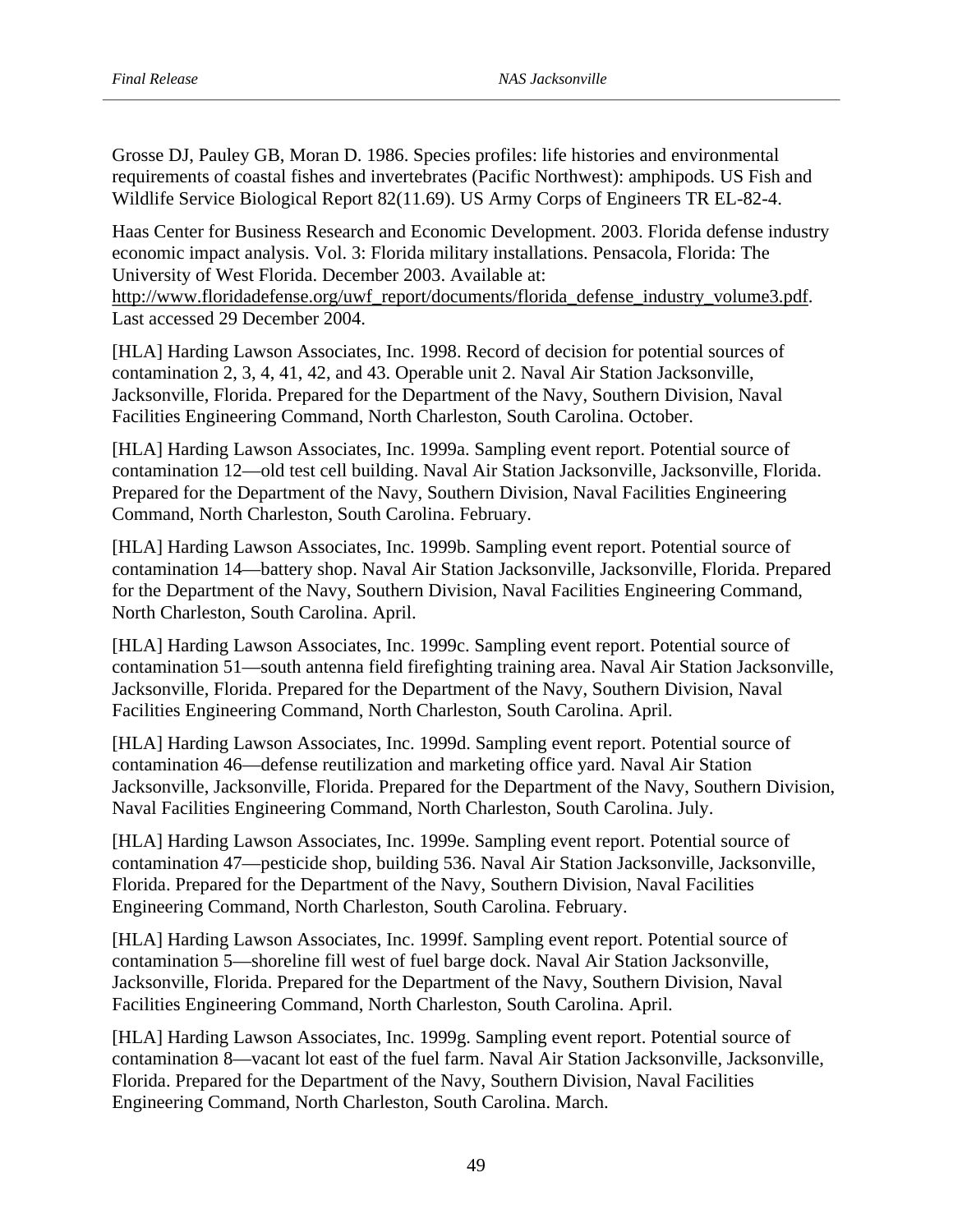[HLA] Harding Lawson Associates, Inc. 1999h. Sampling event report. Potential source of contamination 9. Naval Air Station Jacksonville, Jacksonville, Florida. Prepared for the Department of the Navy, Southern Division, Naval Facilities Engineering Command, North Charleston, South Carolina. June.

[HLA] Harding Lawson Associates, Inc. 1999i. Sampling event report. Potential source of contamination 17—glass bead disposal area. Naval Air Station Jacksonville, Jacksonville, Florida. Prepared for the Department of the Navy, Southern Division, Naval Facilities Engineering Command, North Charleston, South Carolina. April.

[HLA] Harding Lawson Associates, Inc. 1999j. Sampling event report. Potential source of contamination 20—former solid waste incinerator facility. Naval Air Station Jacksonville, Jacksonville, Florida. Prepared for the Department of the Navy, Southern Division, Naval Facilities Engineering Command, North Charleston, South Carolina. March.

[HLA] Harding Lawson Associates, Inc. 1999k. Sampling event report. Potential source of contamination 22—Fort Dix. Naval Air Station Jacksonville, Jacksonville, Florida. Prepared for the Department of the Navy, Southern Division, Naval Facilities Engineering Command, North Charleston, South Carolina. February.

[HLA] Harding Lawson Associates, Inc. 1999l. Sampling event report. Potential source of contamination 23—former skeet range. Naval Air Station Jacksonville, Jacksonville, Florida. Prepared for the Department of the Navy, Southern Division, Naval Facilities Engineering Command, North Charleston, South Carolina. February.

[HLA] Harding Lawson Associates, Inc. 1999m. Sampling event report. Potential source of contamination 29—organic disposal area. Naval Air Station Jacksonville, Jacksonville, Florida. Prepared for the Department of the Navy, Southern Division, Naval Facilities Engineering Command, North Charleston, South Carolina. June.

[HLA] Harding Lawson Associates, Inc. 1999n. Sampling event report. Potential source of contamination 31—former asphalt mixing area. Naval Air Station Jacksonville, Jacksonville, Florida. Prepared for the Department of the Navy, Southern Division, Naval Facilities Engineering Command, North Charleston, South Carolina. March.

[HLA] Harding Lawson Associates, Inc. 1999o. Sampling event report. Potential source of contamination 32—ex-base landfill. Naval Air Station Jacksonville, Jacksonville, Florida. Prepared for the Department of the Navy, Southern Division, Naval Facilities Engineering Command, North Charleston, South Carolina. June.

[HLA] Harding Lawson Associates, Inc. 1999p. Sampling event report. Potential source of contamination 35—former temporary polychlorinated biphenyl transformer storage building. Naval Air Station Jacksonville, Jacksonville, Florida. Prepared for the Department of the Navy, Southern Division, Naval Facilities Engineering Command, North Charleston, South Carolina. April.

[HLA] Harding Lawson Associates, Inc. 1999q. Sampling event report. Potential source of contamination 37—ex-power barge dock area. Naval Air Station Jacksonville, Jacksonville,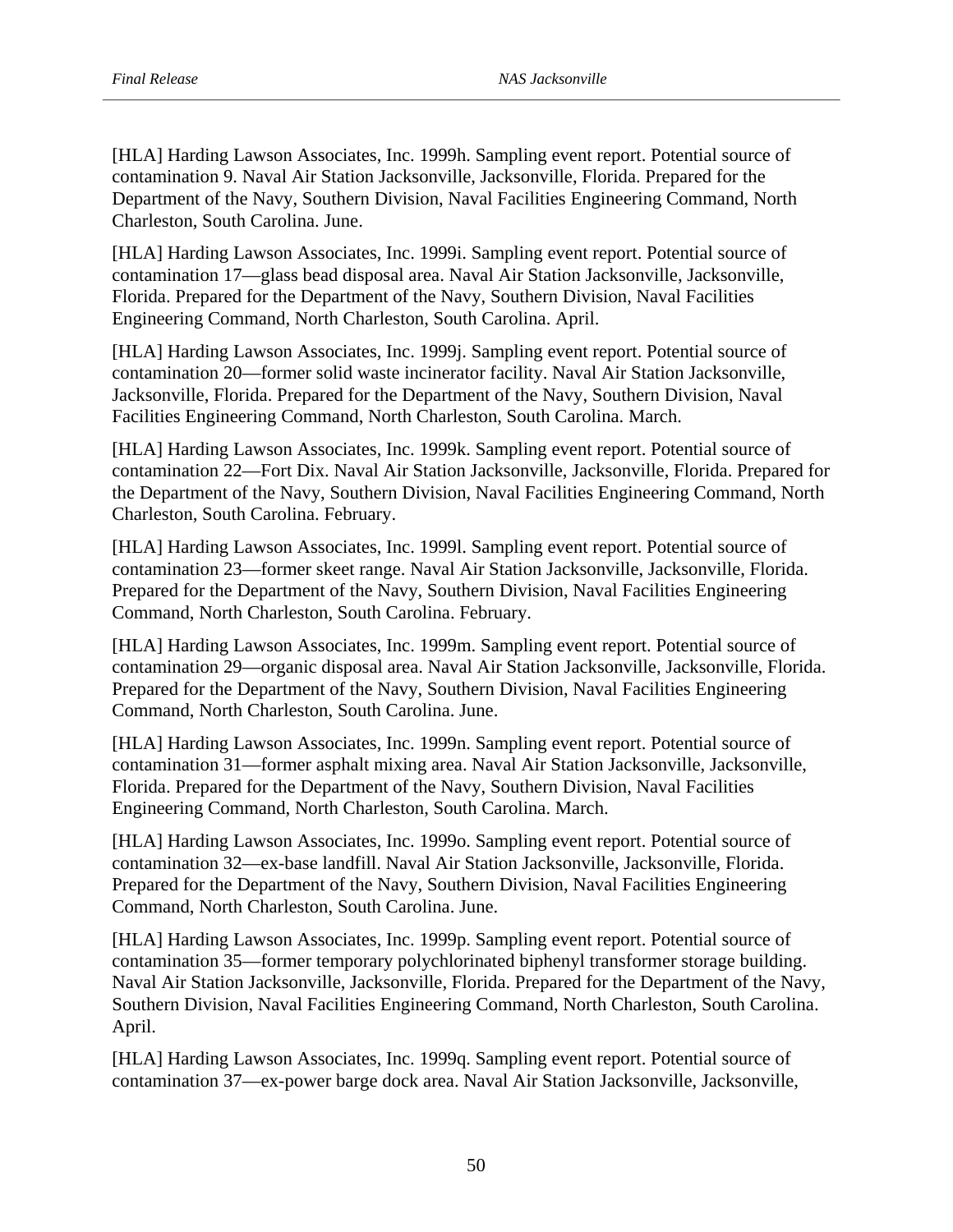Florida. Prepared for the Department of the Navy, Southern Division, Naval Facilities Engineering Command, North Charleston, South Carolina. July.

[HLA] Harding Lawson Associates, Inc. 1999r. Sampling event report. Potential source of contamination 38—torpedo rework facility. Naval Air Station Jacksonville, Jacksonville, Florida. Prepared for the Department of the Navy, Southern Division, Naval Facilities Engineering Command, North Charleston, South Carolina. April.

[HLA] Harding Lawson Associates, Inc. 1999s. Sampling event report. Potential source of contamination 39—possible transformer burial area. Naval Air Station Jacksonville, Jacksonville, Florida. Prepared for the Department of the Navy, Southern Division, Naval Facilities Engineering Command, North Charleston, South Carolina. February.

[HLA] Harding Lawson Associates, Inc. 1999t. Sampling event report. Potential source of contamination 40—east side wastewater treatment plant discharge area. Naval Air Station Jacksonville, Jacksonville, Florida. Prepared for the Department of the Navy, Southern Division, Naval Facilities Engineering Command, North Charleston, South Carolina. July.

[HLA] Harding Lawson Associates, Inc. 1999u. Sampling event report. Potential source of contamination 44—drainage ditch west of Ajax Street. Naval Air Station Jacksonville, Jacksonville, Florida. Prepared for the Department of the Navy, Southern Division, Naval Facilities Engineering Command, North Charleston, South Carolina. March.

[HLA] Harding Lawson Associates, Inc. 1999v. Sampling event report. Potential source of contamination 50—east side wastewater treatment plant sludge disposal area. Naval Air Station Jacksonville, Jacksonville, Florida. Prepared for the Department of the Navy, Southern Division, Naval Facilities Engineering Command, North Charleston, South Carolina. March.

[HLA] Harding Lawson Associates, Inc. 2000a. Record of decision for potential sources of contamination 11, 12, 13, 14, 15, 16, and 48, building 780, and other areas of elevated groundwater contamination. Operable unit 3. Naval Air Station Jacksonville, Jacksonville, Florida. Prepared for the Department of the Navy, Southern Division, Naval Facilities Engineering Command. North Charleston, South Carolina. September.

[HLA] Harding Lawson Associates, Inc. 2000b. Remedial investigation and feasibility study. Operable unit 3. Naval Air Station Jacksonville, Jacksonville, Florida. Prepared for the Department of the Navy, Southern Division, Naval Facilities Engineering Command. North Charleston, South Carolina. April.

Higman J. 2004. March 10 ATSDR communication via electronic mail with John Higman, Manager of Toxic Contamination Assessment Program, St. Johns River Water Management District, Palatka, Florida.

[JDMAG] Joint Depot Maintenance Activities Group. 2003. Depot profiles: Navy maintenance and repair facilities.

Jones, Edmunds, & Associates, Inc. 1984. Oil and solvents pit disposal study. Prepared for the Department of the Navy, Southern Division.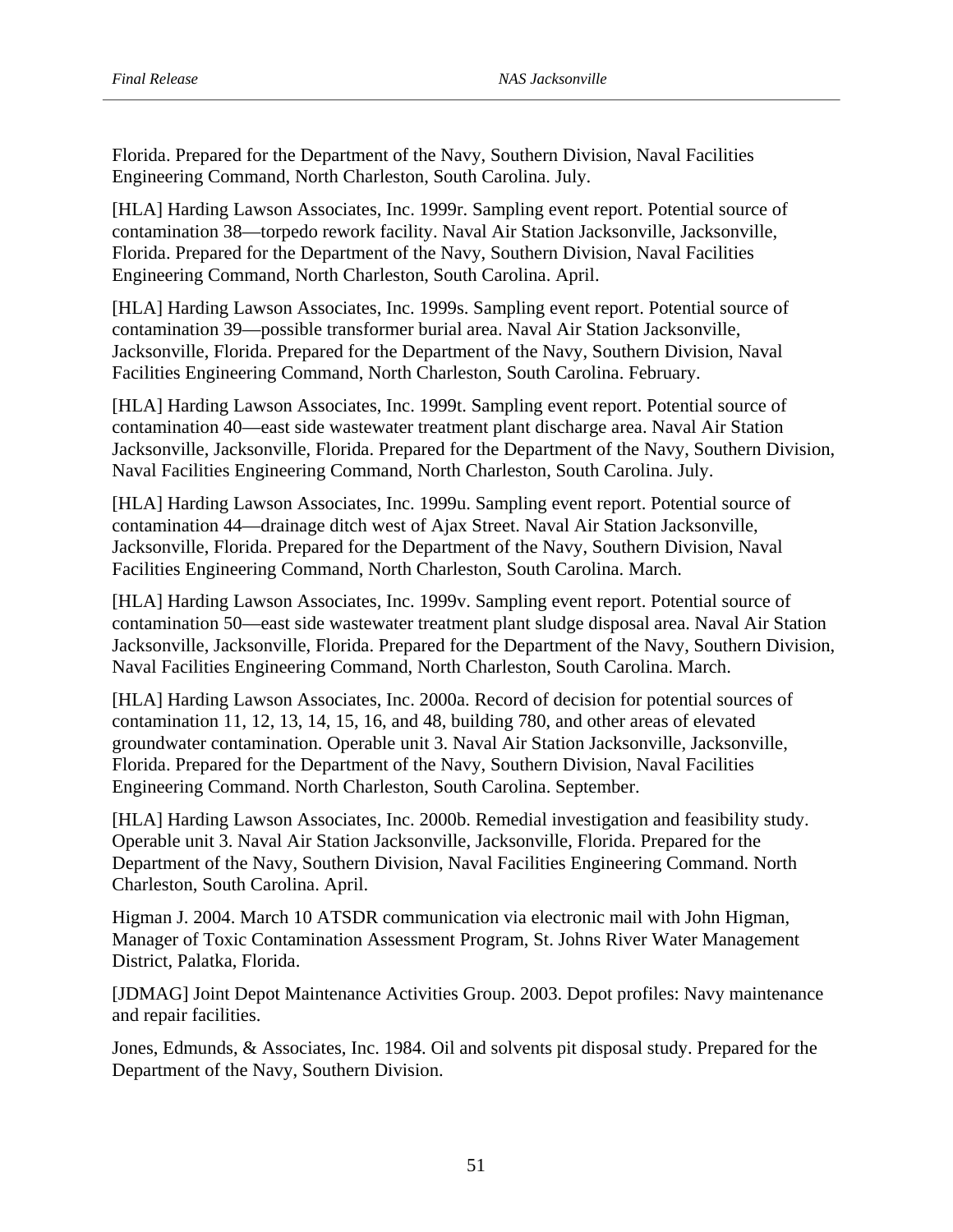Survey Report of Investigations. Report 42. Leve GW. 1966. Ground water in Duval and Naussau Counties, Florida. Florida Geological

Mote Marine Laboratory and University of Florida. 1988. Characterization of baseline conditions of the physical, chemical, and microbiological environments in the St. Johns River estuary. Final report. Florida Department of Environmental Regulation (now known as Florida Department of Environmental Protection). Contract no. SP132. August 15.

Murphy J. Interview with Joel Murphy, Southern Division, Naval Facilities Engineering Command. Diane Dopkin, ABB-ES, Arlington, Virginia. May 4.

NCRP: Bethesda, Maryland. [NCRP] National Council on Radiation Protection and Measurements. 1999. Recommended screening limits for contaminated surface soil and review of factors relevant to site-specific studies. Recommendations of the National Council on Radiation Protection and Measurements.

[NOAA] National Oceanic & Atmospheric Administration. Date unknown. Naval Air Station Jacksonville. Site exposure potential. Available at:

http://response.restoration.noaa.gov/cpr/wastesites/PDFs/1990/nas\_jack.pdf. Last accessed 29 December 2004.

NAS JAX consolidated guide to contaminated sites. Author and date unknown.

[NAS Jacksonville] Naval Air Station Jacksonville. 1991. Letter from Joseph G. Wallmeyer, director of environmental division, NAS Jacksonville, to James Scarborough, Resource Conservation and Recovery Act, branch chief of waste management, division of U.S. Environmental Protection Agency (U.S. EPA), Region IV. September 5.

[NAS Jacksonville] Naval Air Station Jacksonville. 2002a. Nomination for environmental quality award. Industrial installation. Fiscal year 2002.

Naval Air Station Jacksonville. [NAS Jacksonville] Naval Air Station Jacksonville. 2002b. 2002 annual water quality report—

Programs/Conservation/Bird-Checklist/nasj/nasj.html. Last accessed 29 December 2004. [NAS Jacksonville] Naval Air Station Jacksonville. 2004a. Checklist of birds: Naval Air Station, Jacksonville. Available at: https://www.denix.osd.mil/denix/Public/ES-

2004. [NAS Jacksonville] Naval Air Station Jacksonville. 2004b. Naval Air Station Jacksonville—an official Navy Web site. Available at: http://www.nasjax.navy.mil/. Last accessed 29 December

Station, Jacksonville, Florida. [NAS Jacksonville] Naval Air Station Jacksonville. 2001. Family housing manual, US Naval Air

[Navy] US Navy. 1997. DON Environmental restoration plan for fiscal years 1998–2002. September 30, 1997. Available at: http://5yrplan.nfesc.navy.mil/previous/mar\_1998/fl.pdf. Last accessed 29 December 2004.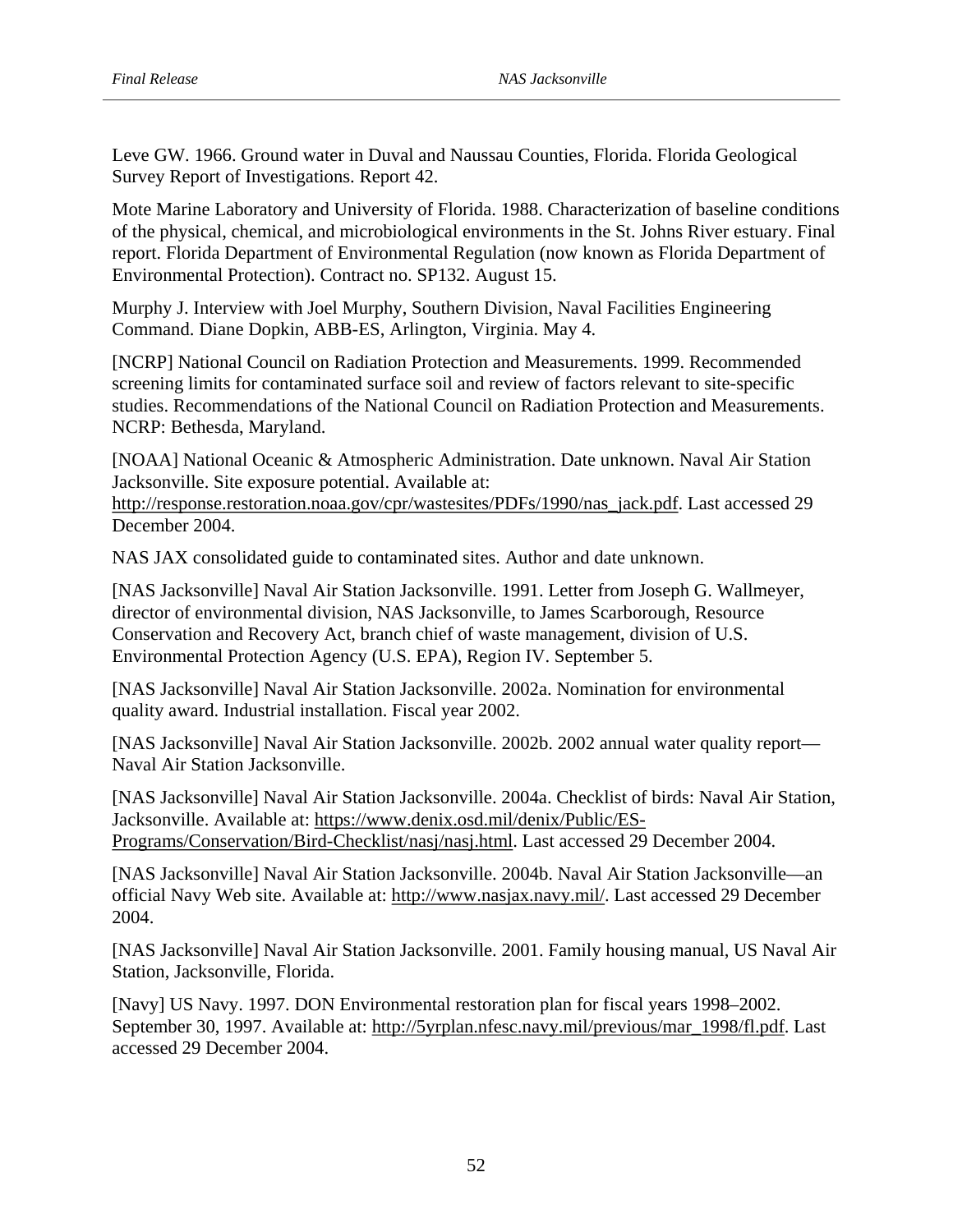N62467-89-D-0317/076. [Navy] US Navy. 1998. Engineering evaluation of areas with elevated groundwater contamination. Operable unit 3. Naval Air Station Jacksonville. South Division Contract

NAVAIR Depot. 2004. A brief history of the Naval Air Depot, Jacksonville. Available at: http://www.nadjx.navy.mil/History%20Page.htm. Last accessed 29 December 2004.

Ortega River Boat Yard. 2004.The yachting center of north Florida. Available at: http://www.ortegariver.com. Last accessed 7 February 2005.

Pawlowicz G. 2004. August 11 ATSDR personal communication via electronic mail with Grazyna Pawlowicz, Environmental Supervisor, Duval County Health Department.

Pawlowicz G. 2005a. January 26 ATSDR personal communication via electronic mail with Grazyna Pawlowicz, Environmental Supervisor, Duval County Health Department.

Pawlowicz G. 2005b. May 13 ATSDR personal communication via electronic mail with Grazyna Pawlowicz. Environmental Supervisor, Duval County Health Department.

Post-closure permit application. 2003. Revision 3. Page 7, part II, attachment P-1. Author unknown. December.

Public Affairs Office. 2003. Installation restoration program. Proposed plan for potential source of contamination 51. Naval Air Station Jacksonville, Jacksonville, Florida. January 2003. Available at: http://www.nasjax.navy.mil/environmental/Final%20Proposed%20Plan.pdf. Last accessed 29 December 2004.

[RASO] U.S. Radiological Affairs Support Office. 1993. Letter from officer in charge, Naval Sea Systems Command Detachment (NAVSEADET) RASO, to commanding officer, Southern Division, Naval Facilities Engineering Command. August 2.

Robert Bates & Associates, Inc. 1988. Utility technical study (UTS) 199% report. Evaluation of storm water drainage system, cross connections in the NADEP area. NAS Jacksonville, Jacksonville, Florida. Prepared for the Department of the Navy, Southern Division, Naval Facilities Engineering Command, North Charleston, South Carolina. July.

Smith V. 1994. Interview with Vern Smith, NAS Jacksonville, Jacksonville, Florida. Andrea Donlon, ABB-ES, Wakefield, Massachusetts. April 29.

Southeastern Environmental Laboratories, Inc. 1991. Results of toxicity characteristic leaching procedure (TCLP). Analysis of 12 samples received on July 15, 1991, from NAS Jacksonville, Jacksonville, Florida. Report to NAS Jacksonville Environmental Division. July 22.

[SOUTHDIV] Southern Division Naval Facilities Engineering Command and Naval Air Station Jacksonville. 2003. Final close out report for operable unit 4 Casa Linda Lake (PSC 21). Naval Air Station Jacksonville, Jacksonville, Florida. July.

[SOUTHNAVFACENGOM] Southern Division, Naval Facilities Engineering Command. 1994. Environmental baseline survey. Dewey Park site, NAS Jacksonville, Jacksonville, Florida. May 27.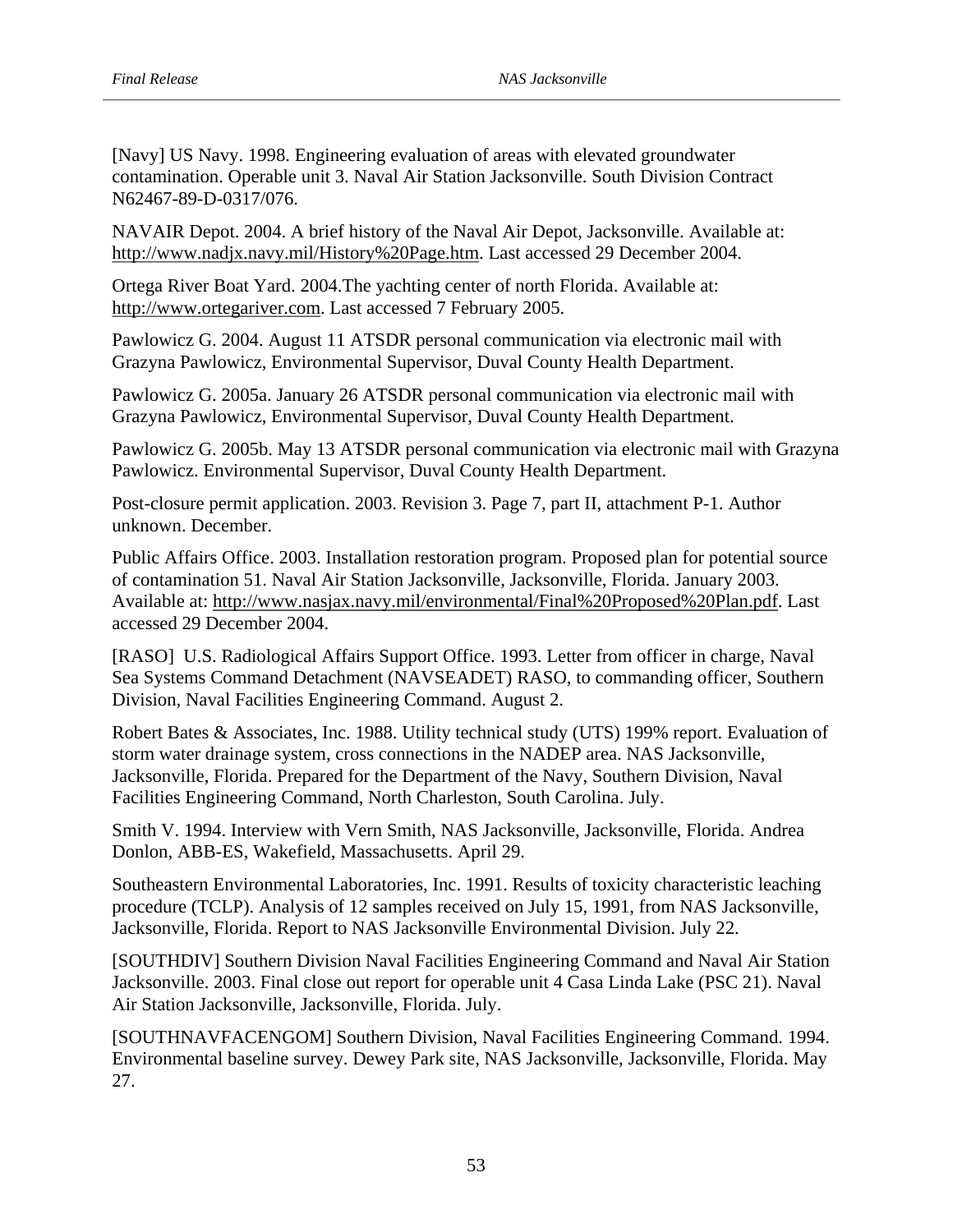Spencer G. 1993. Interview with Gary Spencer, NAS Jacksonville, Jacksonville, Florida. Lisa Routhier, ABB-ES, Orange Park, Florida. May 27.

Spencer G. 1994. Interview with Gary Spencer, NAS Jacksonville, Jacksonville, Florida. Andrea Donlon, ABB-ES, Wakefield, Massachusetts. April 29.

Dopkin, ABB-ES, Arlington, Virginia. April 29. Stewart P. Interview with Captain Paul Stewart, NAS Jacksonville Fire Department. Diane

[TtNUS] Tetra Tech NUS, Inc. 2002a. Remedial investigation/feasibility study for potential source of contamination 51. Volume 1: section 1.0 through 13.0 and references. Naval Air Station Jacksonville, Jacksonville, Florida. Southern Division Naval Facilities Engineering Command. Contract Number N62467-94-D-0888. Contract task order CTO 0100. September.

[TtNUS] Tetra Tech NUS, Inc. 2002b. Summary of surface water analytical results. Annual sampling report—operable unit 1. Naval Air Station Jacksonville, Jacksonville, Florida.

[TtNUS] Tetra Tech NUS, Inc. 2003a. Remedial investigation/focused feasibility study for the Defense Reutilization and Marketing Office (DRMO). Naval Air Station Jacksonville, Jacksonville, Florida. Southern Division, Naval Facilities Engineering Command. Contract Number N62467-94-D-0888. Contract Task Order 0135. May.

October 17. [TtNUS] Tetra Tech NUS, Inc. 2003b. Final Remedial Response Decision System RRDS.

[TtNUS] Tetra Tech NUS, Inc. 2004. Electronic files of PSC and OU maps.

US Census Bureau. 2004. American Fact Finder fact sheet on zip code 32212—NAS Jacksonville, Jacksonville, Florida.. Available at: http://www.census.gov. Last accessed 29 December 2004.

[USEPA] US Environmental Protection Agency. 1998. Total maximum daily loads for the Ortega River, listed water information for 1998 cycle. Available at: http://oaspub.epa.gov/pls/tmdl/enviro.control?p\_list\_id=FL-2213P&p\_cycle=1998. Last accessed 29 December 2004.

Last accessed 29 December 2004. [USEPA] US Environmental Protection Agency. 2002. Florida NPL/NPL caliber cleanup site summaries. Naval Air Station NAS Jacksonville. Available at: http://www.epa.gov/region4/waste/npl/nplfln/jaxnasfl.htm. Last updated on November 13, 2002.

[USEPA] US Environmental Protection Agency. 2003a. NPL site narrative for Jacksonville Naval Air Station. Jacksonville Naval Air Station, Jacksonville, Florida. Available at: http://www.epa.gov/superfund/sites/npl/nar1240.htm. Last updated on October 21, 2003. Last accessed 29 December 2004.

[USEPA] US Environmental Protection Agency. 2004a. The standardized monitoring framework: a quick reference guide. Office of Water. March. Available at: http://www.epa.gov/safewater/pws/pdfs/qrg\_smonitoringframework.pdf. Last accessed 29 December 2004.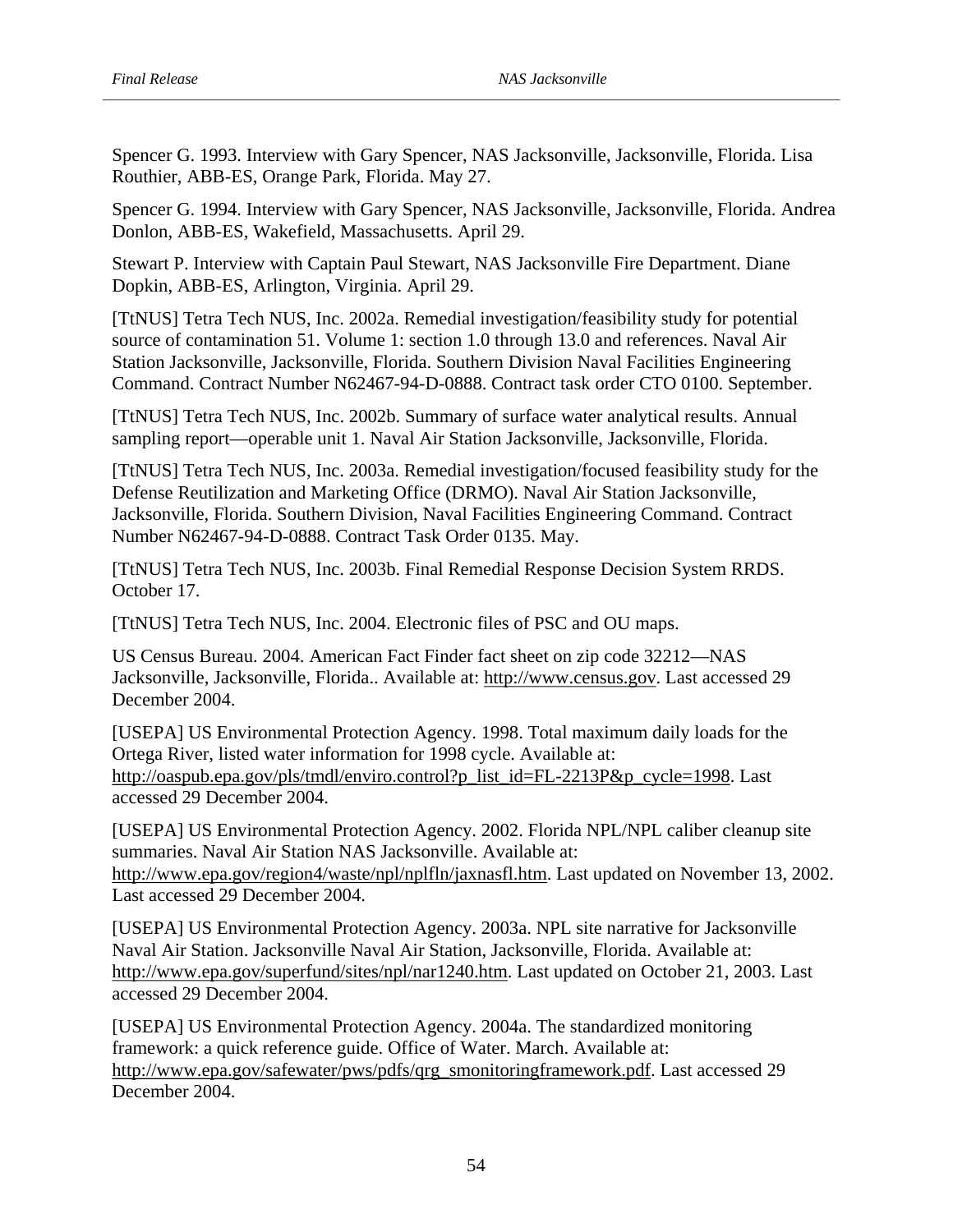[USEPA] US Environmental Protection Agency. 2004b. NPL site narrative for Jacksonville Naval Air Station. Available at: http://www.epa.gov/superfund/sites/npl/nar1240.htm. Last accessed 29 December 2004.

[USEPA] US Environmental Protection Agency. 2003b. National Priorities List homepage. Available at: http://www.epa.gov/superfund/sites/npl/. Last updated on October 21, 2003. Last accessed on 29 December 2004.

Wadel M. 1994. Interview with Michael Wadel, engineer, resident officer in charge of construction (ROICC), NAS Jacksonville. Andrea Donlon, ABB-ES, Wakefield, Massachusetts. April 29.

Wallmeyer JG. 1991. NAS Jacksonville, Jacksonville, Florida, hazardous and solid waste amendment permit. USEPA ID no. FL6170024412. Letter to U.S. Environmental Protection Agency, Region IV. September 5.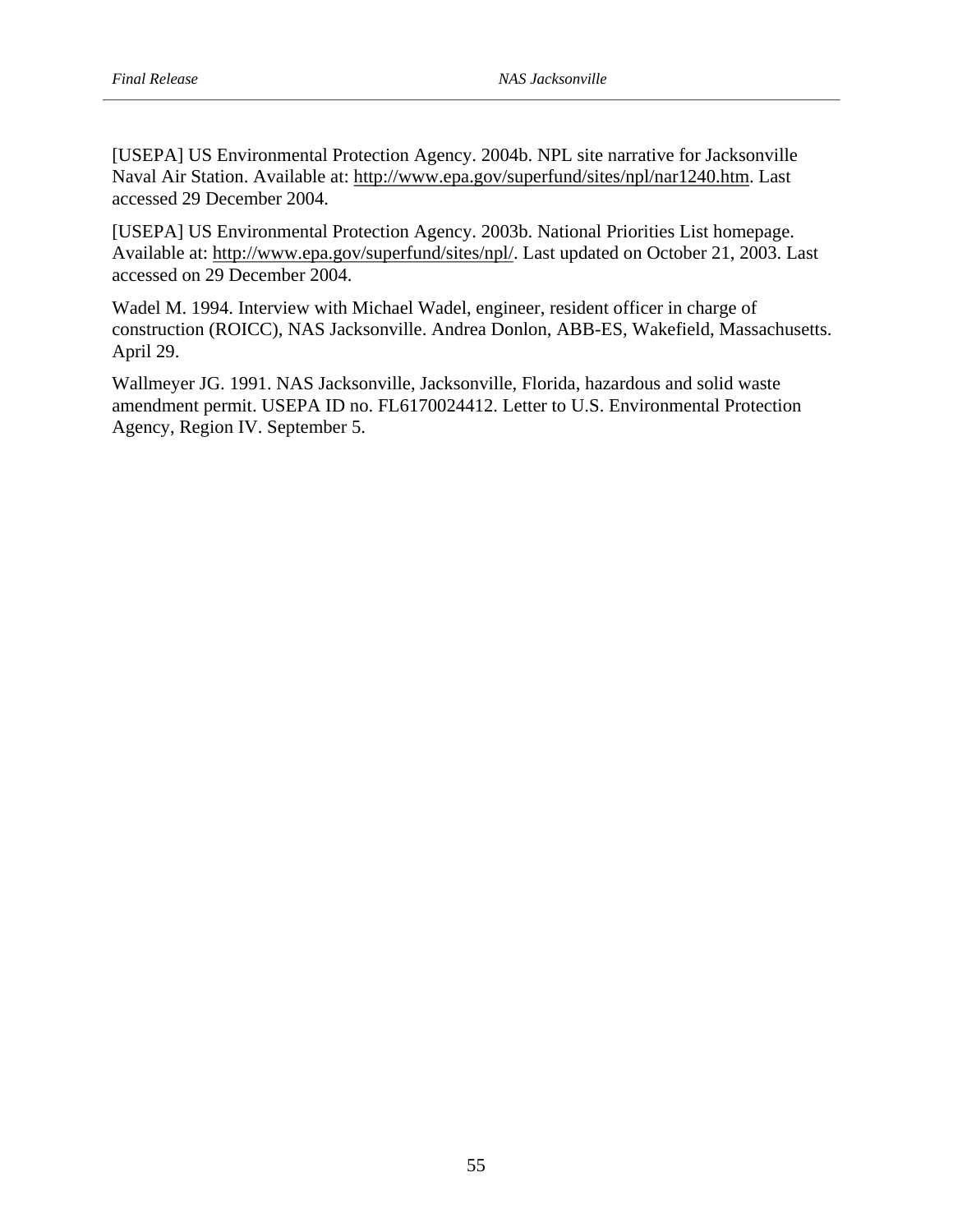**Appendices**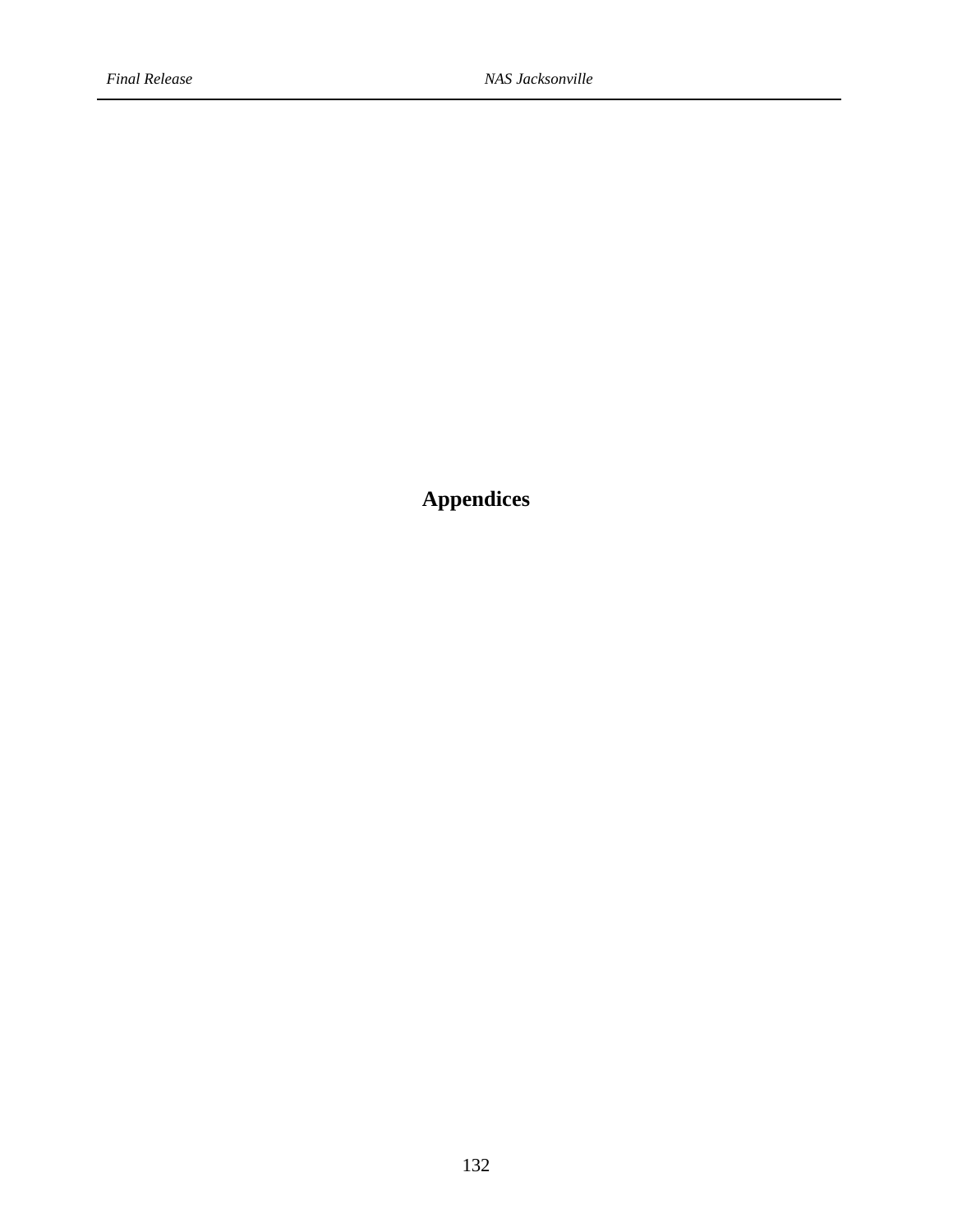# **Appendix A: Glossary**

# **ATSDR Glossary of Terms**

The Agency for Toxic Substances and Disease Registry (ATSDR) is a federal public health agency with headquarters in Atlanta, Georgia, and 10 regional offices in the United States. ATSDR's mission is to serve the public by using the best science, taking responsive public health actions, and providing trusted health information to prevent harmful exposures and diseases related to toxic substances. ATSDR is not a regulatory agency, unlike the U.S. Environmental Protection Agency (EPA), which is the federal agency that develops and enforces environmental laws to protect the environment and human health.

1-888-422-8737. This glossary defines words used by ATSDR in communications with the public. It is not a complete dictionary of environmental health terms. If you have questions or comments, call ATSDR's toll-free telephone number,

## **General Terms**

#### **Absorption**

The process of taking in. For a person or an animal, absorption is the process of a substance getting into the body through the eyes, skin, stomach, intestines, or lungs.

#### **Acute**

Occurring over a short time [compare with chronic].

#### **Acute exposure**

Contact with a substance that occurs once or for only a short time (up to 14 days) [compare with intermediate duration exposure and chronic exposure].

## **Additive effect**

A biologic response to exposure to multiple substances that equals the sum of responses of all the individual substances added together [compare with antagonistic effect and synergistic effect].

#### **Adverse health effect**

A change in body function or cell structure that might lead to disease or health problems

#### **Aerobic**

Requiring oxygen [compare with anaerobic].

#### **Ambient**

Surrounding (for example, *ambient* air).

#### **Anaerobic**

Requiring the absence of oxygen [compare with aerobic].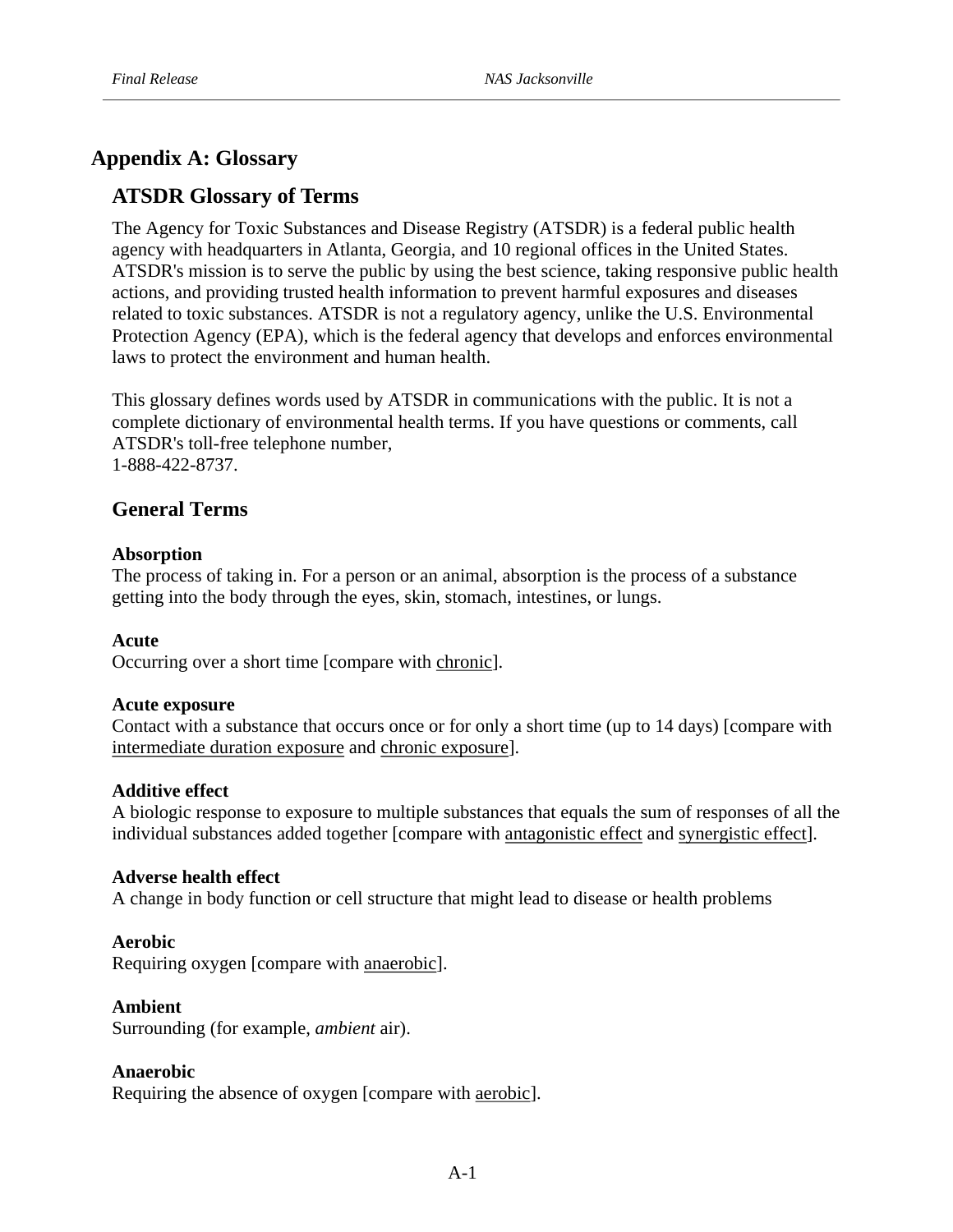## **Analyte**

A substance measured in the laboratory. A chemical for which a sample (such as water, air, or blood) is tested in a laboratory. For example, if the analyte is mercury, the laboratory test will determine the amount of mercury in the sample.

## **Analytic epidemiologic study**

testing scientific hypotheses. A study that evaluates the association between exposure to hazardous substances and disease by

## **Antagonistic effect**

A biologic response to exposure to multiple substances that is less than would be expected if the known effects of the individual substances were added together [compare with additive effect and synergistic effect].

## **Background level**

An average or expected amount of a substance or radioactive material in a specific environment, or typical amounts of substances that occur naturally in an environment.

## **Biodegradation**

Decomposition or breakdown of a substance through the action of microorganisms (such as bacteria or fungi) or other natural physical processes (such as sunlight).

## **Biologic indicators of exposure study**

A study that uses (a) biomedical testing or (b) the measurement of a substance [an analyte], its metabolite, or another marker of exposure in human body fluids or tissues to confirm human exposure to a hazardous substance [also see exposure investigation].

## **Biologic monitoring**

Measuring hazardous substances in biologic materials (such as blood, hair, urine, or breath) to determine whether exposure has occurred. A blood test for lead is an example of biologic monitoring.

## **Biologic uptake**

The transfer of substances from the environment to plants, animals, and humans.

## **Biomedical testing**

Testing of persons to find out whether a change in a body function might have occurred because of exposure to a hazardous substance.

## **Biota**

Plants and animals in an environment. Some of these plants and animals might be sources of food, clothing, or medicines for people.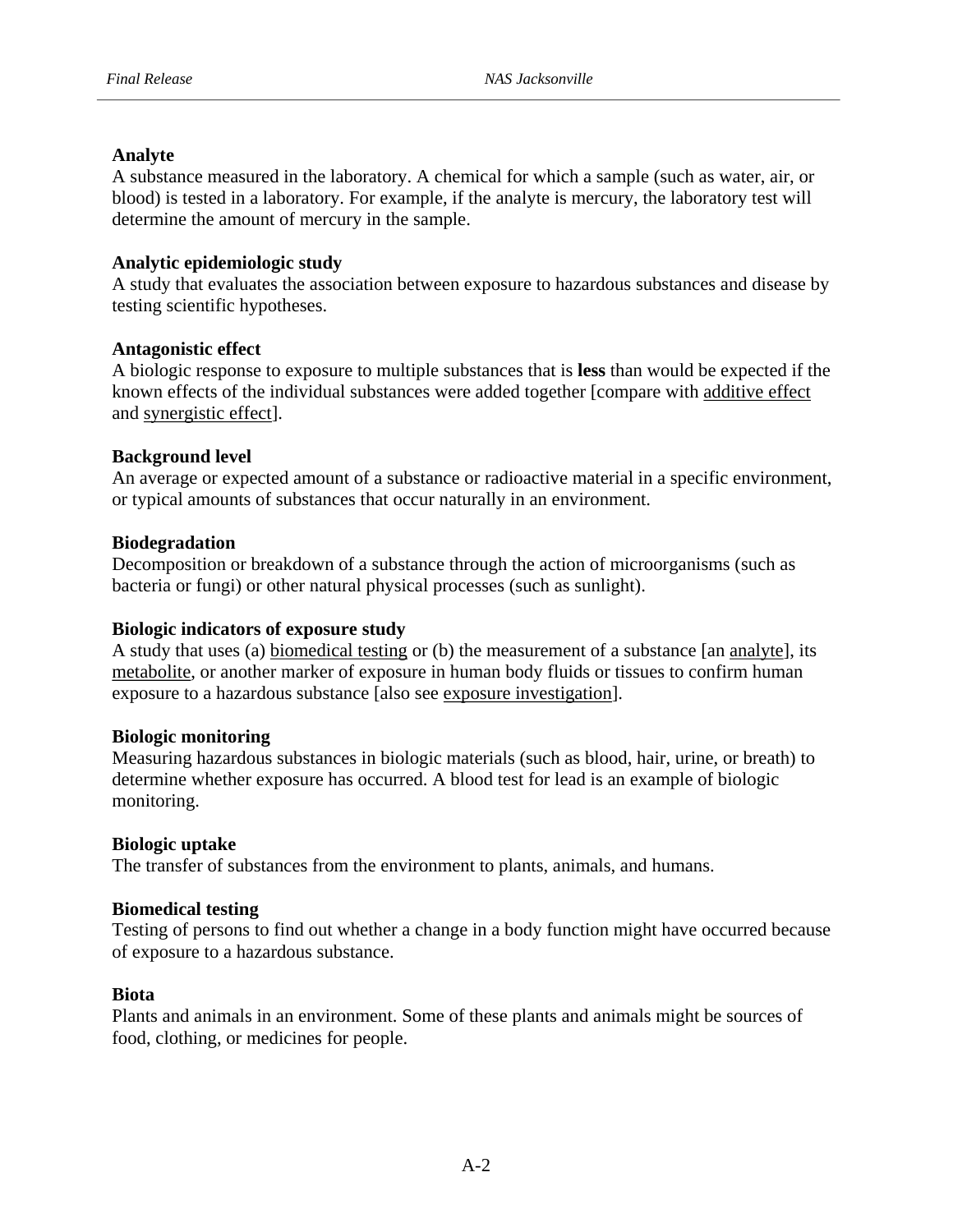## **Body burden**

The total amount of a substance in the body. Some substances build up in the body because they are stored in fat or bone or because they leave the body very slowly.

CAP [see Community Assistance Panel.]

## **Cancer**

Any one of a group of diseases that occur when cells in the body become abnormal and grow or multiply out of control.

## **Cancer risk**

A theoretical risk for getting cancer if exposed to a substance every day for 70 years (a lifetime exposure). The true risk might be lower.

## **Carcinogen**

A substance that causes cancer.

## **Case study**

A medical or epidemiologic evaluation of one person or a small group of people to gather information about specific health conditions and past exposures.

## **Case-control study**

A study that compares exposures of people who have a disease or condition (cases) with people who do not have the disease or condition (controls). Exposures that are more common among the cases may be considered as possible risk factors for the disease.

## **CAS registry number**

A unique number assigned to a substance or mixture by the American Chemical Society Abstracts Service.

## **Central nervous system**

The part of the nervous system that consists of the brain and the spinal cord.

**CERCLA** [see Comprehensive Environmental Response, Compensation, and Liability Act of 1980]

# **Chronic**

Occurring over a long time [compare with acute].

## **Chronic exposure**

exposure and intermediate duration exposure] Contact with a substance that occurs over a long time (more than 1 year) [compare with acute

## **Cluster investigation**

A review of an unusual number, real or perceived, of health events (for example, reports of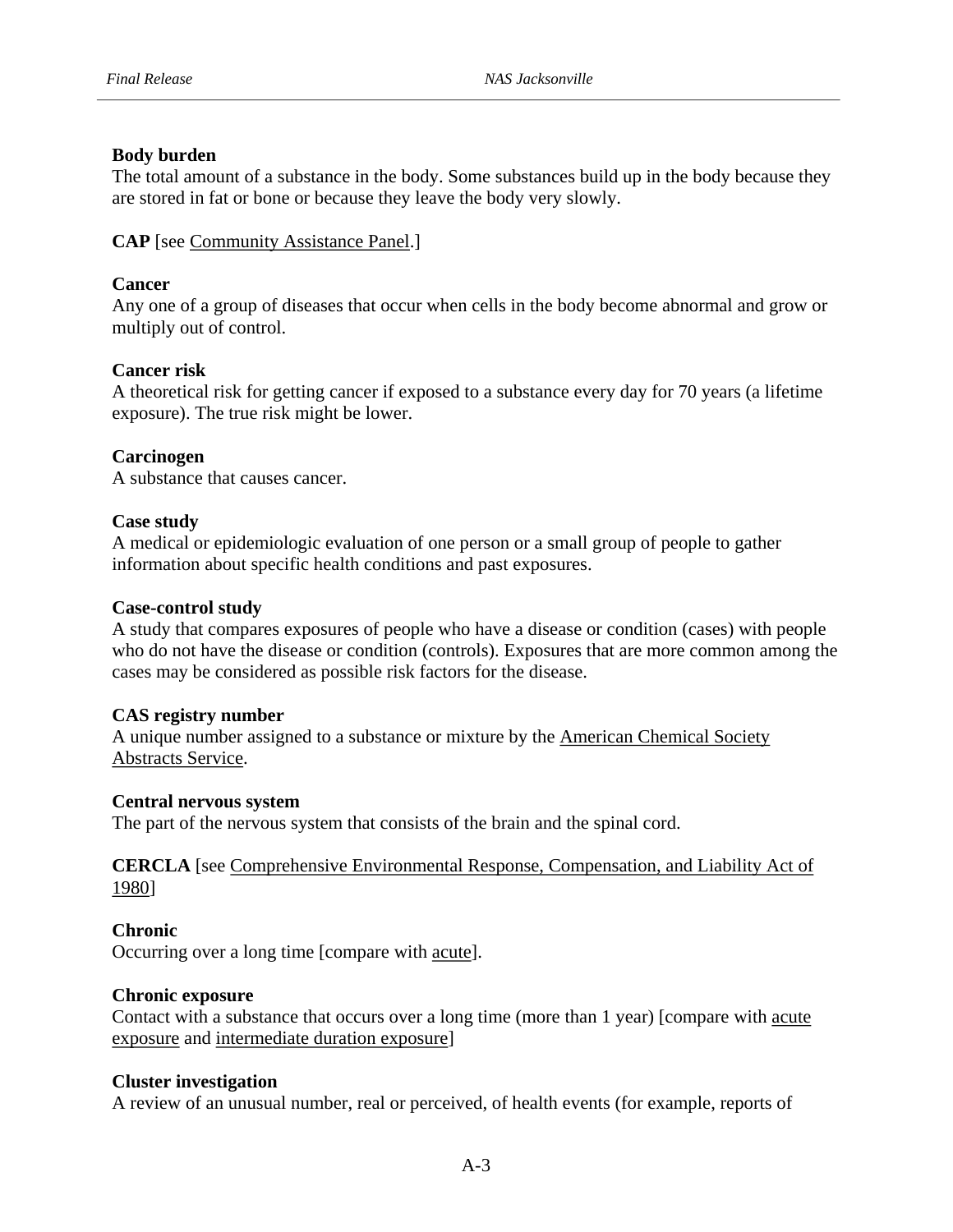cancer) grouped together in time and location. Cluster investigations are designed to confirm case reports; determine whether they represent an unusual disease occurrence; and, if possible, explore possible causes and contributing environmental factors.

## **Community Assistance Panel (CAP)**

A group of people from a community and from health and environmental agencies who work with ATSDR to resolve issues and problems related to hazardous substances in the community. CAP members work with ATSDR to gather and review community health concerns, provide information on how people might have been or might now be exposed to hazardous substances, and inform ATSDR on ways to involve the community in its activities.

## **Comparison value (CV)**

Calculated concentration of a substance in air, water, food, or soil that is unlikely to cause harmful (adverse) health effects in exposed people. The CV is used as a screening level during the public health assessment process. Substances found in amounts greater than their CVs might be selected for further evaluation in the public health assessment process.

## **Completed exposure pathway** [see exposure pathway].

## **(CERCLA) Comprehensive Environmental Response, Compensation, and Liability Act of 1980**

CERCLA, also known as Superfund, is the federal law that concerns the removal or cleanup of hazardous substances in the environment and at hazardous waste sites. ATSDR, which was created by CERCLA, is responsible for assessing health issues and supporting public health activities related to hazardous waste sites or other environmental releases of hazardous substances. This law was later amended by the Superfund Amendments and Reauthorization Act (SARA).

## **Concentration**

The amount of a substance present in a certain amount of soil, water, air, food, blood, hair, urine, breath, or any other media.

## **Contaminant**

A substance that is either present in an environment where it does not belong or is present at levels that might cause harmful (adverse) health effects.

#### **Delayed health effect**

A disease or an injury that happens as a result of exposures that might have occurred in the past.

#### **Dermal**

Referring to the skin. For example, dermal absorption means passing through the skin.

#### **Dermal contact**

Contact with (touching) the skin [see route of exposure].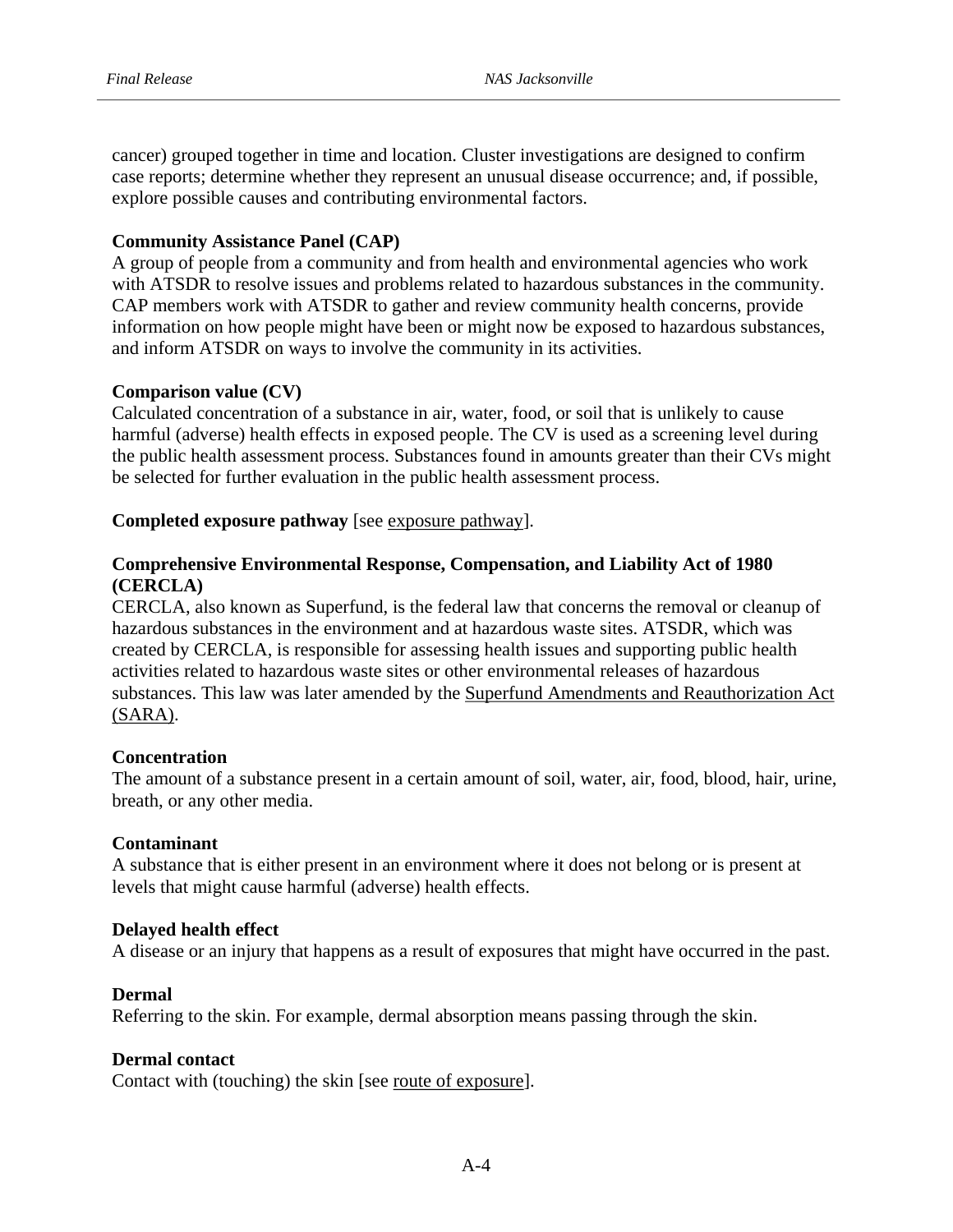#### **Descriptive epidemiology**

The study of the amount and distribution of a disease in a specified population by person, place, and time.

#### **Detection limit**

The lowest concentration of a chemical that can reliably be distinguished from a zero concentration.

#### **Disease prevention**

Measures used to prevent a disease or reduce its severity.

#### **Disease registry**

defined population. A system of ongoing registration of all cases of a particular disease or health condition in a

## **DOD**

United States Department of Defense.

#### **DOE**

United States Department of Energy.

#### **Dose (for chemicals that are not radioactive)**

The amount of a substance to which a person is exposed over some time period. Dose is a measurement of exposure. Dose is often expressed as milligram (amount) per kilogram (a measure of body weight) per day (a measure of time) when people eat or drink contaminated water, food, or soil. In general, the greater the dose, the greater the likelihood of an effect. An "exposure dose" is how much of a substance is encountered in the environment. An "absorbed dose" is the amount of a substance that actually got into the body through the eyes, skin, stomach, intestines, or lungs.

#### **Dose (for radioactive chemicals)**

The radiation dose is the amount of energy from radiation that is actually absorbed by the body. This is not the same as measurements of the amount of radiation in the environment.

#### **Dose-response relationship**

in body function or health (response). The relationship between the amount of exposure [dose] to a substance and the resulting changes

#### **Environmental media**

Soil, water, air, biota (plants and animals), or any other parts of the environment that can contain contaminants.

#### **Environmental media and transport mechanism**

Environmental media include water, air, soil, and biota (plants and animals). Transport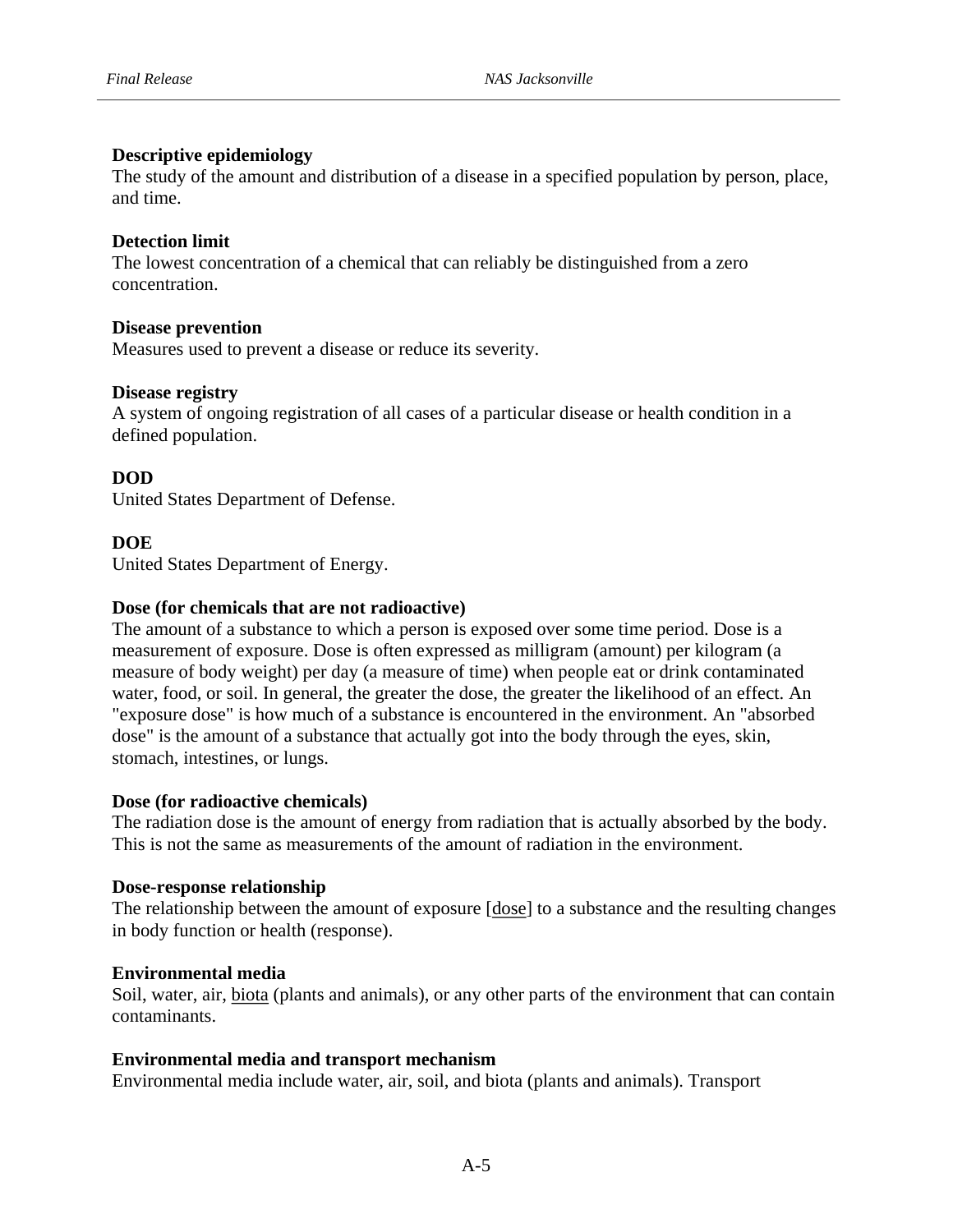mechanisms move contaminants from the source to points where human exposure can occur. The environmental media and transport mechanism is the second part of an exposure pathway.

#### **EPA**

United States Environmental Protection Agency.

#### Epidemiologic surveillance [see Public health surveillance].

#### **Epidemiology**

The study of the distribution and determinants of disease or health status in a population; the study of the occurrence and causes of health effects in humans.

#### **Exposure**

Contact with a substance by swallowing, breathing, or touching the skin or eyes. Exposure may be short-term [acute exposure], of intermediate duration, or long-term [chronic exposure].

#### **Exposure assessment**

The process of finding out how people come into contact with a hazardous substance, how often and for how long they are in contact with the substance, and how much of the substance they are in contact with.

#### **Exposure-dose reconstruction**

A method of estimating the amount of people's past exposure to hazardous substances. Computer and approximation methods are used when past information is limited, not available, or missing.

#### **Exposure investigation**

The collection and analysis of site-specific information and biologic tests (when appropriate) to determine whether people have been exposed to hazardous substances.

#### **Exposure pathway**

The route a substance takes from its source (where it began) to its end point (where it ends), and how people can come into contact with (or get exposed to) it. An exposure pathway has five parts: a source of contamination (such as an abandoned business); an environmental media and transport mechanism (such as movement through groundwater); a point of exposure (such as a private well); a route of exposure (eating, drinking, breathing, or touching), and a receptor population (people potentially or actually exposed). When all five parts are present, the exposure pathway is termed a completed exposure pathway.

#### **Exposure registry**

A system of ongoing followup of people who have had documented environmental exposures.

#### **Feasibility study**

A study by EPA to determine the best way to clean up environmental contamination. A number of factors are considered, including health risk, costs, and what methods will work well.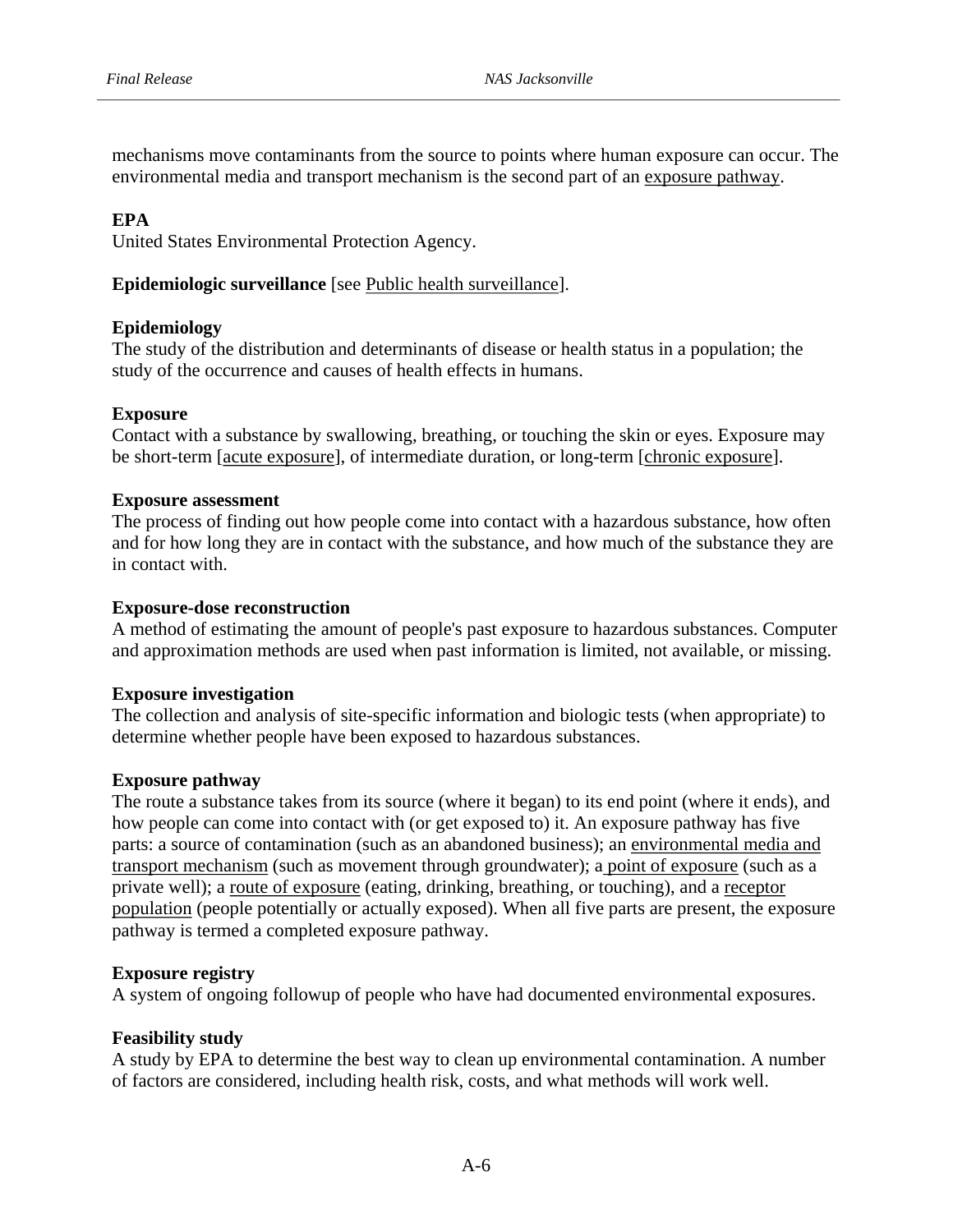# **Geographic information system (GIS)**

A mapping system that uses computers to collect, store, manipulate, analyze, and display data. For example, GIS can show the concentration of a contaminant within a community in relation to points of reference such as streets and homes.

#### **Grand rounds**

Training sessions for physicians and other health care providers about health topics.

## **Groundwater**

Water beneath the earth's surface in the spaces between soil particles and between rock surfaces [compare with surface water].

# $\textbf{Half-life} (\textbf{t}_{1/2})$

The time it takes for half the original amount of a substance to disappear. In the environment, the half-life is the time it takes for half the original amount of a substance to disappear when it is changed to another chemical by bacteria, fungi, sunlight, or other chemical processes. In the human body, the half-life is the time it takes for half the original amount of the substance to disappear, either by being changed to another substance or by leaving the body. In the case of radioactive material, the half life is the amount of time necessary for one half the initial number of radioactive atoms to change or transform into another atom (that is normally not radioactive). After two half lives, 25% of the original number of radioactive atoms remain.

#### **Hazard**

A source of potential harm from past, current, or future exposures.

#### **Hazardous Substance Release and Health Effects Database (HazDat)**

The scientific and administrative database system developed by ATSDR to manage data collection, retrieval, and analysis of site-specific information on hazardous substances, community health concerns, and public health activities.

#### **Hazardous waste**

Potentially harmful substances that have been released or discarded into the environment.

#### **Health consultation**

A review of available information or collection of new data to respond to a specific health question or request for information about a potential environmental hazard. Health consultations are focused on a specific exposure issue. Health consultations are therefore more limited than a public health assessment, which reviews the exposure potential of each pathway and chemical [compare with public health assessment].

#### **Health education**

risks. Programs designed with a community to help it know about health risks and how to reduce these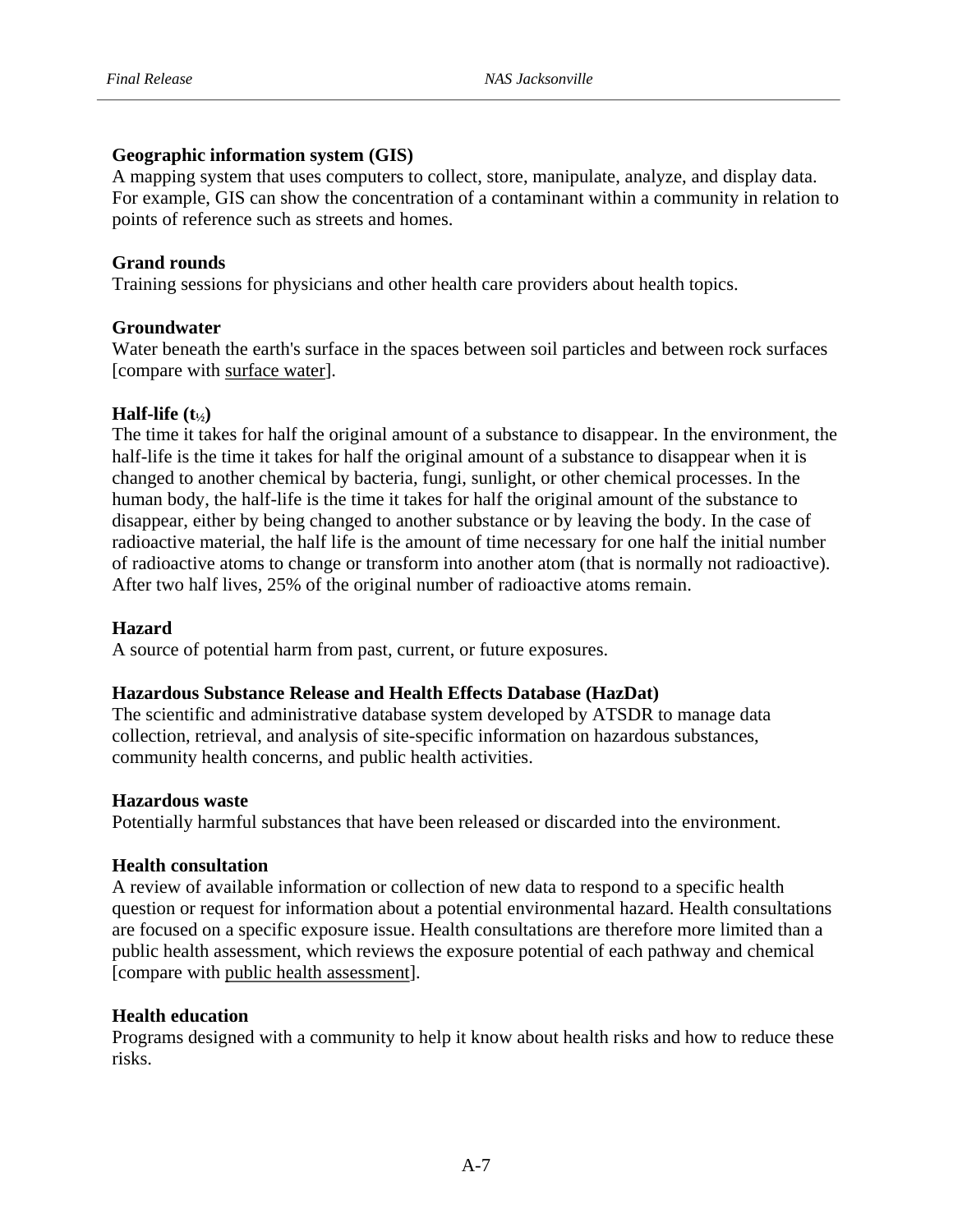# **Health investigation**

hazardous substances. The collection and evaluation of information about the health of community residents. This information is used to describe or count the occurrence of a disease, symptom, or clinical measure and to evaluate the possible association between the occurrence and exposure to

# **Health promotion**

The process of enabling people to increase control over, and to improve, their health.

# **Health statistics review**

The analysis of existing health information (i.e., from death certificates, birth defects registries, and cancer registries) to determine if there is excess disease in a specific population, geographic area, and time period. A health statistics review is a descriptive epidemiologic study.

# **Indeterminate public health hazard**

decision is lacking. The category used in ATSDR's public health assessment documents when a professional judgment about the level of health hazard cannot be made because information critical to such a

# **Incidence**

The number of new cases of disease in a defined population over a specific time period [contrast with prevalence].

# **Ingestion**

The act of swallowing something through eating, drinking, or mouthing objects. A hazardous substance can enter the body this way [see route of exposure].

# **Inhalation**

The act of breathing. A hazardous substance can enter the body this way [see route of exposure].

# **Intermediate duration exposure**

Contact with a substance that occurs for more than 14 days and less than a year [compare with acute exposure and chronic exposure].

# **In vitro**

In an artificial environment outside a living organism or body. For example, some toxicity testing is done on cell cultures or slices of tissue grown in the laboratory, rather than on a living animal [compare with in vivo].

# **In vivo**

Within a living organism or body. For example, some toxicity testing is done on whole animals, such as rats or mice [compare with in vitro].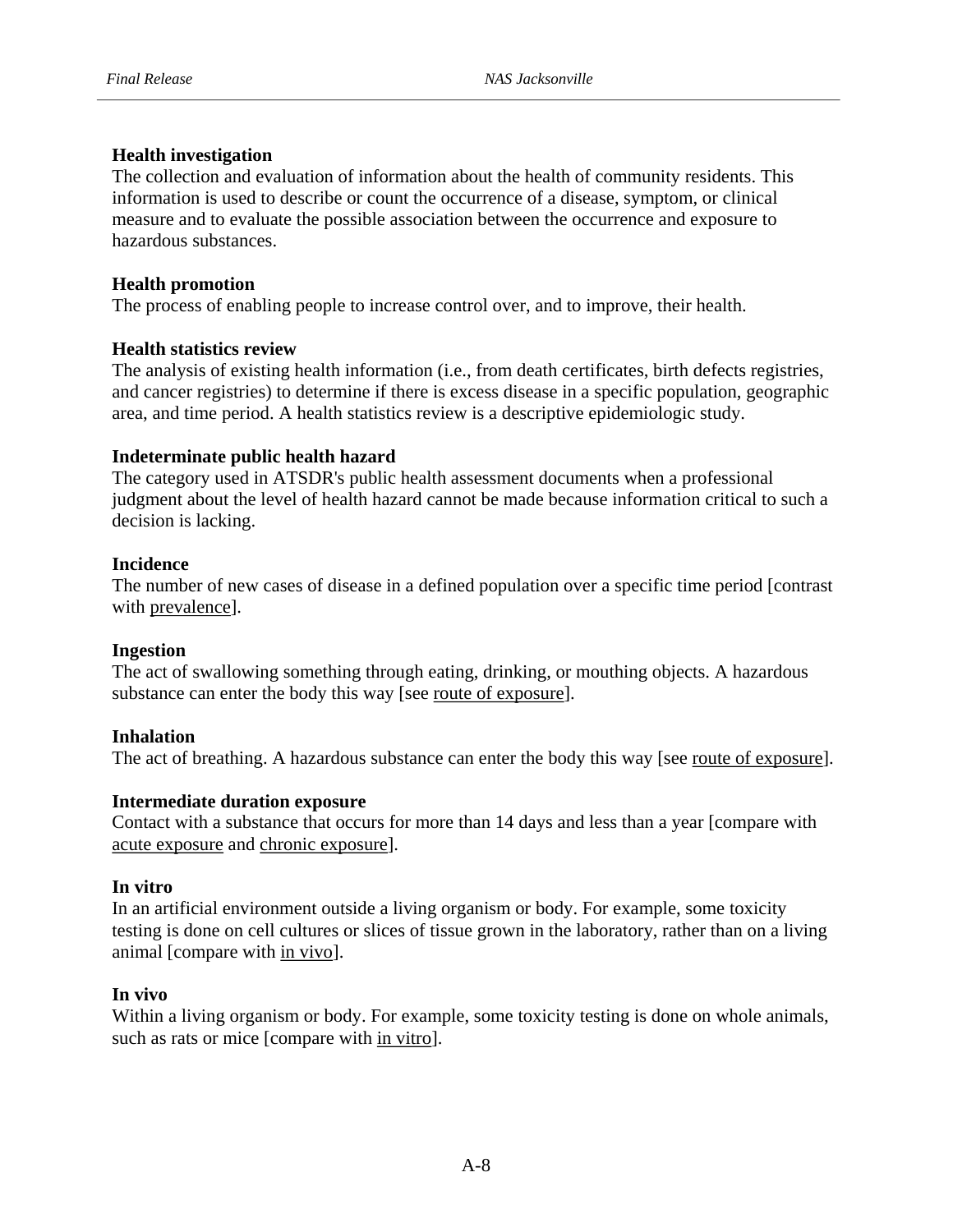# **Lowest-observed-adverse-effect level (LOAEL)**

effects in people or animals. The lowest tested dose of a substance that has been reported to cause harmful (adverse) health

# **Medical monitoring**

A set of medical tests and physical exams specifically designed to evaluate whether an individual's exposure could negatively affect that person's health.

# **Metabolism**

The conversion or breakdown of a substance from one form to another by a living organism.

# **Metabolite**

Any product of metabolism.

**mg/kg**  Milligram per kilogram.

# $mg/cm<sup>2</sup>$

Milligram per square centimeter (of a surface).

# $me/m<sup>3</sup>$

Milligram per cubic meter; a measure of the concentration of a chemical in a known volume (a cubic meter) of air, soil, or water.

# **Migration**

Moving from one location to another.

# **Minimal risk level (MRL)**

An ATSDR estimate of daily human exposure to a hazardous substance at or below which that substance is unlikely to pose a measurable risk of harmful (adverse), noncancerous effects. MRLs are calculated for a route of exposure (inhalation or oral) over a specified time period (acute, intermediate, or chronic). MRLs should not be used as predictors of harmful (adverse) health effects [see reference dose].

# **Morbidity**

State of being ill or diseased. Morbidity is the occurrence of a disease or condition that alters health and quality of life.

# **Mortality**

Death. Usually the cause (a specific disease, a condition, or an injury) is stated.

# **Mutagen**

A substance that causes mutations (genetic damage).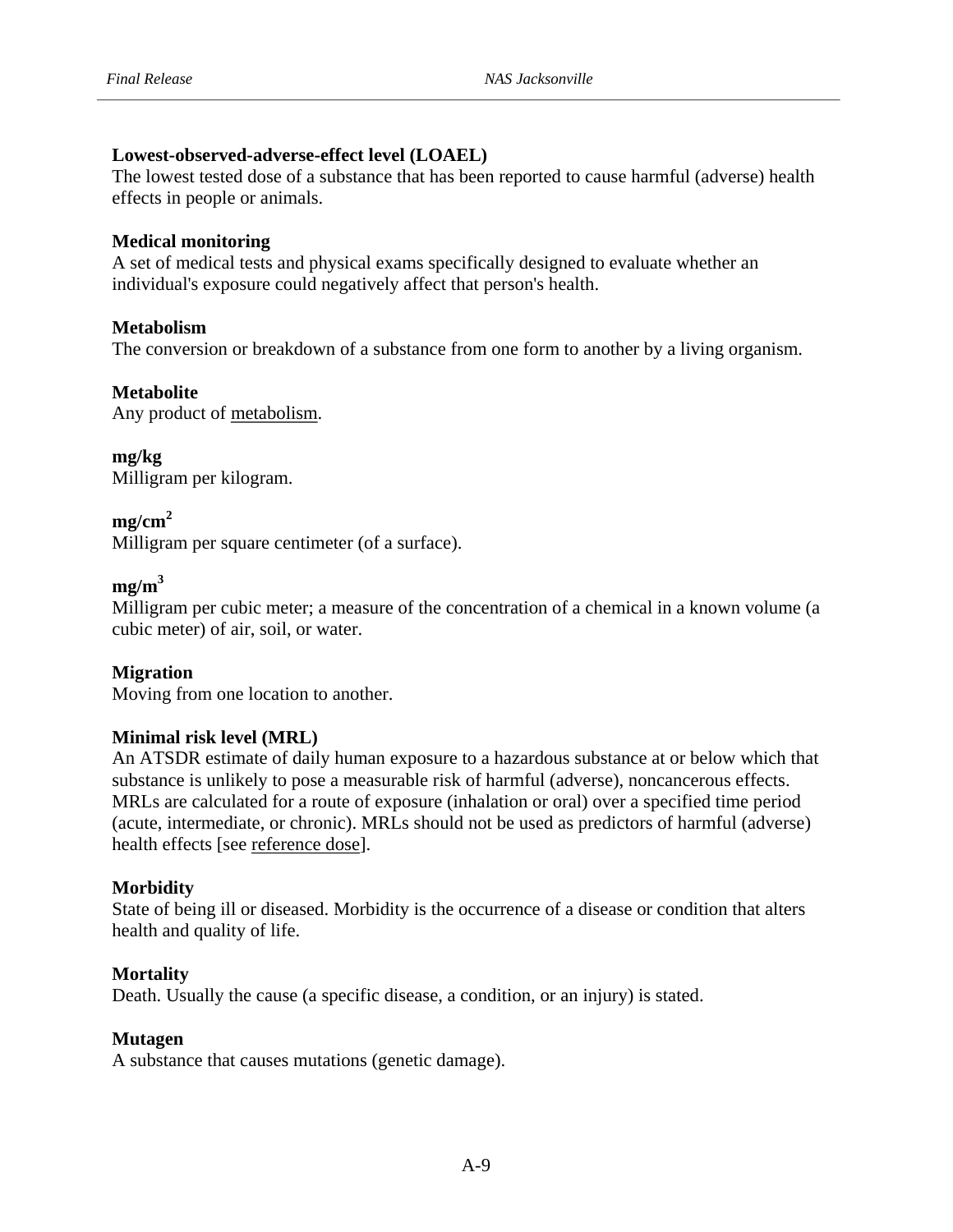# **Mutation**

A change (damage) to the DNA, genes, or chromosomes of living organisms.

# National Priorities List for Uncontrolled Hazardous Waste Sites (National Priorities List or **NPL)**

States. The NPL is updated on a regular basis. EPA's list of the most serious uncontrolled or abandoned hazardous waste sites in the United

# **National Toxicology Program (NTP)**

Part of the Department of Health and Human Services. NTP develops and carries out tests to predict whether a chemical will cause harm to humans.

# **No apparent public health hazard**

A category used in ATSDR's public health assessments for sites where human exposure to contaminated media might be occurring, might have occurred in the past, or might occur in the future, but where the exposure is not expected to cause any harmful health effects.

# **No-observed-adverse-effect level (NOAEL)**

effects on people or animals. The highest tested dose of a substance that has been reported to have no harmful (adverse) health

# **No public health hazard**

A category used in ATSDR's public health assessment documents for sites where people have never and will never come into contact with harmful amounts of site-related substances.

# NPL [see National Priorities List for Uncontrolled Hazardous Waste Sites]

# **Physiologically based pharmacokinetic model (PBPK model)**

and how it leaves the body. A computer model that describes what happens to a chemical in the body. This model describes how the chemical gets into the body, where it goes in the body, how it is changed by the body,

# **Pica**

related behavior. A craving to eat nonfood items, such as dirt, paint chips, and clay. Some children exhibit pica-

# **Plume**

groundwater. A volume of a substance that moves from its source to places farther away from the source. Plumes can be described by the volume of air or water they occupy and the direction they move. For example, a plume can be a column of smoke from a chimney or a substance moving with

# **Point of exposure**

The place where someone can come into contact with a substance present in the environment [see exposure pathway].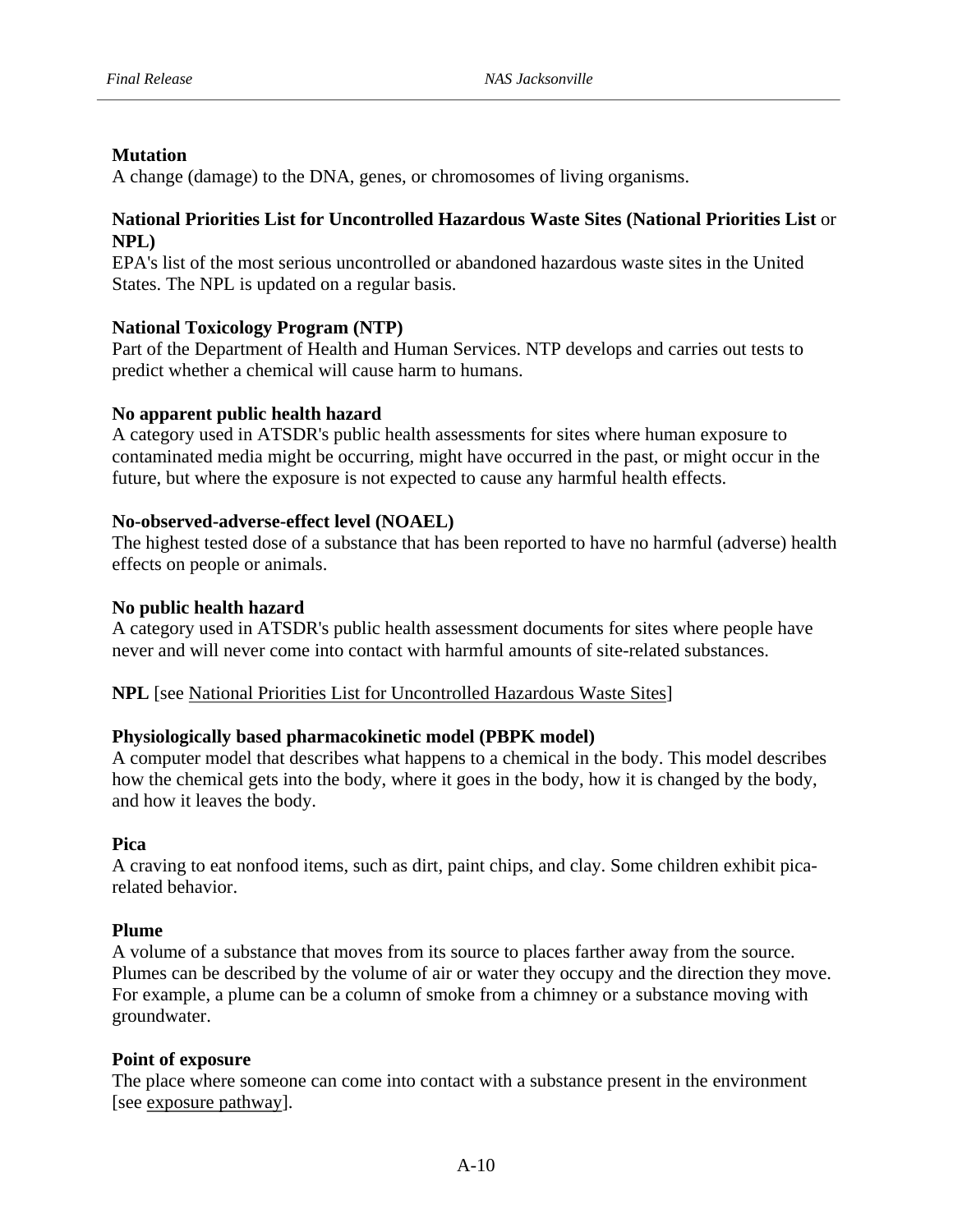# **Population**

(such as occupation or age). A group or number of people living within a specified area or sharing similar characteristics

# **Potentially responsible party (PRP)**

A company, government, or person legally responsible for cleaning up the pollution at a hazardous waste site under Superfund. There may be more than one PRP for a particular site.

**ppb**  Parts per billion.

**ppm**  Parts per million.

# **Prevalence**

The number of existing disease cases in a defined population during a specific time period [contrast with incidence].

## **Prevalence survey**

The measure of the current level of disease(s) or symptoms and exposures through a questionnaire that collects self-reported information from a defined population.

# **Prevention**

Actions that reduce exposure or other risks, keep people from getting sick, or keep disease from getting worse.

# **Public availability session**

An informal, drop-by meeting at which community members can meet one-on-one with ATSDR staff members to discuss health and site-related concerns.

#### **Public comment period**

An opportunity for the public to comment on agency findings or proposed activities contained in draft reports or documents. The public comment period is a limited time period during which comments will be accepted.

# **Public health action**

A list of steps to protect public health.

#### **Public health advisory**

A statement made by ATSDR to EPA or a state regulatory agency that a release of hazardous substances poses an immediate threat to human health. The advisory includes recommended measures to reduce exposure and reduce the threat to human health.

# **Public health assessment (PHA)**

An ATSDR document that examines hazardous substances, health outcomes, and community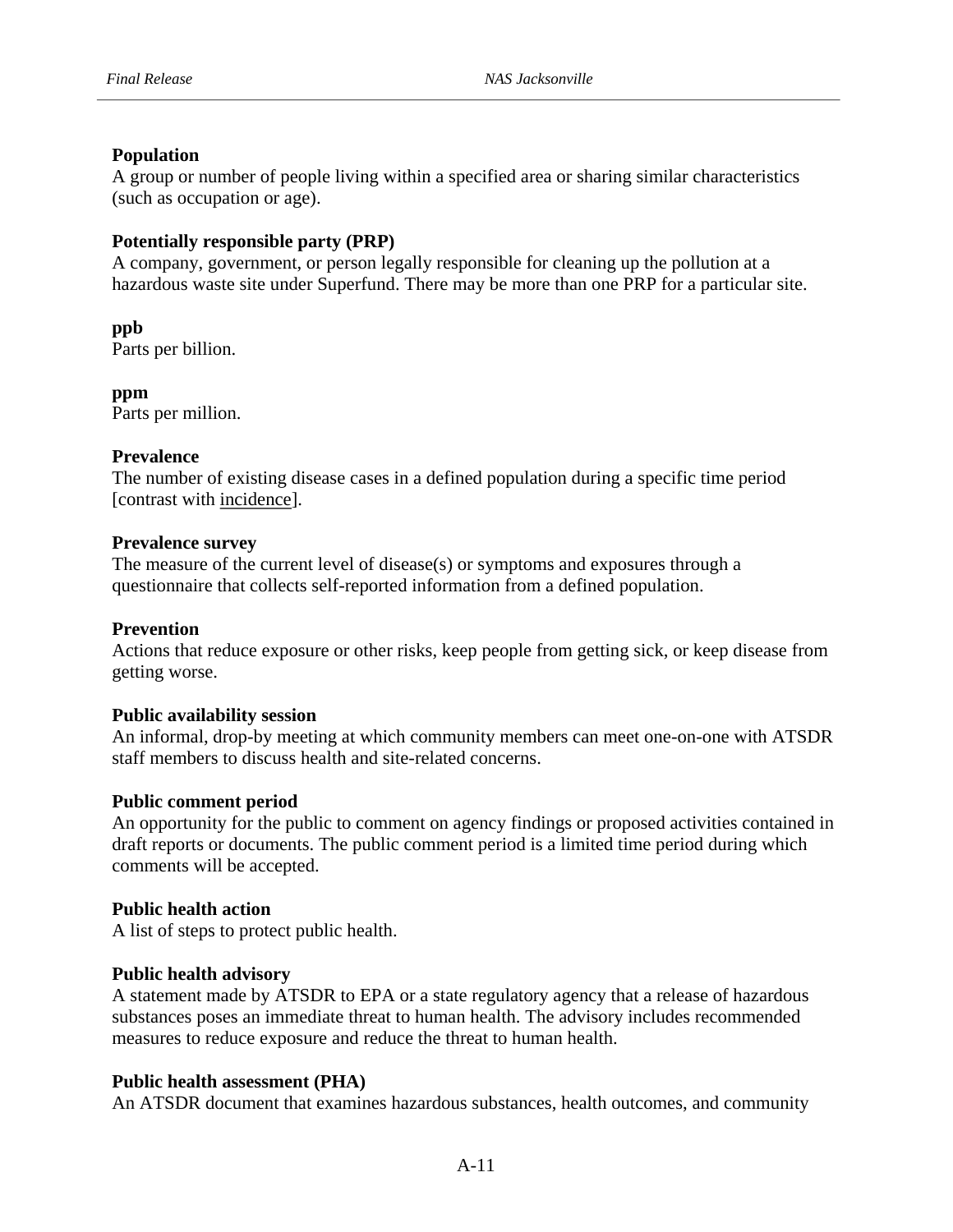public health [compare with health consultation]. concerns at a hazardous waste site to determine whether people could be harmed from coming into contact with those substances. The PHA also lists actions that need to be taken to protect

#### **Public health hazard**

A category used in ATSDR's public health assessments for sites that pose a public health hazard because of long-term exposures (greater than 1 year) to sufficiently high levels of hazardous substances or radionuclides that could result in harmful health effects.

## **Public health hazard categories**

Public health hazard categories are statements about whether people could be harmed by conditions present at the site in the past, present, or future. One or more hazard categories might be appropriate for each site. The five public health hazard categories are no public health hazard, no apparent public health hazard, indeterminate public health hazard, public health hazard, and urgent public health hazard.

## **Public health statement**

The first chapter of an ATSDR toxicological profile. The public health statement is a summary written in words that are easy to understand. The public health statement explains how people might be exposed to a specific substance and describes the known health effects of that substance.

#### **Public health surveillance**

The ongoing, systematic collection, analysis, and interpretation of health data. This activity also involves timely dissemination of the data and use for public health programs.

#### **Public meeting**

A public forum with community members for communication about a site.

#### **Radioisotope**

An unstable or radioactive isotope (form) of an element that can change into another element by giving off radiation.

#### **Radionuclide**

Any radioactive isotope (form) of any element.

#### **RCRA** [see Resource Conservation and Recovery Act (1976, 1984)]

#### **Receptor population**

People who could come into contact with hazardous substances [see exposure pathway].

#### **Reference dose (RfD)**

An EPA estimate, with uncertainty or safety factors built in, of the daily lifetime dose of a substance that is unlikely to cause harm in humans.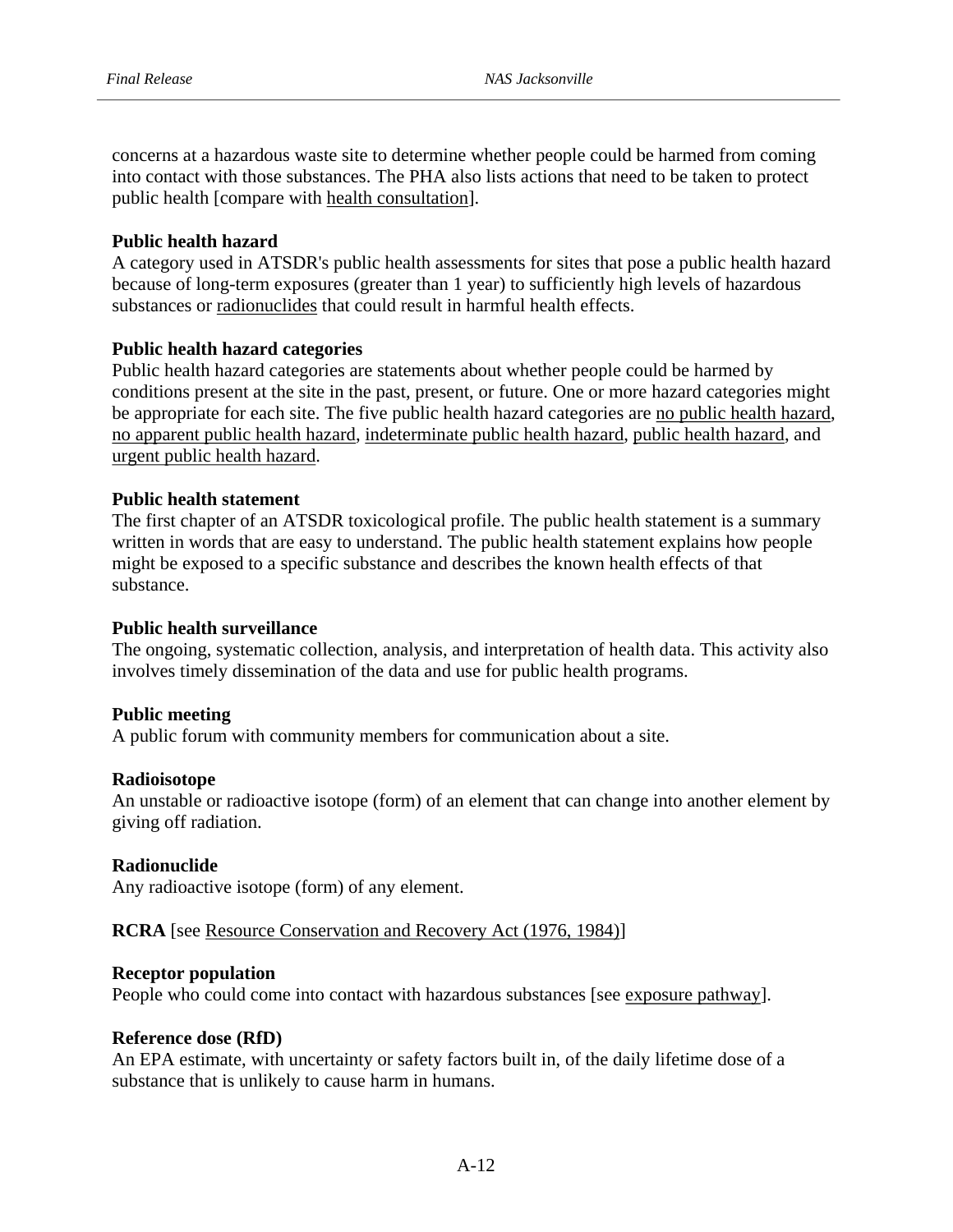# **Registry**

A systematic collection of information on persons exposed to a specific substance or having specific diseases [see exposure registry and disease registry].

# **Remedial investigation**

a site. The CERCLA process of determining the type and extent of hazardous material contamination at

# **Resource Conservation and Recovery Act (1976, 1984) (RCRA)**

stored, disposed of, or distributed. This Act regulates management and disposal of hazardous wastes currently generated, treated,

# **RFA**

RCRA Facility Assessment. An assessment required by RCRA to identify potential and actual releases of hazardous chemicals.

**RfD** [see reference dose]

## **Risk**

The probability that something will cause injury or harm.

## **Risk reduction**

disease or other health conditions. Actions that can decrease the likelihood that individuals, groups, or communities will experience

#### **Risk communication**

The exchange of information to increase understanding of health risks.

#### **Route of exposure**

The way people come into contact with a hazardous substance. Three routes of exposure are breathing [inhalation], eating or drinking [ingestion], or contact with the skin [dermal contact].

**Safety factor** [see <u>uncertainty factor</u>]

**SARA** [see Superfund Amendments and Reauthorization Act]

#### **Sample**

A portion or piece of a whole. A selected subset of a population or subset of whatever is being studied. For example, in a study of people the sample is a number of people chosen from a larger population [see population]. An environmental sample (for example, a small amount of soil or water) might be collected to measure contamination in the environment at a specific location.

#### **Sample size**

The number of units chosen from a population or an environment.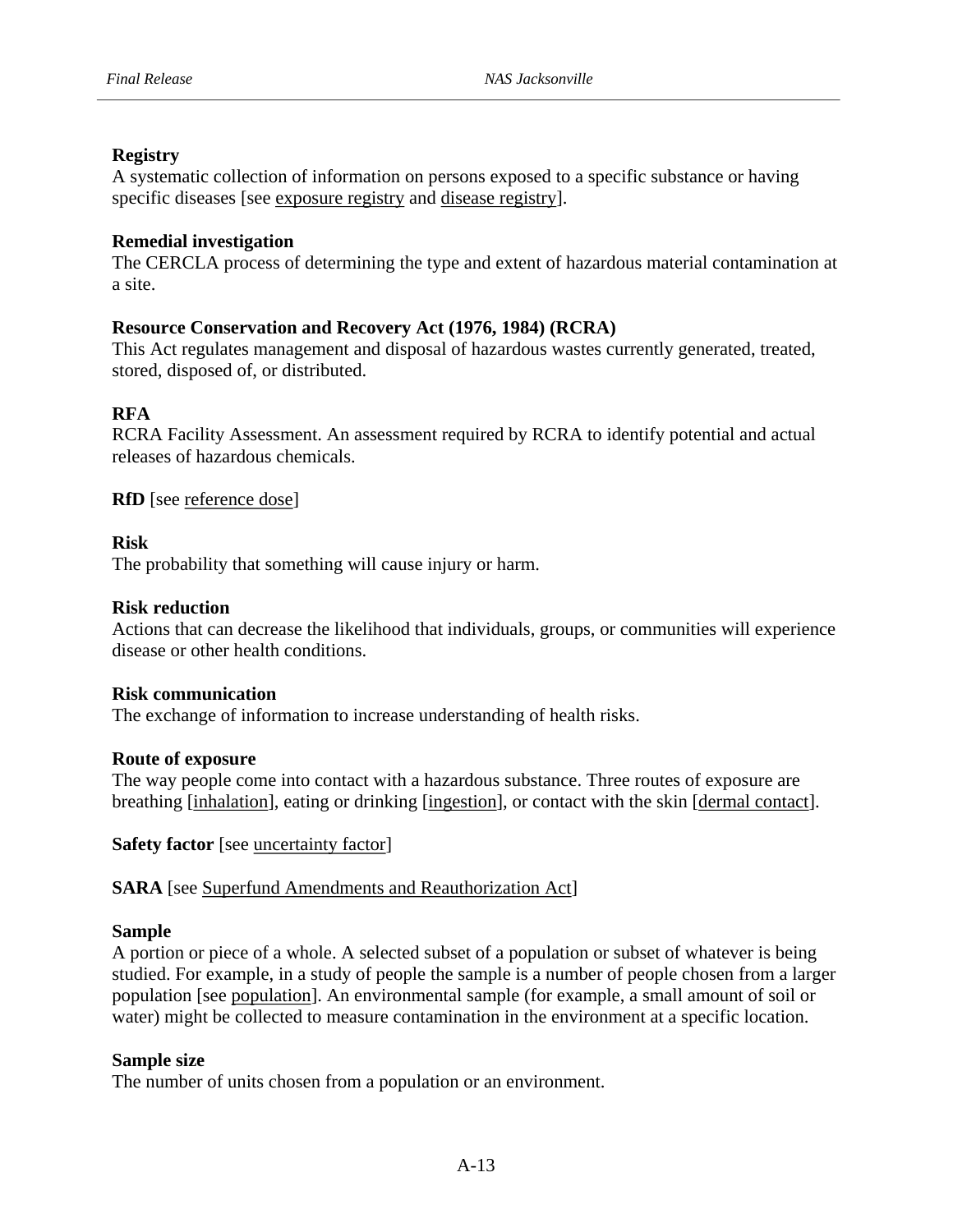# **Solvent**

spirits). A liquid capable of dissolving or dispersing another substance (for example, acetone or mineral

# **Source of contamination**

The place where a hazardous substance comes from, such as a landfill, waste pond, incinerator, storage tank, or drum. A source of contamination is the first part of an exposure pathway.

# **Special populations**

People who might be more sensitive or susceptible to exposure to hazardous substances because of factors such as age, occupation, sex, or behaviors (for example, cigarette smoking). Children, pregnant women, and older people are often considered special populations.

# **Stakeholder**

A person, group, or community who has an interest in activities at a hazardous waste site.

# **Statistics**

A branch of mathematics that deals with collecting, reviewing, summarizing, and interpreting data or information. Statistics are used to determine whether differences between study groups are meaningful.

# **Substance**

A chemical.

# **Substance-specific applied research**

A program of research designed to fill important data needs for specific hazardous substances identified in ATSDR's toxicological profiles. Filling these data needs would allow more accurate assessment of human risks from specific substances contaminating the environment. This research might include human studies or laboratory experiments to determine health effects resulting from exposure to a given hazardous substance.

**Superfund** [see Comprehensive Environmental Response, Compensation, and Liability Act of 1980 (CERCLA) and Superfund Amendments and Reauthorization Act (SARA)

# **Superfund Amendments and Reauthorization Act (SARA)**

In 1986, SARA amended the Comprehensive Environmental Response, Compensation, and Liability Act of 1980 (CERCLA) and expanded the health-related responsibilities of ATSDR. CERCLA and SARA direct ATSDR to look into the health effects from substance exposures at hazardous waste sites and to perform activities including health education, health studies, surveillance, health consultations, and toxicological profiles.

# **Surface water**

Water on the surface of the earth, such as in lakes, rivers, streams, ponds, and springs [compare with groundwater].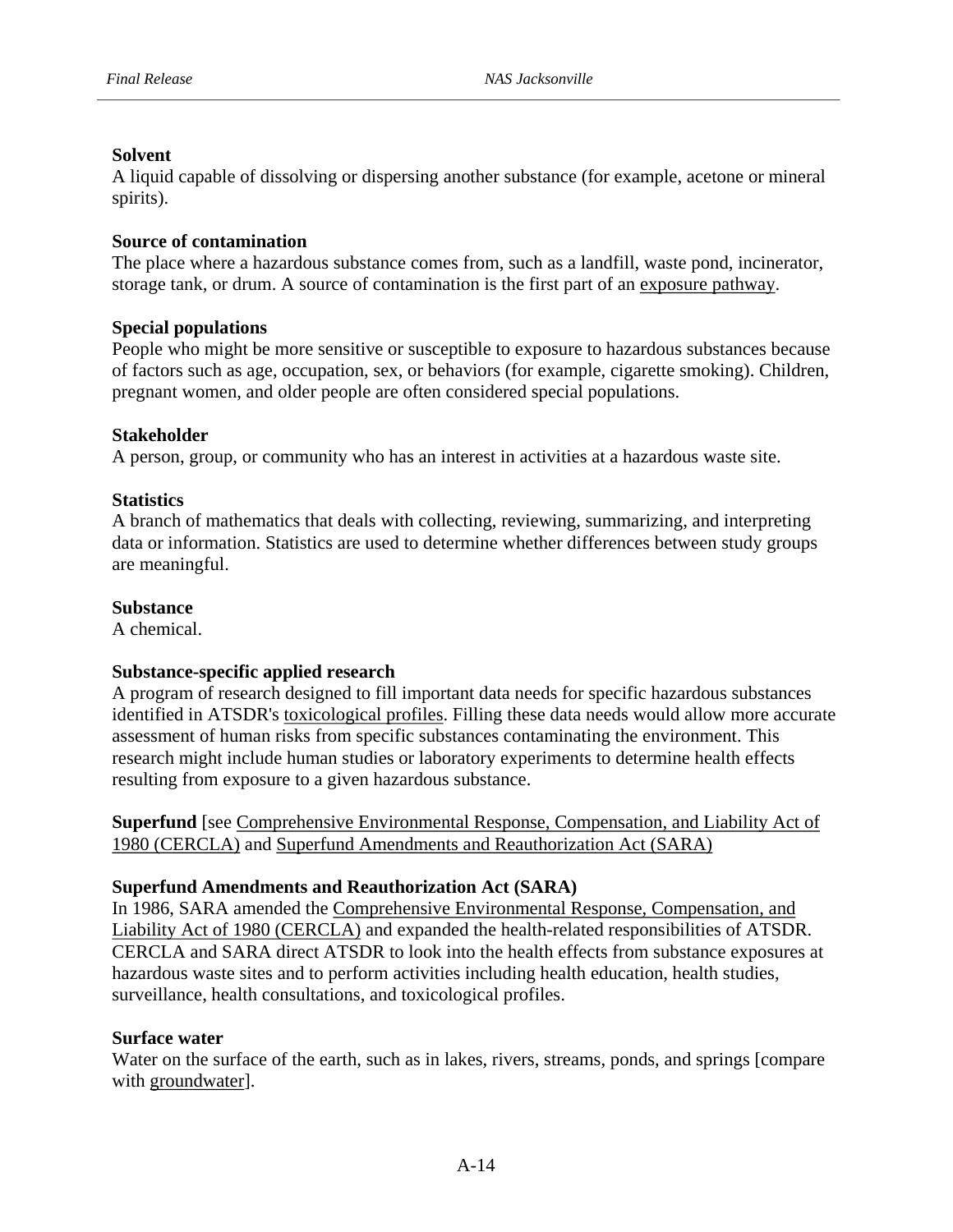**Surveillance** [see public health surveillance]

# **Survey**

A systematic collection of information or data. A survey can be conducted to collect information from a group of people or from the environment. Surveys of a group of people can be conducted by telephone, by mail, or in person. Some surveys are done by interviewing a group of people [see prevalence survey].

# **Synergistic effect**

A biologic response to multiple substances where one substance worsens the effect of another substance. The combined effect of the substances acting together is greater than the sum of the effects of the substances acting by themselves [see additive effect and antagonistic effect].

# **Teratogen**

A substance that causes defects in development between conception and birth. A teratogen is a substance that causes a structural or functional birth defect.

# **Toxic agent**

Chemical or physical (for example, radiation, heat, cold, microwaves) agents that, under certain circumstances of exposure, can cause harmful effects to living organisms.

# **Toxicological profile**

further research is needed. An ATSDR document that examines, summarizes, and interprets information about a hazardous substance to determine harmful levels of exposure and associated health effects. A toxicological profile also identifies significant gaps in knowledge on the substance and describes areas where

# **Toxicology**

The study of the harmful effects of substances on humans or animals.

# **Tumor**

An abnormal mass of tissue that results from excessive cell division that is uncontrolled and progressive. Tumors perform no useful body function. Tumors can be either benign (not cancer) or malignant (cancer).

# **Uncertainty factor**

Mathematical adjustments for reasons of safety when knowledge is incomplete. For example, factors used in the calculation of doses that are not harmful (adverse) to people. These factors are applied to the lowest-observed-adverse-effect-level (LOAEL) or the no-observed-adverse-effectlevel (NOAEL) to derive a minimal risk level (MRL). Uncertainty factors are used to account for variations in people's sensitivity, for differences between animals and humans, and for differences between a LOAEL and a NOAEL. Scientists use uncertainty factors when they have some, but not all, the information from animal or human studies to decide whether an exposure will cause harm to people [also sometimes called a safety factor].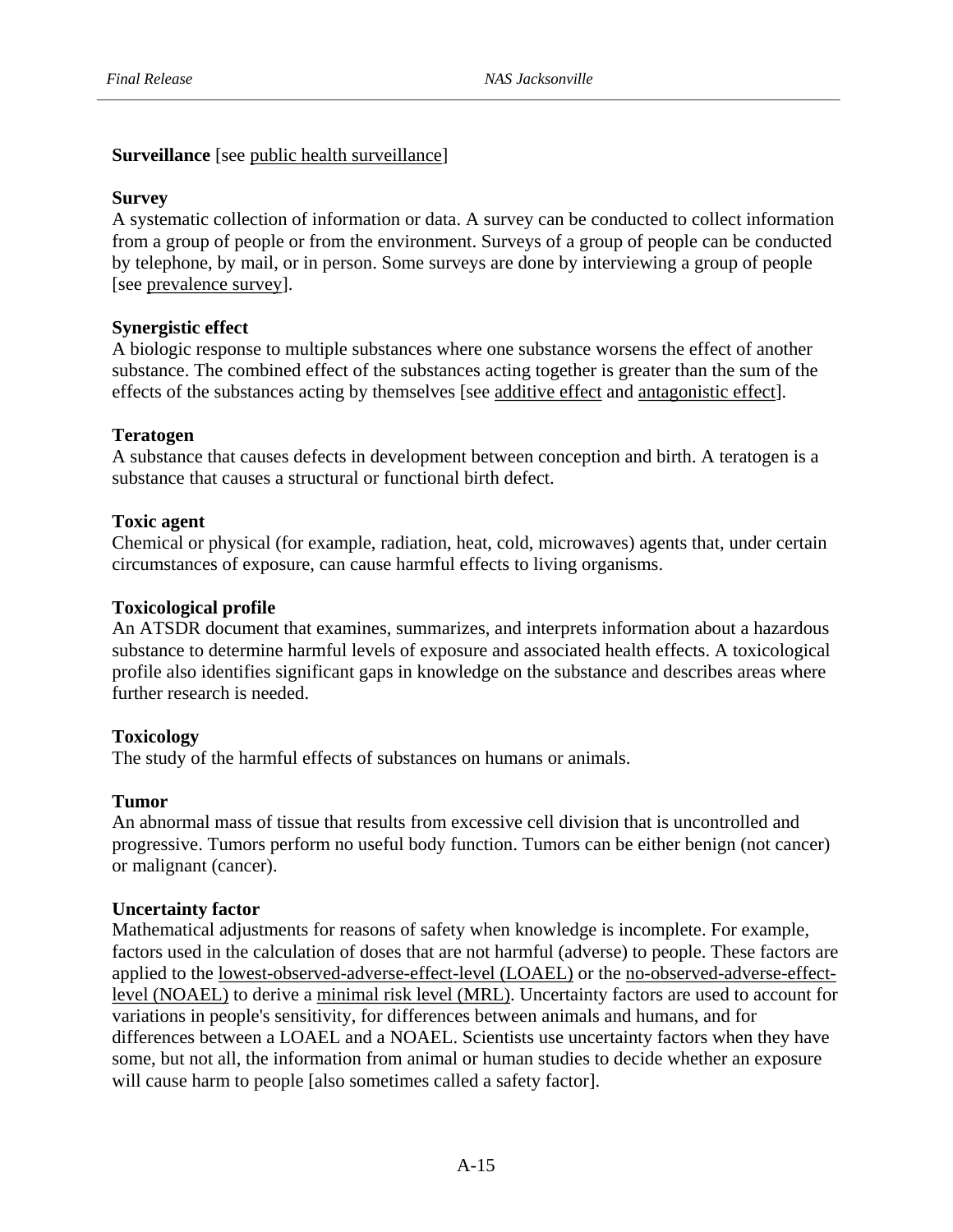## **Urgent public health hazard**

A category used in ATSDR's public health assessments for sites where short-term exposures (less than 1 year) to hazardous substances or conditions could result in harmful health effects that require rapid intervention.

#### **Volatile organic compounds (VOCs)**

Organic compounds that evaporate readily into the air. VOCs include substances such as benzene, toluene, methylene chloride, and methyl chloroform.

#### **Other glossaries and dictionaries:**

Environmental Protection Agency EXIT National Library of Medicine (NIH)

For more information on the work of ATSDR, please contact

NCEH/ATSDR Office of Communication, Information Services Center 1600 Clifton Road, N.E. (MS E-29) Atlanta, GA 30333 Telephone: 1-888-422-8737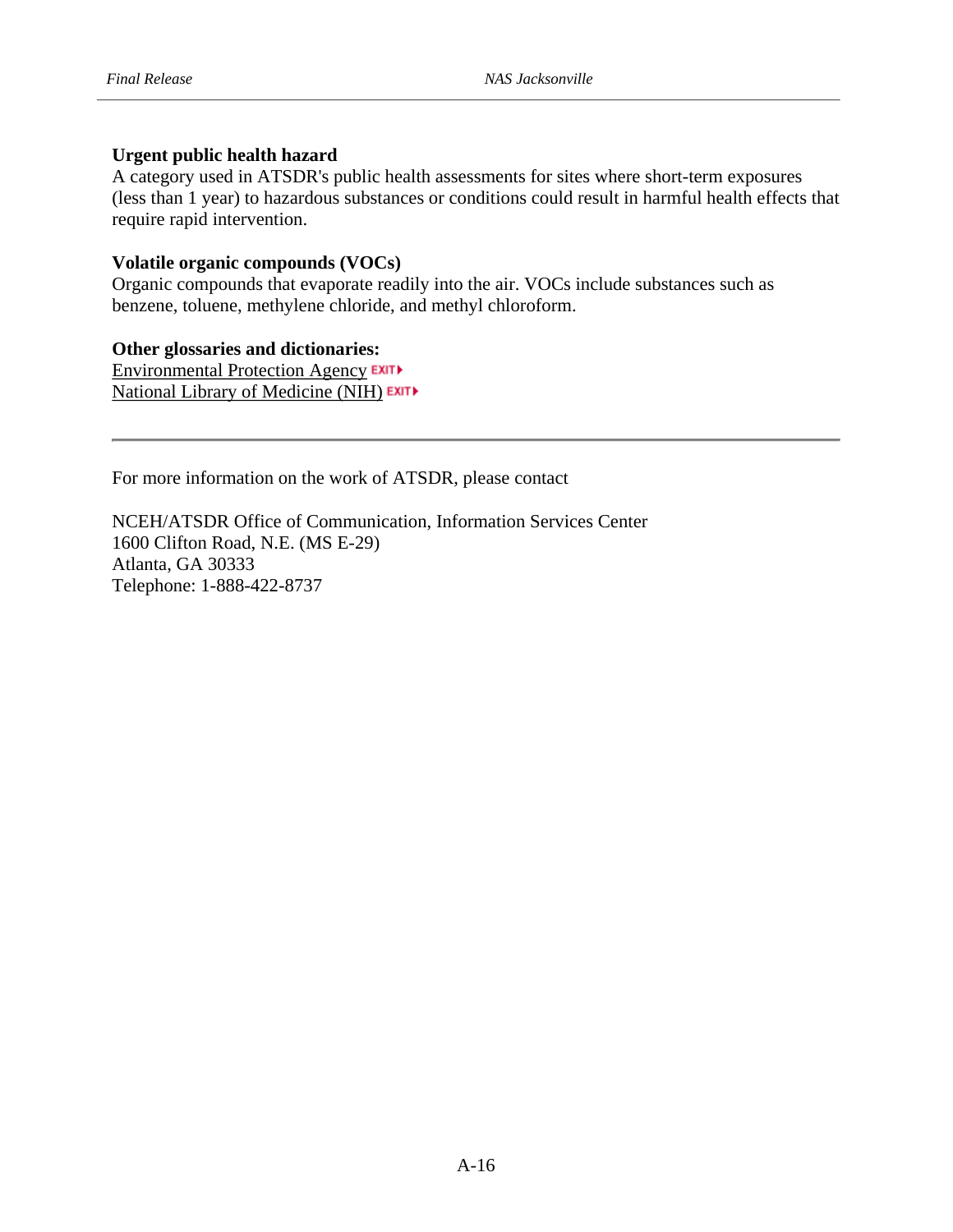$\mathcal{L}(\mathcal{L})$ 

# **Appendix B: ATSDR's Environmental Data Analysis for NAS Jacksonville**

# **Table B-1. ATSDR's Environmental Data Analysis for NAS Jacksonville**

| <b>Site</b>     | <b>Data Analysis of Environmental Monitoring Results</b>                                                                                                                                                                                                                                                                                                                                                                                                                                                                                                                                                                                                                                                                                                                                                                                                                                                                                                                                                                                                                                                                                                                                                                                                                                                                                                                                                                                                                                        |
|-----------------|-------------------------------------------------------------------------------------------------------------------------------------------------------------------------------------------------------------------------------------------------------------------------------------------------------------------------------------------------------------------------------------------------------------------------------------------------------------------------------------------------------------------------------------------------------------------------------------------------------------------------------------------------------------------------------------------------------------------------------------------------------------------------------------------------------------------------------------------------------------------------------------------------------------------------------------------------------------------------------------------------------------------------------------------------------------------------------------------------------------------------------------------------------------------------------------------------------------------------------------------------------------------------------------------------------------------------------------------------------------------------------------------------------------------------------------------------------------------------------------------------|
|                 | Operable Units (OUs) at NAS Jacksonville                                                                                                                                                                                                                                                                                                                                                                                                                                                                                                                                                                                                                                                                                                                                                                                                                                                                                                                                                                                                                                                                                                                                                                                                                                                                                                                                                                                                                                                        |
|                 | <b>Groundwater (Unfiltered):</b> Aluminum (up to 271,000 ppb), antimony (up to 26.0 ppb), arsenic (up to 47.1<br>ppb), barium (up to 1,360 ppb), benzene (up to 250 ppb), beryllium (up to 25.4 ppb), bis(2-chloroethyl) ether<br>(38.0 ppb), bis(2-ethylhexyl)phthalate (up to 71.0 ppb), cadmium (up to 3.9 ppb), carbazole (4.0 ppb),<br>chromium (up to 294 ppb), dibenzofuran (up to 45.0 ppb), 1,2-dichloroethane (up to 47.0 ppb), 1,1-<br>dichloroethene (up to 150 ppb), iron (up to 168,000 ppb), lead (up to 53.3 ppb), methylene chloride (up to<br>8.5 ppb), nickel (up to 125 ppb), tetrachloroethene (21.0 ppb), thallium (1.9 ppb), 1,1,2-trichloroethane<br>(59.0 ppb), trichloroethene (up to 3,000 ppb), total 1,2-dichloroethene (up to 1,800 ppb), vanadium (up to<br>378 ppb), and vinyl chloride (up to 710 ppb) were detected above CVs throughout the OU. In 1995, 10<br>samples collected within the landfill detected benzene (up to 92.0 ppb), bis(2-ethylhexyl)phthalate (up to<br>1,600 ppb), chlorobenzene (up to 800 ppb), chloroethane (62.0 ppb), and 2-methylnaphthalene (8,000 ppb)<br>above CVs.<br><b>Sediment:</b> Aroclor-1248 (1.5 ppm), aroclor-1260 (up to 15.0 ppm), arsenic (up to 10.3 ppm), and<br>benzo(a) pyrene (up to 0.29 ppm) were detected above CVs. There are no soil CVs for gross alpha (up to $3.5$<br>picocuries per gram $[pCi/g]$ , gross beta (up to 2.2 $pCi/g$ ), and total petroleum hydrocarbon (TPH) (up to<br>26,100 ppm). |
| OU1             | Soil: Aroclor-1254 (up to 3.6 ppm), aroclor-1260 (up to 15.5 ppm), arsenic (up to 19.6 ppm),<br>benzo(a)pyrene (up to 0.548 ppm), benzo(b)fluoranthene (up to 1.0 ppm), cadmium (up to 164 ppm),<br>chromium (up to 777 ppm), 4,4-DDT(up to 20.0 ppm), dibenz(a,h)anthracene (up to 0.237 ppm), heptachlor<br>$(0.35$ ppm), heptachlor epoxide $(0.35$ ppm), iron (up to $42,900$ ppm), and lead (up to $601$ ppm) were<br>detected above CVs in surface soil. The majority of detections were south of Child Street (not in samples<br>collected north of Child Street). In subsurface soil, aroclor-1260 (2.1 ppm) and trichloroethene (2.0 ppm)<br>were detected above CVs. There are no CVs for gross alpha (up to 11.0 pCi/g), gross beta (up to 10.0<br>$pCi/g$ ), and TPH (24,000 ppm).                                                                                                                                                                                                                                                                                                                                                                                                                                                                                                                                                                                                                                                                                                  |
|                 | Surface Water: Antimony (up to 24.1 ppb), arsenic (up to 23.9 ppb), benzene (up to 11.0 ppb), cadmium<br>(up to 4.5 ppb), gross alpha (up to 27.9 ppb), iron (up to 35,100 ppb), methylene chloride $(11.0 \text{ ppb})$ ,<br>thallium $(1.5$ ppb), thorium-234 (up to 209 ppb), trichloroethene (up to 37.0 ppb), and vinyl chloride (up to<br>8.0 ppb) were detected above CVs.                                                                                                                                                                                                                                                                                                                                                                                                                                                                                                                                                                                                                                                                                                                                                                                                                                                                                                                                                                                                                                                                                                               |
|                 | There is no surface water CV for TPH (up to 21.2 ppb).                                                                                                                                                                                                                                                                                                                                                                                                                                                                                                                                                                                                                                                                                                                                                                                                                                                                                                                                                                                                                                                                                                                                                                                                                                                                                                                                                                                                                                          |
|                 | The RI/FS addendum sampled surface water for VOCs and SVOCs; benzene (12.0 ppb) and vinyl chloride<br>(2.0 ppb) were detected above CVs.                                                                                                                                                                                                                                                                                                                                                                                                                                                                                                                                                                                                                                                                                                                                                                                                                                                                                                                                                                                                                                                                                                                                                                                                                                                                                                                                                        |
|                 | In 2002, TtNUS resampled OU1 surface water in the unnamed tributary. No VOCs exceeded CVs.                                                                                                                                                                                                                                                                                                                                                                                                                                                                                                                                                                                                                                                                                                                                                                                                                                                                                                                                                                                                                                                                                                                                                                                                                                                                                                                                                                                                      |
| OU <sub>2</sub> | Groundwater: During past investigations at OU2, arsenic (51.0 ppb), barium (819 ppb), benzene (3.8 ppb),<br>beryllium (23.0 ppb), bis(2-ethylhexyl)phthalate (120 ppb), cadmium (40.0 ppb), chromium (300 ppb),<br>cyanide (280 ppb), dichloromethane (1,250 ppb), lead (103 ppb), manganese (520 ppb), mercury (14.0 ppb),<br>nickel (5,400 ppb), p-cresol (427 ppb), silver (72.0 ppb), trichloroethene (45.0 ppb), vanadium (440 ppb),<br>and vinyl chloride (5.0 ppb) were detected above CVs.                                                                                                                                                                                                                                                                                                                                                                                                                                                                                                                                                                                                                                                                                                                                                                                                                                                                                                                                                                                              |
|                 | During RI/FS activities, aluminum (up to 449,000 ppb), antimony (up to 30.7 ppb), arsenic (up to 28.0 ppb),<br>barium (up to 2,180 ppb), benzene (up to 69.0 ppb), bis(2-ethylhexyl)phthalate (8.0 ppb), cadmium (up to<br>24.0 ppb), chromium (up to 445 ppb), iron (up to 160,000 ppb), lead (up to 118 ppb), manganese (up to 780<br>ppb), methylene chloride (up to 9.5 ppb), nickel (up to 147 ppb), thallium (up to 5.0 ppb), and vanadium (up                                                                                                                                                                                                                                                                                                                                                                                                                                                                                                                                                                                                                                                                                                                                                                                                                                                                                                                                                                                                                                            |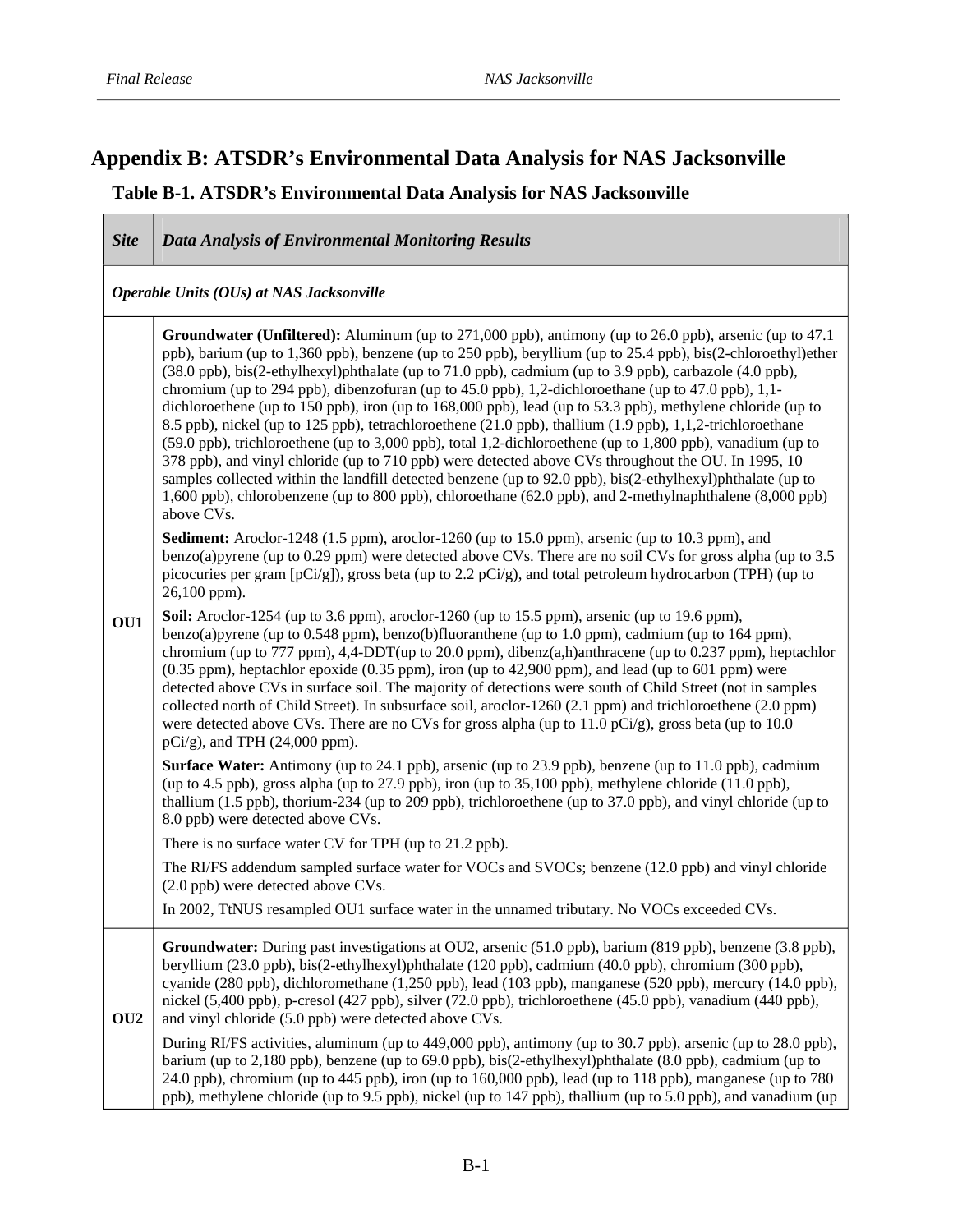$\top$ 

Г

| <b>Site</b>     | <b>Data Analysis of Environmental Monitoring Results</b>                                                                                                                                                                                                                                                                                                                                                                                                     |
|-----------------|--------------------------------------------------------------------------------------------------------------------------------------------------------------------------------------------------------------------------------------------------------------------------------------------------------------------------------------------------------------------------------------------------------------------------------------------------------------|
|                 | to 580 ppb) were detected above CVs.                                                                                                                                                                                                                                                                                                                                                                                                                         |
|                 | Sediment: During RI/FS activities, antimony (29.8 ppm), arsenic (up to 7.2 ppm), benzo(a)pyrene (0.37<br>ppm), cadmium (up to 711 ppm), lead (up to 1,590 ppm), nickel (up to 1,270 ppm), and silver (up to 329<br>ppm) were detected above CVs. There is no soil CV for chloromethane (0.031 ppm).                                                                                                                                                          |
|                 | <b>Sludge:</b> The RI/FS evaluated sludge piles at PSC 4. Antimony (up to 76.0 ppm), arsenic (up to 3.7 ppm),<br>benzo(a)pyrene (up to 0.28 ppm), cadmium (up to 189 ppm), chromium (up to $6,320$ ppm), iron (up to<br>43,700 ppm), lead (up to 856 ppm), and mercury (up to 231 ppm) were detected above CVs.                                                                                                                                              |
|                 | Soil: Past investigations did not indicate the presence of hazardous waste. In the RI/FS site-wide evaluation<br>of soil, antimony (up to 70.1 ppm), arsenic (up to 61.1 ppm), benzo(a)pyrene $(1.2$ ppm), cadmium (up to<br>134 ppm), chromium (up to 5,310 ppm), dieldrin (up to 0.14 ppm), indeno(1,2,3-cd)pyrene (0.99 ppm), and<br>lead (up to 1,060 ppm) were detected above CVs. In subsurface soil, arsenic (0.85 ppm) was detected above<br>the CV. |
|                 | In addition, the RI/FS combined its evaluation of different depths (surface and subsurface) of soil at PSC 43.<br>Arsenic (up to 0.94 ppm), cadmium (up to 223 ppm), chromium (up to 47,700 ppm), lead (up to 1,220<br>ppm), manganese (up to 4,650 ppm), and nickel (up to 1,540 ppm) were detected above CVs. There is no<br>CV for 4-methyl-2-pentanone (0.55 ppm).                                                                                       |
|                 | Surface Water: Arsenic (up to 13.6 ppb), barium (up to 862 ppb), benzene (4.0 ppb), cadmium (4.4 ppb),<br>iron (up to 95,900 ppb), lead (up to 76.4 ppb), manganese (up to 523 ppb), and vanadium (up to 77.8 ppb)<br>were detected above CVs.                                                                                                                                                                                                               |
|                 | <b>Groundwater:</b> As presented in the RI/FS, previous sampling results are combined for the areas of interest;<br>these include Areas A through G and areas outside of A through G.                                                                                                                                                                                                                                                                        |
|                 | Area A: Benzene (1.5 ppb), total 1,2-dichloroethene (up to 6,200 ppb), 1,1,2-trichloroethane (up to 9.3 ppb),<br>trichloroethene (up to 31,000 ppb), and vinyl chloride (up to 1,600 ppb) were detected above CVs.                                                                                                                                                                                                                                           |
|                 | <i>Area B:</i> Chloromethane (up to 14.0 ppb), tetrachloroethene (40.0 ppb), 1,1,2-trichloroethane (2.0 ppb), and<br>trichloroethene (up to 9,800 ppb) were detected above CVs.                                                                                                                                                                                                                                                                              |
|                 | Area C: Methylene chloride (27.0 ppb) and trichloroethene (up to 5,000 ppb) were detected above CVs.                                                                                                                                                                                                                                                                                                                                                         |
| OU <sub>3</sub> | Area D: Arsenic (up to 23.0 ppb), bromoform (8.8 ppb), iron (up to 32,300 ppb), manganese (up to 662<br>ppb), methylene chloride (up to 11.3 ppb), tetrachloroethene (up to 34.0 ppb), total 1,2-dichloroethene (up<br>to 190 ppb), and trichloroethene (up to 6,800 ppb) were detected above CVs.                                                                                                                                                           |
|                 | <i>Area E:</i> Tetrachloroethene (up to 16,000 ppb), total 1,2-dichloroethene (up to 610 ppb), 1,1,2-<br>trichloroethane $(0.95$ ppb), trichloroethene (up to $670$ ppb), and vinyl chloride (up to $43.0$ ppb) were<br>detected above CVs.                                                                                                                                                                                                                  |
|                 | <i>Area F</i> : 1,1-dichloroethene (up to 270 ppb), total 1,2-dichloroethene (up to 61.0 ppb), 1,1,2-trichloroethane<br>(up to 6.5 ppb), trichloroethene (up to 27,000 ppb), and vinyl chloride (up to 3.4 ppb) were detected above<br>CV <sub>s</sub> .                                                                                                                                                                                                     |
|                 | Area G: Arsenic (4.9 ppb), benzene (1.1 ppb), 1,1-dichloroethene (up to 760 ppb), total 1,2-dichloroethene<br>(up to $1,600$ ppb), $1,1,1$ -trichloroethane (up to 570 ppb), $1,1,2$ -trichloroethane (5.1 ppb), trichloroethene (up<br>to 3,800 ppb), and vinyl chloride (up to 66.0 ppb) were detected above CVs.                                                                                                                                          |
|                 | Areas Outside of A through G: Benzene (up to 64.0 ppb), chloromethane (up to 30.0 ppb), 1,2-<br>dichloroethane $(1.0 \text{ ppb})$ , cis-1,2-dichloroethene (up to 1,300 ppb), methylene chloride (up to 35.0 ppb),<br>1,1,2-trichloroethane (1.0 ppb), trans-1,2-dichloroethene (up to 520 ppb), and trichloroethene (up to 580<br>ppb) were detected above CVs.                                                                                            |
|                 | Sediment: Out of the contractors' samples, BEI detected the highest contaminant concentrations in<br>sediment removed from the storm sewer in 1999. Arsenic (up to 4.0 ppm), cadmium (69.0 ppm), chromium<br>(410 ppm), and lead (2,500 ppm) were detected above CVs. B&R detected benzo(a)pyrene (0.3 ppm) above                                                                                                                                            |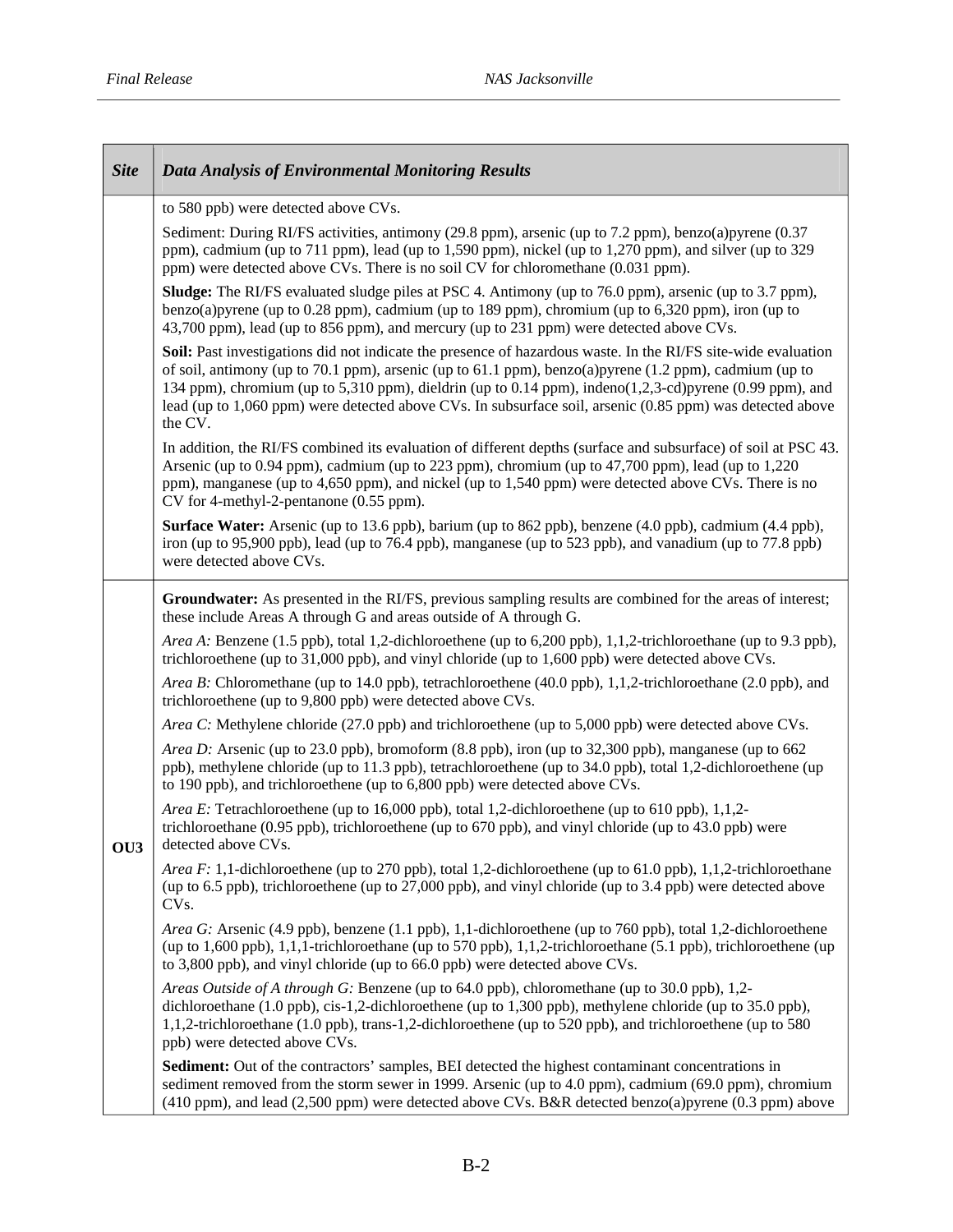$\Gamma$ 

| <b>Site</b>     | <b>Data Analysis of Environmental Monitoring Results</b>                                                                                                                                                                                                                                                                                                                                                                                                                                                                                                                                                                                                                                                     |
|-----------------|--------------------------------------------------------------------------------------------------------------------------------------------------------------------------------------------------------------------------------------------------------------------------------------------------------------------------------------------------------------------------------------------------------------------------------------------------------------------------------------------------------------------------------------------------------------------------------------------------------------------------------------------------------------------------------------------------------------|
|                 | its CV in St. Johns River sediment.                                                                                                                                                                                                                                                                                                                                                                                                                                                                                                                                                                                                                                                                          |
|                 | Samples collected from the St. Johns River for the RI/FS detected arsenic (up to 12.9 ppm),<br>benzo(a)anthracene (up to 1.8 ppm), benzo(a)pyrene (up to 3.0 ppm), benzo(b)fluoranthene (up to 2.3 ppm),<br>dibenz(a,h)anthracene (up to 0.74 ppm), indeno(1,2,3-cd)pyrene (up to 1.6 ppm), and iron (up to 23,950)<br>above CVs.                                                                                                                                                                                                                                                                                                                                                                            |
|                 | <b>Soil:</b> Arsenic (up to 200 ppm) was the only contaminant detected above its CV in all soil samples collected<br>on and off site.                                                                                                                                                                                                                                                                                                                                                                                                                                                                                                                                                                        |
|                 | <b>Surface Water:</b> Thallium (up to 10.9 ppb) was the only contaminant detected above its CV in samples<br>collected from the St. Johns River. In the storm sewer, bromodichloromethane (3.0 ppb), methylene chloride<br>(up to 8.0 ppb), total 1,2-dichloroethene (up to 98.0 ppb), trichloroethene (up to 170 ppb), and vinyl chloride<br>(up to 13.0 ppb) were detected above CVs.                                                                                                                                                                                                                                                                                                                      |
|                 | Groundwater: Aluminum (up to 25,700 ppb), arsenic (up to 24.8 ppb), chromium (up to 37.9 ppb), iron (up<br>to 61,800 ppb), and vanadium (up to 38.6 ppb) were detected above CVs.                                                                                                                                                                                                                                                                                                                                                                                                                                                                                                                            |
|                 | Sediment: In 1993, arsenic (up to 91 ppm), benzo(a)anthracene (0.88 ppm), benzo(a)pyrene (0.79 ppm),<br>benzo(b)fluoranthene (up to 1.3 ppm), iron (up to $55,200$ ppm), and lead (up to $691$ ppm) were detected<br>above CVs.                                                                                                                                                                                                                                                                                                                                                                                                                                                                              |
|                 | In the 1997 RI, arsenic (up to 208 ppm), benzo(a)anthracene (up to 1.2 ppm), benzo(a)pyrene (up to 1.5<br>ppm), benzo(b)fluoranthene (up to 1.9 ppm), indeno(1,2,3-cd)pyrene (up to 0.97 ppm), iron (up to 63,300<br>ppm), and lead (up to 481 ppm) were detected above CVs.                                                                                                                                                                                                                                                                                                                                                                                                                                 |
|                 | Soil: Arsenic (up to 3.2 ppm) and benzo(a)pyrene (0.12 ppm) were detected above CVs.                                                                                                                                                                                                                                                                                                                                                                                                                                                                                                                                                                                                                         |
|                 | Surface Water: No contaminants were detected above CVs in 1993, 1997, or 1998.                                                                                                                                                                                                                                                                                                                                                                                                                                                                                                                                                                                                                               |
| OU4             | Fish: Even though a person is most likely to consume a fish filet than other parts of a fish, ATSDR analyzed<br>fish filet, liver/gonad, and carcass samples collected in 1993. For fish filet samples, alpha-chlordane (up to<br>0.013 ppm), aroclor-1254 (up to 0.39 ppm), $4,4$ <sup>2</sup> -DDE (up to 0.12 ppm), and 4-methylphenol (14 ppm) were<br>detected above CVs. For fish liver/gonad samples, aroclor-1254 (up to 2.8 ppm), 4,4'-DDD (0.03 ppm), and<br>4,4'-DDE (up to 0.85 ppm) were detected above CVs. For fish carcass samples, alpha-chlordane (up to 0.03<br>ppm), aroclor-1254 (up to 0.59 ppm), 4,4'-DDD (up to 0.023 ppm), and 4,4'-DDE (up to 0.2 ppm) were<br>detected above CVs. |
|                 | Because there are no CVs for lead in fish, ATSDR calculated doses based on the lead concentrations<br>detected. The highest concentration of lead (0.00091 ppm) was detected in the fish liver/gonad. The highest<br>estimated dose would be for a child (0.000000888 mg/kg/day), which is significantly less than the lowest<br>no-observed-adverse-effect-level (NOAEL) of 0.57 mg/kg/day.                                                                                                                                                                                                                                                                                                                 |
|                 | ATSDR evaluated filet and whole fish samples collected during the 1997 RI. For fish filet, aroclor-1260 (up<br>to 0.248 ppm), 4,4'-DDE (up to 0.044 ppm), and mercury (0.142 ppm) were detected above CVs. For whole<br>fish samples, aldrin $(0.007$ ppm), alpha-BHC $(0.0019$ ppm), aroclor-1260 (up to 0.585 ppm), arsenic (up to<br>0.953 ppm), 4,4'-DDE (up to 0.306 ppm), and thallium (up to 1.19 ppm) were detected above CVs.                                                                                                                                                                                                                                                                       |
| OU <sub>5</sub> | Groundwater: In 1997, HLA detected antimony (5.1 ppb), arsenic (7.2 ppb), benzene (up to 240 ppb),<br>toluene (up to 280 ppb), total 1,2-dichloroethene (up to 120 ppb), trichloroethene (up to 23.0 ppb), and vinyl<br>chloride (up to 18.0 ppb) above CVs.                                                                                                                                                                                                                                                                                                                                                                                                                                                 |
|                 | Samples in 1998 detected radium-226 and thorium-230 (both up to 72.9 picocuries per liter [pCi/L]), as well<br>as benzene (2.2 ppb) above CVs.                                                                                                                                                                                                                                                                                                                                                                                                                                                                                                                                                               |
|                 | Groundwater samples from 1999 detected benzene (up to 120 ppb), cadmium (up to 2.9 ppb), 1,2-<br>dichloroethene mix (up to 64.0 ppb), and vinyl chloride (up to 2.9 ppb) above CVs. Between 1999 and<br>2000, radium-226 (up to 6.62 pCi/L) was detected above its CV.                                                                                                                                                                                                                                                                                                                                                                                                                                       |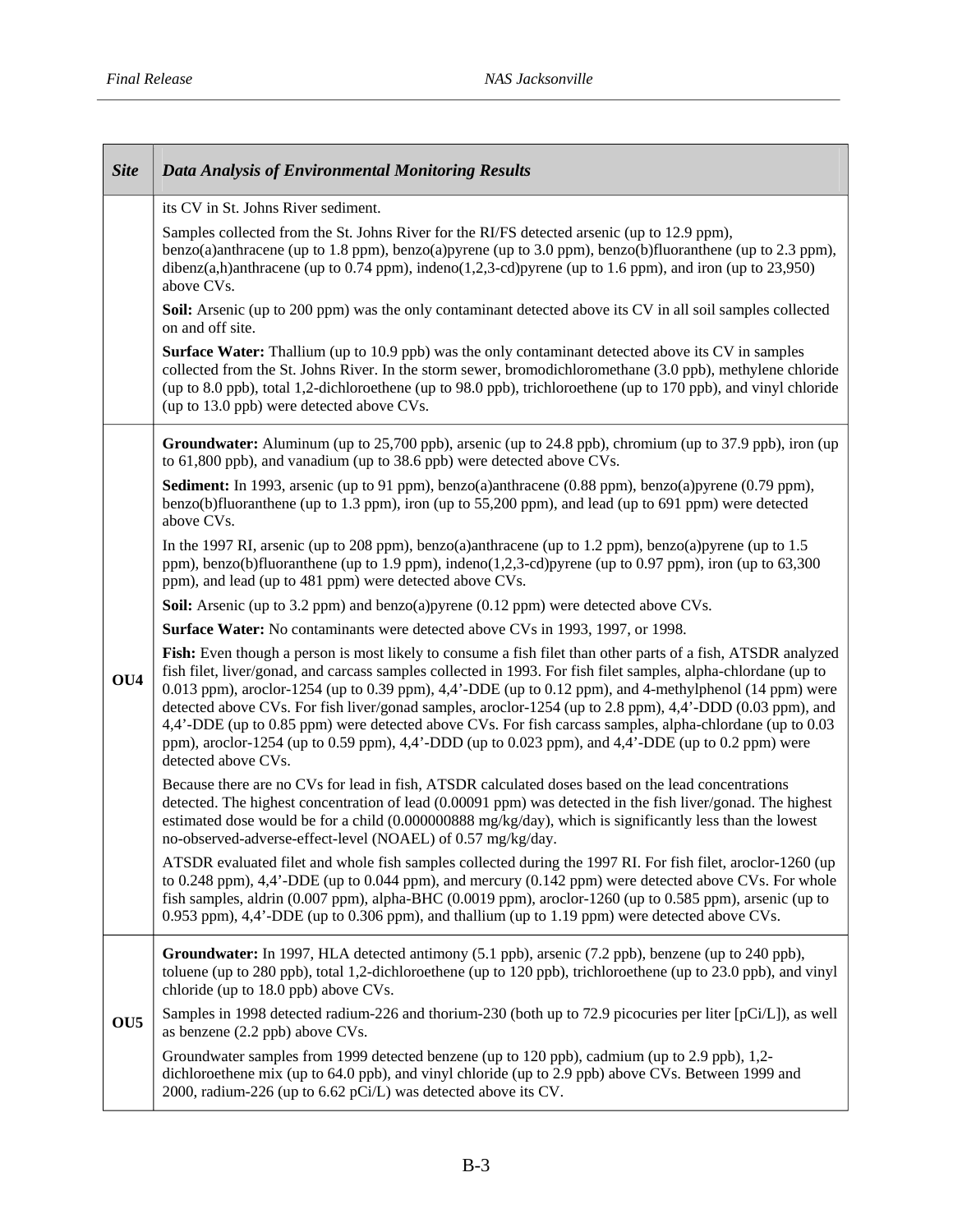| <b>Site</b>     | <b>Data Analysis of Environmental Monitoring Results</b>                                                                                                                                                                                                                                                                                                                                                                                                                                                                                                                                 |
|-----------------|------------------------------------------------------------------------------------------------------------------------------------------------------------------------------------------------------------------------------------------------------------------------------------------------------------------------------------------------------------------------------------------------------------------------------------------------------------------------------------------------------------------------------------------------------------------------------------------|
|                 | In 2001, monitor well samples found benzene (up to 27.8 ppb) and vinyl chloride (up to 2.3 ppb) above<br>CVs. A 2001 summary (monitoring wells and DPT borings) detected benzene (up to 240 ppb), cis-1,2-<br>dichloroethene (up to 110 ppb), naphthalene (up to 120 ppb), toluene (up to 470 ppb), trichloroethene (up to<br>78.0 ppb), and vinyl chloride (up to 37.3 ppb) above CVs.                                                                                                                                                                                                  |
|                 | Soil: Samples collected by HLA in 1997 detected alpha-BHC (0.2 ppm), antimony (up to 32.3 ppm), arsenic<br>(up to 4.2 ppm), benzo(a)anthracene (1.8 ppm), benzo(a)pyrene (1.1 ppm), benzo(b)fluoranthene (1.4 ppm),<br>cadmium (up to 16.8 ppm), chromium (up to 573 ppm), copper (up to 5,210 ppm), dieldrin (up to 0.056<br>ppm), and lead (up to 1,030 ppm) above CVs in surface soil. In subsurface soil, arsenic (up to 5.1 ppm),<br>benzo(a)anthracene (1.2 ppm), benzo(a)pyrene (0.29 ppm), carbon tetrachloride (89.0 ppm), and lead (up to<br>423 ppm) were detected above CVs. |
|                 | In 1997, BEI radiological readings identified radiation ranging from 0 to 109,835 curies per meter (cpm) at<br>the FFTA and 0 to 70,797 cpm at the ODA. BEI compared these results to background (7,378 cpm) plus<br>4,750 cpm. Thus, BEI used a comparison measure of 12,128 cpm for OU5 to identify potentially<br>contaminated areas; these radiological readings exceeded BEI's comparative measure. Following the<br>excavations in 1998, BEI sampled the soil at the FFTA and ODA excavated areas; only arsenic (up to 17<br>ppm) at the ODA was detected above its CV.            |
|                 | Samples from 1999 to 2002 detected arsenic (up to 4.3 ppm) above its CV at the ODA. At the FFTA,<br>antimony (up to 46.7 ppm), arsenic (up to 6.1 ppm), cadmium (up to 24.0 ppm), chromium (up to 1,280<br>ppm), copper (up to 7,310 ppm), iron (up to 40,400 ppm), and lead (up to 1,190 ppm) were detected above<br>CV <sub>s</sub> .                                                                                                                                                                                                                                                  |
|                 | Sediment: Samples collected by TtNUS in 1999 from the unnamed creek only identified 2-butanone (5.7)<br>ppm), but at a level much lower than its CV.                                                                                                                                                                                                                                                                                                                                                                                                                                     |
|                 | <b>Surface water:</b> During the excavation at the ODA, groundwater intruded into the excavated area, but no<br>groundwater intruded into the FFTA area. As a result, BEI installed a shallow boring at the FFTA in order<br>to measure radionuclides in "surface water" samples from both excavated areas. Radium-226 and thorium-<br>230 were detected above CVs (both measured 46.9 pCi/L at the FFTA). Uranium-238 (164 pCi/L) was<br>detected at the ODA excavation area above its CV.                                                                                              |
|                 | Samples collected by TtNUS (1999 and 2001) from the unnamed creek at PSC 51 detected 2-butanone (0.7<br>ppb), but below its CV.                                                                                                                                                                                                                                                                                                                                                                                                                                                          |
| OU <sub>6</sub> | Groundwater: Measured concentrations of DCE (up to 4,280 ppb) and TCE (8,710 ppb) were detected<br>above CVs.                                                                                                                                                                                                                                                                                                                                                                                                                                                                            |
|                 | Groundwater: In 1997, aldrin (0.0021 ppb), antimony (11.2 ppb), arsenic (up to 5.9 ppb), and<br>pentachlorophenol (2.0 ppb) were detected above CVs. In 2001, chloromethane (4.0 ppb), 1,2-<br>dichloroethane $(1.0 \text{ pb})$ , dieldrin $(0.018 \text{ pb})$ , and vinyl chloride $(1.0 \text{ pb})$ were detected above CVs. Two<br>deep monitoring wells were also sampled. Arsenic (3.4 ppb), gross alpha (up to 34.3 pCi/L), radium-226 (up<br>to 9.4 pCi/L), total 1,2- dichloroethene (62.0 ppb), and vinyl chloride (1.0 ppb) were detected above CVs.                        |
| OU7             | <b>Soil:</b> In 1997, aluminum (up to 171,000 ppm), antimony (up to 22.9 ppm), aroclor-1260 (up to 2.4 ppm),<br>arsenic (up to 15.5 ppm), benzo(a)pyrene (up to 0.87 ppm), benzo(b)fluoranthene (up to 2.0 ppm), cadmium<br>(up to 156 ppm), chromium (up to 1,300 ppm), copper (up to 16,600 ppm), iron (up to $76,400$ ppm), and<br>lead (up to 4,840 ppm) were detected above CVs.                                                                                                                                                                                                    |
|                 | During 2001 RI activities, grid-based, biased, and perimeter ditch soil samples were collected at OU7. In<br>grid-based samples, antimony (up to 36.0 ppm), aroclor-1260 (up to 1.8 ppm), arsenic (up to 6.7 ppm),<br>cadmium (up to 58.8 ppm), chromium (up to 287 ppm), copper (up to 22,500 ppm), and lead (up to 739<br>ppm) were detected above CVs.                                                                                                                                                                                                                                |
|                 | In biased samples, aluminum (up to 204,000 ppm), antimony (up to 42.6 ppm), aroclor-1260 (up to 1.3                                                                                                                                                                                                                                                                                                                                                                                                                                                                                      |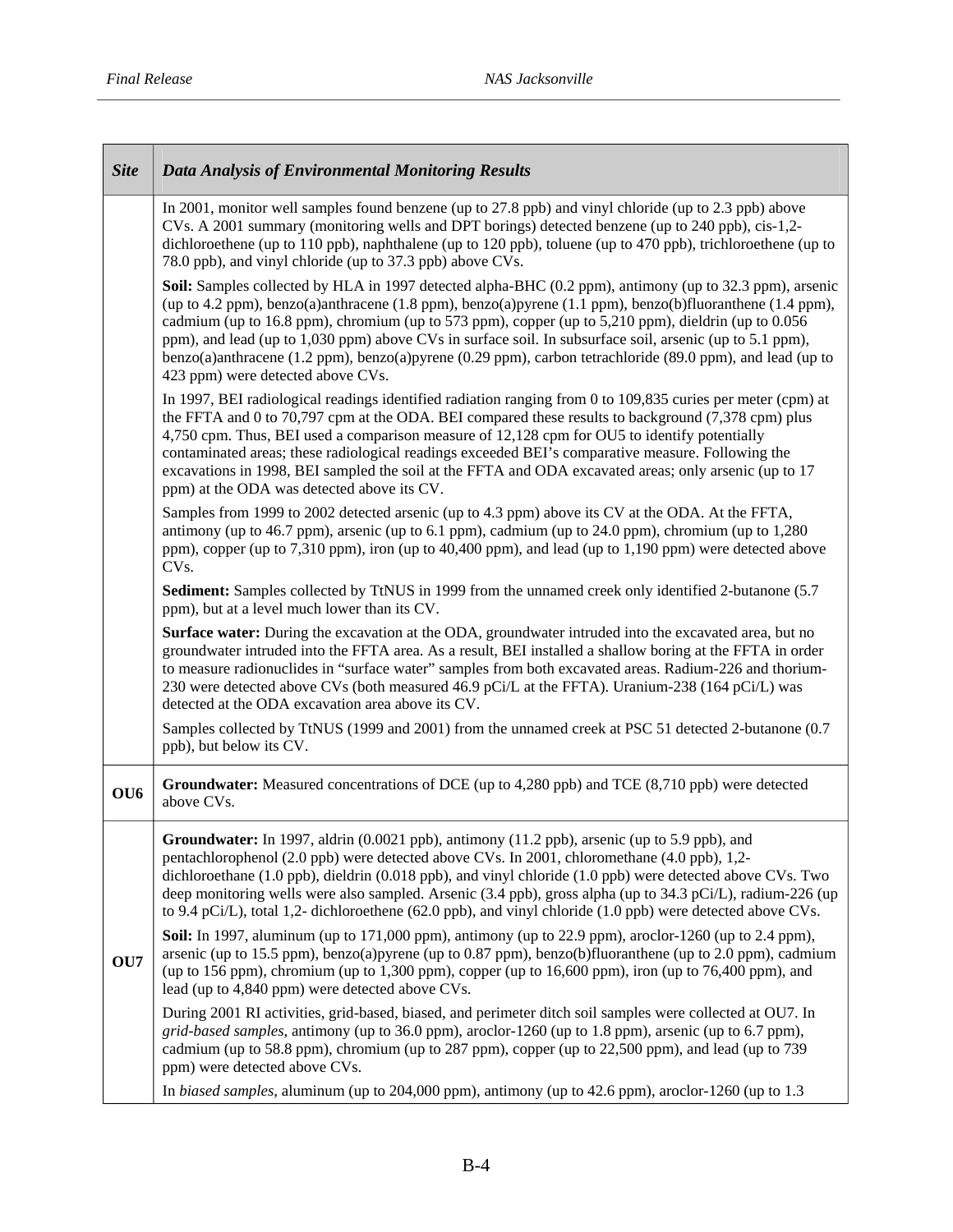<u> Tanzania de la pro</u>

| <b>Site</b> | <b>Data Analysis of Environmental Monitoring Results</b>                                                                                                                                                                                                                                                                                                                                                                                                                                                                                                                                                                                                                                                                                                                                                                                                                                                                                    |
|-------------|---------------------------------------------------------------------------------------------------------------------------------------------------------------------------------------------------------------------------------------------------------------------------------------------------------------------------------------------------------------------------------------------------------------------------------------------------------------------------------------------------------------------------------------------------------------------------------------------------------------------------------------------------------------------------------------------------------------------------------------------------------------------------------------------------------------------------------------------------------------------------------------------------------------------------------------------|
|             | ppm), arsenic (up to 55.6 ppm), beryllium (up to 1,347 ppm), cadmium (up to 254 ppm), chromium (up to<br>1,240 ppm), copper (up to $24,300$ ppm), $4,4$ <sup>2</sup> -DDE (up to $3.1$ ppm), dieldrin (up to $0.13$ ppm), iron (up to<br>86,000 ppm), lead (up to 1,690 ppm), and nickel (up to 1,200 ppm) were detected above CVs.                                                                                                                                                                                                                                                                                                                                                                                                                                                                                                                                                                                                         |
|             | In perimeter ditch samples, aluminum (up to 152,000 ppm), antimony (up to 45.8 ppm), aroclor-1254 (up to<br>1.5 ppm), aroclor-1260 (up to 2.1 ppm), arsenic (up to 12.1 ppm), benzo(a)anthracene (up to 4.7 ppm),<br>benzo(a)pyrene (up to 4.3 ppm), benzo(b)fluoranthene (up to 8.6 ppm), cadmium (up to 88.8 ppm),<br>chromium (up to 971 ppm), copper (up to 172,000 ppm), dibenz $(a,h)$ anthracene (up to 1.4 ppm),<br>indeno $(1,2,3$ -cd)pyrene (up to 2.8 ppm), iron (up to 52,800 ppm), and lead (up to 1,240 ppm) were detected<br>above CVs.                                                                                                                                                                                                                                                                                                                                                                                     |
|             | During radionuclide soil sampling, only radium-226 (up to 98.5 pCi/g) and total radium (up to 97.2 pCi/g)<br>were detected above CVs.                                                                                                                                                                                                                                                                                                                                                                                                                                                                                                                                                                                                                                                                                                                                                                                                       |
|             | Sediment (Perimeter Ditch): In 1997, aluminum (up to 154,000 ppm), antimony (up to 41.3 ppm), aroclor-<br>1260 (up to 2.9 ppm), arsenic (up to 21.0 ppm), benzo(a)anthracene (up to 120 ppm), benzo(a)pyrene (up to<br>120 ppm), benzo(b)fluoranthene (up to 210 ppm), benzo(k)fluoranthene (up to 220 ppm), beryllium (up to<br>1,390 ppm), cadmium (up to 82.7 ppm), carbazole (up to 34 ppm), chromium (up to 2,560 ppm), chrysene<br>(up to 110 ppm), copper (up to 102,000 ppm), dibenz $(a,h)$ anthracene (up to 7.3 ppm), indeno $(1,2,3-$<br>cd)pyrene (up to 63.0 ppm), iron (up to 168,000 ppm), lead (up to 1,610 ppm), and nickel (up to 2,070 ppm)<br>were detected above CVs.                                                                                                                                                                                                                                                 |
|             | During 2001 RI activities, aroclor-1254 (up to 2.0 ppm), aroclor-1260 (up to 1.3 ppm), arsenic (up to 9.8<br>ppm), benzo(a)pyrene (up to 0.7 ppm), benzo(b)fluoranthene (up to 1.3 ppm), cadmium (up to 199 ppm),<br>chromium (up to $206$ ppm), dibenz $(a,h)$ anthracene (up to $0.25$ ppm), iron (up to $29,500$ ppm), and lead (up<br>to 694 ppm) were detected above CVs.                                                                                                                                                                                                                                                                                                                                                                                                                                                                                                                                                              |
|             | Surface Water (Perimeter Ditch): In 1997, antimony (up to 6.0 ppb), arsenic (up to 3.9 ppb), cadmium (up<br>to 9.4 ppb), and lead (up to 27.4 ppb) were detected above CVs. In 2001, alpha-BHC (up to 0.021 ppb),<br>antimony (up to 35.4 ppb), arsenic (up to 41.6 ppb), cadmium (up to 207 ppb), chromium (up to 174 ppb),<br>copper (up to 1,490 ppb), iron (up to 75,200 ppb), lead (up to 1,140 ppb), manganese (up to 1,820 ppb),<br>nickel (up to 217 ppb), vanadium (up to 56.8 ppb), and zinc (up to 4,890 ppb) were detected above CVs. No<br>radionuclides were detected above CVs.                                                                                                                                                                                                                                                                                                                                              |
| OU8         | Groundwater: Aldrin (0.68 ppb), alpha-BHC (3.2 ppb), alpha-chlordane (up to 11.0 ppb), antimony (up to<br>6.3 ppb), arsenic (up to 332 ppb), benzene (2.0 ppb), beta-BHC (3.8 ppb), 4,4'-DDD (up to 18.0 ppb), 4,4'-<br>DDE (up to 2.5 ppb), 4,4'-DDT (up to 9.0 ppb), delta-BHC (up to 5.2 ppb), dieldrin (0.93 ppb), endrin (up<br>to 3.4 ppb), gamma-BHC (up to 1.3 ppb), gamma-chlordane (up to 9.0 ppb), heptachlor (1.1 ppb),<br>heptachlor epoxide (0.06 ppb), iron (up to 18,700 ppb), MCPA (2,000 ppb), MCPP (6,800 ppb), and nickel<br>(up to 384 ppb) were detected above CVs. There is no CV for dichloroprop (up to 17.0 ppb).                                                                                                                                                                                                                                                                                                 |
|             | <b>Soil:</b> In 1996, alpha-chlordane (up to 2.2 ppm), arsenic (up to 24.6 ppm), $4.4^{\circ}$ -DDE (up to 14.0 ppm), $4.4^{\circ}$ -<br>DDT (up to 70 ppm), dieldrin (up to 1.0 ppm), and gamma-chlordane (up to 3.3 ppm) were detected above<br>CV <sub>s</sub> .                                                                                                                                                                                                                                                                                                                                                                                                                                                                                                                                                                                                                                                                         |
|             | In 1997, aldrin (up to $4.5$ ppm), alpha-BHC (up to $61.0$ ppm), alpha-chlordane (up to $280.0$ ppm), antimony<br>(up to 21.3 ppm), arsenic (up to 1,570 ppm), benzo(a)pyrene (up to 0.29 ppm), beta-BHC (up to 23.6 ppm),<br>cadmium (up to $15.4$ ppm), chromium (up to $463.0$ ppm), copper (up to $4,990$ ppm), $4,4$ <sup>2</sup> -DDD (up to $3,100$<br>ppm), 4,4'-DDE (up to 410 ppm), 4,4'-DDT (up to 12,000 ppm), delta-BHC (up to 77.0 ppm), dieldrin (up<br>to 77.0 ppm), endrin (up to 94.0 ppm), gamma-BHC (up to 0.65 ppm), gamma-chlordane (up to 310 ppm),<br>heptachlor (up to 12.0 ppm), heptachlor epoxide (up to 4.2 ppm), iron (up to 25,300 ppm), lead (up to 2,820<br>ppm), MCPA (up to 4,600 ppm), MCPP (up to 320 ppm), and n-nitroso-di-n-propylamine (0.11 ppm) were<br>detected above CVs. There are no CVs for 4-chloro-3-methylphenol (0.117 ppm), dichloroprop (0.33 ppm),<br>and 4-nitrophenol (0.248 ppm). |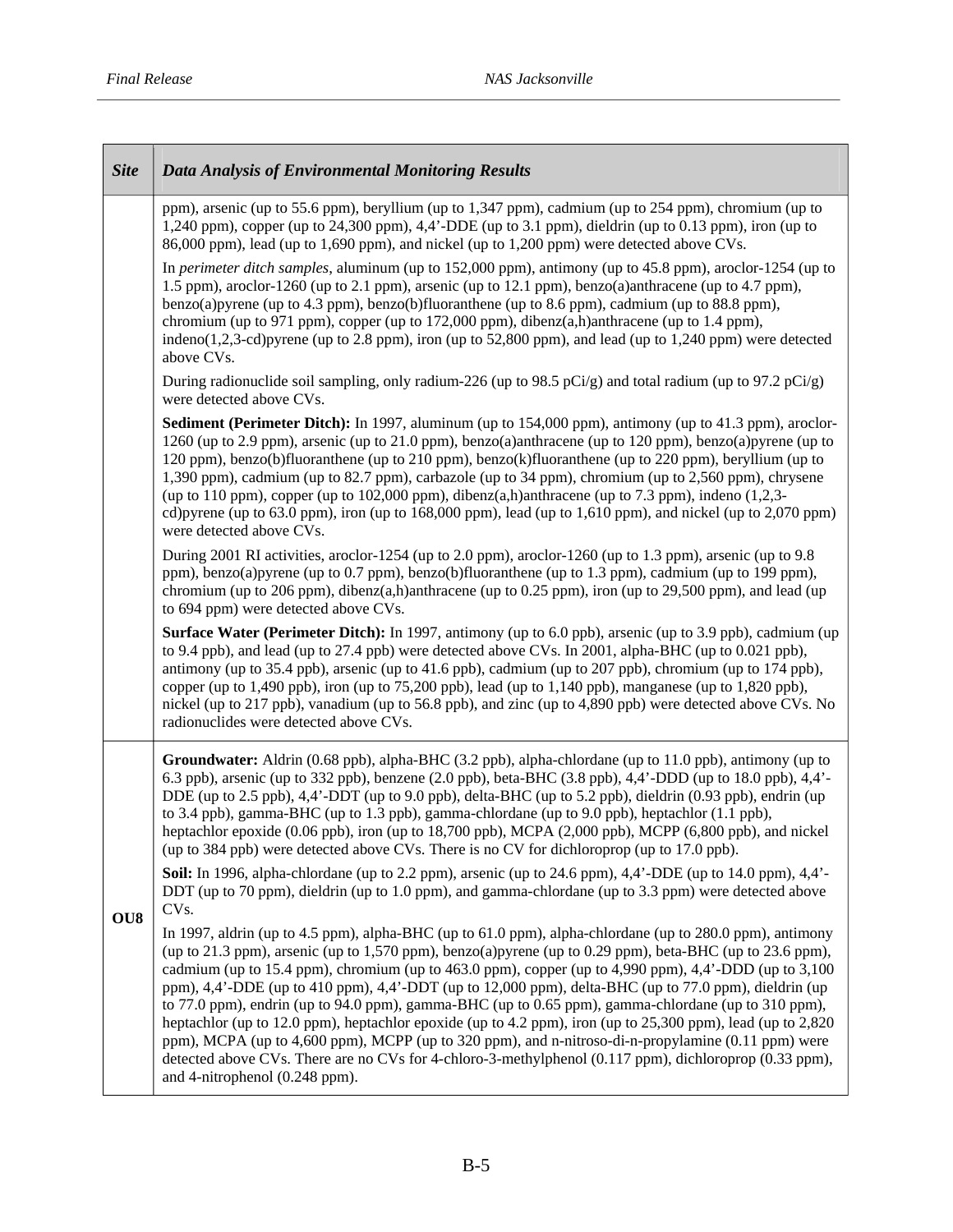$\overline{\phantom{a}}$ 

 $\mathbf{r}$ 

| <b>Site</b>      | <b>Data Analysis of Environmental Monitoring Results</b>                                                                                                                                                                                                                                                                                                                                                                                                                                                                                                     |
|------------------|--------------------------------------------------------------------------------------------------------------------------------------------------------------------------------------------------------------------------------------------------------------------------------------------------------------------------------------------------------------------------------------------------------------------------------------------------------------------------------------------------------------------------------------------------------------|
|                  | <b>Additional PSCs at NAS Jacksonville</b>                                                                                                                                                                                                                                                                                                                                                                                                                                                                                                                   |
| <b>PSC</b><br>5  | Groundwater: No samples exceeded CVs in 1985. In 1997, arsenic (up to 18.0 ppb), delta-BHC (0.01<br>ppb), iron (up to 51,600 ppb), manganese (up to 893 ppb), and methylene chloride (27.0 ppb) were detected<br>above CVs.                                                                                                                                                                                                                                                                                                                                  |
|                  | <b>Soil:</b> Arsenic (up to 2.4 ppm) and benzo(a)pyrene (up to 0.16 ppm) were detected above CVs in surface soil.<br>In subsurface soil, arsenic (0.92 ppm) was detected above its CV.                                                                                                                                                                                                                                                                                                                                                                       |
|                  | There are no soil CVs for gross alpha (up to 23.51 pCi/g) and gross beta (up to 15.91 pCi/g).                                                                                                                                                                                                                                                                                                                                                                                                                                                                |
|                  | <b>Sediment:</b> Arsenic (up to 7.4 ppm), benzo(a)pyrene (0.21 ppm), and iron (up to 25,900 ppm) were detected<br>above CVs.                                                                                                                                                                                                                                                                                                                                                                                                                                 |
|                  | <b>Surface Soil:</b> In 1996, arsenic (up to 2.6 ppm), dieldrin (0.067 ppm), and heptachlor epoxide (0.087 ppm)<br>were detected above CVs.                                                                                                                                                                                                                                                                                                                                                                                                                  |
| <b>PSC</b><br>8  | In 1997, arsenic (up to 7.0 ppm), benzo(a)pyrene (up to 1.5 ppm), benzo(b)fluoranthene (up to 2.9 ppm),<br>dibenz $(a,h)$ anthracene (0.15 ppm), and dieldrin (up to 0.18 ppm) were detected above CVs.                                                                                                                                                                                                                                                                                                                                                      |
|                  | <b>Subsurface Soil:</b> Only arsenic (1.8 ppm) was detected above its CV.                                                                                                                                                                                                                                                                                                                                                                                                                                                                                    |
|                  | <b>Surface Water:</b> Alpha-HCH (0.01 ppb), delta-BHC (up to 0.01 ppb), dieldrin (up to 0.01 ppb), iron (up to                                                                                                                                                                                                                                                                                                                                                                                                                                               |
|                  | 11,100 ppb), and trichloroethene (10 ppb) were detected above CVs.                                                                                                                                                                                                                                                                                                                                                                                                                                                                                           |
| <b>PSC</b><br>9  | Groundwater: Methylene chloride (1.2 ppb), trans-1,2-dichloroethene (21 ppb), and trichloroethene (1.2<br>ppb) were detected, but no levels exceeded CVs.                                                                                                                                                                                                                                                                                                                                                                                                    |
| <b>PSC</b>       | Groundwater: No contaminants were detected.                                                                                                                                                                                                                                                                                                                                                                                                                                                                                                                  |
| 10               | <b>Soil:</b> No contaminants were detected.                                                                                                                                                                                                                                                                                                                                                                                                                                                                                                                  |
|                  | <b>Sediment:</b> Arsenic (up to 7.7 ppm), benzo(a)anthracene (up to 0.88 ppm), benzo(a)pyrene (up to 0.86 ppm),<br>benzo(b)fluoranthene (up to 1.6 ppm), and iron (up to 37,400 ppm) were detected above CVs.                                                                                                                                                                                                                                                                                                                                                |
|                  | Samples in 1995 detected radionuclides between 3.0 and 10.1 pCi/g. However, the specific radionuclides<br>and concentrations were not identified. Since the sediments were generally 15 or more centimeters below<br>surface water, the submerged action criterion level of 15 $pCi/g$ was deemed appropriate.                                                                                                                                                                                                                                               |
| <b>PSC</b><br>17 | Surface Water: In the 1980s, one surface water sample was collected, but it did not detect metal<br>concentrations that differed from background levels. However, in 1997, two contaminants detected in<br>surface water—aroclor-1254 (up to 0.34 ppb) and delta-BHC (up to 0.0064)—were above CVs.                                                                                                                                                                                                                                                          |
|                  | Biota: Sediment toxicity tests were conducted on the ampelisca abdita—a shrimp-like amphipod that serves<br>as food for many fish species. Amphipods are often used to indicate contamination because they have little<br>mobility and are very prone to pollution (Grosse et al. 1986). Based on the survival rates of the amphipods,<br>the investigators concluded that marine invertebrates at Mulberry Cove would not be adversely affected by<br>contaminants in sediment.                                                                             |
| <b>PSC</b><br>18 | <b>Groundwater:</b> A low level of gross alpha radioactivity was detected $(0 \pm 3 \text{ pCi/L})$ , but at a level much<br>lower than its CV.                                                                                                                                                                                                                                                                                                                                                                                                              |
|                  | Soil: In 1982, measurements did not indicate detections that were significantly above background levels. In<br>1993, no contaminated areas were detected in the picnic area or between the disposal area and the picnic<br>area. Although, many areas within the disposal area produced elevated radiological readings. The majority<br>of shoreline was absent of radiological contamination, but some areas were found within a few feet of the<br>shoreline. The potential contaminants of concern were radium and thorium, but sampling results were not |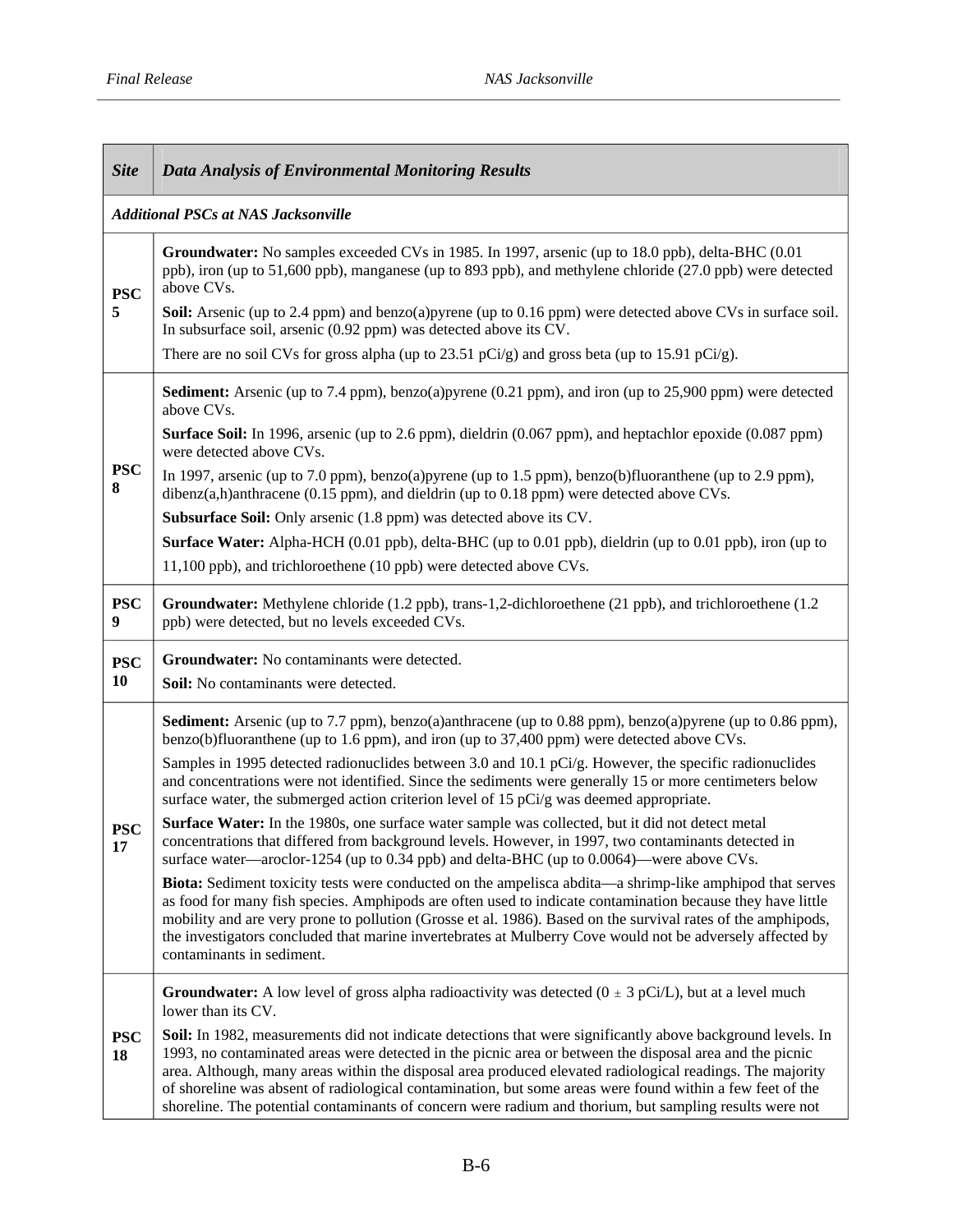| <b>Site</b>      | <b>Data Analysis of Environmental Monitoring Results</b>                                                                                                                                                                                                                                                                                                                                                    |
|------------------|-------------------------------------------------------------------------------------------------------------------------------------------------------------------------------------------------------------------------------------------------------------------------------------------------------------------------------------------------------------------------------------------------------------|
|                  | available.                                                                                                                                                                                                                                                                                                                                                                                                  |
| <b>PSC</b><br>20 | <b>Soil:</b> Aldrin (0.17 ppm), aroclor-1260 (up to 3.5 ppm), arsenic (up to 4.7 ppm), benzo(a)anthracene $(2.8$<br>ppm), benzo(a)pyrene (up to 1.4 ppm), benzo(b)fluoranthene (2.2 ppm), and cadmium (13.2 ppm) were<br>detected above CVs.                                                                                                                                                                |
| <b>PSC</b><br>22 | Soil: In 1995, lead (up to 2,520 ppm) was detected above its CV. In 1997, antimony (up to 21.2 ppm),<br>arsenic (up to 2.9 ppm), and lead (up to 3,970 ppm) were detected above CVs.                                                                                                                                                                                                                        |
| <b>PSC</b>       | Groundwater: No VOCs were detected in groundwater. Thirteen metals were detected, but all<br>concentrations were detected below CVs.                                                                                                                                                                                                                                                                        |
| 23               | Soil: Antimony (41.9 ppm), arsenic (up to 0.84 ppm), benzo(a)pyrene (up to 0.12 ppm), and lead (up to<br>2,820 ppm) were detected above CVs.                                                                                                                                                                                                                                                                |
| <b>PSC</b><br>25 | Soil: Based on sampling and monitoring results, no "hot spots" of radiological contamination were detected.                                                                                                                                                                                                                                                                                                 |
|                  | Groundwater: In 1985, tetrachloroethene (4 ppb) was detected below its CV. In 1993, bis(2-<br>ethylhexyl)phthalate (up to 2 ppb) and toluene (3 ppb) were detected, but not above CVs.                                                                                                                                                                                                                      |
| <b>PSC</b><br>28 | Soil: In 1983 and 1986, PCBs (total composite of 103 ppm in 1983; up to 1.7 ppm in 1986) were detected<br>above CVs.                                                                                                                                                                                                                                                                                        |
|                  | In 1996, aluminum (162,000 ppm), antimony (58.1 ppm), cadmium (28.6 ppm), chromium (1,800 ppm),<br>copper (17,500 ppm), iron (58,500 ppm), and lead (2,160 ppm) were detected above CVs.                                                                                                                                                                                                                    |
|                  | Groundwater: In 1985, chloromethane (3.4 ppb) was detected above its CV.                                                                                                                                                                                                                                                                                                                                    |
| <b>PSC</b>       | In 1997, arsenic (up to 14.2 ppb), iron (up to 21,000 ppb), and manganese (up to 1,520 ppb) were detected<br>above CVs.                                                                                                                                                                                                                                                                                     |
| 29               | Soil: Arsenic (up to 19.9 ppm), benzo(a)anthracene (up to 1.2 ppm), benzo(a)pyrene (up to 1.3 ppm),<br>benzo(b)fluoranthene (up to 2.7 ppm), and dibenz $(a,h)$ anthracene (up to 0.21 ppm) were detected above<br>CV <sub>s</sub> .                                                                                                                                                                        |
|                  | Groundwater: Bis(2-chloroethyl)ether (54 ppb) was detected above its CV. In 1986, trichloroethene (7<br>ppb) was detected above its CV.                                                                                                                                                                                                                                                                     |
| <b>PSC</b><br>30 | Soil: Copper (0.020 ppm) and zinc (0.030 ppm) were detected, but at levels significantly lower than their<br>CVs. Based on Extraction Procedure Toxicity (EP Tox) Tests, cadmium was the only contaminant detected<br>at levels characteristic of hazardous waste. In 1986, soils collected in the excavated area detected cadmium<br>(up to 1.18 ppm) slightly above the EP Toxicity threshold of 1.0 ppm. |
| <b>PSC</b><br>31 | Soil: Aroclor-1260 (up to 1.3 ppm), arsenic (2.8 ppm), benzo(a)anthracene (0.92 ppm), benzo(a)pyrene (up<br>to 0.87 ppm), benzo(b)fuoranthene (2.0 ppm), chromium (up to 277 ppm), and dieldrin (up to 0.08 ppm)<br>were detected above CVs. There is no CV for 4-chloro-3-methylphenol (0.046 ppm).                                                                                                        |
|                  | Groundwater: In 1985, methylene chloride (2.6 ppb) was the only VOC detected, but at a level below its<br>CV.                                                                                                                                                                                                                                                                                               |
| <b>PSC</b><br>32 | In 1997, arsenic (up to 7.8 ppb) and manganese (up to 626 ppb) were detected above CVs.                                                                                                                                                                                                                                                                                                                     |
|                  | <b>Soil:</b> Aroclor-1260 (up to 3.3 ppm) and benzo(a)pyrene (up to 0.18 ppm) were the only contaminants<br>detected above CVs in both surface and subsurface soil.                                                                                                                                                                                                                                         |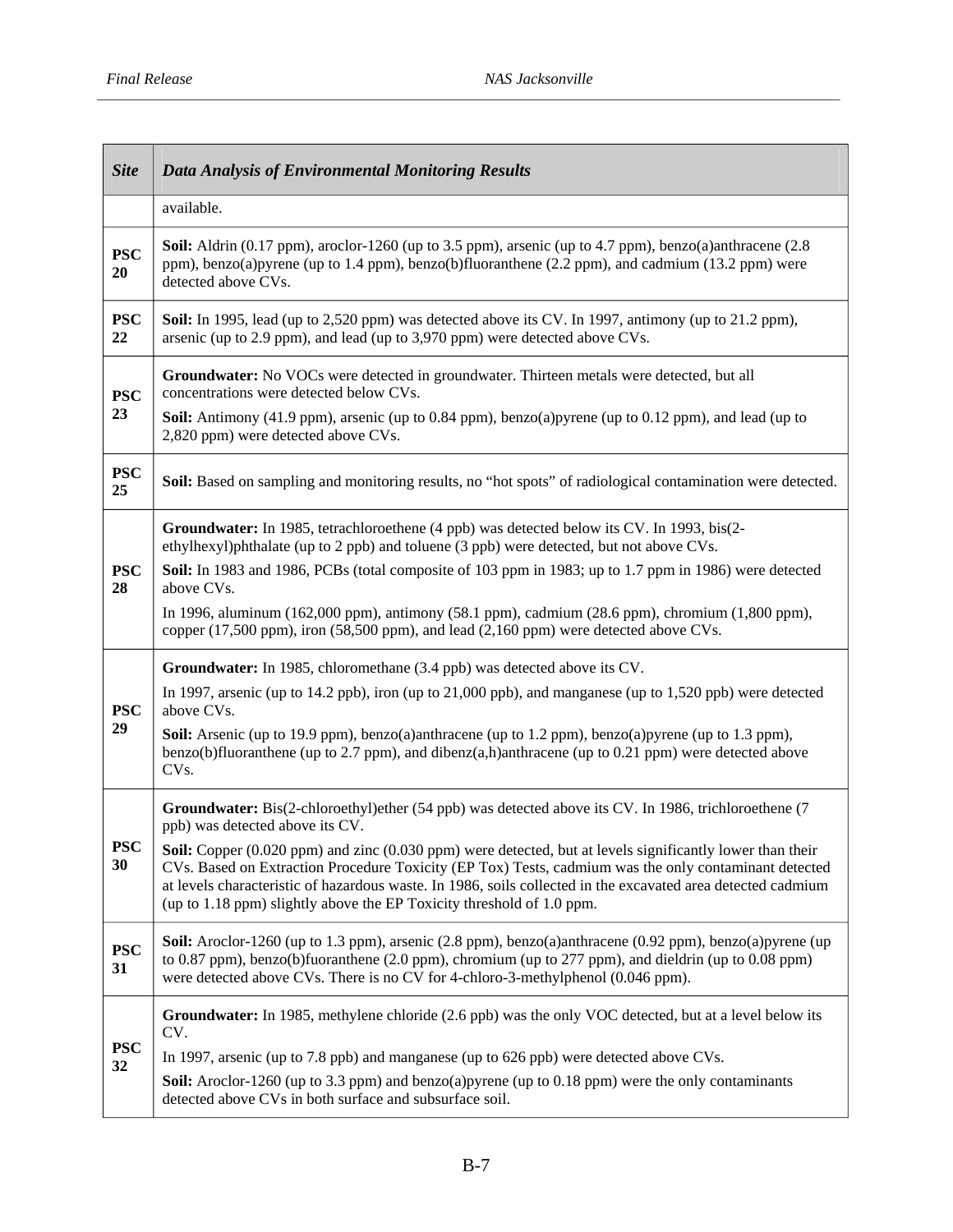| <b>Site</b>      | <b>Data Analysis of Environmental Monitoring Results</b>                                                                                                                                                                                                                                                                                                                                                                                                                                                                                                                                                            |
|------------------|---------------------------------------------------------------------------------------------------------------------------------------------------------------------------------------------------------------------------------------------------------------------------------------------------------------------------------------------------------------------------------------------------------------------------------------------------------------------------------------------------------------------------------------------------------------------------------------------------------------------|
| <b>PSC</b><br>34 | No hazardous wastes are present at PSC 34 (ABB-ES 1995a).                                                                                                                                                                                                                                                                                                                                                                                                                                                                                                                                                           |
| <b>PSC</b><br>35 | <b>Soil:</b> Aroclor-1260 (up to 0.45 ppm), arsenic (0.75 ppm), bis(2-ethylhexyl)phthalate (46 ppm), and<br>cadmium (50.1 ppm) were detected above CVs.                                                                                                                                                                                                                                                                                                                                                                                                                                                             |
| <b>PSC</b><br>36 | Groundwater: In 1986, chloroform was detected (1.6 ppb), but at a level significantly lower than its CV.<br>No contaminants were detected in 1991.<br>Soil: In 1991, no contaminants were detected. In 1993, arsenic (up to 1.4 ppm) was detected above its CV.<br><b>Surface Water:</b> No contaminants were detected.                                                                                                                                                                                                                                                                                             |
| <b>PSC</b><br>37 | <b>Sediment:</b> Arsenic (up to 11.2 ppm), benzo(a)pyrene (0.31 ppm), benzo(e)pyrene (0.28 ppm), iron (up to<br>32,700 ppm), perylene (0.31 ppm), and thallium (6.3 ppm) were detected above CVs. There is no CV for<br>1-methylphenanthrene (0.057 ppm). ATSDR compared it to the PAH NOAEL; it was below the NOAEL.<br><b>Biota:</b> No significant differences in average reburial or survival rates were reported in the amphipod from<br>exposure to sediment at PSC 37.                                                                                                                                       |
| <b>PSC</b><br>38 | <b>Groundwater:</b> Arsenic (up to 4.0 ppb), iron (up to 50,300 ppb), total 1,2-dichloroethene (73 ppb),<br>trichloroethene (24 ppb), and vinyl chloride (57 ppb) were detected above CVs.<br>Soil: Arsenic (up to 3 ppm), barium (up to 4,350 ppm), cadmium (29.4 ppm), chromium (up to 21,000<br>ppm), iron (up to 41,400 ppm), lead (up to 3,650 ppm), and zinc (up to 39,700 ppm) were detected above<br>CVs in surface soil. No contaminants were above CVs in subsurface soil.<br><b>Sediment:</b> No contaminants were detected above CVs.<br><b>Surface Water:</b> No contaminants were detected above CVs. |
| <b>PSC</b><br>39 | <b>Soil:</b> Arsenic (up to 3.3 ppm) and benzo(a)pyrene (up to 0.27 ppm) were above CVs. PCBs were detected<br>below CVs. Aroclor-1254 (0.36 ppm) was the only PCB detected in 1997, but at a level below its CV.                                                                                                                                                                                                                                                                                                                                                                                                   |
| <b>PSC</b><br>40 | <b>Sediment:</b> The radiological survey detected radium-226 from 0.297 to 0.401 pCi/g, which was much less<br>than NAS Jacksonville's action level of 5.4 pCi/g. Arsenic (up to 10.5 ppm), benzo(a)anthracene (0.96<br>ppm), benzo(a)pyrene (up to 0.85 ppm), benzo(b)fluoranthene (up to 0.99 ppm), dibenz(a,h)anthracene<br>(0.58 ppm), and iron (up to 36,100 ppm) were detected above CVs.<br>Biota: No significant differences in average survival and reburial rates were reported.                                                                                                                          |
| <b>PSC</b><br>44 | <b>Sediment:</b> Arsenic (1.7 ppm), benzo(a)anthracene (up to 10.0 ppm), benzo(a)pyrene (up to 8.5 ppm),<br>benzo(b)fluoranthene (up to $14.0$ ppm), benzo(k)fluoranthene (up to $16.0$ ppm), and indeno(1,2,3-cd)pyrene<br>(up to 2.8 ppm) were detected above CVs.                                                                                                                                                                                                                                                                                                                                                |
| <b>PSC</b><br>45 | To date, there are no sufficient data to identify the presence of contaminants at PSC 45 (NAS JAX<br>Consolidated Guide to Contaminated Sites).                                                                                                                                                                                                                                                                                                                                                                                                                                                                     |
| <b>PSC</b><br>49 | Soil: Copper (6.6 ppm), lead (up to 38.8 ppm), and nickel (1.1 ppm) were detected at levels much lower<br>than CVs.                                                                                                                                                                                                                                                                                                                                                                                                                                                                                                 |
| <b>PSC</b><br>50 | Groundwater: Prior to the 1997 site screening, arsenic (9.8 ppb), chromium (177 ppb), and lead (73.5 ppb)<br>were detected above CVs.                                                                                                                                                                                                                                                                                                                                                                                                                                                                               |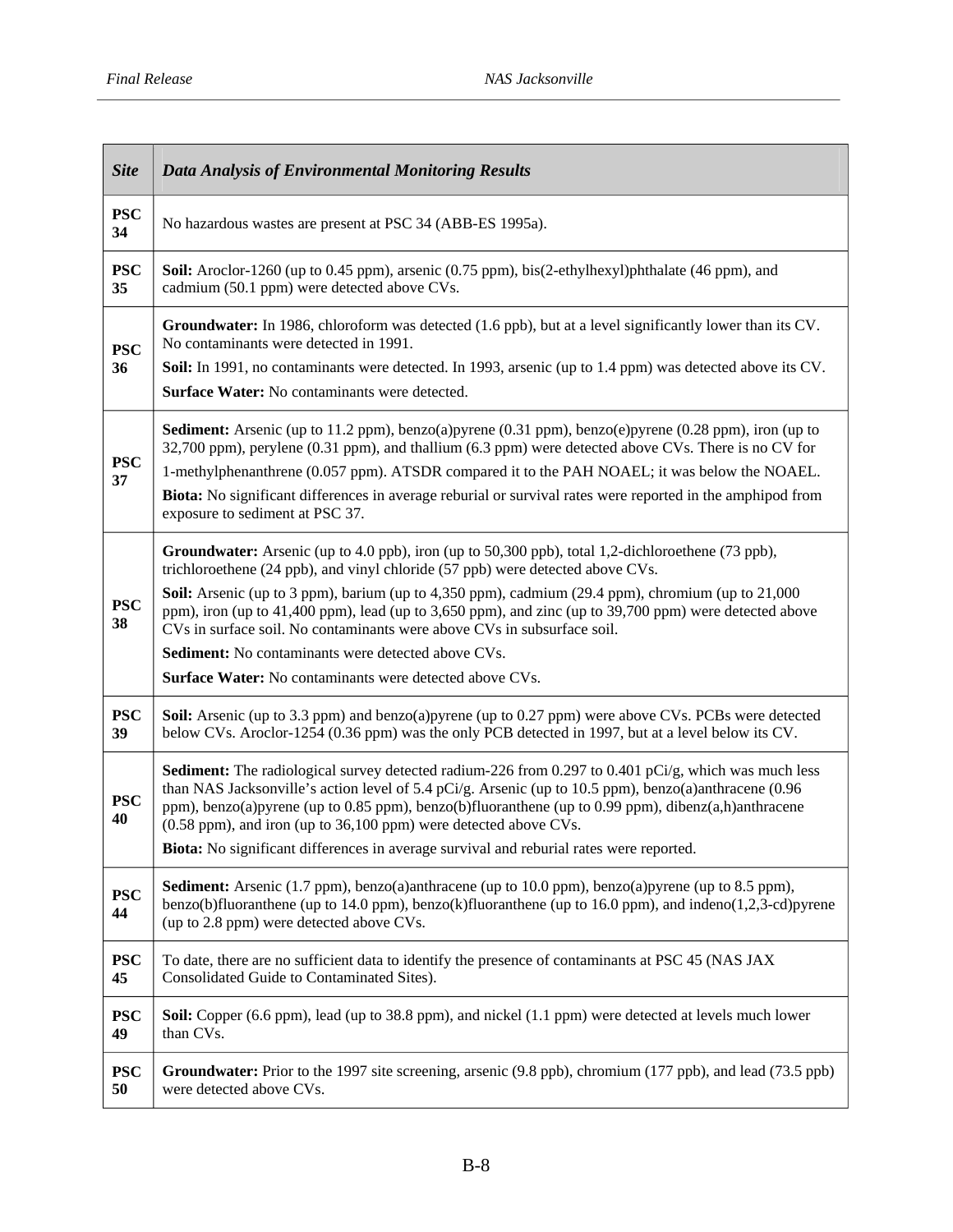| <b>Site</b> | Data Analysis of Environmental Monitoring Results                                                                                                                                                                                               |
|-------------|-------------------------------------------------------------------------------------------------------------------------------------------------------------------------------------------------------------------------------------------------|
|             | In 1997, aldrin $(0.0022 \text{ ppb})$ , antimony (5 ppb), arsenic (5.1 ppb), and iron (up to 14,900 ppb) were detected<br>above CVs.                                                                                                           |
|             | <b>Soil:</b> Aroclor-1260 (up to 5.8 ppm), arsenic (up to 1.9 ppm), cadmium (up to 67.3 ppm), chromium (up to<br>535 ppm), dieldrin (up to 0.18 ppm), lead (up to 420 ppm), and silver (up to 470 ppm) were detected above<br>CV <sub>s</sub> . |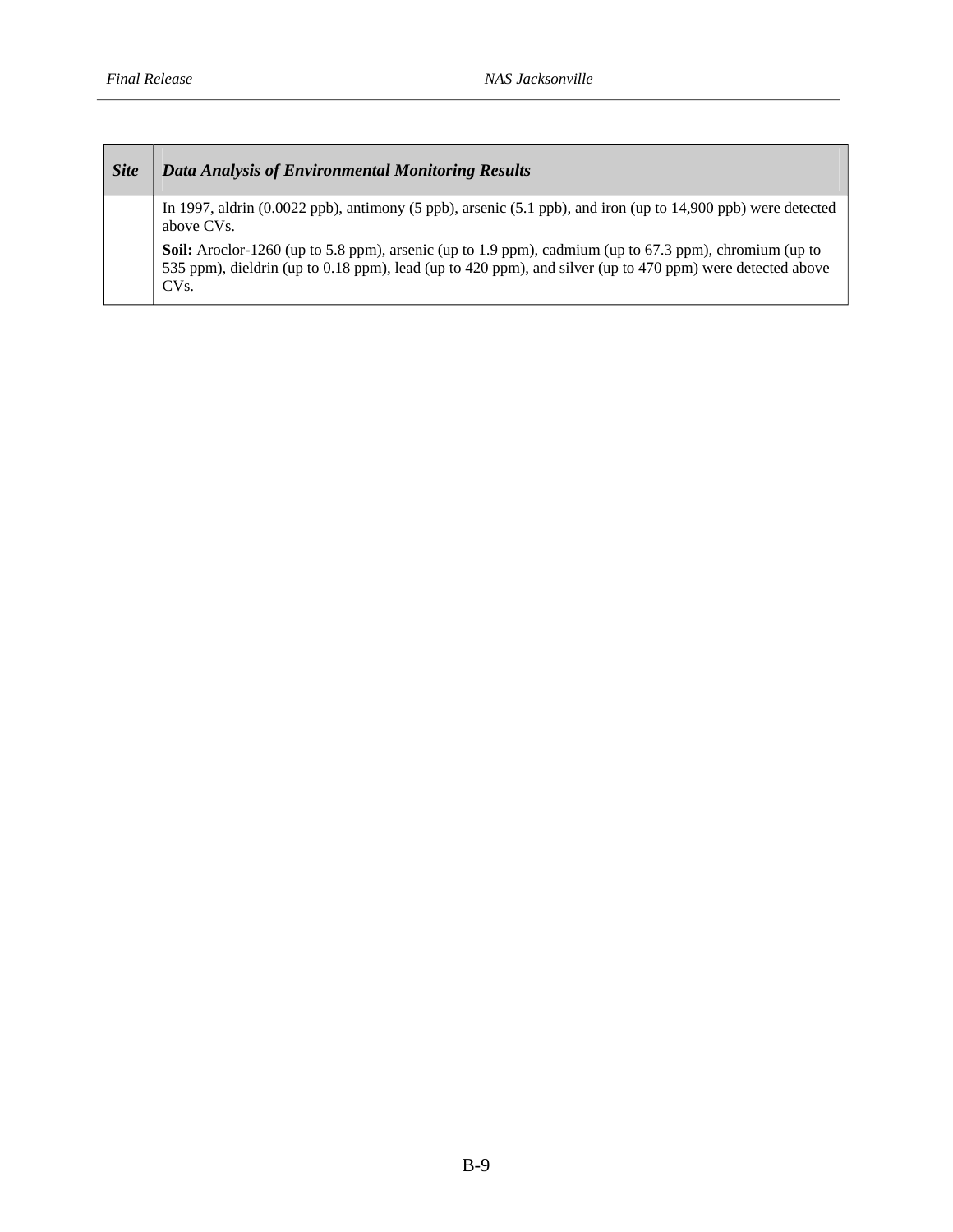# **Appendix C: Comparison Values**

ATSDR health assessors use comparison values (CVs) to screen environmental data that are relevant to the exposure pathways. In general, to be conservative and protective of public health, ATSDR's CVs are based on contaminant concentrations that are several times lower than levels at which **no health effects have been observed** for a given chemical (based on standard assumptions for daily contact rate and body weight of adults and children). ATSDR developed CVs for each different media based on experimental animal studies and human epidemiologic studies that have thoroughly investigated exposure to various contaminants and health effects associated with each contaminant. ATSDR uses the **maximum concentration** of a contaminant to compare to the CV. Therefore, when the maximum contaminant concentration is below the CV, ATSDR concludes that no further data review is necessary. ATSDR uses these CVs to select contaminants for further evaluation in order to determine the possibility of adverse health effects.

However, if a contaminant concentration exceeds the CV, ATSDR conducts more analysis on that contaminant, including further evaluation of the toxicology of the contaminant, exposure variables (for example, concentration or duration), weight-of-evidence of potential health effects, and additional epidemiological studies. In addition, when contaminants do not have CVs, ATSDR uses surrogate CVs when appropriate. Surrogate CVs consist of contaminants that have similar chemical or radiological properties as the subject contaminant or properties that are even more toxic.

More information about the ATSDR evaluation process can be found in ATSDR's Public Health Assessment Guidance Manual at http://www.atsdr.cdc.gov/HAC/HAGM/ or by contacting ATSDR at 1-888-42-ATSDR. An interactive program that provides an overview of the public health assessment process ATSDR uses to evaluate whether people will be harmed by hazardous materials is available at: http://www.atsdr.cdc.gov/training/public-health-assessmentoverview/html/index.html.

ATSDR uses a number of different CVs to determine if a contaminant requires further evaluation or if a contaminant is present at levels that are too low to cause harm (and therefore, do not require additional study). The CVs used in this public health assessment are described below.

# **Cancer Risk Evaluation Guide (CREG):**

Estimated contaminant concentrations that would be expected to cause no more than one excess cancer in a million  $(10^{-6})$  persons exposed over a 70-year life span. ATSDR's CREGs are calculated from EPA's cancer potency factors.

# **Environmental Media Evaluation Guide (EMEG):**

A media-specific comparison value that is used to select contaminants of concern. Levels below the EMEG are not expected to cause adverse noncarcinogenic health effects.

# **Lifetime Health Advisory (LTHA):**

The concentration of a chemical in drinking water that is not expected to cause any adverse noncarcinogenic health effects for a lifetime of exposure.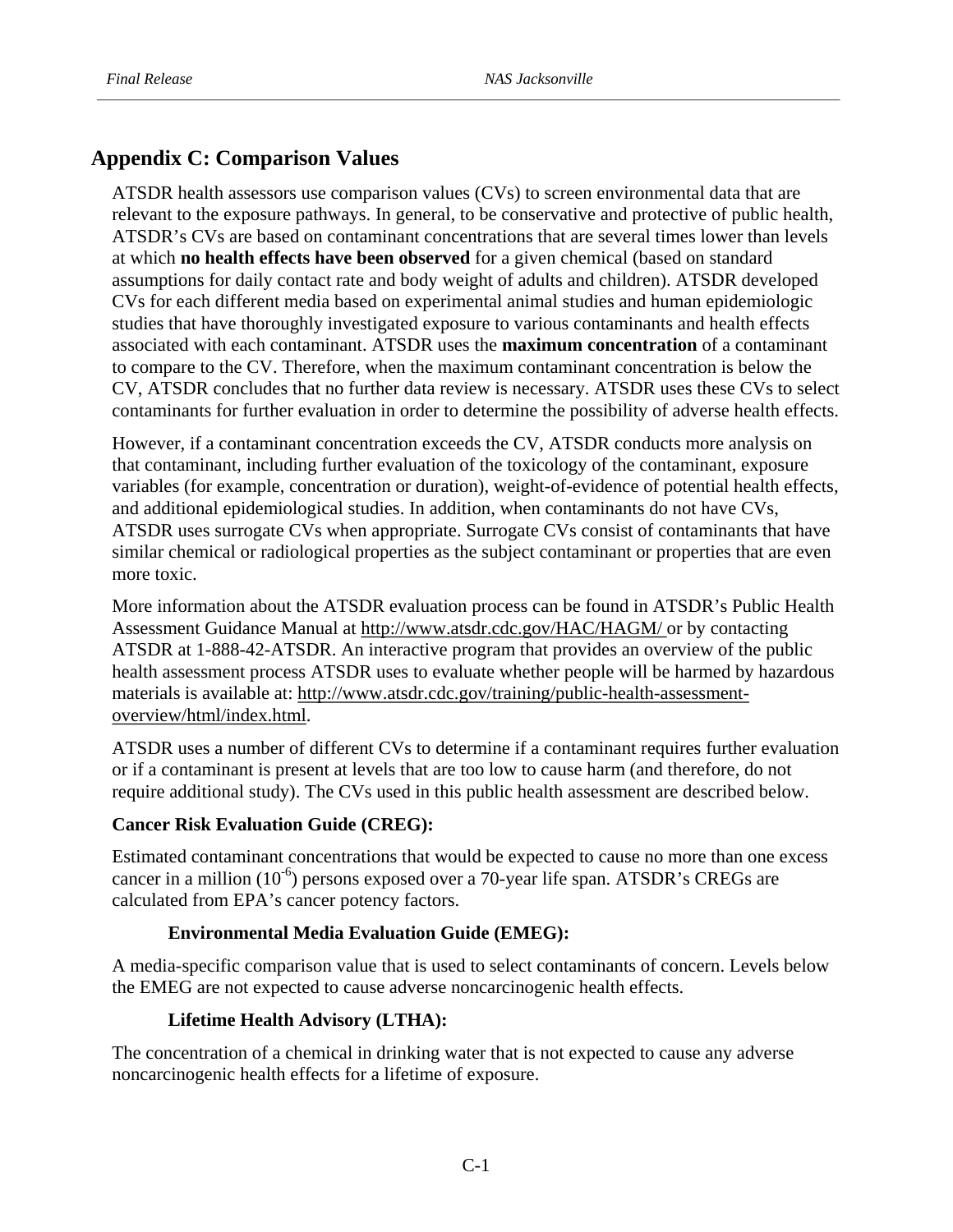# **Maximum Contaminant Level (MCL):**

Enforceable drinking water regulation that is protective of public health over a lifetime at an exposure rate of 2 liters of water per day.

# **Risk-based Concentration (RBC):**

A contaminant concentration that is not expected to cause adverse health effects over long-term exposure.

# **Reference Dose Media Evaluation Guide (RMEG):**

Lifetime exposure level at which adverse, noncarcinogenic health effects would not be expected to occur.

# **Soil Screening Level (SSL):**

Estimate of a contaminant concentration that would not be expected to cause noncancerous health effects over a specified duration of exposure or to cause less than one excess cancer in a million (10<sup>-6</sup>) persons exposed over a 70-year life span.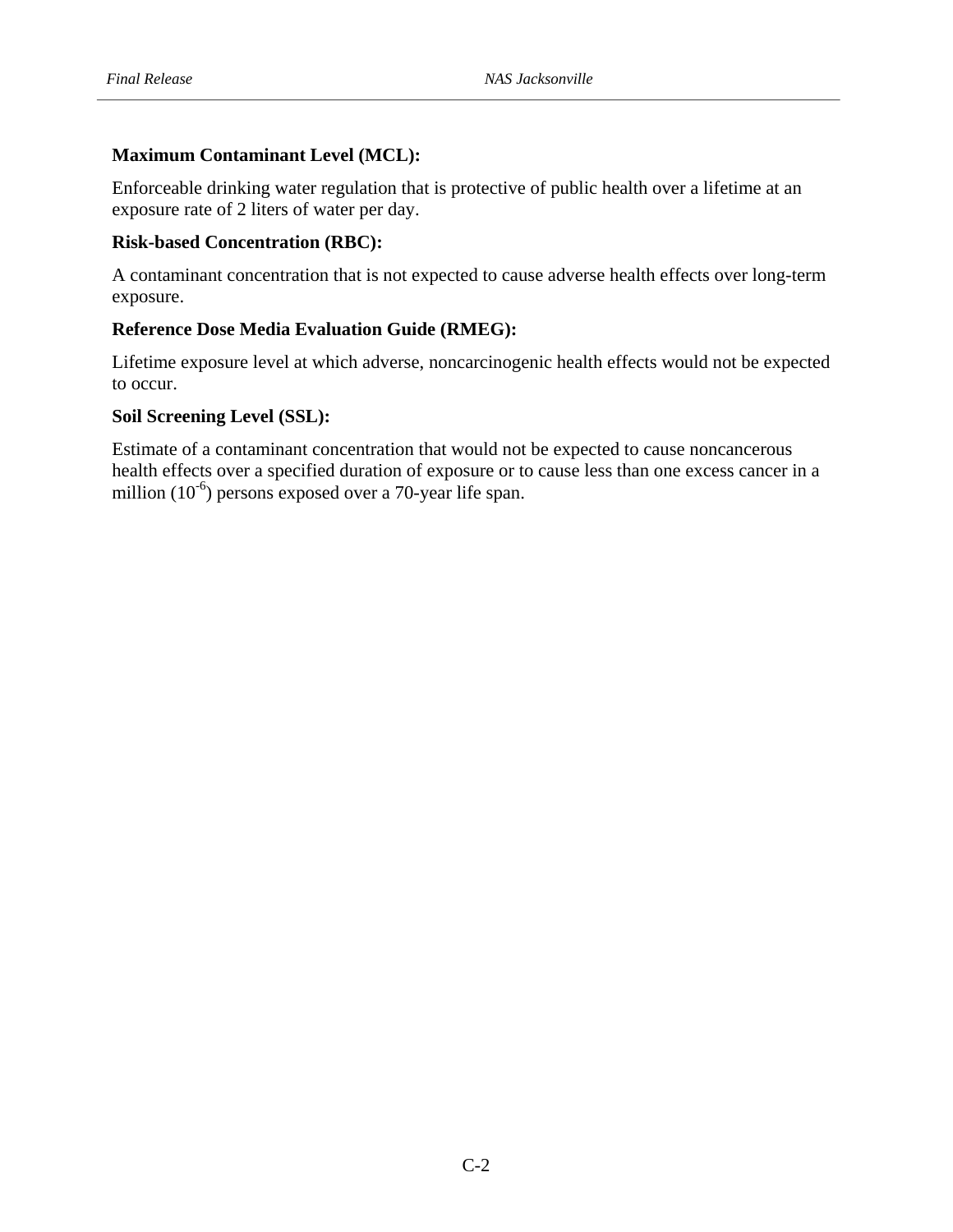# **Appendix D: Dose Calculation Formulas for Surface Soil and Fish**

# **Dose Calculation Formula for Ingestion of Surface Soil**

*EPA's 1997 Exposure Factors Handbook*  . The handbook is accessible at To calculate a potential dose for surface soil, ATSDR followed EPA's guidelines as presented in http://www.epa.gov/ncea/exposfac.htm. ATSDR used EPA's dose formula as presented below:

ATSDR used the following parameters

 $Dose = \frac{Concentration \times Ingestion Rate \times Exposure Frequency \times Exposure Duration}$ Body Weight  $\times$  Average Time

Where:

- Concentration of contaminant: average concentration detected during sampling
- Ingestion rate: adult = 100 milligrams/day (mg/day), child = 200 mg/day (standard ATSDR assumptions)
- Exposure frequency: 100 days/year
- Exposure duration: adult = 50 years, child = 70 years (it is extremely conservative to estimate lifetime exposure because residents only live at the station for approximately 3 years; however, non-residents could also be exposed to these areas)
- Body weight: adult = 70 kilograms (kg), child = 10 kg (represents an infant to 1-year-old)
- Averaging time (AT): the time period over which cumulative exposures are averaged (expressed in days). For noncancer,  $AT = ED * 365$  days/year, for cancer  $AT = 70$  years \* 365 days/year